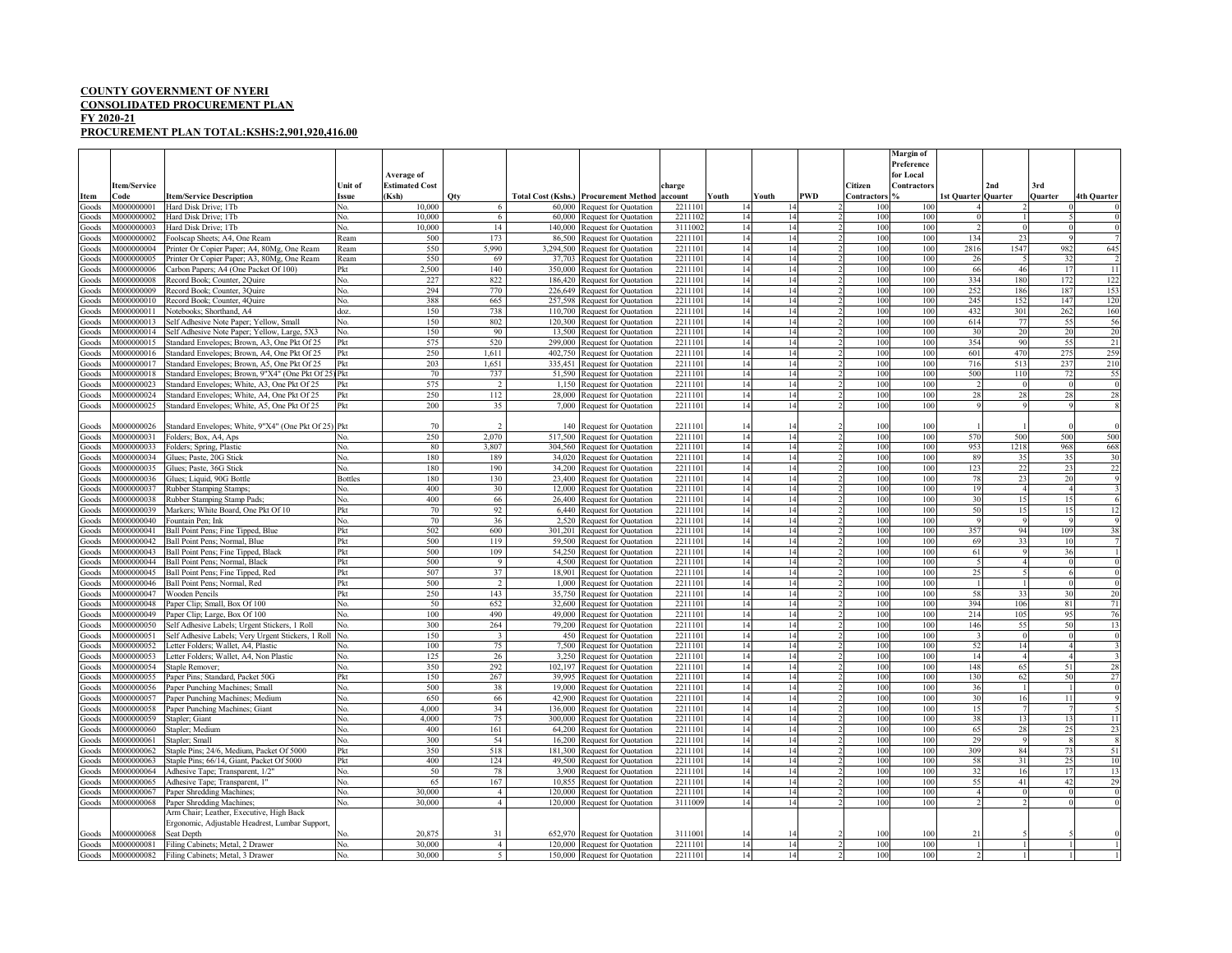| Goods          | M000000083               | Filing Cabinets; Metal, 4 Drawer                               |     | 35.000   | $\overline{4}$          |         | 140,000 Request for Quotation                             | 2211101           | 14       |          | 100        | 10         |            |          |                            |
|----------------|--------------------------|----------------------------------------------------------------|-----|----------|-------------------------|---------|-----------------------------------------------------------|-------------------|----------|----------|------------|------------|------------|----------|----------------------------|
| ioods          | M000000083               | Filing Cabinets; Metal, 4 Drawer                               | No. | 35,000   | 17                      |         | 595,000 Request for Quotation                             | 311100            | 14       |          | 100        | 100        |            |          |                            |
|                |                          |                                                                |     |          |                         |         |                                                           |                   |          | 14       |            |            |            |          |                            |
| ioods          | M0000001070              | Multifuctional Printer Or Scanners                             | No. | 73,000   | $\overline{4}$          |         | 292,000 Request for Quotation                             | 3111002           | 14       |          | 100        | 100        |            |          |                            |
| ioods          | M000000150               | Automobile Wheels; Size 235/60R16                              | No. | 30.000   | 8                       |         | 240,000 Request for Quotation                             | 2220101           | 14       | 14       | 100        | 100        |            |          |                            |
| Goods          | M000000165               | Laserjet Printer, (B/W), 35 Ppm                                | No. | 48,000   | $\overline{2}$          |         | 96,000 Request for Quotation                              | 2211102           | 14       |          | 100        | 100        |            |          |                            |
|                |                          | Printer Or Facsimile Toner; Laserjet (B/W), 35                 |     |          |                         |         |                                                           |                   |          |          |            |            |            |          |                            |
| Goods          | M000000166               | pm Toner                                                       | No. | 15,000   | 84                      |         | 1,252,500 Request for Quotation                           | 2211102           |          |          | 100        | 100        | 24         |          |                            |
|                |                          | Printer Or Facsimile Toner; Laserjet, Colour                   |     |          |                         |         |                                                           |                   |          |          |            |            |            |          |                            |
| Goods          | M000000168               | Printer, 35 Ppm Toner                                          | No. | 22,000   | $\overline{4}$          |         | 88,000 Request for Quotation                              | 2211102           | 14       | 14       | 100        | 100        |            |          |                            |
|                |                          |                                                                |     |          |                         |         |                                                           |                   |          |          |            |            |            |          |                            |
|                |                          | Printer Or Facsimile Toner; Inkjet, Colour Printer,            |     |          |                         |         |                                                           |                   |          |          |            |            |            |          |                            |
| Goods          | M000000170               | <b>Toner Set</b>                                               |     | 22,000   | $\overline{4}$          |         | 88,000 Request for Quotation                              | 221110            | 14       |          | 100        | 100        |            |          |                            |
|                |                          | Printer Or Facsimile Toner; Inkjet, Colour Printer,            |     |          |                         |         |                                                           |                   |          |          |            |            |            |          |                            |
| Goods          | M000000170               | <b>Toner Set</b>                                               |     | 15,000   | 48                      |         | 721,050 Request for Quotation                             | 221110            |          |          | 100        | 100        | 39         |          |                            |
| ioods          | M000000176               | Flash Memory Storage Devices; 4Gb                              | No. | 1.500    | 41                      |         | 61,500 Request for Quotation                              | 2211102           | 14       |          | 100        | 100        | 13         |          |                            |
| oods           | V000000177               | Flash Memory Storage Devices; 8Gb                              | Nο. | 1.500    | 10                      |         | 15,000 Request for Quotation                              | 2210102           | 14       |          | 100        | 100        | 10         |          |                            |
|                |                          |                                                                |     |          |                         |         |                                                           |                   |          |          |            |            |            |          |                            |
| dooi           | M000000177               | Flash Memory Storage Devices; 8Gb                              | No. | 1,500    | 28                      |         | 42,000 Request for Quotation                              | 2211102           | 14       |          | 100        | 100        |            |          |                            |
|                |                          | Virus Protection Software; One User License, 1 Yr              |     |          |                         |         |                                                           |                   |          |          |            |            |            |          |                            |
| Goods          | M000000180               | Warranty                                                       |     | 1,500    | 10                      |         | 15,000 Request for Quotation                              | 2211101           | 14       |          | 100        | 100        | 10         |          |                            |
|                |                          | Virus Protection Software; One User License, 1 Yrs             |     |          |                         |         |                                                           |                   |          |          |            |            |            |          |                            |
| Goods          | M000000180               | Warranty                                                       |     | 1.500    | 8                       |         | 12,000 Request for Quotation                              | 2211102           | 14       |          | 100        | 100        |            |          |                            |
|                |                          | Votebook Computers; Hard Disk 320Gb, Processor                 |     |          |                         |         |                                                           |                   |          |          |            |            |            |          |                            |
|                | V1000000181              |                                                                |     |          | $\overline{4}$          | 360.000 |                                                           |                   |          |          |            | 100        |            |          |                            |
| Goods          |                          | .6 Ghz, Ram 2.0 Gb                                             |     | 90,000   |                         |         | Request for Quotation                                     | 3111009           | 14       |          | 100        |            |            |          |                            |
| Goods          | M000000192               | Lamp Safety Fitting; Fluorescent, 2 Ft                         | No. | 600      | 15                      |         | 9,000 Request for Quotation                               | 222020            | 14       | 14       | 100        | 100        |            |          | $\mathbf 0$<br>10          |
| ioods          | 4000000193               | Lamp Safety Fitting; Fluorescent, 4 Ft                         | No. | 900      | 15                      |         | 13,500 Request for Quotation                              | 222020:           | 14       |          | 100        | 100        |            |          |                            |
| ioods          | V1000000194              | Lamp Safety Fitting; Fluorescent, 6 Ft                         | No. | 500      | 5                       | 2.400   | Request for Quotation                                     | 222020:           | 14       |          | 100        | 100        |            |          |                            |
| ioods          | M000000200               | Extension Cord; 4 Way                                          | Nο. | 2,000    | 5                       | 10,000  | Request for Quotation                                     | 2210101           | 14       |          | 100        | 100        |            |          |                            |
| ioods          | M000000200               | Extension Cord; 4 Way                                          | Nο. | 2.000    | -6                      |         | 12,000 Request for Quotation                              | 2211101           | 14       | 14       | 100        | 100        |            |          |                            |
|                |                          |                                                                |     |          |                         |         |                                                           |                   |          |          |            |            |            |          |                            |
| Goods          | M000000200               | Extension Cord; 4 Way                                          | No. | 2.000    | 12                      |         | 24,000 Request for Quotation                              | 2211102           | 14       | 14       | 100        | 100        |            |          |                            |
|                |                          | Domestic Refrigerators; Double Door, 7.5 Cubic                 |     |          |                         |         |                                                           |                   |          |          |            |            |            |          |                            |
| Goods          | V000000211               | Feet                                                           |     | 105,000  | $\mathcal{D}$           | 210.000 | Request for Quotation                                     | 221102            | 14       |          | 100        | 100        |            |          |                            |
| Goods          | M000000212               | Domestic Hot Plates; 1 Plate                                   | No. | 1,500    | 6                       |         | 9,000 Request for Quotation                               | 2210801           | 14       | 14       | 100        | 100        |            |          |                            |
|                |                          |                                                                |     |          |                         |         |                                                           |                   |          |          |            |            |            |          |                            |
|                |                          |                                                                |     | 17,000   | $\sim$                  |         | 85,000 Request for Quotation                              | 2210801           | 14       |          | 100        | 100        |            |          |                            |
| Goods          |                          | M000000218 Bottled Water Dispensers; Hot And Cold, 360X360 No. |     |          |                         |         |                                                           |                   |          |          |            |            |            |          |                            |
|                |                          |                                                                |     |          |                         |         |                                                           |                   |          |          |            |            |            |          |                            |
| Goods          | M000000218               | Bottled Water Dispensers; Hot And Cold, 360X360 No.            |     | 17,000   | $\overline{2}$          | 34,000  | Request for Quotation                                     | 2211101           | 14       | 14       | 100        | 100        |            |          |                            |
|                |                          |                                                                |     |          |                         |         |                                                           |                   |          |          |            |            |            |          |                            |
| ioods          | V000000218               | Bottled Water Dispensers; Hot And Cold, 360X360                |     | 17,000   |                         | 17 000  | Request for Quotation                                     | 311090            | 14       |          | 100        | 100        |            |          |                            |
| dooi           | 4000000288               | Methylated Spirit; 5 Litres                                    | No. | 1.000    | 5                       |         | 5,000 Request for Quotation                               | 2211008           | 14       | 14       | 100        | 100        |            |          | $\overline{0}$             |
| ioods          | M000000422               | Air Freshener; 300Ml                                           | No. | 350      | 24                      |         | 8,400 Request for Quotation                               | 221110            | 14       | 14       | 100        | 100        | 12         | 33       | $\overline{0}$<br>25       |
|                |                          |                                                                |     |          |                         |         |                                                           |                   |          |          |            |            |            |          |                            |
| ioods          | M000000424               | Water; Bottled, 500Ml                                          | No. | 1,200    | 380                     |         | 456,000 Request for Quotation                             | 221080            | 14       | 14       | 100        | 100        | 110        | 100      | 75<br>95                   |
| Goods          | M000000425               | Soap; Bath, 25G                                                | No. | 250      | 30                      |         | 7,500 Request for Quotation                               | 2211103           | 14       | 14       | 100        | 100        | 20         |          | $\overline{0}$             |
| Goods          | M000000426               | Cleaning Cloth;                                                | No. | 250      | 8                       |         | 2,000 Request for Quotation                               | 2210801           | 14       | 14       | 100        | 100        |            |          | $\overline{2}$             |
| Goods          | M000000426               | Cleaning Cloth;                                                | No. | 250      | 13                      |         | 3,300 Request for Quotation                               | 2211101           | 14       | 14       | 100        | 100        | $\sqrt{ }$ | $\leq$   | $\overline{0}$<br>10       |
| Goods          | M000000426               | Cleaning Cloth;                                                | No. | 250      | 166                     |         | 41,500 Request for Quotation                              | 2211103           | 14       | 14       | 100        | 100        | 91         | 25       | 25<br>25                   |
|                |                          |                                                                |     |          | 150                     |         |                                                           |                   |          |          | 100        |            |            | 50       | $\overline{0}$<br>50       |
| Goods          | M000000427               | Cleaning Dusters; Yellow                                       | No. | 70       |                         |         | 10,500 Request for Quotation                              | 221110            | 14       | 14       |            | 100        | 50         |          |                            |
| Goods          | M000000428               | Soap; Bar, 800G                                                | No. | 180      | 323                     |         | 58,100 Request for Quotation                              | 221110            | 14       | 14       | 100        | 100        | 100        | 75       | 75<br>75                   |
| Goods          | M000000429               | Laundry Products; Detergent Powder, 1Kg                        | No. | 225      | 28                      |         | 6,329 Request for Quotation                               | 221110            | 14       | 14       | 100        | 100        |            | 30       | $\overline{0}$             |
| Goods          | M000000429               | Laundry Products; Detergent Powder, 1Kg                        | No. | 225      | 90                      |         | 20,250 Request for Quotation                              | 2211103           | 14       | 14       | 100        | 100        | 72         |          | $\overline{4}$             |
| Goods          | M000000430               | Wet Mop; Head                                                  | No. | 400      | 128                     |         | 51,300 Request for Quotation                              | 2211103           | 14       | 14       | 100        | 100        | 76         | 18       | 18<br>18                   |
| Goods          | M000000431               | Broom; With Handle                                             | No. | 250      | 105                     |         | 26,150 Request for Quotation                              | 2211103           | 14       | 14       | 100        | 100        | 48         | 25       | $\overline{3}$<br>25       |
| ioods          | M000000432               | Cleaning Pails Or Buckets; Plastic, 20Lts                      | No. | 300      | 180                     |         | 53,901 Request for Quotation                              | 221110            | 14       | 14       | 100        | 100        | 21         | 17       | 15<br>29                   |
|                |                          |                                                                |     |          |                         |         |                                                           |                   |          |          |            |            |            |          | 13                         |
| ioods          | M000000433               | Soap; Hand Wash, Liquid, Lime 250Ml                            | No. | 250      | 508                     |         | 127,000 Request for Quotation                             | 221110            | 14       | 14       | 100        | 100        | 351        | 74       | 69                         |
| ioods          | M000000434               | Cleaning Brush; Scrubbing, Plastic                             | No. | 150      | 138                     | 20.651  | Request for Quotation                                     | 221110            | 14       | 14       | 100        | 100        | 67         | 36       | 22<br>31                   |
| ioods          | V000000466               | <b>Bath Towel</b>                                              | No. | 400      | 25                      |         | 10,000 Request for Quotation                              | 221110            | 14       | 14       | 100        | 100        |            | $\Omega$ | $\Omega$                   |
| doods          | V000000469               | Hand Towel;                                                    | No. | 400      | $\overline{4}$          | 1.600   | equest for Quotation                                      | 221110            | 14       | 14       | 100        | 100        |            |          |                            |
| doods          | 4000000502               | aper, Bond; Size A3, Color White, Photocopy                    | No. | 200      | 100                     | 20.000  | <b>Request for Quotation</b>                              | 221110            | 14       | 14       | 100        | 100        | 40         |          | 20<br>20                   |
| ioods          | 4000000511               | Safe                                                           | Nο. | 240,000  | $\overline{4}$          | 960.000 | lequest for Quotation                                     | 311100            | 14       | 14       | 100        | 100        |            |          |                            |
| ioods          | 4000000515               |                                                                | Nο. | 8,000    | $7\phantom{.0}$         | 56.000  | <b>Request for Quotation</b>                              | 221110            | 14       | 14       | 100        | 100        |            |          |                            |
|                |                          | Uninterruptible Power Supply                                   |     |          |                         |         |                                                           |                   |          |          |            |            |            |          |                            |
| ioods          | 4000000516               | Tray, Paper                                                    | Nο. | 4.000    | $\mathbf{1}$            | 4.000   | <b>Request for Quotation</b>                              | 221110            | 14       | 14       | 100        | 100        |            |          |                            |
| ioods          | 4000000517               | Oven, Microwave                                                | Nο. | 10.000   | $\overline{2}$          | 20.000  | <b>Request for Quotation</b>                              | 311090            | 14       | 14       |            |            |            |          |                            |
| doods          |                          |                                                                |     |          |                         |         |                                                           |                   |          |          | 100        | 100        |            |          |                            |
|                | 4000000517               | Oven, Microwave                                                | No. | 12.500   | $\overline{\mathbf{3}}$ | 37.500  | equest for Quotation                                      | 311190            | 14       | 14       | 100        | 100        |            |          |                            |
| doods          | 4000000518               | Virus Protection Software; 3 User, 1Year                       | No. | 3.500    | 22                      | 77.000  | equest for Quotation                                      | 221110            | 14       | 14       | 100        | 100        |            |          |                            |
|                | 4000000520               |                                                                | Nο. |          | $\overline{2}$          | 20.000  |                                                           | 221110            |          | 14       | 100        | 100        |            |          |                            |
| ioods          |                          | Vacuum Cleaner: Small                                          |     | 10,000   |                         |         | lequest for Quotation                                     |                   | 14       |          |            |            |            |          |                            |
| ioods          | 4000000521               | Bucket, Mop                                                    | N٥  | 650      | 120                     | 77,812  | <b>Request for Quotation</b>                              | 221110            | 14       | 14       | 100        | 100        | 87         |          |                            |
| ioods          | 4000000522               | Broom; African                                                 | N٥  | 200      | 21                      | 4,200   | <b>Request for Quotation</b>                              | 221110            | 14       | 14       | 100        | 100        |            | 10       |                            |
| ioods          | 4000000525               | ettle                                                          | N٥  | 1.000    | $\mathbf{1}$            | 1,000   | <b>Request for Quotation</b>                              | 311090            | 14       | 14       | 100        | 100        |            |          |                            |
| doods          | 4000000528               | utter, Paper                                                   | Nο. | 3.000    | $\mathbf{1}$            | 3,000   | <b>Request for Quotation</b>                              | 221110            | 14       | 14       | 100        | 100        |            |          |                            |
| doods          | M000000530               | ≀ake                                                           | Nο. | 300      | 10                      | 3,000   |                                                           | 221110            | 14       | 14       | 100        | 100        | 10         |          |                            |
|                | 4000000534               |                                                                | Nο. |          | $\overline{1}$          | 4.000   | Request for Quotation                                     |                   |          |          |            |            |            |          |                            |
| ioods          |                          | Machine, Binder; Hand                                          |     | 4.000    |                         |         | <b>Request for Quotation</b>                              | 3111002           | 14       | 14       | 100        | 100        |            |          |                            |
| ioods          | 4000000535               | utter, Paper Guillotine                                        | N٥  | 650      | $\overline{\mathbf{3}}$ | 1950    | <b>Request for Quotation</b>                              | 221110            | 14       | 14       | 100        | 100        |            |          |                            |
| ioods          | 4000000532               | xtensin Cord; With Power Surge Protector                       | Nο. | 1.800    | $\overline{\mathbf{3}}$ |         | 5,400 Request for Quotation                               | 221110            | 14       | 14       | 100        | 100        |            |          | $\overline{0}$             |
| ioods          | 4000000538               | leaner, Vacuum, Electric                                       | Nο. | 50,000   | $\overline{1}$          |         | 50,000 Request for Quotation                              | 221110            | 14       | 14       | 100        | 100        |            |          | $\overline{0}$<br>$\Omega$ |
| Goods<br>Goods | V000000539<br>M000000539 | Ruler<br>Ruler                                                 | Nο. | 70<br>70 | 222<br>10               |         | 15,540 Request for Quotation<br>700 Request for Quotation | 221110<br>2211102 | 14<br>14 | 14<br>14 | 100<br>100 | 100<br>100 | 100        | 55       | 25<br>42                   |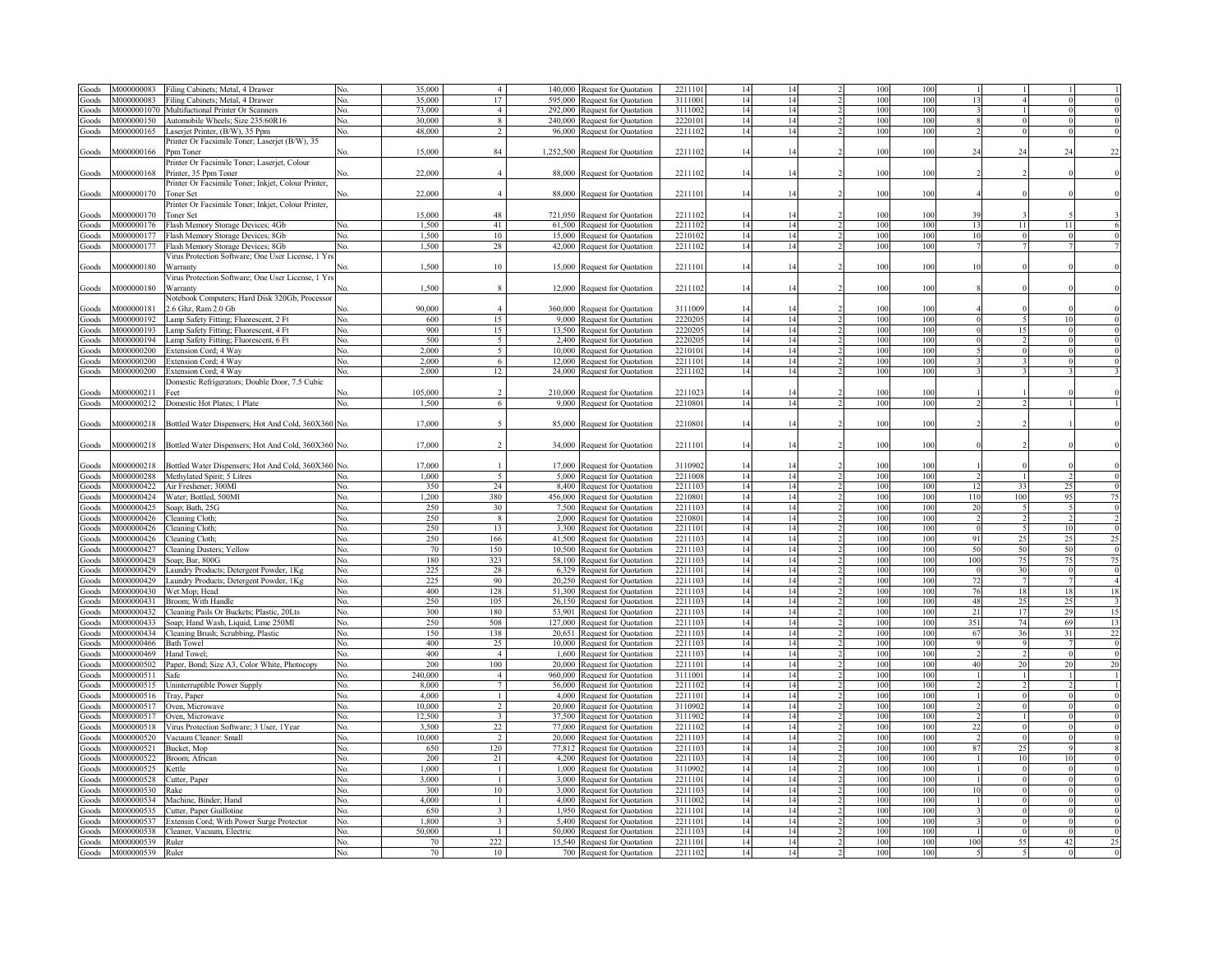| Goods                  | M000000540        | Office, Pins                                                                                                                        |     | 150     | 100                      |        | 15,000 Request for Quotation  | 221110  | 14          | 14   |      | 100 | 100 | 93              |                |     |                 |
|------------------------|-------------------|-------------------------------------------------------------------------------------------------------------------------------------|-----|---------|--------------------------|--------|-------------------------------|---------|-------------|------|------|-----|-----|-----------------|----------------|-----|-----------------|
| Goods                  | M000000541        | Pad, Ink                                                                                                                            | No. | 300     | 43                       | 12,900 | Request for Quotation         | 221110  | 14          | 14   |      | 100 | 100 | 50              |                |     |                 |
|                        |                   |                                                                                                                                     |     | 35,000  | $\mathbf{3}$             |        |                               |         | 14          | 14   |      | 100 | 100 |                 |                |     |                 |
| Goods                  | M000000542        | Shredder                                                                                                                            | No. |         |                          |        | 105,000 Request for Quotation | 221110  |             |      |      |     |     |                 |                |     |                 |
| Goods                  | M000000542        | Shredder                                                                                                                            | No. | 35,000  | $7\phantom{.0}$          |        | 245,000 Request for Quotation | 3111001 | 14          | 14   |      | 100 | 100 |                 | $\Omega$       |     |                 |
| Goods                  | M000000545        | Cleaner, General Purpose; Liquid                                                                                                    | No. | 1,000   | 20                       |        | 20,000 Request for Quotation  | 2211103 | 14          | 14   |      | 100 | 100 | 20              | $\theta$       |     |                 |
|                        |                   | Pad, Writing Paper; Type Post-It 653, Size 38 X 50                                                                                  |     |         |                          |        |                               |         |             |      |      |     |     |                 |                |     |                 |
| Goods                  | M000000552        | Mm, Color Yellow; Stick 'N Note                                                                                                     |     | 150     | 100                      |        | 15,000 Request for Quotation  | 221110  | 14          | 14   |      | 100 | 100 | 25              | 25             |     |                 |
| Goods                  | M000000554        | Sharpener, Pencil; Table Mounted                                                                                                    | No. | 25      | $\overline{\phantom{a}}$ |        | 50 Request for Quotation      | 2211101 | 14          | 14   |      | 100 | 100 |                 | $\Omega$       |     |                 |
|                        |                   |                                                                                                                                     |     |         |                          |        |                               |         |             |      |      |     |     |                 |                |     |                 |
|                        |                   | Marker, Tube Type; Type Whiteboard, Color                                                                                           |     |         |                          |        |                               |         |             |      |      |     |     |                 |                |     |                 |
| Goods                  | M000000555        | Black, Tip Type Chisel                                                                                                              | No. | 70      | 50                       | 3,500  | <b>Request for Quotation</b>  | 221110  | 14          | 14   |      | 100 | 100 | 50              |                |     |                 |
| Goods                  | M000000562        | Cartridge, Toner; Q5951A                                                                                                            | No. | 13,000  | $\sim$                   |        | 65,000 Request for Quotation  | 2211102 | 14          | 14   |      | 100 | 100 | $\Omega$        |                |     |                 |
| Goods                  | M000000563        | Cartridge, Toner; 11A                                                                                                               | No. | 13,000  | $\mathbf{1}$             |        | 13,000 Request for Quotation  | 2211102 | 14          | 14   |      | 100 | 100 |                 |                |     |                 |
|                        |                   | taple; Type Heavy Duty, Commercial Size 9/8;                                                                                        |     |         |                          |        |                               |         |             |      |      |     |     |                 |                |     |                 |
|                        |                   |                                                                                                                                     |     |         |                          |        |                               |         |             |      |      |     |     |                 |                |     |                 |
| Goods                  | M000000565        | Box Of 5000                                                                                                                         |     | 4,000   |                          |        | 8,000 Request for Quotation   | 221110  |             |      |      | 100 | 100 |                 |                |     |                 |
| Goods                  | M000000566        | Pencil; Pkt                                                                                                                         | No. | 255     | $\mathbf{1}$             |        | 255 Request for Quotation     | 2211101 | 14          | 14   |      | 100 | 100 |                 |                |     |                 |
| Goods                  | M000000573        | Adhesive; Office Glue Stick 40G                                                                                                     | No. | 200     | 10                       |        | 2,000 Request for Quotation   | 221110  | 14          | 14   |      | 100 | 100 |                 |                |     |                 |
| Goods                  | M000000574        | Cartridge, Toner; 55A                                                                                                               | No. | 15,000  | -9                       |        | 135,000 Request for Quotation | 2211102 | 14          | 14   |      | 100 | 100 |                 |                |     |                 |
| Goods                  | M000000575        | Cartridge, Toner; Ce260A                                                                                                            | No. | 25,000  | $\tau$                   |        | 175,000 Request for Quotation | 221110  | 14          | 14   |      | 100 | 100 |                 |                |     |                 |
| Goods                  | M0000005770       | oner;Tk 475                                                                                                                         | No. | 13.550  | $\tau$                   |        | 94,850 Request for Quotation  | 221110  | 14          | 14   |      | 100 | 100 |                 |                |     |                 |
|                        |                   |                                                                                                                                     |     |         |                          |        |                               |         |             |      |      |     |     |                 |                |     |                 |
| Goods                  | M000000581        | Cartridge, Toner; Ce262A                                                                                                            | No. | 25,000  | $\mathcal{D}$            |        | 50,000 Request for Quotation  | 221110  | 14          | 14   |      | 100 | 100 |                 |                |     |                 |
| Goods                  | M000000584        | Cartridge, Toner; Ce263A                                                                                                            | No. | 25,000  | 2                        | 50.000 | Request for Quotation         | 221110  | 14          | 14   |      | 100 | 100 |                 |                |     |                 |
| Goods                  | M000000585        | Cartridge, Toner; 15A                                                                                                               | No. | 13.000  | $\mathbf{1}$             | 13.000 | Request for Quotation         | 221110  | 14          | 14   |      | 100 | 100 |                 |                |     |                 |
| Goods                  | M000000587        | Cartridge, Toner; Ce261A                                                                                                            | No. | 25,000  | $\overline{2}$           |        | 50,000 Request for Quotation  | 221110  | 14          | 14   |      | 100 | 100 |                 |                |     |                 |
| Goods                  | M000000588        | Cartridge, Toner; 13A                                                                                                               | No. | 14,000  | $\mathbf{1}$             |        | 14,000 Request for Quotation  | 221110  | 14          | 14   |      | 100 | 100 |                 | $\overline{0}$ |     |                 |
|                        |                   |                                                                                                                                     |     |         | $\tau$                   |        |                               |         |             |      |      |     |     |                 |                |     |                 |
| $\operatorname{Goods}$ | M0000006067       | Alkaline Batteries Aaa                                                                                                              | No. | 340     |                          |        | 2,380 Request for Quotation   | 2211102 | 14          | 14   |      | 100 | 100 |                 |                |     |                 |
|                        |                   | Mouse, Data Entry; Optical Wheel, With Scroll                                                                                       |     |         |                          |        |                               |         |             |      |      |     |     |                 |                |     |                 |
| Goods                  | M000000610        | <b>Vheel</b>                                                                                                                        | Nο. | 500     | 30                       |        | 15,000 Request for Quotation  | 2211102 | 14          | 14   |      | 100 | 100 |                 |                |     |                 |
|                        |                   | Cartridge, Toner; Tri Cyan, Magenta, Yellow, 135                                                                                    |     |         |                          |        |                               |         |             |      |      |     |     |                 |                |     |                 |
| Goods                  | M000000614        | C8766He), Inkjet, 330 Pages                                                                                                         | N٥  | 13,000  | $\overline{3}$           |        | 39,000 Request for Quotation  | 2211102 | 14          | 14   |      | 100 | 100 |                 |                |     |                 |
|                        | M000000615        |                                                                                                                                     |     | 12.500  | 15                       |        |                               | 2211102 |             |      |      | 100 | 100 |                 |                |     |                 |
| Goods                  |                   | Cartridge, Toner; 53A                                                                                                               | No. |         |                          |        | 187,500 Request for Quotation |         | 14          | 14   |      |     |     |                 |                |     |                 |
| Goods                  | M0000006350       | Tape, Adhesive;2"; Cellotape                                                                                                        | No. | 350     | 15                       |        | 5,250 Request for Quotation   | 221110  | 14          | 14   |      | 100 | 100 | $\overline{4}$  |                |     | F               |
| Goods                  | M000000798        | Air Freshener, Spray;Sateen                                                                                                         | No. | 350     | 90                       |        | 31,500 Request for Quotation  | 2211102 | 14          | 14   |      | 100 | 100 | 36              | 18             | 18  | 18              |
| Goods                  | M000000804        | Diary;A4                                                                                                                            | No. | 1,200   | 100                      |        | 120,000 Request for Quotation | 2210502 | 14          | 14   |      | 100 | 100 | 25              | 25             | 25  | 25              |
| Goods                  | M000000804        |                                                                                                                                     | No. | 1,500   | 30                       |        | 45,000 Request for Quotation  | 221110  | 14          | 14   |      | 100 | 100 | 16              | 10             |     |                 |
|                        |                   | Diary;A4                                                                                                                            |     |         |                          |        |                               |         |             |      |      | 100 |     |                 |                |     |                 |
| Goods                  | M000000804        | Diary;A4                                                                                                                            | No. | 1,200   | 45                       |        | 54,000 Request for Quotation  | 2211102 | 14          | 14   |      |     | 100 | 15              | 15             | 15  | $\overline{6}$  |
| Goods                  | <b>M000000805</b> | Calculator; Large, Commercial                                                                                                       | No. | 1,500   | 55                       |        | 82,500 Request for Quotation  | 221110  | 14          | 14   |      | 100 | 100 | 25              |                | -17 | $\epsilon$      |
| Goods                  | M000000805        | Calculator; Large, Commercial                                                                                                       | No. | 1,500   | 5                        |        | 7,500 Request for Quotation   | 2211102 | 14          | 14   |      | 100 | 100 |                 | $\theta$       |     |                 |
| Goods                  | M000000808        | Book, Record; Delivery, Feint Margin, Size A4                                                                                       | No. | 380     | 27                       |        | 10,260 Request for Quotation  | 221110  | 14          | 14   |      | 100 | 100 | 11              | 6              |     |                 |
| Goods                  | <b>M000000808</b> | Book, Record; Delivery, Feint Margin, Size A4                                                                                       | No. | 380     | 15                       |        |                               | 2211102 | 14          | 14   |      | 100 | 100 | 15              | $\theta$       |     |                 |
|                        |                   |                                                                                                                                     |     |         |                          |        | 5,700 Request for Quotation   |         |             |      |      |     |     |                 |                |     |                 |
| Goods                  | M000000809        | <b>Branded A4 Diaries</b>                                                                                                           | No. | 800     | $\overline{2}$           |        | 1,600 Request for Quotation   | 2211101 | 14          | 14   |      | 100 | 100 |                 | $\theta$       |     |                 |
| Goods                  | M000000810        | Desktop Organizer;                                                                                                                  | No. | 800     | 45                       |        | 36,000 Request for Quotation  | 2211101 | 14          | 14   |      | 100 | 100 | 17              | 13             |     |                 |
| Goods                  | M000000810        | Desktop Organizer;                                                                                                                  | No. | 800     | 8                        |        | 6,400 Request for Quotation   | 2211102 | 14          | 14   |      | 100 | 100 |                 |                |     |                 |
| Goods                  | M000000811        | Document Holder:                                                                                                                    | No. | 1,000   | 15                       |        | 15,000 Request for Quotation  | 221110  | 14          | 14   |      | 100 | 100 |                 |                |     |                 |
|                        | M000000812        | Pair Of Scissors                                                                                                                    | No. | 150     | $\mathbf{8}$             |        |                               | 2211008 | 14          | 14   |      | 100 | 100 |                 |                |     |                 |
| Goods                  |                   |                                                                                                                                     |     |         |                          |        | 1,200 Request for Quotation   |         |             |      |      |     |     |                 |                |     |                 |
| Goods                  | M000000812        | Pair Of Scissors                                                                                                                    | No. | 150     | 49                       |        | 7,350 Request for Quotation   | 221110  | 14          | 14   |      | 100 | 100 |                 | 12             |     |                 |
| Goods                  | M000000820        | Standard Envelopes; Brown, A3, 1Piece                                                                                               | No. | 520     | $\overline{4}$           |        | 2,080 Request for Quotation   | 221110  | 14          | 14   |      | 100 | 100 |                 |                |     |                 |
| Goods                  | M000000826        | Eraser, Stationery; Office National White                                                                                           | No. | 330     | 100                      |        | 33,000 Request for Quotation  | 221110  | 14          | 14   |      | 100 | 100 |                 | 20             |     | 40              |
| Goods                  | M000000830        | Tape, Masking;1"                                                                                                                    | No. | 125     | 192                      |        | 23,945 Request for Quotation  | 221110  | 14          | 14   |      | 100 | 100 |                 | 42             | 40  | 35              |
| Goods                  | M000000831        | Desk Organizer                                                                                                                      | No. | 800     | $\overline{2}$           |        | 1,600 Request for Quotation   | 221110  | 14          | 14   |      | 100 | 100 |                 |                |     |                 |
|                        |                   |                                                                                                                                     |     |         |                          |        |                               |         |             |      |      |     |     |                 |                |     |                 |
| Goods                  | M000000838        | Cartridge, Toner; 51A                                                                                                               | No. | 15,000  | 8                        |        | 120,000 Request for Quotation | 2211102 | 14          | 14   |      | 100 | 100 |                 |                |     |                 |
|                        |                   | Dispenser, Drinking Water Storage; Counter Top<br>Sd5Ch,310 X 310 X 630 Mm,Polypropylene,4.2                                        |     |         |                          |        |                               |         |             |      |      |     |     |                 |                |     |                 |
| Goods                  | M000000841        | Cold Water; 7.5 Hot Water L                                                                                                         | Nο  | 40,000  |                          |        | 200,000 Request for Quotation | 3111001 |             |      |      | 100 |     |                 |                |     |                 |
|                        | M000000847        |                                                                                                                                     | No. | 350     | 33                       |        |                               | 2211101 | 14          | 14   |      | 100 | 100 | 11              | 11             | 11  |                 |
| Goods                  |                   | Stamp;Self Inking                                                                                                                   |     |         |                          |        | 11,550 Request for Quotation  |         |             |      |      |     |     |                 |                |     |                 |
| Goods                  | M000000857        | Drive, Disk;1 Tb, Usb 3.0, Portable                                                                                                 | No. | 1.200   | 10                       |        | 12,000 Request for Quotation  | 2211102 | 14          | 14   |      | 100 | 100 | 10              |                |     |                 |
| Goods                  | M000000861        | Punch, Paper; Hand Held, Medium                                                                                                     | Nο. | 800     | $\overline{\mathbf{a}}$  |        | 2,400 Request for Quotation   | 221110  | 14          | 14   |      | 100 | 100 |                 |                |     |                 |
| Goods                  | M000000862        | Stapler;Office, 105Mm X 83Mm,Black,White,<br>Blue,Metal                                                                             | No. | 400     | $\mathcal{L}$            |        | 800 Request for Quotation     | 2211101 | 14          | 14   |      | 100 | 100 |                 |                |     |                 |
| Goods                  | M000000866        | Chair, Office; Airo Visitors, Black Epoxy<br>Sleigh, Black Nylon Ski Arms, Seat: Beige Leather<br>(Marble/ Biscuit), Black Net Back | N٥  | 15,000  | 10                       |        | 150,000 Request for Quotation | 3111001 |             |      |      | 100 | 100 |                 |                |     |                 |
| Goods                  | M000002959        | Butane; Lpg Gas                                                                                                                     | No. | 2,807   | 57                       |        | 159,999 Request for Quotation | 2211204 | <b>Open</b> | Open | Open | 100 | 100 | $\overline{14}$ | 15             | 14  | $\overline{14}$ |
| Goods                  | M000000874        | Refridgerator                                                                                                                       | No. | 30,000  | $\overline{2}$           |        | 60,000 Request for Quotation  | 3110902 | 14          | 14   |      | 100 | 100 |                 | $\Omega$       |     |                 |
|                        |                   |                                                                                                                                     |     | 32,500  | $\overline{4}$           |        |                               | 3111001 | 14          | 14   |      | 100 | 100 |                 | $\mathcal{D}$  |     |                 |
| Goods                  | M000000874        | Refridgerator                                                                                                                       | No. |         |                          |        | 130,000 Request for Quotation |         |             |      |      |     |     |                 |                |     |                 |
| Goods                  | M000000878        | Camera, Digital                                                                                                                     | No. | 65,000  | $\overline{4}$           |        | 260,000 Request for Quotation | 2211102 | 14          | 14   |      | 100 | 100 |                 |                |     |                 |
| Goods                  | M000000878        | Camera, Digital                                                                                                                     | No. | 53,750  | $\overline{a}$           |        | 215,000 Request for Quotation | 3111002 | 14          | 14   |      | 100 | 100 |                 |                |     |                 |
| Goods                  | M000000883        | Cabinet; Filing, 2 Door, 4 Drawer, Steel                                                                                            | No. | 24,000  | $\mathbf{1}$             |        | 24,000 Request for Quotation  | 2211101 | 14          | 14   |      | 100 | 100 |                 | $\Omega$       |     |                 |
| Goods                  | M000000888        | Cabinet, Fire Resistant, 4 Drawer, Steel                                                                                            | No. | 22,000  | $\overline{4}$           |        | 88,000 Request for Quotation  | 3111001 | 14          | 14   |      | 100 | 100 |                 |                |     |                 |
| Goods                  | M000000893        | Bucket; Cleaning, Plastic                                                                                                           | No. | 271     | 15                       |        | 4,065 Request for Quotation   | 221110  | 14          | 14   |      | 100 | 100 |                 |                |     |                 |
|                        |                   |                                                                                                                                     |     |         |                          |        |                               |         |             |      |      |     |     |                 |                |     |                 |
| Goods                  | M000000896        | Cartridge, Toner; 64A                                                                                                               | No. | 14,000  |                          |        | 14,000 Request for Quotation  | 2211102 | 14          | 14   |      | 100 | 100 |                 |                |     |                 |
| Goods                  | M000000900        | Computer, Personal, Desktop                                                                                                         | No. | 50,000  | $\ddot{\mathbf{3}}$      |        | 150,000 Request for Quotation | 3111002 | 14          | 14   |      | 100 | 100 |                 |                |     |                 |
| Goods                  | M000000907        | Table;Boardroom, Wood                                                                                                               | No. | 100.000 |                          |        | 500,000 Request for Quotation | 311100  | 14          | 14   |      | 100 | 100 |                 |                |     |                 |
| Goods                  | M000000911        | Uninterruptible Power Supply; 750 Kva                                                                                               | No. | 12,000  |                          |        | 12,000 Request for Quotation  | 2211102 | 14          | 14   |      | 100 | 100 |                 |                |     |                 |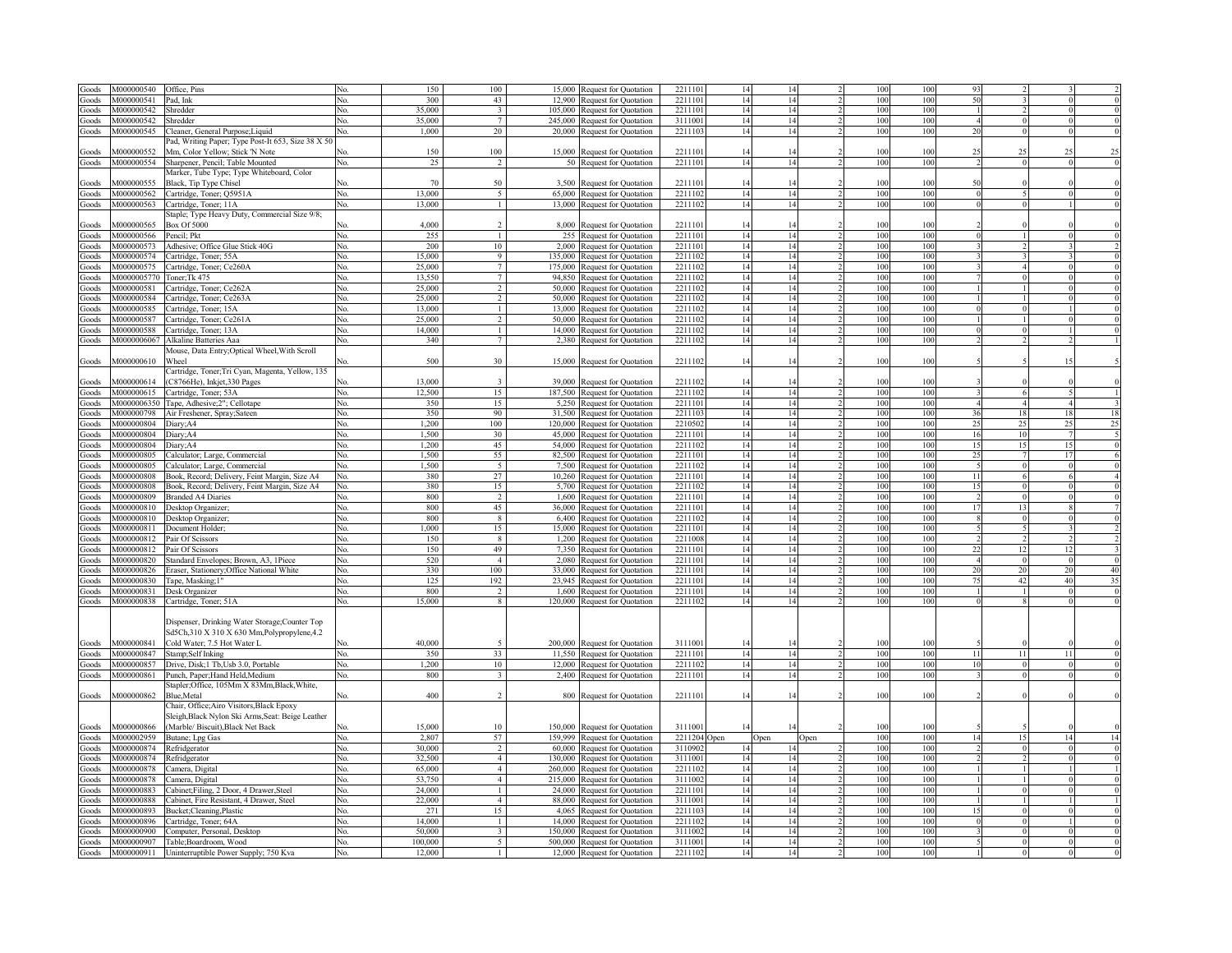| Goods          | M000000916  | Software; Operating System Windows 8                       |            | 10,000         | 10                       | 100,000<br>Request for Quotation | 221110  | 14 |    |                 | 100 |       |          |            |                 |
|----------------|-------------|------------------------------------------------------------|------------|----------------|--------------------------|----------------------------------|---------|----|----|-----------------|-----|-------|----------|------------|-----------------|
| Goods          | M000000933  | Hub. Network: Data Link                                    | No.        | 15,000         |                          | 15,000<br>Request for Quotation  | 222021  | 14 | 14 | 100             | 100 |       |          |            |                 |
| Goods          | M000000959  | Trolley;Cutlery, Steel                                     | No.        | 500            | $\mathbf{1}$             | 500 Request for Quotation        | 221110  | 14 | 14 | 100             | 100 |       |          |            |                 |
| Goods          | M000000976  |                                                            | No.        | 100,000        | $\mathbf{1}$             |                                  | 221110  | 14 | 14 | 100             | 100 |       |          |            |                 |
|                |             | Computer Personal; Laptop                                  |            |                | $\overline{2}$           | 100,000 Request for Quotation    |         |    |    |                 |     |       |          |            |                 |
| Goods          | v1000000976 | Computer Personal; Laptop                                  | Nο.        | 100,000        |                          | 200,000 Request for Quotation    | 311100  | 14 | 14 | 100             | 100 |       |          |            |                 |
| Goods          | M000000976  | Computer Personal; Laptop                                  | Nο         | 100.000        | 16                       | 1,600,000 Request for Quotation  | 311100  | 14 | 14 | 100             | 100 |       |          |            |                 |
| Goods          | M000000982  | <b>F-Shirt</b> , Standard, Branded                         | Nο         | 1.000          | 50                       | 50,000 Request for Quotation     | 221101  | 14 | 14 | 100             | 100 | 50    |          |            |                 |
| Goods          | M000000985  | Marker; Highlighter, Pkt                                   | No.        | 825            | 129                      | 106,425 Request for Quotation    | 221110  | 14 | 14 | 100             | 100 | 112   |          |            |                 |
| Goods          | M000000988  | Marker: Whiteboard                                         | No.        | 70             | 10                       | 700 Request for Quotation        | 221110  | 14 | 14 | 100             | 100 | 10    |          |            |                 |
| Goods          | M000000991  | Staple Remover; Spoon Type                                 | Nο         | 200            | 15                       | 3,000 Request for Quotation      | 221110  | 14 | 14 | 100             | 100 |       |          |            |                 |
| Goods          | M000000992  | Fastener, Paper; Split Pin, Box Of 100, 13 Mm              | Nο         | 200            | 47                       | 9.400<br>Request for Quotation   | 221110  | 14 | 14 | 100             | 100 | 12    | 12       | 12         | $\overline{11}$ |
| Goods          | M000000995  | Stapler; Giant Heavy Duty, Metal                           | Nο         | 4.000          | 2                        | 8,000 Request for Quotation      | 221110  | 14 | 14 | 100             | 100 |       |          |            |                 |
|                |             |                                                            |            |                |                          |                                  |         |    |    |                 |     |       |          |            |                 |
|                |             | Binding Machine; E 500 Electric Comb, Punch: Up            |            |                |                          |                                  |         |    |    |                 |     |       |          |            |                 |
| Goods          | V1000000998 | To 30 Sheets, Bind: Up To 500 Sheets                       |            | 15,000         | 10                       | 150,000 Request for Quotation    | 221110  | 14 |    | 100             | 100 |       |          |            | $\mathbf 0$     |
| Goods          | M000001005  | Mobile Phones; Airtime, Safaricom 100                      | No.        | 100            | 5,000                    | 500,000 Request for Quotation    | 221020  | 14 | 14 | 100             | 100 | 2000  | 1000     | 1000       | 1000            |
| Goods          | M000001008  | Mobile Phones; Airtime, Safaricom 1000                     | No.        | 1,000          | 883                      | 883,000 Request for Quotation    | 221020  | 14 | 14 | 100             | 100 | 883   |          |            | $\Omega$        |
| Goods          | M000001013  | Newspapers; Dailys                                         | No.        | 60             | 19.022                   | 1,141,340 Request for Quotation  |         | 14 | 14 | 100             | 100 | 4810  | 4911     | 4910.33333 | 4391            |
| Goods          | M000001013  | Newspapers; Dailys                                         | No.        | 60             | 1,792                    | 107,520 Request for Quotation    | 221050  | 14 | 14 | 100             | 100 | 448   | 448      | 448        | 448             |
| Goods          | M000001014  | Erasers; Wite Out                                          | No.        | 190            | 143                      | 27,170 Request for Quotation     | 221110  | 14 | 14 | 100             | 100 | 117   | 10       |            |                 |
| Goods          | M000001015  | Toilet Tissue; White, Giant Bale Of 40                     | No.        | 0.200          | 137                      | 164,400 Request for Quotation    | 221110  | 14 | 14 | 100             | 100 | 80    | 32       | 20         |                 |
| Goods          | M000001016  | Erasers; Hard Rubbers, Br 40                               | No.        | 330            | 14                       | 4,620 Request for Quotation      | 221110  | 14 | 14 | 100             | 100 |       |          |            |                 |
|                |             |                                                            |            |                |                          |                                  |         |    |    |                 |     |       |          |            |                 |
| Goods          | M000001018  | Glass Or Window Cleaners; Foam                             | No.        | 500            | 32                       | 16,000 Request for Quotation     | 221110  | 14 | 14 | 100             | 100 |       |          |            |                 |
| Goods          | M000001019  | Gasoline Or Petrol; Unleaded, 1Ltr                         | Ltrs       | 100            | 16,631                   | 1,663,100 Request for Quotation  | 221120  | 14 | 14 | 100             | 100 | 10631 | 2000     | 2000       | 2000            |
| Goods          | M000001020  | Diesel Fuel; Unleaded, 1Ltr                                | Ltrs       | 100            | 14,000                   | 1,400,000 Request for Quotation  | 221120  | 14 | 14 | 100             | 100 | 14000 |          |            |                 |
| Goods          | M000001037  | Milk; 500Ml, Sachet                                        | No.        | 60             | 7,360                    | 441,600 Request for Quotation    | 221080  | 14 | 14 | 100             | 100 | 1840  | 1840     | 1840       | 1840            |
| Goods          | M000001040  | Cartridge, Toner; 2200D                                    | No.        | 14,000         | 20                       | 280,000 Request for Quotation    | 221110  | 14 | 14 | 100             | 100 |       |          |            |                 |
| Goods          | M000001059  | Paper Pads Or Notebooks; Ruled, A5                         | No.        | 7 <sup>s</sup> | 840                      | 63,000 Request for Quotation     | 221110  | 14 | 14 | 100             | 100 | 360   | 210      | 165        | 105             |
| Goods          | M000001076  | Computer Tool Kits; Diagnostic                             | No.        | 202,500        | $\mathbf{1}$             | 202,500 Request for Quotation    | 222021  | 14 | 14 | 100             | 100 |       |          |            | -0              |
| Goods          | V000001078  | Cartridge, Toner; 80A                                      | No.        | 13.500         | 17                       | 229,500 Request for Quotation    | 221110  | 14 | 14 | 100             | 100 |       |          |            | $\overline{4}$  |
|                |             |                                                            |            |                |                          |                                  | 221110  |    | 14 |                 |     |       | 21       |            |                 |
| Goods          | M000001086  | Rubber Bands; 1Pkt                                         | Pkt        | 150            | 144                      | 21,525 Request for Quotation     |         | 14 |    | 100             | 100 | 59    |          | 46         | 19              |
| Goods          | M000001087  | Folders; Tranparent                                        | No.        | 100            | 1,110                    | 111,000 Request for Quotation    | 221110  | 14 | 14 | 100             | 100 | 650   | 140      | 190        | 130             |
| Goods          | M000001089  | Protective Gloves; Industrial, Safety                      | No.        | 550            | 20                       | 11,000 Request for Quotation     | 221110  | 14 | 14 | 100             | 100 |       |          |            |                 |
| Goods          | M000001093  | Photocopiers; Heavy Duty Coloured.                         | No.        | 2.000          | $\overline{\mathbf{3}}$  | 6,000 Request for Quotation      | 221110  | 14 | 14 | 100             | 100 |       |          |            | $\overline{0}$  |
| Goods          | M000001096  | Protective Coats; Unisex, Dust Coats                       | No.        | 1,500          | 64                       | 96,000<br>Request for Quotation  | 221110  | 14 | 14 | 100             | 100 | 31    | 11       | 11         | 11              |
| Goods          | M000001097  | Network Switches; 8 Port                                   | No.        | 8,000          | 6                        | 48,000 Request for Quotation     | 221110  | 14 | 14 | 100             | 100 |       |          |            | -1              |
| Goods          | M000001108  | Gel Pens: Executive                                        | No.        | 150            | 147                      | 22,050 Request for Ouotation     | 221110  | 14 | 14 | 100             | 100 | 54    | 24       | 55         | 14              |
| Goods          | M000001123  | Curtains; Per Sq Meter                                     | No.        | 1.500          | 22                       | 33,000 Request for Quotation     | 221101  | 14 | 14 | 100             | 100 |       |          |            |                 |
| <b>Goods</b>   | M000001123  |                                                            | No.        | 1.500          | 20                       |                                  | 2211102 | 14 | 14 | 100             | 100 |       |          |            |                 |
|                |             | Curtains; Per Sq Meter                                     |            |                |                          | 30,000 Request for Quotation     |         |    |    |                 |     |       |          |            |                 |
| <b>Goods</b>   | M000001131  | Record Book; Counter, 6Quire                               | No.        | 500            | 438                      | 219,000 Request for Quotation    | 2211101 | 14 | 14 | 100             | 100 | 110   | 110      | 110        | 108             |
| Goods          | M000001136  | Banners                                                    | No.        | 20,000         | $\overline{5}$           | 100,000 Request for Quotation    | 221050  | 14 | 14 | 100             | 100 |       |          |            | $\mathbf 0$     |
| Goods          | M000001137  | Banners; Roll-Up                                           | No.        | 20.000         | 6                        | 120,000 Request for Quotation    | 2210504 | 14 | 14 | 100             | 100 |       |          |            |                 |
| Goods          | M000001143  | Binding Covers; Embosed, 1Pkt                              | No.        | 500            | 20                       | 10,000 Request for Quotation     | 221110  | 14 | 14 | 100             | 100 |       |          |            |                 |
| Goods          | M000001148  | Clothing Hangers; Executive, Coat Hanger                   | No.        | 2.000          | $\sim$                   | 10,000 Request for Quotation     | 221110  | 14 | 14 | 100             | 100 |       |          |            | $\mathbf 0$     |
| Goods          | M000001148  | Clothing Hangers; Executive, Coat Hanger                   | No.        | 2.000          | $\overline{3}$           | 6,000 Request for Quotation      | 2211102 | 14 | 14 | 100             | 100 |       |          |            | $\overline{0}$  |
|                | M000001151  |                                                            |            | 40,000         | $\overline{2}$           | 80,000 Request for Quotation     | 311100  | 14 | 14 | 100             | 100 |       |          |            | $\overline{0}$  |
| Goods<br>Goods | M000001161  | Benches; Bench Seat<br>Sisal: Twine                        | No.<br>No. | 200            | $30^{\circ}$             |                                  | 221110  | 14 | 14 | 100             | 100 |       |          |            | -6              |
|                |             |                                                            |            | 100            |                          | 6,000 Request for Quotation      |         |    |    | 100             |     |       |          |            | $\overline{4}$  |
| Goods          | M000001176  | Masks Or Accessories; Dust Masks                           | No.        |                | 25                       | 2,500 Request for Quotation      | 221110  | 14 | 14 |                 | 100 |       |          |            |                 |
| Goods          | M000001177  | Leaf Tea; 500G                                             | No.        | 350            | 1,106                    | 387,000 Request for Quotation    | 221080  | 14 | 14 | 100             | 100 | 42    |          |            | $\overline{0}$  |
| Goods          | M000001178  | Instant Coffee; 400G                                       | No.        | 550            | 28                       | 15,202 Request for Quotation     | 2210801 | 14 | 14 | 100             | 100 |       | 8        |            | 6               |
| Goods          | M000001182  | Laundry Products; Detergent Liquid, 5Ltrs                  | No.        | 600            | 20                       | 12,250 Request for Quotation     | 221110  | 14 | 14 | 100             | 100 | 21    | 21       | 11         | $\overline{0}$  |
| Goods          |             | M000001183 Laundry Products; Detergent Liquid Soap, 20Ltrs | No.        | 1,500          | 427                      | 640,000 Request for Quotation    | 221110  | 14 | 14 | 100             | 100 | 120   | 108      | 102        | 95              |
|                |             |                                                            |            |                |                          |                                  |         |    |    |                 |     |       |          |            |                 |
| Goods          | M000001186  | Binding Combs Or Strips; Spirals, Assorted, 1Box           |            | 2,333          | 78                       | 183,003 Request for Quotation    | 221110  | 14 |    | 100             | 100 | 23    |          |            | 21              |
| Goods          | M000001192  | Automobile Tire Tubes; Size 265/60R18                      | No.        | 43,000         | $\mathbf{8}$             | 344,000 Request for Quotation    | 2220101 | 14 | 14 | 100             | 100 |       | $\Omega$ |            | $\overline{0}$  |
|                |             |                                                            |            | 50             |                          |                                  |         |    | 14 | 100             |     | 25    | 25       |            | 25              |
| Goods          | M000001195  | File Inserts Or Tabs; Dividers                             | No.        |                | 100                      | 5,000 Request for Quotation      | 221110  | 14 |    |                 | 100 |       |          |            |                 |
| Goods          | M000001203  | Lawnmowers; Heavy Duty                                     | No.        | 120,000        | $\overline{1}$           | 120,000 Request for Quotation    | 3111009 | 14 | 14 | 100             | 100 |       |          |            |                 |
| Goods          | M000001210  | Mens Shirts; Executive (Officers)                          | No.        | 2.000          | 8                        | 16,000 Request for Quotation     | 221050  | 14 | 14 | 100             | 100 |       |          |            |                 |
| Goods          | M000001215  | Womens Shirts Or Blouses; Executive                        | No.        | 2.000          | 12                       | 24,000 Request for Quotation     | 221050  | 14 | 14 | 100             | 100 |       |          |            |                 |
| Goods          | M000001295  | Mobile Phones; Smart Phone                                 | No.        | 90,000         | $\mathbf{1}$             | 90,000 Request for Quotation     | 221020  | 14 | 14 | 100             | 100 |       |          |            |                 |
| Goods          | M000001296  | Mobile Phones; Smart Phone, High End                       | No.        | 100,000        | 8                        | 800,000 Request for Quotation    | 221020  | 14 | 14 | 100             | 100 |       |          |            |                 |
| Goods          | M000001325  | Self Adhesive Note Paper; Yellow, Medium, 3X3              | No.        | 550            | 100                      | 55,000 Request for Quotation     | 221110  | 14 |    | 100             | 100 |       |          |            | 40              |
| Goods          | M000001358  | Toner; Tk 310                                              | No.        | 13.500         | $\overline{4}$           | 54,000 Request for Quotation     | 221110  | 14 | 14 | 100             | 100 |       |          |            |                 |
| Goods          | M000001359  | Keyboards; Wireless                                        | Nο.        | 2.000          | $\sim$                   |                                  | 311100  | 14 | 14 | 100             | 100 |       |          |            |                 |
|                |             |                                                            |            |                |                          | 10,000 Request for Quotation     |         |    |    |                 |     |       |          |            |                 |
| Goods          | M000001368  | Vehicle Batteries; N70                                     | Nο.        | 10,000         | $\overline{2}$           | 20,000 Request for Quotation     | 222010  | 14 |    | 100             | 100 |       |          |            |                 |
| Goods          | M000001369  | Vehicle Batteries; N60                                     | No.        | 10,000         | $\overline{2}$           | 20,000 Request for Quotation     | 222010  | 14 |    | 100             | 100 |       |          |            |                 |
| Goods          | M000001372  | Vehicle Batteries; Ns 70                                   | Nο         | 10,000         | $\tilde{\mathcal{L}}$    | 50,000 Request for Quotation     | 222010  | 14 |    | 100             | 100 |       |          |            |                 |
|                |             | Natural Sugars Or Sweetening Products; Sugar,              |            |                |                          |                                  |         |    |    |                 |     |       |          |            |                 |
| Goods          | M000001375  | 50Kg Bag                                                   |            | 180            |                          | 1,260 Request for Quotation      | 221080  | 14 |    | 100             | 100 |       |          |            |                 |
|                |             | Shelf Stable Milk Or Butter Products; Margarine,           |            |                |                          |                                  |         |    |    |                 |     |       |          |            |                 |
| Goods          | M000001378  | 10Kg Carton                                                |            | 180            | 12                       | 2,160 Request for Quotation      | 221080  | 14 |    | 100             | 100 |       |          |            |                 |
| Goods          | M000001384  | Toner; 49A                                                 | Nο.        | 13,000         | 18                       | 234,000 Request for Quotation    | 221110  | 14 | 14 | 10 <sub>0</sub> | 100 |       |          |            |                 |
|                | M000001386  |                                                            | NΩ         | 13,000         | $\overline{\phantom{a}}$ |                                  | 221110  | 14 | 14 | 100             | 100 |       |          |            |                 |
| Goods          |             | Toner; Image Runner 2525                                   |            |                |                          | 65,000 Request for Quotation     |         |    |    |                 |     |       |          |            |                 |
|                |             | Printer Or Copier Paper; Ammonia Printing Paper            |            |                |                          |                                  |         |    |    |                 |     |       |          |            |                 |
| Goods          | M000001390  | 40"X20" M                                                  |            | 2.000          | 20                       | 40,000 Request for Quotation     | 2211101 | 14 |    | 100             | 100 |       |          |            |                 |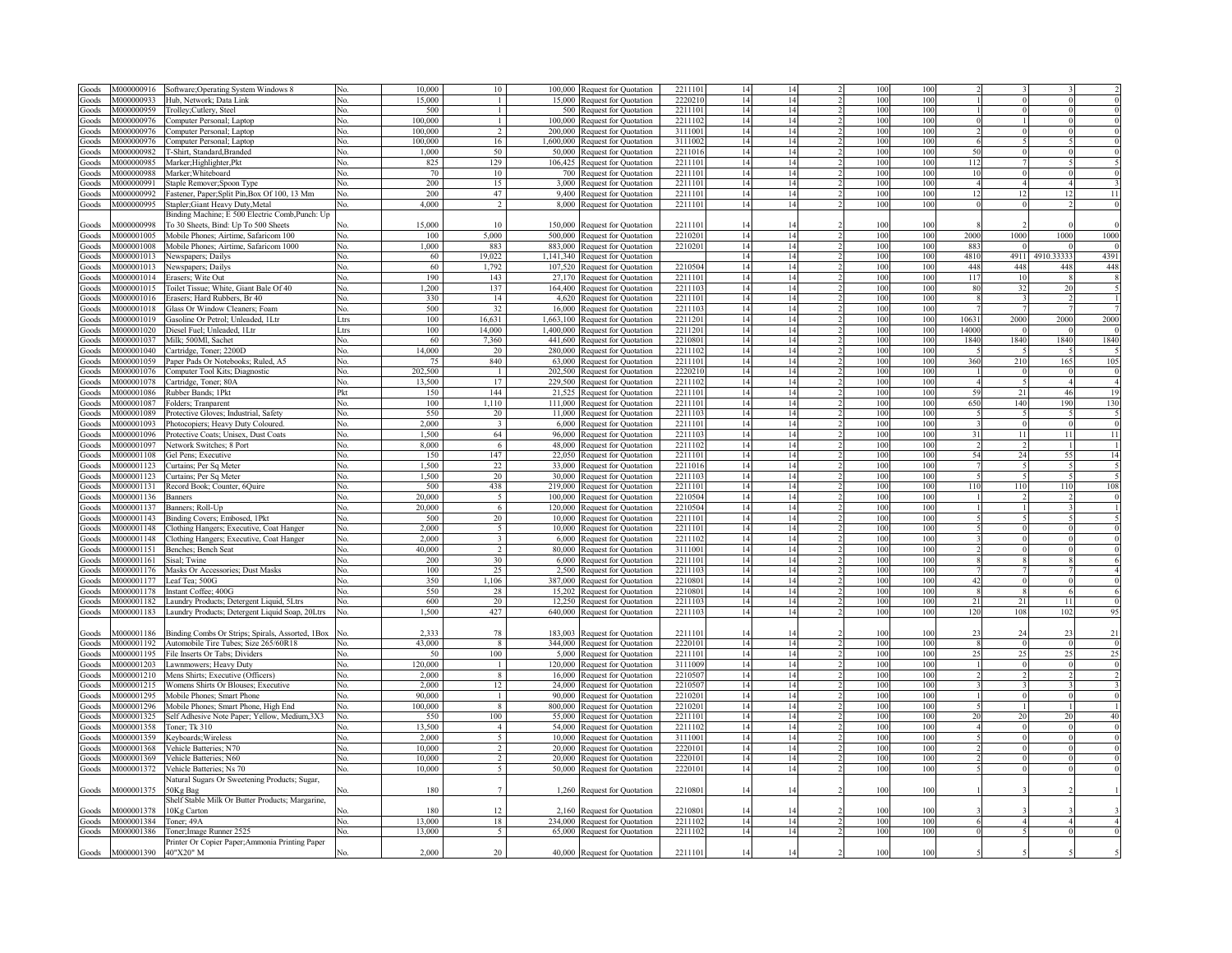|                    |            | Ball Point Pens; Drawing Pen Rotter 0.18,0.25,0.35                |     |            |                |           |                                                              |                   |          |          |            |            |            |                        |                    |                              |
|--------------------|------------|-------------------------------------------------------------------|-----|------------|----------------|-----------|--------------------------------------------------------------|-------------------|----------|----------|------------|------------|------------|------------------------|--------------------|------------------------------|
| ioods              | V000001395 | Mm                                                                |     | 4.500      | 30             | 135,000   | Request for Quotation                                        | 221110            | 14       |          | 100        | 100        | 10         |                        |                    |                              |
| ioods              | M000001397 |                                                                   | No. | 20,000     | $\overline{a}$ | 80,000    | Request for Quotation                                        | 221110            | 14       | 14       | 100        | 100        |            |                        |                    |                              |
|                    |            | Laser Printers; Laserjet Printer P2055D                           |     |            |                |           |                                                              |                   |          | 14       |            |            |            |                        |                    |                              |
| ioods              | M000001400 | Inks; Offset Litho, Red                                           | No. | 1,800      | 100            | 180,000   | Request for Quotation                                        | 2211023           | 14       |          | 100        | 100        | - C        | 100                    |                    |                              |
| ioods              | M000001423 | Motor Repair Kits                                                 | No. | 200,000    | $\mathbf{1}$   | 200,000   | Request for Quotation                                        | 222010            | 14       | 14       | 100        | 100        |            | $\Omega$               |                    |                              |
|                    |            | Transaction Security & Virus Protection Software;                 |     |            |                |           |                                                              |                   |          |          |            |            |            |                        |                    |                              |
| Goods              | M000001430 | 5 User Licence                                                    |     | 17,000     | 40             | 680,000   | Request for Quotation                                        | 2211102           | 14       |          | 100        | 100        | 10         | 10                     |                    |                              |
| ioods              | M000001435 | Domestic Vacuum Flasks; Executive                                 | No. | 700        | 5              |           | 3,500 Request for Quotation                                  | 3110902           | 14       | 14       | 100        | 100        |            | $\overline{1}$         |                    |                              |
| Goods              | M000001437 | Markers; Permanent                                                | No. | 70         | 12             |           | 840 Request for Quotation                                    | 2211101           | 14       | 14       | 100        | 100        | 12         | $\Omega$               | $\Omega$           | $\epsilon$                   |
| Goods              | M000001446 | Ball Point Pens; Assorted                                         | No. | 500        | 210            | 105,000   | Request for Quotation                                        | 2211101           | 14       | 14       | 100        | 100        | 55         | 55                     | 50                 | 50                           |
| ioods              | M000001458 | Cardboard; Manilla Paper, A1,300Gms                               | No. | 30         | 1,500          | 45,000    | Request for Quotation                                        | 2211101           | 14       | 14       | 100        | 100        | 375        | 375                    | 375                | 375                          |
| ioods              | M000001460 | Bleaches; Stain Remover, 20Ltr                                    | No. | 1,000      | 20             | 20.000    | Request for Quotation                                        | 2211103           | 14       | 14       | 100        | 100        |            | $\boldsymbol{\Lambda}$ |                    |                              |
| ioods              | M000001475 | Soaps; Toilet Soap, Carton 36X125 Gm                              | No. | 4.000      | $\mathbf{1}$   | 4,000     | Request for Quotation                                        | 2211103           | 14       | 14       | 100        | 100        |            |                        |                    |                              |
|                    |            |                                                                   |     |            | $\mathbf{1}$   |           |                                                              |                   |          | 14       |            | 100        |            |                        |                    |                              |
| ioods              | M000001484 | Jps Batteries650Va                                                | No. | 11,500     |                | 11,500    | Request for Quotation                                        | 221110            | 14       |          | 100        |            |            |                        |                    |                              |
| oods               | M000001484 | Ups Batteries650Va                                                | No. | 11,500     | 20             | 230,000   | Request for Quotation                                        | 2211204           | 14       | 14       | 100        | 100        |            |                        |                    |                              |
| oods               | M000001497 | Electric Kettle                                                   | No. | 2,000      | 2              | 4,000     | Request for Quotation                                        | 2210801           | 14       | 14       | 100        | 100        |            |                        |                    |                              |
| oods               | M000001497 | Electric Kettle                                                   | No. | 2,000      | $\overline{2}$ | 4,000     | Request for Quotation                                        | 3110902           | 14       | 14       | 100        | 100        |            |                        |                    |                              |
| oods               | 4000001514 | Photocopier Toner; Toner Tk 8305K                                 | Nο. | 28.250     | 6              | 169,500   | Request for Quotation                                        | 221110            | 14       | 14       | 100        | 100        |            |                        |                    |                              |
| oods               | 4000001520 | Photocopier Toner; Toner Tk 8305C                                 | No. | 26.000     | 6              | 156.000   | Request for Quotation                                        | 221110            | 14       | 14       | 100        | 100        |            |                        |                    |                              |
| oods               | 4000001548 | Photocopier Toner; Toner Tk 8305M                                 | No. | 29,000     | 5              | 145.000   | Request for Quotation                                        | 221110            | 14       | 14       | 100        | 100        |            |                        |                    |                              |
| oods               | 4000001557 | Photocopier Toner; Toner Tk 8305Y                                 | No. | 26,000     | 5              | 130,000   | Request for Quotation                                        | 221110            | 14       | 14       | 100        | 100        |            |                        | $\mathbf{0}$       |                              |
| oods               | 4000001678 | Chair Orthpaedic                                                  | No. | 12,500     | 10             | 125,000   | Request for Quotation                                        | 221110            | 14       | 14       | 100        | 100        |            |                        |                    |                              |
| oods               | 4000001693 | Water; Bottled, 18.9Litres                                        | No. | 450        | 219            | 98.550    | Request for Quotation                                        | 221080            | 14       | 14       | 100        | 100        | 51         | 56                     |                    |                              |
| oods               | 4000001809 | Mineral Water 500Ml Carton                                        | No. | 450        | 120            | 54,000    | Request for Quotation                                        | 221110            | 14       | 14       | 100        | 100        | 30         | 30                     |                    | $\frac{56}{30}$              |
|                    | 4000001833 |                                                                   |     | 4,000      |                | 8.000     |                                                              | 221079            | 14       | 14       | 100        | 100        |            |                        |                    |                              |
| ioods              |            | Onion Skin Paper; Conqueror, 1Rim                                 | No. |            | 2              |           | Request for Quotation                                        |                   |          |          |            |            |            |                        |                    |                              |
| ioods              | 4000001833 | Onion Skin Paper; Conqueror, 1Rim                                 | No. | 4.000      | 72             | 288.000   | Request for Quotation                                        | 221110            | 14       | 14       | 100        | 100        | 41         | 13                     |                    |                              |
| doods              | 4000001851 | Detergent Surfactants; Liquid Soap                                | No. | 2,000      | 14             | 28.000    | Request for Quotation                                        | 221110            | 14       | 14       | 100        | 100        | 10         |                        | $\overline{c}$     |                              |
| ioods              | 4000001861 | Brooms; Hard Broom With Sticks; Pcs                               | No. | 300        | 204            | 61,200    | Request for Quotation                                        | 221110            | 14       | 14       | 100        | 100        | 204        |                        | $\boldsymbol{0}$   |                              |
| ioods              | M000001938 | Soaps; Powder Soap 10Kg Bag-Aps                                   | No. | 2.500      | 30             | 75,000    | Request for Quotation                                        | 221110            | 14       | 14       | 100        | 100        | 10         |                        | $\mathbf{0}$<br>20 | $\epsilon$                   |
| ioods              | M000001941 | Spray Paints; Oxide Paint 5 Ltrs                                  | No. | 500        | 200            | 100,000   | Request for Quotation                                        | 2211204           | 14       | 14       | 100        | 100        | 50         | 50                     | 50                 | 50                           |
| ioods              | M000001965 | Tissues; Tissue Holder; Pcs                                       | No. | 300        | 5              | 1.500     | Request for Quotation                                        | 2211103           | 14       | 14       | 100        | 100        |            |                        | $\theta$           | $\epsilon$                   |
| doods              | M000001966 | <b>Toilet Brushes</b> ; Pcs                                       | Pcs | 325        | 44             | 14.199    | Request for Quotation                                        | 221110            | 14       | 14       | 100        | 100        | 11         | 11                     | -11                |                              |
| ioods              | 4000002016 | Fuel Wood Resources; 1Ton,                                        | No. | 1.000      | 190            | 190.000   | Request for Quotation                                        | 2211204           | 14       | 14       | 100        | 100        | 100        | 90                     |                    |                              |
| ioods              | 4000002016 | Fuel Wood Resources; 1Ton,                                        | No. | 1,000      | 50             | 50,000    | <b>Request for Quotation</b>                                 | 222010            | 14       | 14       | 100        | 100        | 50         |                        |                    |                              |
| ioods              | 4000002019 | Chocolate Or Malt Or Other Hot Beverages; Kg                      | No. | 300        | $\overline{4}$ | 1.200     | <b>Request for Quotation</b>                                 | 221080            | 14       | 14       | 100        | 100        |            |                        |                    |                              |
|                    |            |                                                                   |     |            |                |           |                                                              |                   |          |          |            |            |            |                        |                    |                              |
| aboof <sup>3</sup> | M000002026 | <b>Hand Towels</b>                                                | Nο. | 100        | 27             | 2.700     | Request for Quotation                                        | 2211103           | 14       | 14       | 100        | 100        | 16         |                        |                    |                              |
| <b>Toods</b>       | M000002036 | Onion Skin Paper; Embossed Papers                                 | No. | 400        | 5              | 2.000     | Request for Quotation                                        | 2211101           | 14       | 14       | 100        | 100        |            |                        |                    |                              |
|                    |            |                                                                   |     |            |                |           |                                                              |                   |          |          |            |            |            |                        |                    |                              |
| Goods              | M000002191 | Patient Uniforms                                                  | No. | 3,000      | 833            | 2.499.000 | Request for Quotation                                        | 2211021           | 14       | 14       | 100        | 100        | $\Omega$   | 833                    |                    |                              |
| Goods              | M000002195 | Printer Or Facsimile Toner; Toner 055A                            | No. | 14,000     | $\overline{1}$ | 14,000    | Request for Quotation                                        | 2211102           | 14       | 14       | 100        | 100        | $\sqrt{ }$ |                        |                    |                              |
|                    |            |                                                                   |     |            |                |           |                                                              |                   |          |          |            |            |            |                        |                    |                              |
| Goods              | M000002209 | Liquid Cristal Display Lcd Projector As Per Specs                 | No. | 30,000     |                |           |                                                              | 2211101           | 14       | 14       | 100        | 100        |            |                        |                    |                              |
|                    |            |                                                                   |     |            |                |           | 30,000 Request for Quotation                                 |                   |          |          |            |            |            |                        |                    |                              |
|                    |            |                                                                   |     |            |                |           |                                                              |                   |          |          |            |            |            |                        |                    |                              |
| Goods              | M000002209 | Liquid Cristal Display Lcd Projector As Per Specs                 |     | 100,000    |                |           | 100,000 Request for Quotation                                | 3111002           | 14       |          | 100        | 100        |            |                        |                    |                              |
| Goods              | M000002338 | <b>Technical Drawing Set Square</b>                               | No. | 750        | 100            |           | 75,000 Request for Quotation                                 | 2211101           | 14       | 14       | 100        | 100        | 40         | 20                     | 20                 |                              |
| Goods              | M000002468 | Domestic Trays; Melamine                                          | No. | 300        | $\overline{4}$ |           | 1,200 Request for Quotation                                  | 3110902           | 14       | 14       | 100        | 100        |            |                        | $\theta$           |                              |
|                    |            | Filing Cabinets Or Accessories; High Level Filling                |     |            |                |           |                                                              |                   |          |          |            |            |            |                        |                    |                              |
| Goods              | M000002536 | Lockable Solid Swing Door (800X500)                               | No. | 35,000     | $\overline{4}$ |           | 140,000 Request for Quotation                                | 2211101           | 14       | 14       | 100        | 100        |            |                        |                    |                              |
|                    |            | Sofas; 5 Seater Executive Leather Sofa                            |     |            |                |           |                                                              |                   |          |          |            |            |            |                        |                    |                              |
| Goods              | V000002541 | Set(3+1+1)Chesterfield Red Color                                  |     | 50,000     | $\mathcal{L}$  | 100,000   | Request for Quotation                                        | 311100            | 14       | 14       | 100        | 100        |            |                        |                    |                              |
| Goods              | M000002589 | Toner Ce 310                                                      | No. | 9,000      | 12             |           | 108,000 Request for Quotation                                | 2211102           | 14       | 14       | 100        | 100        |            |                        |                    |                              |
| Goods              | M000002590 | Toner 35A                                                         | No. | 15,000     | 6              |           | 90,000 Request for Quotation                                 | 2211102           | 14       | 14       | 100        | 100        | - C        |                        |                    |                              |
| ioods              | M000002610 | Chlorine 70%; Kg                                                  | No. | 20         | 100            |           | 2,000 Request for Quotation                                  | 221110            | 14       | 14       | 100        | 100        | 20         | 30                     |                    |                              |
| ioods              | M000002673 | Toner 90A                                                         | No. | 12,000     | -1             |           |                                                              | 2211102           | 14       | 14       | 100        | 100        | $\sqrt{ }$ |                        | $\theta$           |                              |
|                    |            |                                                                   |     |            |                |           | 12,000 Request for Quotation                                 |                   |          |          |            |            |            |                        | $\Omega$           |                              |
| ioods              | M000002709 | Automobile Wheels; Size 245/70R16                                 | No. | 40,000     | 40             | 1,600,000 | Request for Quotation                                        | 222010            | 14       | 14       | 100        | 100        | 40         |                        |                    |                              |
| ioods              | M000002711 | Safety Boots; Mountain Boots                                      | No. | 3,000      | 44             | 132,000   | Request for Quotation                                        | 221110            | 14       | 14       | 100        | 100        | 14         | 14                     | 14                 |                              |
| doods              | 4000002718 | Chairs; Work Station Six Seater                                   | No. | 182,000    | $\overline{1}$ | 182.000   | <b>Request for Quotation</b>                                 | 3111001           | 14       | 14       | 100        | 100        |            |                        | $\theta$           |                              |
| ioods              | M000002719 | Assorted Hardware Items                                           | Nο. | 700        | 100            | 70.000    | <b>Request for Quotation</b>                                 | 2211204           | 14       | 14       | 100        | 100        | 40         | 40                     | 20                 |                              |
| Goods              | M000002724 | Scouring Pads; Steel Wool Roll 250G                               | No. | 100        | 52             | 5,200     | Request for Quotation                                        | 221110            | 14       | 14       | 100        | 100        | 13         | 16                     | 12                 |                              |
|                    |            |                                                                   |     |            |                |           |                                                              |                   |          |          |            |            |            |                        |                    |                              |
| Goods              | 4000002729 | Chocolate Or Malt Or Other Hot Beverages; Milo                    | Nο. | 500        | 64             |           | 32,000 Request for Quotation                                 | 221080            | 14       |          | 100        | 100        | 16         |                        |                    |                              |
|                    |            | Natural Sugars Or Sweetening Products; White                      |     |            |                |           |                                                              |                   |          |          |            |            |            |                        |                    |                              |
| Goods              | 4000002732 |                                                                   |     | 150        | 3.048          |           | 457,200 Request for Quotation                                | 221080            |          |          | 100        | 100        | 762        | 762                    | 762                | $\overline{20}$<br>20<br>762 |
| ioods              | V000002761 | Waste Bin Big Pressed                                             | Nο. | 150        | 10             |           | 1,500 Request for Quotation                                  | 221110            | 14       | 14       | 100        | 100        |            |                        | 9                  |                              |
| ioods              | 4000002769 | Customs Uniforms                                                  | N٥  | 1.000      | 157            |           |                                                              | 221101            | 14       | 14       | 100        | 100        | 100        | 57                     |                    |                              |
|                    |            |                                                                   |     |            |                | 100.000   | 157,000 Request for Quotation                                | 221110            |          | 14       | 100        |            |            | 50                     |                    |                              |
| ioods              | 4000002769 | Customs Uniforms                                                  |     | 1,000      | 100            |           | Request for Quotation                                        |                   | 14       | 14       | 100        | 100        | 50         |                        |                    |                              |
| ioods              | 4000002774 | Corporate Uniforms                                                |     | 1.000      | 547            | 547,000   | Request for Quotation                                        | 221101            | 14       |          |            | 100        | 250        | 297                    |                    |                              |
| doods              | 4000002774 | Corporate Uniforms                                                | N٥  | 1.000      | 250            | 250,000   | Request for Quotation                                        | 221110            | 14       | 14       | 100        | 100        | 125        | 125                    |                    |                              |
| ioods              | v000002836 | <b>Toilet Tissue White Single</b>                                 | Nο. | 30         | 1.277          | 38,310    | Request for Quotation                                        | 221080            | 14       | 14       | 100        | 100        | 193        | 193                    | 190                | 190                          |
| ioods              | V000002836 | <b>Toilet Tissue White Single</b>                                 |     | 30         | 2.304          | 69,120    | Request for Quotation                                        | 221110            | 14       | 14       | 100        | 100        | 1329       | 325                    | 325                | 325                          |
| ioods              | 4000002837 | aundry Products; Detergent Blue Powder 500G                       | N٥  | 250        | 14             | 3,500     | <b>Request for Quotation</b>                                 | 221110            | 14       | 14       | 100        | 100        |            |                        |                    |                              |
| ioods              | 4000002838 | <b>Executive Desk Planner</b>                                     | Jο  | 60,000     | 8              | 480,000   | Request for Quotation                                        | 311100            | 14       | 14       | 100        | 100        |            |                        |                    |                              |
| ioods              | 4000002846 | Fresh Milk: 500Ml                                                 | Nο. | 30,500     | $\top$         | 30,500    | Request for Quotation                                        | 221080            | 14       | 14       | 100        | 100        |            |                        |                    |                              |
| Goods<br>Goods     | M000002855 | Toilet Cleaners; Vim 500Gm<br>M000002856 Toilet Cleaners; Vim 1Kg | Nο. | 250<br>300 | 59<br>131      |           | 14,750 Request for Quotation<br>39,300 Request for Quotation | 221110<br>2211103 | 14<br>14 | 14<br>14 | 100<br>100 | 100<br>100 | 38<br>34   | 21<br>32               | 33                 |                              |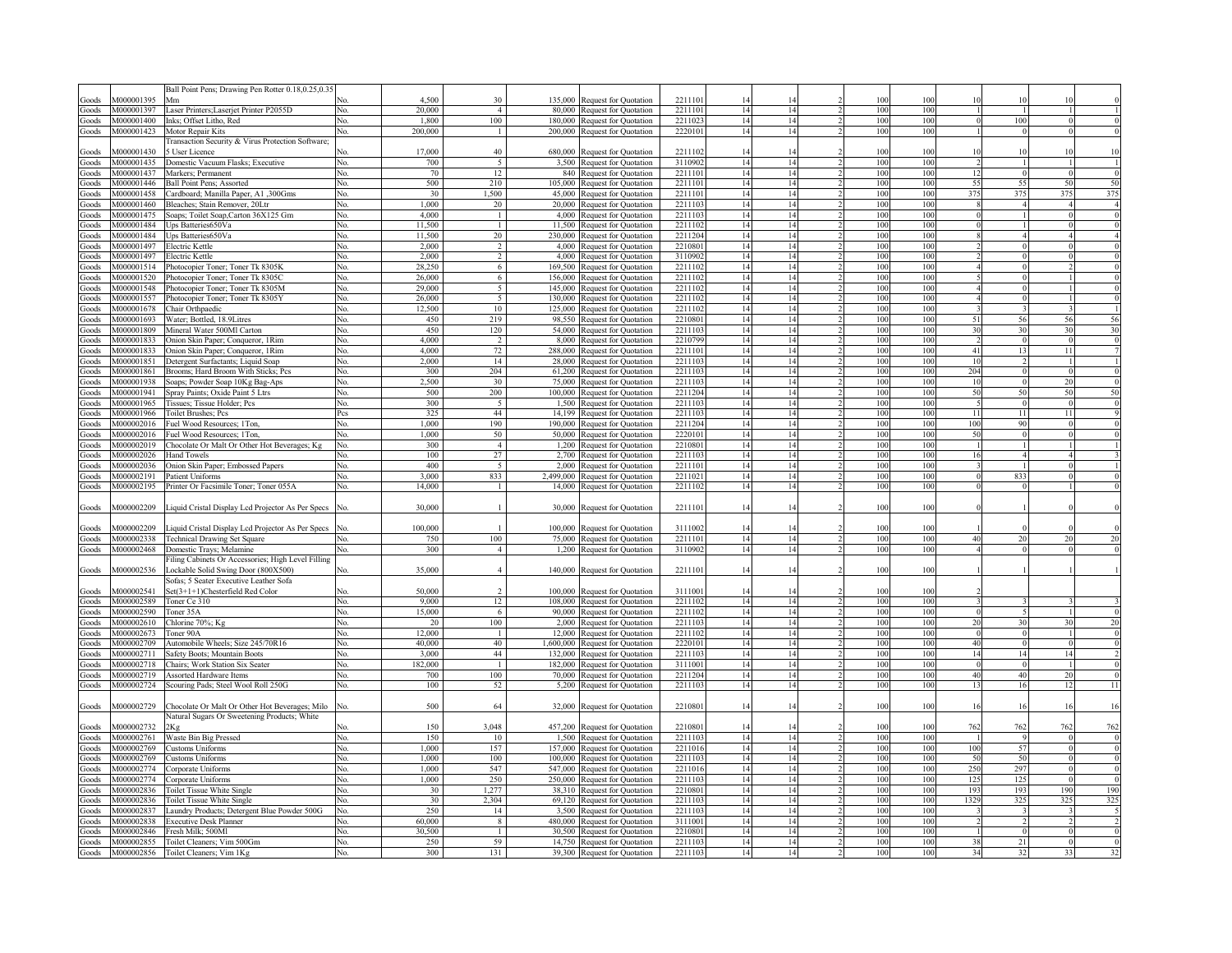| Goods        | M000002860               | Toilet Cleaners; Harpic 500M                          |     | 250    | 541                     |          | 135,250 Request for Quotation   | 2211103 |    |    |            | 100 | 176             | 141                     |      | 109  |
|--------------|--------------------------|-------------------------------------------------------|-----|--------|-------------------------|----------|---------------------------------|---------|----|----|------------|-----|-----------------|-------------------------|------|------|
| Goods        | M000002861               | Bleaches; Jik Regular 750Ml                           | No. | 300    | 222                     |          | 66,600 Request for Quotation    | 2211103 | 14 | 14 | 100        | 100 | 10 <sup>5</sup> | 45                      | 37   | 35   |
| Goods        | M000002864               | Smart Tv                                              | No. | 50,000 | $\overline{4}$          |          | 200,000 Request for Quotation   | 2211102 | 14 | 14 | 100        | 100 |                 |                         |      |      |
| Goods        | M000002866               | Air Freshener; Toilet Balls                           | No. | 275    | 136                     |          | 37,400 Request for Quotation    | 221110  | 14 | 14 | 100        | 100 | -52             | 28                      | 28   | 28   |
| Goods        | M000002871               | Soaps; Bar Soap 800Gms                                | No. | 190    | 542                     |          | 102,980 Request for Quotation   | 221110  | 14 | 14 | 100        | 100 | 503             | 33                      |      |      |
|              | M000002874               |                                                       | Nο  | 100    | 19                      |          |                                 | 221110  |    | 14 | 100        |     |                 |                         |      |      |
| Goods        |                          | Scouring Pads                                         |     |        |                         |          | 1,900 Request for Quotation     |         | 14 |    |            | 100 |                 |                         |      |      |
| Goods        | M000002875               | Detergent Surfactants; Liquid Lemon Pride 5Ltr        | No. | 500    | $\sim$                  |          | 2.500 Request for Ouotation     | 2211103 | 14 | 14 | 100        | 100 |                 |                         |      |      |
| Goods        | M000002879               | Glass Or Window Cleaners: 300Ml                       | No. | 400    | 12                      |          | 4,800 Request for Ouotation     | 2211103 | 14 | 14 | 100        | 100 |                 |                         |      |      |
| Goods        | M000002880               | Air Freshener; Lavender 300Ml                         | No. | 500    | 6                       |          | 3,000 Request for Quotation     | 221110  | 14 | 14 | 100        | 100 |                 |                         |      |      |
| Goods        | M000002882               | Air Freshener; Toilet                                 | No. | 450    | 102                     |          | 45,900 Request for Quotation    | 2211103 | 14 | 14 | 100        | 100 | $\overline{3}$  | 24                      | 24   |      |
| Goods        | M000002886               | Brooms; Hard Broom With Handle                        | No. | 330    | 90                      |          | 29,700 Request for Quotation    | 2211103 | 14 | 14 | 100        | 100 | 16              | 37                      | 21   |      |
| Goods        | M000002887               | Brooms: Soft Broom With Handle                        | No. | 330    | 198                     |          | 65,340 Request for Quotation    | 221110  | 14 | 14 | 100        | 100 | 192             | 6                       |      |      |
| Goods        | M000002888               | Squeegees Or Washers; Squizer With Handle             | No. | 500    | $\overline{4}$          |          | 2,000 Request for Quotation     | 2211103 | 14 | 14 | 100        | 100 | $\overline{4}$  | $\Omega$                |      |      |
| Goods        | M000002889               | <b>Toilet Brushes With Bowl</b>                       | No. | 190    | 17                      |          | 3,230 Request for Quotation     | 2211103 | 14 | 14 | 100        | 100 |                 | 13                      |      |      |
| Goods        | M000002890               | Wet Mop With Handle Large                             | Nο. | 285    | 289                     |          | 82,365 Request for Quotation    | 221110  | 14 | 14 | 100        | 100 | 104             | 69                      |      |      |
|              | M000002894               | Hand Towels 17X30Cm                                   | N٥  | 50     | 15                      | 750      |                                 | 221110  | 14 | 14 | 100        | 100 | 15              | $\Omega$                |      |      |
| Goods        |                          |                                                       |     | 550    | 29                      | 15.950   | <b>Request for Quotation</b>    | 221110  |    | 14 | 100        |     |                 | 16                      |      |      |
| Goods        | M000002899               | leaning Pails Or Buckets; Plastic Mop Bucket          | Nο  |        |                         |          | <b>Request for Quotation</b>    |         | 14 |    |            | 100 |                 |                         |      |      |
| Goods        | M000002901               | Soaps; Handwash 300Ml                                 | No. | 400    | 124                     |          | 49,600 Request for Quotation    | 221110  | 14 | 14 | 100        | 100 | $\overline{40}$ | 28                      |      |      |
|              |                          | Protective Gloves; Heavy Duty Rubber Gloves           |     |        |                         |          |                                 |         |    |    |            |     |                 |                         |      |      |
| Goods        | M000002904               | 1Pair                                                 |     | 780    | 200                     |          | 156,000 Request for Quotation   | 2211029 | 14 | 14 | 100        | 100 |                 |                         | 200  |      |
|              |                          | Protective Gloves; Heavy Duty Rubber Gloves           |     |        |                         |          |                                 |         |    |    |            |     |                 |                         |      |      |
| Goods        | M000002904               | 1Pair                                                 |     | 780    | 18                      |          | 14,040 Request for Quotation    | 2211103 | 14 | 14 | 100        | 100 |                 |                         |      |      |
| Goods        | M000002906               | Scouring Pads; Spontex                                | No. | 75     | $\overline{\mathbf{3}}$ |          | 225 Request for Quotation       | 2211103 | 14 | 14 | 100        | 100 |                 |                         |      |      |
| Goods        | M000002914               | <b>Toilet Tissue</b>                                  | No. | 40     | 5.380                   |          | 215,200 Request for Quotation   | 2211103 | 14 | 14 | 100        | 100 | 1720            | 1420                    | 1120 | 1120 |
| Goods        | M000002915               | Soaps; Anti-Bacterial Hand Wash                       | No. | 350    | 108                     |          | 37,800 Request for Quotation    | 2211103 | 14 | 14 | 100        | 100 | 108             | $\theta$                |      |      |
| Goods        | M000002921               | Dust Collectors; Dutpan With Handle                   | No. | 250    | 30                      |          | 7,500 Request for Quotation     | 2211103 | 14 | 14 | 100        | 100 | 20              |                         |      |      |
|              |                          |                                                       | No. | 150    | 209                     |          |                                 | 2211103 | 14 | 14 |            | 100 | 129             |                         |      |      |
| Goods        | M000002923               | Paper Napkins Or Serviettes; 1Pkt                     |     |        |                         |          | 31,350 Request for Quotation    |         |    |    | 100        |     |                 |                         |      |      |
| Goods        | M000002929               | Cleaning Pails Or Buckets; 20Ltr Plastic              | No. | 1,000  | 20                      |          | 20,000 Request for Quotation    | 2211103 | 14 | 14 | 100        | 100 |                 | $\tilde{\mathcal{L}}$   |      |      |
| Goods        | M000002933               | Masks Or Accessories; Dust Masks Disposable           | No. | 2,000  | 36                      |          | 72,000 Request for Quotation    | 2211103 | 14 | 14 | 100        | 100 | 15              | 14                      |      |      |
| Goods        | M000002935               | Insecticides; 400Ml                                   | Nο  | 2,059  | 536                     |          | 1,103,624 Request for Quotation | 2211004 | 14 | 14 | 100        | 100 | 134             | 134                     | 134  | 134  |
| Goods        | M000002946               | Flash Disk 16Gb                                       |     | 2,500  | $\overline{4}$          |          | 10,000 Request for Quotation    | 221110  | 14 | 14 | 100        | 100 |                 |                         |      |      |
| Goods        | M000002946               | Flash Disk 16Gb                                       |     | 2,500  | 10                      |          | 25,000 Request for Quotation    | 2211102 | 14 | 14 | 100        | 10  |                 | 10                      |      |      |
| Goods        | M000002946               | Flash Disk 16Gb                                       | No. | 2.500  | 12                      |          | 30,000 Request for Quotation    | 311100  | 14 | 14 | 100        | 10  | 12              |                         |      |      |
| Goods        | M000002953               | Flip Charts                                           | No. | 1.000  | 64                      |          | 64,000 Request for Quotation    | 2211101 | 14 | 14 | 100        | 10  | 13              | 23                      |      |      |
| Goods        | M000002959               | Butane; Lpg Gas                                       | No. | 2,500  | 56                      |          | 140,000 Request for Quotation   | 221120  | 14 | 14 | 100        | 10  | 14              | 14                      |      |      |
| Goods        | M000002963               | Leaf Tea; Tea Leaves 500 Gms                          | No. | 300    | 190                     | 57,000   | Request for Ouotation           | 2210801 | 14 | 14 | 100        | 100 | 50              | 50                      |      |      |
|              |                          |                                                       |     |        |                         |          |                                 |         |    |    |            |     |                 |                         |      |      |
| Goods        | M000003034               | Dippers; Electrical Dippers 300M                      | No. | 50,000 |                         | 50,000 1 | Request for Quotation           | 2211006 | 14 | 14 | 100        | 100 |                 |                         |      |      |
| Goods        | M000003036               | Domestic Spoons; Stainless Steel Table Spoon          | No. | 20     | 50                      | 1.000    | equest for Quotation            | 3110902 | 14 | 14 | 100        | 100 | 50              |                         |      |      |
| Goods        | M000003037               | Domestic Knives; Stainless Steel Table                | No. | 50     | 12                      | 600      | equest for Quotation            | 3110902 | 14 | 14 | 100        | 100 | 12              |                         |      |      |
| Goods        | M000003089               | Rechargeable Batteries                                | No. | 38.000 | $\mathbf{1}$            | 38.000   | <b>Request for Quotation</b>    | 221101  | 14 | 14 | 100        | 100 |                 |                         |      |      |
| Goods        | M000003129               | Ink Refills; Stamp Pad Ink Bottles                    | No. | 350    | 6                       |          | 2,100 Request for Quotation     | 221110  | 14 | 14 | 100        | 100 |                 |                         |      |      |
| Goods        | M000003132               | Markers; Felt Pens Packets                            | Pkt | 830    | 89                      |          | 73,870 Request for Quotation    | 2211101 | 14 | 14 | 100        | 100 | 51              | 14                      |      | 11   |
|              |                          | Von Metallic Bins; Laboratory Pedal Operated          |     |        |                         |          |                                 |         |    |    |            |     |                 |                         |      |      |
| Goods        | M000003136               | <b>Dustbins Packets</b>                               |     | 950    | 63                      |          | 59,850 Request for Quotation    | 2211103 | 14 | 14 | 100        | 100 | 24              | 14                      |      | 11   |
| Goods        | M000003174               | Fluorescent Lamps Batten; 4 Ft                        | No. | 700    | 24                      |          | 16,800 Request for Quotation    | 2211103 | 14 | 14 | 100        | 100 |                 | 6                       |      |      |
| Goods        | M000003182               | Plain Savory Biscuits                                 | No. | 500    | 12                      |          | 6,000 Request for Quotation     | 2210801 | 14 | 14 | 100        | 100 |                 | $\overline{\mathbf{3}}$ |      |      |
|              |                          | Oomestic Electrical Kettles; Stainless Steel Electric |     |        |                         |          |                                 |         |    |    |            |     |                 |                         |      |      |
|              |                          |                                                       |     |        | $\mathcal{L}$           |          |                                 |         |    |    |            | 100 |                 |                         |      |      |
| Goods        | M000003238               | Soup Kettle                                           |     | 3,500  |                         |          | 7,000 Request for Quotation     | 3110902 | 14 | 14 | 100        |     |                 |                         |      |      |
| Goods        | M000003246               | Domestic Knives; Kitchen Knife 20Cm                   | No. | 400    | 6                       |          | 2.400 Request for Ouotation     | 2210801 | 14 | 14 | 100        | 100 |                 |                         |      |      |
| <b>Goods</b> | M000003246               | Domestic Knives; Kitchen Knife 20Cm                   | No. | 400    | $\overline{2}$          |          | 800 Request for Quotation       | 3110902 | 14 | 14 | 100        | 100 |                 |                         |      |      |
| <b>Goods</b> | M000003264               | <b>Executive File Folders</b>                         | No. | 120    | 513                     |          | 61,560 Request for Quotation    | 2211101 | 14 | 14 | 100        | 100 | 213             | 100                     | 100  | 100  |
| Goods        | M000003267               | Toner Tk 725                                          | No. | 13,000 | 12                      |          | 156,000 Request for Quotation   | 2211102 | 14 | 14 | 100        | 100 |                 |                         |      |      |
| Goods        | M000003275               | Wheel Clamps; Wheel Nut                               | No. | 1.500  | 23                      |          | 34,500 Request for Quotation    | 2211101 | 14 | 14 | 100        | 100 |                 |                         |      |      |
| Goods        | M000003282               | Glow Plugs; Heater Plug                               | No. | 8,000  | $\sim$                  |          | 40,000 Request for Quotation    | 221110  | 14 | 14 | 100        | 100 |                 |                         |      |      |
| Goods        | M000003473               | Domestic Plates; Dinnar Plate Luminarc Doz            | No. | 2.000  | $\overline{4}$          |          | 8,000 Request for Quotation     | 3110902 | 14 | 14 | 100        | 100 |                 |                         |      |      |
| Goods        | M000003482               | Domestic Broiling Pans; Big Sufurias 60Ltr            | No. | 1,000  | 2                       |          | 2,000 Request for Quotation     | 3110902 | 14 | 14 | 100        | 100 |                 |                         |      |      |
| Goods        | M000003484               | Scouring Pads; Steel Wool 1Doz                        | No. | 890    | $\overline{\mathbf{3}}$ |          | 2,670 Request for Quotation     | 2211103 | 14 | 14 | 100        | 100 |                 | $\Omega$                |      |      |
|              |                          |                                                       |     | 1.000  | $\tau$                  |          |                                 |         |    |    |            | 100 |                 |                         |      |      |
| Goods        | M000003501<br>M000003613 | Ethanol Analytical Reagent 96%                        | No. | 25,000 |                         |          | 7,000 Request for Quotation     | 2211008 | 14 | 14 | 100<br>100 | 100 |                 |                         |      |      |
| Goods        |                          | Toner Ce 400A                                         | No. |        | 16                      |          | 400,000 Request for Quotation   | 2211102 | 14 | 14 |            |     |                 |                         |      |      |
| Goods        | M000003615               | Toner Ce 402A                                         | No. | 25.000 | $\overline{2}$          |          | 50,000 Request for Quotation    | 2211101 | 14 | 14 | 100        | 100 |                 | $\Omega$                |      |      |
| Goods        |                          | M000003615 Toner Ce 402A                              | No. | 25.000 | 13                      |          | 325,000 Request for Quotation   | 2211102 | 14 | 14 | 100        | 100 |                 | $\mathbf{R}$            |      |      |
| Goods        | M000003616               | Toner Ce 403A                                         | No. | 25.000 | $\overline{2}$          |          | 50,000 Request for Quotation    | 221110  | 14 | 14 | 100        | 100 |                 | $\Omega$                |      |      |
| Goods        |                          | M000003616 Toner Ce 403A                              | No. | 25.000 | 10                      |          | 250,000 Request for Quotation   | 2211102 | 14 | 14 | 100        | 100 |                 |                         |      |      |
| Goods        |                          | M000003645 Domestic Plates; Branded Plates            | No. | 400    | -6                      |          | 2,400 Request for Quotation     | 3110902 | 14 | 14 | 100        | 100 |                 |                         |      |      |
|              |                          | Domestic Coffee Or Tea Cups; Branded Cups And         |     |        |                         |          |                                 |         |    |    |            |     |                 |                         |      |      |
| Goods        | M000003646               | Saucers                                               |     | 350    | 15                      |          | 5,250 Request for Quotation     | 3110902 | 14 | 14 | 100        | 100 |                 |                         |      |      |
| Goods        | M000003647               | Domestic Spoons; Serving Spoon                        | No. | 100    | 12                      |          | 1,200 Request for Quotation     | 3110902 | 14 | 14 | 100        | 100 |                 |                         |      |      |
| Goods        | M000003648               | Domestic Plates; Side Plate                           | No. | 300    | 12                      |          | 3,600 Request for Quotation     | 3110902 | 14 | 14 | 100        | 100 |                 |                         |      |      |
|              | M000003681               | Toner Ce410A - Black                                  |     | 15,000 | $\mathcal{L}$           |          |                                 | 2211102 | 14 | 14 | 100        | 100 |                 |                         |      |      |
| Goods        |                          |                                                       | No. |        |                         |          | 30,000 Request for Quotation    |         |    |    |            |     |                 |                         |      |      |
| Goods        | M000003682               | Toner Ce411A - Cyan                                   | No. | 13,000 | $\overline{1}$          |          | 13,000 Request for Quotation    | 2211102 | 14 | 14 | 100        | 100 |                 |                         |      |      |
| Goods        | M000003691               | Toner 36A                                             | No. | 13,000 | Q                       |          | 117,000 Request for Quotation   | 2211102 | 14 | 14 | 100        | 100 |                 |                         |      |      |
| Goods        | M000003699               | Drafting Films; 1000Mmx20M Roll                       | No. | 8,000  | 30                      |          | 240,000 Request for Quotation   | 221110  | 14 | 14 | 100        | 100 | 10              |                         | 10   |      |
| Goods        |                          | M000003700 Drafting Films; 750Mmx20M Roll             | No. | 2,000  | 30                      |          | 60,000 Request for Quotation    | 221110  | 14 | 14 | 100        | 100 | 10              |                         | 10   |      |
| Goods        |                          | M000003706 Gum Boots 1Pair                            | No. | 1,050  | 40                      |          | 42,000 Request for Quotation    | 2211103 | 14 | 14 | 100        | 100 | 10              | 10                      |      |      |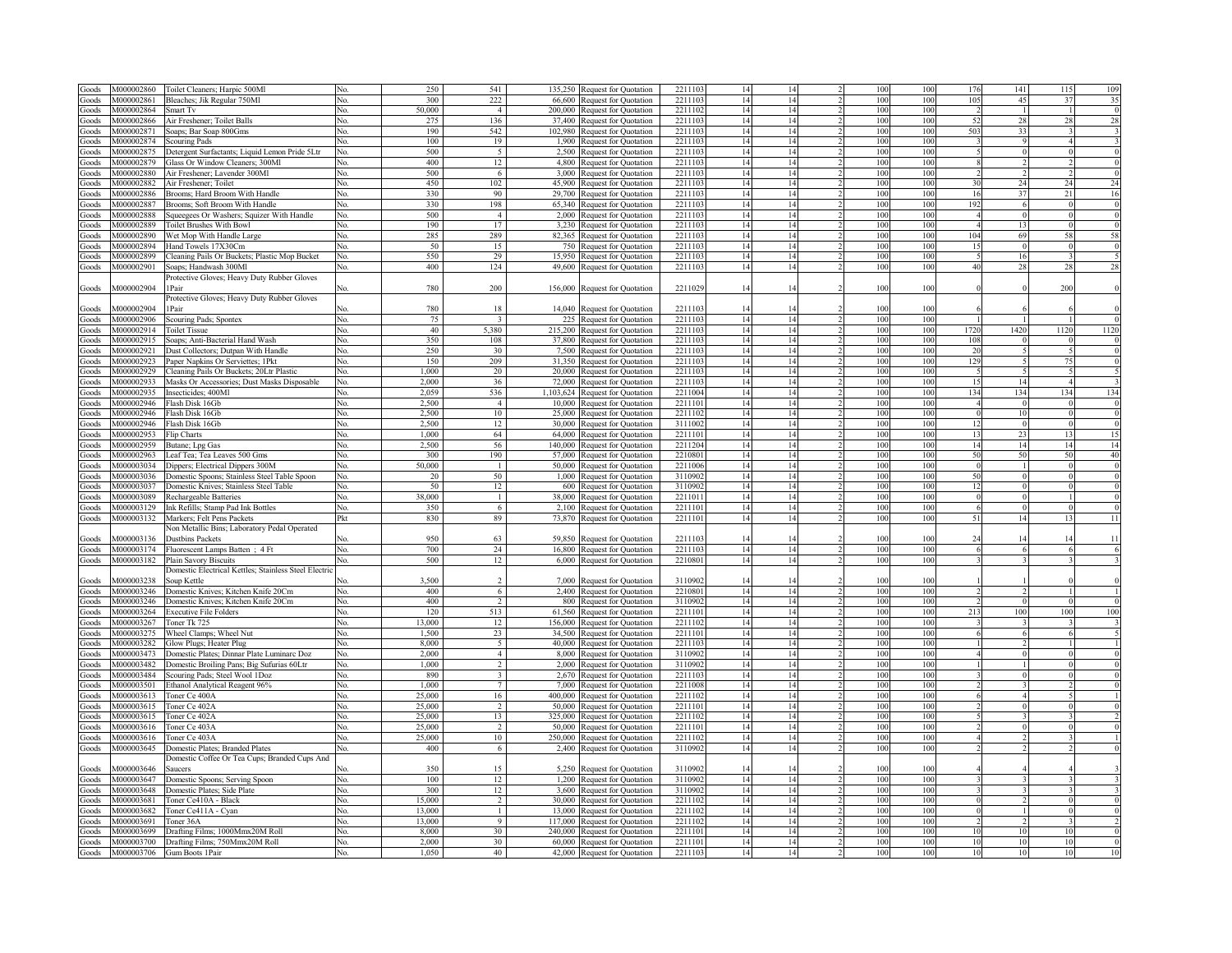| Goods              | M000003709  | Handwash Liquid 500Ml                                     | No         | 500        | $\overline{5}$           |         | 2,500 Request for Quotation                                | 221110            | 14       | 14       | 100        | 100             |                          |                         |                 |                                                                                                       |
|--------------------|-------------|-----------------------------------------------------------|------------|------------|--------------------------|---------|------------------------------------------------------------|-------------------|----------|----------|------------|-----------------|--------------------------|-------------------------|-----------------|-------------------------------------------------------------------------------------------------------|
| ioods              | M000003711  | Ammonia Solution 5Ltr Jerican                             | No.        | 500        | 30                       | 15,000  | Request for Quotation                                      | 221110            | 14       | 14       | 100        | 100             | 1 <sup>1</sup>           | 10                      |                 |                                                                                                       |
| Goods              | M000003795  | Facial Tissues 200Sheet 2Plv                              | No.        | 820        | 10                       | 8,200   | Request for Quotation                                      | 2211103           | 14       | 14       | 100        | 100             |                          | $\mathbf{5}$            |                 |                                                                                                       |
| Goods              | M000003801  | Domestic Drinking Glasses 1Doz                            | No.        | 2.000      | $\overline{4}$           | 8.000   | Request for Quotation                                      | 311090            | 14       | 14       | 100        | 100             |                          | $\overline{1}$          |                 |                                                                                                       |
| ioods              | M000003810  | Padlocks 3Lever                                           | No.        | 450        | 50                       | 22,500  | Request for Quotation                                      | 221110            | 14       | 14       | 100        | 100             | $\overline{1}$           | 13                      | 13              | 11                                                                                                    |
| Goods              | M000003838  | Vim 100 Gm Tin                                            | No.        | 150        | 100                      | 15,000  | Request for Quotation                                      | 221110            | 14       | 14       | 100        | 100             | $\overline{\phantom{a}}$ | 25                      | 25              | 2 <sup>5</sup>                                                                                        |
|                    | M000003867  | Moth Balls                                                | No.        | 170        | 484                      | 82,280  | Request for Quotation                                      | 221110            | 14       | 14       | 100        | 100             | 231                      | 91                      | $\overline{81}$ | 81                                                                                                    |
| Goods              | M000003891  |                                                           | No.        | 12.000     | $\overline{\phantom{a}}$ | 60.000  |                                                            | 222010            | 14       | 14       | 100        | 100             |                          | $\overline{1}$          |                 |                                                                                                       |
| Goods              | M000003921  | Battery N70                                               |            | 12,500     | 17                       | 212.500 | Request for Quotation                                      | 2211102           | 14       | 14       | 100        | 100             |                          | $\overline{4}$          |                 |                                                                                                       |
| Goods              |             | Toner 83A                                                 | No.        | 25,000     | $\overline{\mathbf{3}}$  | 75,000  | Request for Quotation                                      | 311100            |          | 14       | 100        | 100             |                          |                         |                 |                                                                                                       |
| Goods              | M000003935  | Printer/ Scanner/ Copier/ Fax Trainer                     | No.        |            | $\overline{\phantom{a}}$ |         | Request for Quotation                                      |                   | 14       |          |            |                 |                          | $\overline{1}$          |                 |                                                                                                       |
| Goods              | M000003941  | Toner 78 Colour                                           | No.        | 14.500     |                          | 29,000  | Request for Quotation                                      | 221110            | 14       | 14       | 100        | 100             |                          | $\Omega$                |                 |                                                                                                       |
| Goods              | M000003941  | Toner 78 Colour                                           | No.        | 14.500     | 43                       | 623.500 | Request for Quotation                                      | 2211102           | 14       | 14       | 100        | 100             | 14                       | 17                      |                 |                                                                                                       |
| Goods              | M000003945  | Personal Computer Desktop Core I5                         | No.        | 110,000    | $\mathcal{D}$            | 220,000 | Request for Quotation                                      | 3111002           | 14       | 14       | 100        | 100             |                          | $\mathcal{D}$           |                 |                                                                                                       |
| Goods              | M000004275  | <b>Stripping Ribbons</b>                                  | No.        | 250        | 50                       | 12.500  | Request for Quotation                                      | 2211101           | 14       | 14       | 100        | 100             | 2(                       | 10                      | 10              |                                                                                                       |
| Goods              | M000004353  | Face Masks                                                | No         | 50         | 400                      | 20,000  | Request for Quotation                                      | 2211103           | 14       | 14       | 100        | 100             | 250                      | 75                      | 75              |                                                                                                       |
| Goods              | M000004353  | Face Masks                                                | No.        | 50         | 200                      |         | 10,000 Request for Quotation                               | 221102            | 14       | 14       | 100        | 100             |                          | 200                     |                 |                                                                                                       |
| Goods              | M000004478  | Tyres Size $9.5R$ X 17.5 (Bus)                            | No.        | 315,000    | $\overline{1}$           |         | 315,000 Request for Quotation                              | 2220101           | 14       | 14       | 100        | 100             |                          | $\Omega$                |                 |                                                                                                       |
|                    |             |                                                           |            |            |                          |         |                                                            |                   |          |          |            |                 |                          |                         |                 |                                                                                                       |
| Goods              | 4000004479  | Paper Pads Or Notebooks; Writing Pad, Rulled, A4 No.      |            | 100        | 10                       |         | 1,000 Request for Quotation                                | 221110            | 14       | 14       | 100        | 100             |                          |                         |                 |                                                                                                       |
| Goods              | M000004492  | Work Stations 2Way Straight Tables                        | No         | 200,000    | $\overline{4}$           |         | 800,000 Request for Quotation                              | 3111001           | 14       | 14       | 100        | 100             |                          |                         |                 |                                                                                                       |
| Goods              | M000004529  | Projector Screen And Stand                                | No.        | 20.000     | $\overline{5}$           | 100 000 | Request for Quotation                                      | 311100            | 14       | 14       | 100        | 100             |                          |                         |                 |                                                                                                       |
| Goods              | M000004551  | Automobile Tires Size 22.5 X 11                           | No.        | 12,500     | 20                       | 250.000 | <b>Request for Quotation</b>                               | 222010            | 14       | 14       | 100        | 100             | 20                       |                         |                 |                                                                                                       |
|                    |             |                                                           |            |            |                          |         |                                                            |                   |          |          |            |                 |                          |                         |                 |                                                                                                       |
| Goods              | M000004595  | <b>Everady Torch And Battery</b>                          | No         | 60         |                          |         | 420 Request for Quotation                                  | 2211101           | 14       | 14       | 100        | 100             |                          |                         |                 |                                                                                                       |
| Goods              | M000004613  | Keyboards                                                 | No         | 800        | 20                       |         | 16,000 Request for Quotation                               | 221110            | 14       | 14       | 100        | 100             |                          |                         |                 |                                                                                                       |
| Foods              | M000004624  | Dve Aps                                                   | No         | 2,500      | 10                       |         | 25,000 Request for Quotation                               | 221110            | 14       | 14       | 100        | 100             |                          |                         |                 |                                                                                                       |
| Goods              | M000004629  | Spiral Binder Machine                                     | No         | 13,000     |                          | 13.000  | Request for Quotation                                      | 221110            | 14       | 14       | 100        | 100             |                          |                         |                 |                                                                                                       |
| Goods              | M000004631  | Desk Top Trays Or Organizers; In - Out Trays              | No.        | 250        | $\overline{4}$           |         | 1,000 Request for Quotation                                | 221110            | 14       | 14       | 100        | 100             |                          |                         |                 |                                                                                                       |
| Goods              | M000004693  | Notebook Computer Power Charger                           | No.        | 8.500      | $\overline{2}$           |         | 17,000 Request for Quotation                               | 222021            | 14       | 14       | 100        | 100             |                          | $\Omega$                |                 |                                                                                                       |
| doods              | M000004694  | Laptop Bag                                                | No.        | 3.100      | 10                       |         | 31,000 Request for Quotation                               | 221110            | 14       | 14       | 100        | 100             |                          |                         |                 |                                                                                                       |
| doods              | M000004722  | Fountain Pens Executive                                   | Pkt        | 1,200      | 10                       |         | 12,000 Request for Quotation                               | 221110            | 14       | 14       | 100        | 100             |                          | $\overline{5}$          |                 |                                                                                                       |
| Goods              | M000004753  | Gel Pens 1Mm Assorted 1Pkt                                | Pkt        | 920        | 25                       |         | 23,000 Request for Quotation                               | 221110            | 14       | 14       | 100        | 100             | 10                       | 5                       |                 |                                                                                                       |
| aboof <sup>3</sup> | M000004754  | Pencil Sharpener; Hand Held                               | No.        | 55         | 10                       |         | 550 Request for Quotation                                  | 2211101           | 14       | 14       | 100        | 100             |                          |                         |                 |                                                                                                       |
| aboof.             | M000004757  | <b>Binding Strips;</b>                                    | Pkt        | 500        | 20                       |         | 10,000 Request for Quotation                               | 2211101           | 14       | 14       | 100        | 100             |                          |                         |                 |                                                                                                       |
|                    |             |                                                           |            | 2.000      |                          |         |                                                            |                   |          |          |            |                 |                          |                         |                 |                                                                                                       |
| Goods              | M000004763  | Domestic Coffee Or Tea Cups Sets                          | doz.       |            | $\mathfrak{Z}$           |         | 6,000 Request for Quotation                                | 311090            | 14       | 14       | 100        | 100             |                          | $\mathbf{0}$            |                 |                                                                                                       |
| Goods              | M000004768  | Office Kitchenware Or Utencils                            | doz.       | 21,900     | -1                       |         | 21,900 Request for Quotation                               | 3110902           | 14       | 14       | 100        | 100             |                          |                         |                 |                                                                                                       |
| Goods              | M000004769  | Communication Equipment                                   | No.        | 36,750     | $\mathbf{1}$             |         | 36,750 Request for Ouotation                               | 221020            | 14       | 14       | 100        | 100             |                          | $\theta$                |                 |                                                                                                       |
| coods              | M000004781  | <b>Furniture Set</b>                                      | Kshs       | 4,710,000  | $\mathbf{1}$             |         | 4,710,000 Request for Quotation                            | 311100            | 14       | 14       | 100        | 100             |                          | $\theta$                |                 |                                                                                                       |
|                    | M000004782  | <b>Office Fittings</b>                                    | Kshs       | 120,000    | $\mathbf{1}$             |         |                                                            | 3111099           |          | 14       | 100        | 100             |                          | $\theta$                |                 |                                                                                                       |
| <b>Goods</b>       |             |                                                           |            |            |                          |         | 120,000 Request for Quotation                              |                   | 14       |          |            |                 |                          |                         |                 |                                                                                                       |
| <b>Goods</b>       | M000004892  | <b>Ball Point Pens: Branded</b>                           | No.        | 50         | 100                      |         | 5,000 Request for Quotation                                | 221050            | 14       | 14       | 100        | 100             | 2 <sup>5</sup>           | 25                      |                 |                                                                                                       |
| Goods              | M000005096  | Food And Ratives                                          | No.        | 1.000      | 936                      |         |                                                            | 221101            | 14       | 14       | 100        | 100             | 936                      | $\Omega$                |                 |                                                                                                       |
|                    | M000005337  |                                                           | No.        | 100        |                          |         | 936,000 Request for Quotation                              | 222021            | 14       |          | 100        | 100             |                          |                         |                 |                                                                                                       |
| Goods              | M000005401  | Network Cable; Cat 6 Siemon Cable                         |            | 14.000     | 30<br>Q                  |         | 3,000 Request for Quotation                                | 2211102           |          | 14       | 100        | 100             |                          |                         |                 |                                                                                                       |
| Goods              |             | Ink Cartridges; Tonner 85A                                | No.        |            |                          |         | 126,000 Request for Quotation                              |                   | 14       | 14       |            |                 |                          |                         |                 |                                                                                                       |
| Goods              | M000005419  | Toner Mpc 2503 Black                                      | No.        | 26,000     | $\mathbf{1}$             | 26.000  | Request for Quotation                                      | 221110            | 14       | 14       | 100        | 100             |                          | $\Omega$                |                 |                                                                                                       |
| Goods              | M000005420  | Toner Mpc 2503 Yellow                                     | No.        | 26,000     | $\mathbf{1}$             | 26.000  | Request for Quotation                                      | 2211102           | 14       | 14       | 100        | 100             |                          | $\Omega$                |                 |                                                                                                       |
| Goods              | M000005421  | Toner Mpc 2503 Magenta                                    | No         | 28.000     | $\mathbf{1}$             |         | 28,000 Request for Quotation                               | 221110            | 14       | 14       | 100        | 100             |                          | $\mathbf{0}$            |                 |                                                                                                       |
| Goods              | M000005422  | Toner Mpc 2503 Red                                        | No.        | 28,000     | $\overline{1}$           |         | 28,000 Request for Quotation                               | 2211102           | 14       | 14       | 100        | 10 <sub>0</sub> |                          | $\Omega$                |                 |                                                                                                       |
|                    |             | 315Gsm. Yellow Manilla Board Size 500 X 707               |            |            |                          |         |                                                            |                   |          |          |            |                 |                          |                         |                 |                                                                                                       |
| Goods              | M000005509  | Mm                                                        |            | 50         | 100                      | 5,000   | Request for Quotation                                      | 221110            | 14       | 14       | 100        | 100             | 3(                       | 30                      | 20              |                                                                                                       |
| Goods              | M000005642  | Toner 932                                                 | No.        | 5,500      | $\overline{\mathbf{3}}$  |         | 16,500 Request for Quotation                               | 2211102           | 14       | 14       | 100        | 100             |                          | $\overline{\mathbf{3}}$ | $\Omega$        |                                                                                                       |
| Goods              | M000005643  | Toner 933                                                 | No         | 5.000      | $\overline{2}$           |         | 10,000 Request for Quotation                               | 2211102           | 14       | 14       | 100        | 100             |                          | $\overline{2}$          |                 |                                                                                                       |
| Goods              | M000005644  | Domestic Coffee Or Tea Cups And Saucers 22Cl              | No         | 1,500      | 6                        |         | 9,000 Request for Quotation                                | 2210801           | 14       | 14       | 100        | 100             |                          | $\gamma$                |                 |                                                                                                       |
| Goods              | M000005648  | Domestic Spoons; Tea Spoons                               | No.        | 10         | 50                       |         | 500 Request for Quotation                                  | 3110902           | 14       | 14       | 100        | 100             | 50                       | $\Omega$                |                 |                                                                                                       |
|                    |             | Digital Audio Amplifier Integrated Circuit; Audio         |            |            |                          |         |                                                            |                   |          |          |            |                 |                          |                         |                 |                                                                                                       |
| Goods              | M000005673  | Recoder                                                   |            | 100,000    |                          |         | 100,000 Request for Quotation                              | 221050            | 14       | 14       | 100        | 100             |                          |                         |                 |                                                                                                       |
| Goods              | M000005694  |                                                           | No.        | 2,000      | 8                        |         |                                                            | 221050            | 14       | 14       | 100        | 100             |                          |                         |                 |                                                                                                       |
| coods              |             | Mens Tshirts; Branded Polo Shirts                         | No         |            |                          |         | 16,000 Request for Quotation                               |                   |          |          |            |                 | 12                       |                         |                 |                                                                                                       |
|                    | M000005695  | Ladies Tshirts; Branded Polo Shirts                       |            | 2,000      | 12                       | 24,000  | Request for Quotation                                      | 221050            | 14       | 14       | 100        | 100             |                          |                         |                 |                                                                                                       |
| Goods              | M000005703  | Virus Protection Software; Pruduct Support Kit            | No.        | 5.000      | $\overline{4}$           |         | 20,000 Request for Quotation                               | 2211102           | 14       | 14       | 100        | 100             |                          |                         |                 |                                                                                                       |
| Goods              | M000005749  | Medical Drugs; Dettol Antiseptic Soap                     | No.        | 120        | 50                       |         | 6,000 Request for Quotation                                | 2211102           | 14       | 14       | 100        | 100             | 50                       |                         |                 |                                                                                                       |
| Foods              | M000005770  | Toner: Tk 475                                             | No.        | 11,000     | 2                        |         | 22,000 Request for Quotation                               | 221110            | 14       | 14       | 100        | 100             |                          |                         |                 |                                                                                                       |
| Goods              | M000005770  | Toner: Tk 475                                             | No.        | 11,000     | 10                       |         | 110,000 Request for Quotation                              | 221110            | 14       | 14       | 100        | 100             |                          |                         |                 |                                                                                                       |
| Goods              | M000005795  | Toner Lexmark Yellow                                      | No.        | 13,000     | $\mathbf{R}$             |         | 39,000 Request for Quotation                               | 221110            | 14       | 14       | 100        | 100             |                          |                         |                 |                                                                                                       |
| Goods              | M0000059482 | <b>Signage Boards</b>                                     | No.        | 7,500      | 132                      |         | 990,000 Request for Quotation                              | 221050            | 14       | 14       | 100        | 100             | 66                       | 66                      |                 |                                                                                                       |
| Goods              | M000005949  | Tents                                                     | No.        | 350,000    | $\mathbf{1}$             |         | 350,000 Request for Quotation                              | 221050            | 14       | 14       | 100        | 100             |                          |                         |                 |                                                                                                       |
| Goods              | M000006016  | Glues; Liquid, 40G Bottle                                 | Bottles    | 75         | $7\phantom{.0}$          |         | 525 Request for Quotation                                  | 221110            | 14       | 14       | 100        | 100             |                          |                         |                 |                                                                                                       |
| Goods              | M000006042  | Toner Ce401A                                              | No.        | 25.000     | $\overline{2}$           |         | 50,000 Request for Quotation                               | 221110            | 14       | 14       | 100        | 100             |                          |                         |                 |                                                                                                       |
| Goods              | M000006042  | Toner Ce401A                                              | No.        | 25,000     | $\mathcal{D}$            |         | 50,000 Request for Quotation                               | 221110            | 14       | 14       | 100        | 100             |                          |                         |                 |                                                                                                       |
| Goods              | M000006043  | Tonor Ce400A                                              | No.        | 25,000     | $\overline{4}$           | 100,000 |                                                            | 221110            | 14       | 14       | 100        | 100             |                          |                         |                 |                                                                                                       |
| Goods              | M000006044  | Toner Ce402A                                              | No.        | 25,000     | $\mathbf{1}$             |         | Request for Quotation                                      | 221110            | 14       | 14       | 100        | 100             |                          | $\Omega$                |                 |                                                                                                       |
|                    |             | Toner Ce412A                                              | No.        |            | $\overline{\mathbf{3}}$  |         | 25,000 Request for Quotation                               |                   |          |          |            |                 |                          |                         |                 |                                                                                                       |
| Goods              | M000006050  |                                                           |            | 13,000     | $\overline{1}$           | 39,000  | Request for Quotation                                      | 221110            | 14       | 14       | 100        | 100             |                          |                         |                 |                                                                                                       |
| ioods              | M000006051  | Toner Ce413A                                              | No.        | 13,000     |                          | 13.000  | Request for Quotation                                      | 221110            | 14       | 14       | 100        | 100             |                          |                         |                 |                                                                                                       |
| ioods              | M000006061  | <b>Business Cards</b>                                     | No.        | 10         | 300                      | 3.000   | <b>Request for Quotation</b>                               | 221110            | 14       | 14       | 100        | 100             |                          | 300                     |                 |                                                                                                       |
| Goods              | 4000006126  | <b>Clear Binding Covers</b>                               | Pkt        | 2.500      | 5                        | 12.500  | Request for Quotation                                      | 221110            | 14       | 14       | 100        | 100             |                          |                         |                 |                                                                                                       |
| Goods<br>Goods     |             | M000006127 Box File Size 1451<br>M000006199 Visitors Book | No.<br>No. | 250<br>680 | 20<br>11                 |         | 5,000 Request for Quotation<br>7,480 Request for Quotation | 221110<br>2211101 | 14<br>14 | 14<br>14 | 100<br>100 | 100<br>100      | $\gamma$                 | $\Omega$                |                 | 25<br>$\epsilon$<br>$\epsilon$<br>$\epsilon$<br>$\overline{6}$<br>7<br>20<br>$\epsilon$<br>$\epsilon$ |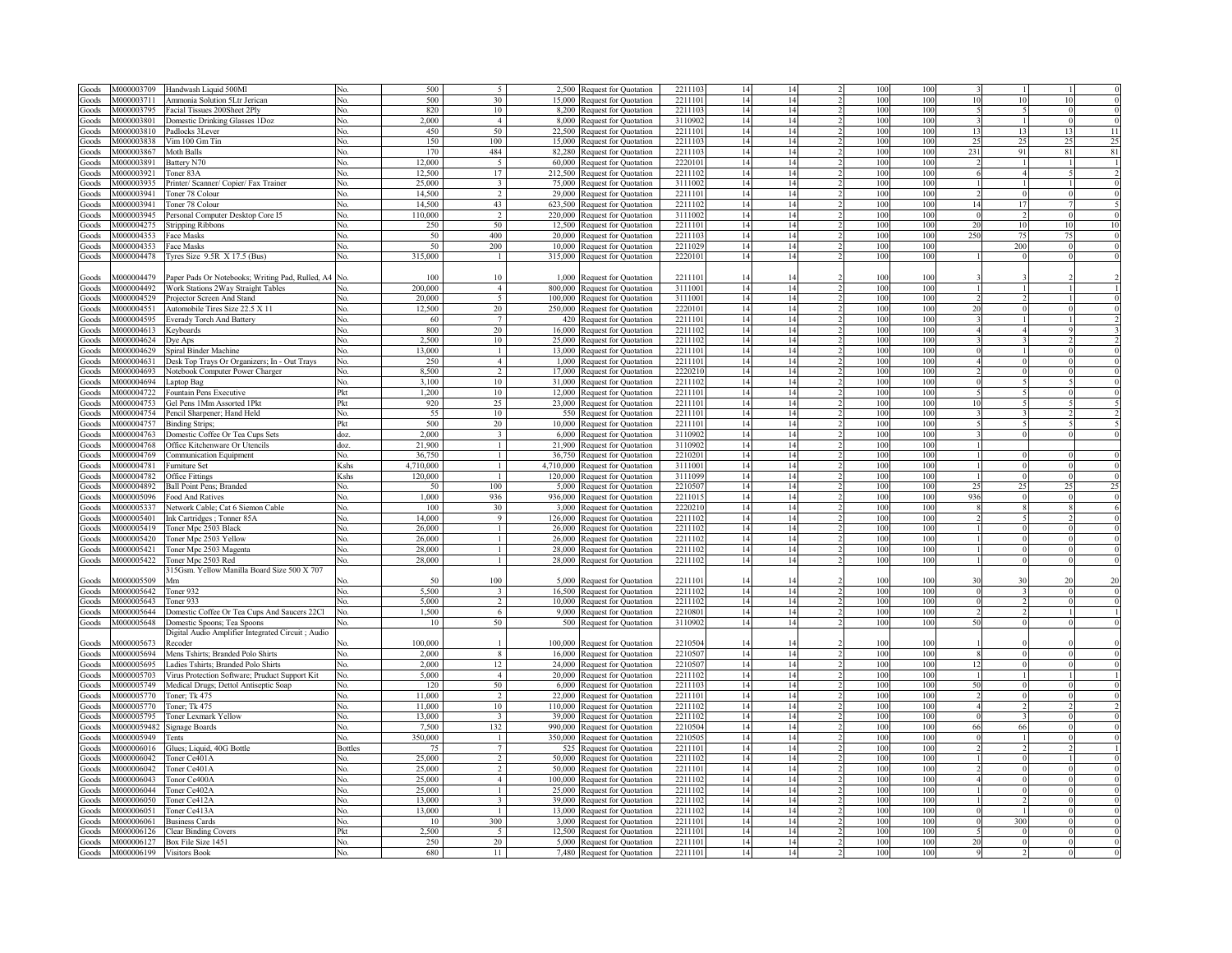| Goods          | M000006200 | Minute Book                                                                             |            | 50           | 500                     |           | 25,000 Request for Quotation                                   | 221110            | 14       |              | 100        | 100        | 500        |                 |          |                          |
|----------------|------------|-----------------------------------------------------------------------------------------|------------|--------------|-------------------------|-----------|----------------------------------------------------------------|-------------------|----------|--------------|------------|------------|------------|-----------------|----------|--------------------------|
| Goods          | M000006201 | <b>Executive Notebook</b>                                                               | No.        | 1,500        | 10                      | 15,000    | Request for Quotation                                          | 2211101           | 14       | 14           | 100        | 100        |            |                 |          |                          |
|                | M000006220 | Fish Feed                                                                               | tin        | 2.500        | $\overline{4}$          |           | 10,000 Request for Quotation                                   | 2211023           | 14       | 14           | 100        | 100        |            |                 |          |                          |
| Goods          |            |                                                                                         |            |              |                         |           |                                                                |                   |          |              |            |            |            |                 |          |                          |
|                |            |                                                                                         |            |              |                         |           |                                                                |                   |          |              |            |            |            |                 |          |                          |
| Goods          | M000006224 | Reflective Apparel : Reflector Jacket Short Sleeved                                     |            | 400          | 251                     |           | 100,400 Request for Quotation                                  | 221102            | 14       |              | 100        | 100        |            |                 | 25       |                          |
| Goods          | M00000633  | Cartridge, Toner; Tk 475                                                                | Pcs        | 13,000       | $\overline{2}$          |           | 26,000 Request for Quotation                                   | 2211102           | 14       | 14           | 100        | 100        |            |                 |          |                          |
| Goods          | M000006340 | Hats; Ladies Bowler                                                                     | No.        | 850          | 20                      |           | 17,000 Request for Quotation                                   | 2210507           | 14       | 14           | 100        | 100        | 20         |                 |          |                          |
| Goods          | M000006365 | Domestic Food Storage Containers; Sugar Dish                                            | No.        | 130          | 8                       | 1,040     | <b>Request for Quotation</b>                                   | 2210801           | 14       | 14           | 100        | 100        |            |                 |          |                          |
| Goods          | M000006365 | Domestic Food Storage Containers; Sugar Dish                                            | No.        | 130          | 5                       | 650       | Request for Quotation                                          | 3110902           | 14       | 14           | 100        | 100        |            |                 |          |                          |
| Goods          | M000006370 | Software Licence                                                                        | Pcs        | 21,874       | 5                       | 109,370   | Request for Quotation                                          | 221110            | 14       | 14           | 100        | 100        |            |                 |          |                          |
| Goods          | M000006429 | 'isitors Chair; Ofice Fabric, Arm Rest                                                  | No.        | 5,000        | $\overline{4}$          | 20,000    | Request for Quotation                                          | 3111001           | 14       | 14           | 100        | 100        |            |                 |          |                          |
| Goods          | M000006506 | Onion Skin Paper; Conqueror Paper A4                                                    | Ream       | 4,500        | 12                      | 54,000    | <b>Request for Quotation</b>                                   | 221110            | 14       | 14           | 100        | 100        |            |                 |          |                          |
|                | M000006523 | Cabinets; Kitchen Cabinet                                                               | No.        | 30,000       |                         | 30,000    |                                                                | 311090            | 14       | 14           | 100        | 100        |            |                 |          |                          |
| Goods          | M000006546 |                                                                                         |            | 3,000        | $\mathbf{1}$            | 3,000     | Request for Quotation                                          | 221110            | 14       | 14           | 100        | 100        |            |                 |          |                          |
| Goods          |            | Wifi Modem                                                                              | Nο.        |              |                         |           | <b>Request for Quotation</b>                                   |                   |          |              |            |            |            |                 |          |                          |
| Goods          | M000006547 | Hard Disk Drives; 2Tb External                                                          | No.        | 9,000        | $\overline{2}$          | 18,000    | <b>Request for Quotation</b>                                   | 221110            | 14       | 14           | 100        | 100        |            |                 |          |                          |
| Goods          | M000006795 | Monitor                                                                                 | Ńо.        | 50,000       | $\mathbf{1}$            | 50.000    | Request for Quotation                                          | 221101            | 14       | 14           | 100        | 100        |            |                 |          |                          |
| Goods          | M000006815 | Office Chairs With Arm Rest                                                             | Ńо.        | 17,800       | 21                      | 373,800   | Request for Quotation                                          | 311100            | 14       | 14           | 100        | 100        | 11         |                 |          | $\mathbf 0$              |
| Goods          | M000006897 | <b>Laundry Dust Coats</b>                                                               | No.        | 1,500        | 12                      | 18.000    | Request for Quotation                                          | 221110            | 14       | 14           | 100        | 100        |            |                 |          |                          |
| Goods          | M000006933 | <b>Filed Note Books</b>                                                                 | No.        | 75           | 600                     | 45 000    | Request for Quotation                                          | 221110            | 14       | 14           | 100        | 100        | 250        | 150             | 100      | 100                      |
| Goods          | M000006940 | <b>Gunny Bags</b>                                                                       | bag        | 120          | 300                     | 36,000    | Request for Quotation                                          | 221110            | 14       | 14           | 100        | 100        | 300        |                 |          | $\mathbf 0$              |
| Goods          | M000006945 | Clutch Pencils                                                                          | No.        | 700          | 12                      | 8.400     | Request for Quotation                                          | 221110            | 14       | 14           | 100        | 100        |            |                 |          |                          |
| Goods          | M000006953 | Branded 'T? Shirts                                                                      | No.        | 1,500        | 100                     | 150,000   | Request for Quotation                                          | 221050            | 14       | 14           | 100        | 100        | 25         |                 | 25       | 25                       |
|                | M000006957 |                                                                                         |            |              |                         | 2.400     |                                                                | 221110            |          |              |            |            |            |                 |          |                          |
| Goods          | E20200000M | Pencil Leads                                                                            | No.        | 100<br>1.500 | 24                      |           | Request for Quotation                                          | 221110            | 14       | 14<br>14     | 100        | 100        |            |                 |          | -6                       |
| Goods          |            | Chain Block (2Ton)                                                                      | Pcs        |              | 23                      | 34,500    | Request for Quotation                                          |                   | 14       |              | 100        | 100        |            |                 |          |                          |
| Goods          | M000006972 | Fechnical Pens 0.2Mm 1Doz                                                               | Nο.        | 200          | 30 <sup>2</sup>         | 6,000     | Request for Quotation                                          | 221110            | 14       | 14           | 100        | 100        | 10         | 10              | 10       | $\overline{0}$           |
| Goods          | M000006973 | Technical Pens 0.25Mm 1Doz                                                              | Nο.        | 200          | 30                      | 6,000     | Request for Quotation                                          | 2211101           | 14       | 14           | 100        | 100        | 10         | 10              | 10       | $\overline{0}$           |
| Goods          | M000006974 | Technical Pens 0.3Mm 1Doz                                                               | No.        | 200          | 30                      | 6,000     | Request for Quotation                                          | 2211101           | 14       | 14           | 100        | 100        | 10         | 10              | 10       | $\overline{0}$           |
| Goods          | M000006989 | <b>Internet Security 3User</b>                                                          | No.        | 3.500        | 6                       | 21,000    | Request for Quotation                                          | 2211102           | 14       | 14           | 100        | 100        | $\epsilon$ | 6               |          | $\overline{0}$           |
| Goods          | M000007002 | Face Shield                                                                             | Pcs        | 2,000        | 500                     | 1,000,000 | Request for Quotation                                          | 2210799           | 14       | 14           | 100        | 100        | 125        | 12 <sup>5</sup> | 125      | 125                      |
| Goods          | M000007033 | Scale Rule                                                                              | No.        | 650          | 100                     | 65,000    | Request for Quotation                                          | 2211101           | 14       | 14           | 100        | 100        | 40         | $\gamma$        | 20       | 20                       |
| Goods          | M000007052 | Binding Covers; Transparent Binding Paper                                               | Pkt        | 620          | 21                      | 13,020    | Request for Quotation                                          | 221110            | 14       | 14           | 100        | 100        |            |                 |          | 5                        |
|                | M000008028 |                                                                                         |            | 28,000       |                         | 28.000    |                                                                | 221110            | 14       | 14           | 100        | 100        |            |                 |          | $\overline{0}$           |
| Goods          |            | Toner 648A                                                                              | No.        |              | -1                      |           | Request for Quotation                                          |                   |          |              |            |            |            |                 |          |                          |
| Goods          | M000008067 | 2Tb External Hard Drive                                                                 | No.        | 12,500       | $\overline{\mathbf{3}}$ | 37,500    | Request for Quotation                                          | 221110            | 14       | 14           | 100        | 100        |            |                 |          | $\overline{0}$           |
| Goods          | M000008068 | Flash Memory Device 32Gb                                                                | No.        | 2,650        | 14                      | 37.100    | Request for Quotation                                          | 221110            | 14       | 14           | 100        | 100        |            |                 |          | $\overline{0}$           |
| Goods          | M000008071 | Toner; 210A                                                                             | Pcs        | 15,000       | 2                       | 30.000    | Request for Quotation                                          | 221110            | 14       | 14           | 100        | 100        |            |                 |          | $\overline{0}$           |
| Goods          | M000008072 | Toner; $211\overline{A}$                                                                | Pcs        | 15,000       | $6\overline{6}$         | 90.000    | Request for Quotation                                          | 221110            | 14       | 14           | 100        | 100        |            |                 |          | $\overline{0}$           |
|                | M000008109 | Toner Cartridge Ce230A                                                                  | No.        | 13,000       | 10                      | 130 000   | Request for Quotation                                          | 221110            | 14       | 14           | 100        | 100        | 10         |                 |          | $\overline{0}$           |
|                |            |                                                                                         |            |              |                         |           |                                                                |                   |          |              |            |            |            |                 |          |                          |
| Goods          |            |                                                                                         |            | 1,200,000    |                         | 1,200,000 |                                                                | 2210602           | )pen     |              | 100        | 100        |            |                 | $\Omega$ | $\overline{0}$           |
| Goods          | M000008124 | Residential Rental And Offices                                                          | Kshs       |              | $\mathbf{1}$            |           | Request for Quotation                                          |                   |          | Open<br>Open |            |            |            |                 | $\Omega$ |                          |
| Goods          | M000008126 | Charcoal                                                                                | ton.       | 5,000        | 10                      | 50,000    | Request for Quotation                                          | 2211204           | 14       | 14           | 100        | 100        | 10         |                 |          | $\overline{0}$           |
| Goods          | M000008192 | File Fasteners                                                                          | Pkt        | 280          | 5                       | 1,400     | Request for Quotation                                          | 2211101           | 14       | 14           | 100        | 100        |            |                 |          | $\overline{0}$           |
| Goods          | M000008257 | Tea Bags                                                                                | No.        | 300          | 24                      | 7,200     | Request for Quotation                                          | 2210801           | 14       | 14           | 100        | 100        |            |                 |          | $\overline{6}$           |
| Goods          | M000008258 | Utensils                                                                                | doz.       | 1,500        | 8                       | 12,000    | Request for Quotation                                          | 3110902           | 14       | 14           | 100        | 100        |            |                 |          | $\overline{\phantom{a}}$ |
| Goods          | M000008456 | Paper Clips;28Mm                                                                        | Pkt        | 100          | 50                      |           | 5,000 Request for Quotation                                    | 2211101           | 14       | 14           | 100        | 100        | 20         | 10              | 10       | 10                       |
| Goods          | M000008457 | Paper Clips; 50Mm                                                                       | Pkt        | 180          | 25                      |           | 4,500 Request for Quotation                                    | 2211101           | 14       | 14           | 100        | 100        | 25         | $\Omega$        |          | $\overline{0}$           |
| Goods          | M000008458 | Masking Tape; 2"                                                                        | Pcs        | 205          | 29                      |           | 5,945 Request for Quotation                                    | 2211101           | 14       | 14           | 100        | 100        | 22         |                 |          | $\overline{0}$           |
|                |            | Paper Pads Or Notebooks; Branded Note Books                                             |            |              |                         |           |                                                                |                   |          |              |            |            |            |                 |          |                          |
| Goods          | M000008460 | Hard Cover                                                                              | No.        | 250          | 500                     | 125,000   | <b>Request for Quotation</b>                                   | 2210507           | 14       |              | 100        | 100        | 150        | 125             | $12^s$   | 100                      |
|                | M000008490 |                                                                                         |            |              | 400                     |           |                                                                | 2211101           | 14       | 14           | 100        | 100        | 400        |                 |          | $\sqrt{ }$               |
| Goods          |            | Folders; File Folders Printed                                                           | Pcs        | 120          | 15                      |           | 48,000 Request for Quotation                                   |                   |          | 14           |            |            | $\sqrt{ }$ | 10 <sup>1</sup> |          |                          |
| Goods          | M000009672 | Paper Pads Or Notebooks; Memo Pad A 6                                                   | Pkt        | 150          |                         |           | 2,250 Request for Quotation                                    | 2211101           | 14       |              | 100        | 100        |            |                 |          | $\overline{0}$           |
|                |            | Delivery Forms Or Delivery Books; Delivery Note                                         |            |              |                         |           |                                                                |                   |          |              |            |            |            |                 |          |                          |
| Goods          | M000009718 | Books                                                                                   |            | 290          | 24                      |           | 6,960 Request for Quotation                                    | 221110            |          |              | 100        | 100        |            |                 |          |                          |
| Goods          | M000009826 | Domestic Water Heaters;3.0 Immerssion Heater                                            | Pcs        | 3.500        | $\overline{\mathbf{3}}$ |           | 10,500 Request for Quotation                                   | 2210101           | 14       | 14           | 100        | 100        |            |                 |          |                          |
|                |            | Video Streaming System; Hire Of Live Streaming                                          |            |              |                         |           |                                                                |                   |          |              |            |            |            |                 |          |                          |
| Goods          | M000009871 | Equipment                                                                               |            | 150,000      |                         | 150,000   | Request for Quotation                                          | 221101            |          |              | 100        | 100        |            |                 |          |                          |
| Goods          | M000009891 | Cash Registers; Cash Register Machine                                                   | No.        | 1,000        | 5 <sup>5</sup>          |           | 5,000 Request for Quotation                                    | 221110            | 14       | 14           | 100        | 100        |            |                 |          |                          |
| Goods          | M000009916 | Catridge C9720A Black                                                                   | Pcs        | 13.000       | 31                      |           | 403,000 Request for Quotation                                  | 221110            | 14       | 14           | 100        | 100        | 31         |                 |          |                          |
| Goods          | M000009932 | Diaries Or Refills                                                                      | Nο.        | 1,000        | 40                      |           | 40,000 Request for Quotation                                   | 221110            | 14       | 14           | 100        | 100        |            |                 |          |                          |
|                |            |                                                                                         |            |              |                         |           |                                                                |                   |          |              |            |            |            |                 |          |                          |
|                |            | Public Address Systems; Hire Of Public Address<br>svstem                                | Nο.        |              |                         |           |                                                                |                   |          |              | 100        | 100        |            |                 |          |                          |
| Goods          | M000009945 |                                                                                         |            | 13,000       |                         |           | 13,000 Request for Quotation                                   | 2210502           |          |              |            |            |            |                 |          |                          |
|                |            | Public Address Systems; Hire Of Public Address                                          |            |              |                         |           |                                                                |                   |          |              |            |            |            |                 |          |                          |
| Goods          | M000009945 | System                                                                                  | Nο.        | 13,000       | 10                      |           | 130,000 Request for Quotation                                  | 2210504           |          |              | 100        | 100        |            |                 |          |                          |
|                |            | Public Address Systems; Hire Of Public Address                                          |            |              |                         |           |                                                                |                   |          |              |            |            |            |                 |          |                          |
| Goods          | M000009945 | svstem                                                                                  | Nο.        | 13,000       | 12                      |           | 156,000 Request for Quotation                                  | 2210704           | 14       |              | 100        | 100        |            |                 |          |                          |
|                |            | Digital Camcorders Or Video Cameras;Led Case                                            |            |              |                         |           |                                                                |                   |          |              |            |            |            |                 |          |                          |
| Goods          | M000009946 | For Techno Bike                                                                         | Kshs       | 120,000      |                         |           | 120,000 Request for Quotation                                  | 2210504           |          |              | 100        | 100        |            |                 |          |                          |
|                |            |                                                                                         |            |              |                         |           |                                                                |                   |          |              |            |            |            |                 |          |                          |
| Goods          | M000009962 | Sanitary Goods Dispensers; Sanitary Equipment<br>And Incinirators                       | Kshs       | 1.200        |                         |           |                                                                | 2211103           | 14       |              | 100        | 100        |            |                 |          |                          |
|                |            |                                                                                         |            |              |                         |           | 4,800 Request for Quotation                                    |                   |          |              |            |            |            |                 |          |                          |
| Goods          | M000009970 | Hot Water Dispenser; Hot Water Urn                                                      | No.        | 9,000        | $\overline{3}$          | 27,000    | Request for Quotation                                          | 311090            | 14       | 14           | 100        | 100        |            |                 |          | $\theta$                 |
| Goods          | M000010046 | Domestic Forks                                                                          | No.        | 20           | 10                      | 200       | <b>Request for Quotation</b>                                   | 311090            | 14       | 14           | 100        | 100        | 10         |                 |          | $\overline{0}$           |
| Goods          | M000010099 | Caps; Branded Brushed Cotton Caps                                                       | No.        | 500          | 20                      | 10,000    | <b>Request for Quotation</b>                                   | 221050            | 14       | 14           | 100        | 100        | 20         |                 |          | $\overline{0}$           |
| Goods          | 4000010159 | Posters; Laminated Posters                                                              | No.        | 500          | 100                     | 50,000    | Request for Quotation                                          | 221050            | 14       | 14           | 100        | 100        | 30         | $\overline{20}$ | 20       | 30                       |
| Goods          | 4000010718 | Photocopier Toner; Toner Tk 3030                                                        | Pcs        | 20,000       | $\overline{1}$          | 20,000    | Request for Quotation                                          | 221110            | 14       | 14           | 100        | 100        | $\epsilon$ |                 | $\Omega$ | $\overline{0}$           |
| Goods<br>Goods |            | M000010724 Box File; Box Files (Standard)<br>M000010725 Box File; Box Files (Executive) | No.<br>No. | 250<br>250   | 850<br>520              |           | 212,500 Request for Quotation<br>130,000 Request for Quotation | 221110<br>2211101 | 14<br>14 | 14<br>14     | 100<br>100 | 100<br>100 | 305<br>510 | 175<br>10       | 175      | 195                      |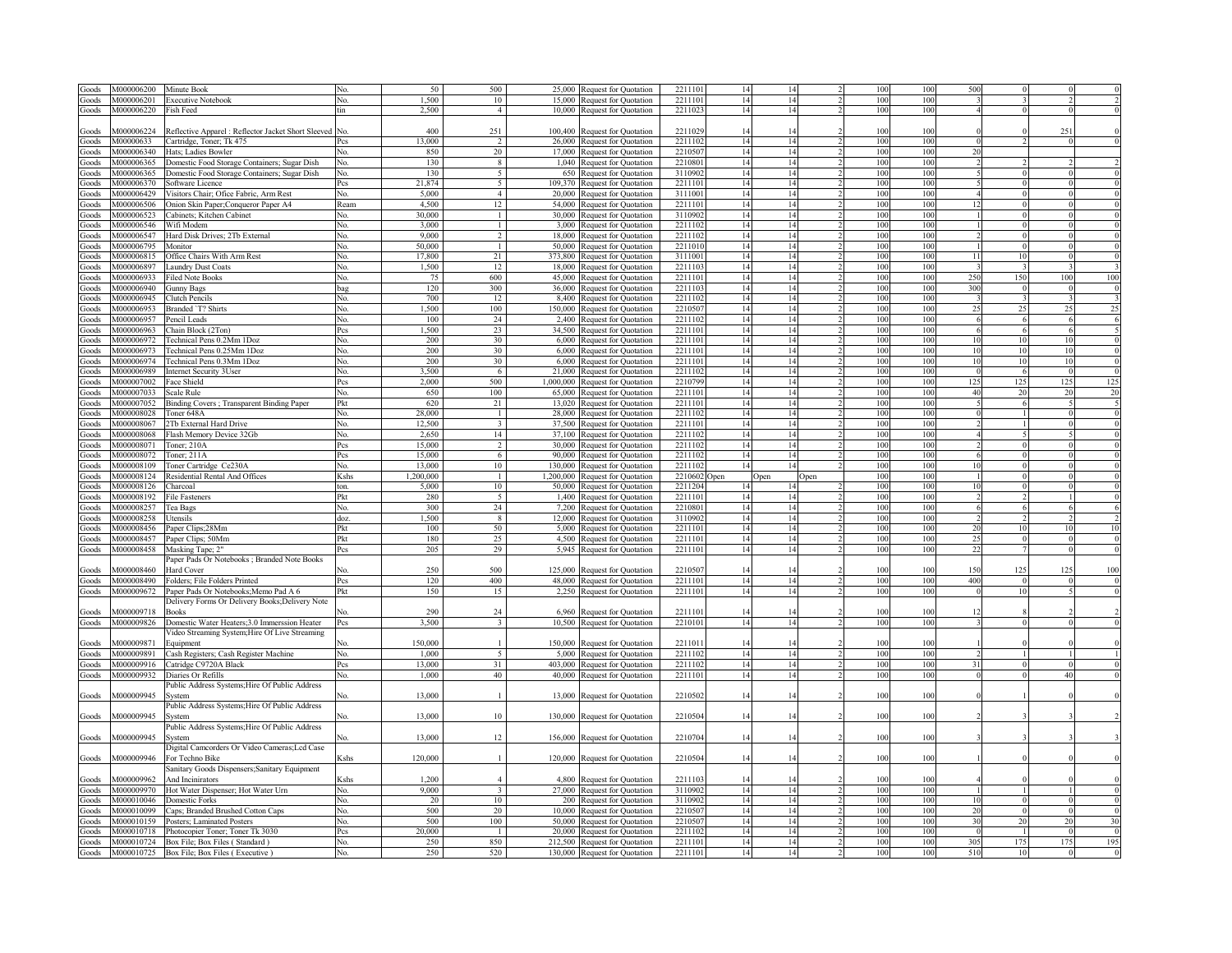| Goods | M000010726 | Spring Files Pvc                                                      |      | 85      | 670                             | 56,950 | Request for Quotation                                        | 221110       |    |      |      |     |                 | 650                    |              |     |                                                                                                              |
|-------|------------|-----------------------------------------------------------------------|------|---------|---------------------------------|--------|--------------------------------------------------------------|--------------|----|------|------|-----|-----------------|------------------------|--------------|-----|--------------------------------------------------------------------------------------------------------------|
|       |            | aper Pads Or Notebooks; Branded Note Books A:                         |      |         |                                 |        |                                                              |              |    |      |      |     |                 |                        |              |     |                                                                                                              |
| Goods | M000010730 | Size                                                                  |      | 75      | 100                             |        | 7,500 Request for Quotation                                  | 2211101      | 14 |      |      | 100 | 100             | 100                    |              |     |                                                                                                              |
| Goods | M000010737 | Standard Envelopes; Branded Envelopes B4 Size                         | Pkt  | 350     | 20                              |        | 7,000 Request for Quotation                                  | 221110       | 14 | 14   |      | 100 | 100             | 20                     | $\Omega$     |     |                                                                                                              |
|       | M000010743 |                                                                       | Nο.  | 30,000  | $\overline{\mathbf{3}}$         |        | 90,000 Request for Quotation                                 | 2210504      | 14 | 14   |      | 100 | 100             |                        |              |     |                                                                                                              |
| Goods | M000010854 | Video Production Services; Documentary                                |      | 500     | 20                              |        |                                                              | 221110       | 14 | 14   |      | 100 | 100             | 20                     |              |     |                                                                                                              |
| Goods |            | Writing Paper; Single Ruled Paper A4 Size                             | Ream |         |                                 |        | 10,000 Request for Quotation                                 |              |    |      |      |     |                 |                        |              |     |                                                                                                              |
| Goods | M000010878 | Business Cards; Mandate Cards Cbk 42 (A)                              | No.  | 25      | 1.000                           |        | 25,000 Request for Quotation                                 | 2210502      | 14 | 14   |      | 100 | 100             | 250                    | 250          | 250 | 250                                                                                                          |
| Goods | M000010986 | Dry Cell Batteries; Dry Cells Size Aa                                 | No.  | 450     | 40                              |        | 18,000 Request for Quotation                                 | 221101       | 14 | 14   |      | 100 | 100             | 40                     | $\Omega$     |     |                                                                                                              |
| Goods | M000011006 | Installation Cables;25Mm 3 Core Pvc Flex Cable                        | No.  | 100     | 100                             |        | 10,000 Request for Quotation                                 | 221110       | 14 | 14   |      | 100 | 100             | 25                     | 25           | 25  | 25                                                                                                           |
| Goods | M000011133 | Pastes; Gloy Paste Small                                              | No.  | 400     | $\overline{5}$                  |        | 2,000 Request for Quotation                                  | 221110       | 14 | 14   |      | 100 | 100             |                        | $\mathbf{0}$ |     |                                                                                                              |
|       |            | Printer Or Facsimile Toner; Toner Kyocera Tk                          |      |         |                                 |        |                                                              |              |    |      |      |     |                 |                        |              |     |                                                                                                              |
| Goods | M000011363 | 325M - Magenta                                                        | N٥   | 16,000  | $\overline{4}$                  |        | 64,000 Request for Quotation                                 | 2211102      | 14 | 14   |      | 100 | 100             |                        |              |     |                                                                                                              |
|       |            |                                                                       |      |         |                                 |        |                                                              |              |    |      |      |     |                 |                        |              |     |                                                                                                              |
| Goods | M000011405 | Binding Covers; Assorted Colour Binding Covers                        | Pkt  | 550     | $\overline{7}$                  |        | 3,850 Request for Quotation                                  | 221110       | 14 | 14   |      | 100 | 100             |                        |              |     |                                                                                                              |
| Goods | M000011406 | Business Card Holders; Place Holders                                  | No.  | 2.500   | $\mathbf{1}$                    |        | 2,500 Request for Quotation                                  | 221110       | 14 | 14   |      | 100 | 100             |                        | $\theta$     |     |                                                                                                              |
| Goods | M000011410 | Diaries Or Refills; A5 Sze Classic Diaries                            | No.  | 400     | 10                              |        | 4,000 Request for Quotation                                  | 221110       | 14 | 14   |      | 100 | 100             | £                      | 10           |     |                                                                                                              |
|       |            |                                                                       |      | 200     | 37                              |        | 7,400 Request for Quotation                                  | 2211101      | 14 | 14   |      | 100 | 100             | 10                     | $\mathbf Q$  |     |                                                                                                              |
| Goods | M000011436 | Correction Fluid; Wite Out For Typing Errors                          | No.  |         | 250                             |        |                                                              |              |    |      |      |     |                 | $\sqrt{ }$             | 250          |     |                                                                                                              |
| Goods | M000011440 | Folders; Spring Files Assorted                                        | No.  | 80      |                                 |        | 20,000 Request for Quotation                                 | 2211101      | 14 | 14   |      | 100 | 100             |                        |              |     |                                                                                                              |
| Goods | M000011453 | Paper Clips; Paper Clips Medium No 2                                  | Pkt  | 50      | 15                              |        | 750 Request for Quotation                                    | 2211101      | 14 | 14   |      | 100 | 100             | 15                     |              |     |                                                                                                              |
| Goods | M000011478 | <b>Safety Boots; Riding Boots</b>                                     | No.  | 3.000   | $\ddot{ }$                      |        | 9,000 Request for Quotation                                  | 2211029      | 14 | 14   |      | 100 | 100             |                        |              |     |                                                                                                              |
| Goods | M000011486 | Wet Mops; Mops With Sticks                                            | No.  | 600     | 24                              |        | 14,400 Request for Quotation                                 | 221110.      | 14 | 14   |      | 100 | 100             |                        |              |     |                                                                                                              |
|       |            | Chocolate Or Malt Or Other Hot Beverages;                             |      |         |                                 |        |                                                              |              |    |      |      |     |                 |                        |              |     |                                                                                                              |
| Goods | M000011513 | Drinking Chocolate 450Gm                                              |      | 450     | 24                              |        | 10,800 Request for Quotation                                 | 221080       | 14 |      |      | 100 | 100             |                        |              |     |                                                                                                              |
| Goods | M000011524 | Medical Drug; Kerol                                                   | Ltr  | 1.500   | 10                              |        | 15,000 Request for Quotation                                 | 2211103      | 14 | 14   |      | 100 | 100             | 12                     |              |     |                                                                                                              |
| Goods | M000011535 | Domestic Tea Makers; Tea Sieves                                       | No.  | 30      | $\sim$                          |        | 150 Request for Quotation                                    | 3110902      | 14 | 14   |      | 100 | 100             |                        |              |     |                                                                                                              |
| Goods | M000011537 | Domestic Stock Pots;Small Sufuria                                     | Pcs  | 500     | $\mathfrak{D}$                  |        | 1,000 Request for Quotation                                  | 3110902      | 14 | 14   |      | 100 | 10 <sup>1</sup> |                        |              |     |                                                                                                              |
| Goods | M000011538 | Domestic Stock Pots;Medium Sufuria                                    | Pcs  | 1,000   | $\mathcal{D}$                   |        | 2,000 Request for Quotation                                  | 3110902      | 14 | 14   |      | 100 | 100             |                        |              |     |                                                                                                              |
| Goods | M000011641 | Soaps; Powder Detergent 1Kg                                           | No.  | 250     | 20                              |        | 5,000 Request for Quotation                                  | 221110       | 14 | 14   |      | 100 | 100             |                        | 20           |     |                                                                                                              |
|       | M000011678 |                                                                       | No.  | 18,000  | $\mathfrak{D}$                  |        |                                                              | 221050       | 14 | 14   |      | 100 | 100             |                        |              |     |                                                                                                              |
| Goods |            | Banners; Tear Drop Banners                                            |      |         |                                 |        | 36,000 Request for Quotation                                 |              |    |      |      |     |                 |                        |              |     |                                                                                                              |
| Goods | M000011680 | Banners; Roll Up Banners                                              | No.  | 22.000  | $\overline{2}$                  |        | 44,000 Request for Quotation                                 | 221050       | 14 | 14   |      | 100 | 100             |                        |              |     |                                                                                                              |
| Goods | M000011683 | Stands; White Board Stand                                             | No.  | 6,000   | $\overline{4}$                  |        | 24,000 Request for Quotation                                 | 221110       | 14 | 14   |      | 100 | 100             |                        |              |     |                                                                                                              |
| Goods | M000011691 | Sticker Books; Small Yellow Stickers                                  | Pcs  | 60      | 5                               |        | 300 Request for Quotation                                    | 2211101      | 14 | 14   |      | 100 | 100             |                        | $\mathbf{0}$ |     |                                                                                                              |
| Goods | M000011692 | Sticker Books; Large Yellow Stickers                                  | Pcs  | 120     | $\overline{\mathbf{S}}$         |        | 600 Request for Quotation                                    | 2211101      | 14 | 14   |      | 100 | 100             |                        | $\Omega$     |     |                                                                                                              |
|       |            | <b>Emergency Medical Services First Aid Kits; Airtal</b>              |      |         |                                 |        |                                                              |              |    |      |      |     |                 |                        |              |     |                                                                                                              |
| Goods | M000011751 | 100Mg Tabs                                                            | Nο.  | 2,500   | $\overline{\mathbf{c}}$         |        | 5,000 Request for Quotation                                  | 2211101 Open |    | Open | Open | 100 | 100             |                        |              |     |                                                                                                              |
|       |            |                                                                       |      |         |                                 |        |                                                              |              |    |      |      |     |                 |                        |              |     |                                                                                                              |
| Goods | M000012278 | Paper Pads Or Notebooks; Branded A4 Note Books                        | No.  | 90      | 40                              |        | 3,600 Request for Quotation                                  | 221110       | 14 |      |      | 100 | 100             | 10                     | 10           |     |                                                                                                              |
| Goods | M000012306 | Printed Brochures For Bsd; Pre-Printed Notepad                        | No.  | 40      | 1,500                           |        | 60,000 Request for Quotation                                 | 221050       | 14 | 14   |      | 100 | 100             | 1500                   | $\theta$     |     |                                                                                                              |
|       |            |                                                                       |      |         |                                 |        |                                                              |              |    |      |      |     |                 |                        |              |     |                                                                                                              |
|       |            | Adhesive Or Glue Application Systems; Pritt Glue                      |      |         |                                 |        |                                                              |              |    |      |      |     |                 |                        |              |     |                                                                                                              |
| Goods | M000012342 | Stick 20G                                                             |      | 200     | 6                               |        | 1,200 Request for Quotation                                  | 2211101      | 14 | 14   |      | 100 | 100             |                        |              |     |                                                                                                              |
| Goods | M000012391 | Dry Cell Batteries; Dry Cells Size Aaa                                | No.  | 500     | 20                              |        | 10,000 Request for Quotation                                 | 2211010      | 14 | 14   |      | 100 | 100             | 20                     |              |     |                                                                                                              |
| Goods | M000012398 | Telecommunications Cable; Telephone Flex Cable                        | No.  | 450     | 24                              |        | 10,800 Request for Quotation                                 | 2211103      | 14 | 14   |      | 100 | 100             |                        |              |     |                                                                                                              |
|       |            | Surgical Clamps Or Clips Or Forceps Or                                |      |         |                                 |        |                                                              |              |    |      |      |     |                 |                        |              |     |                                                                                                              |
| Goods | M000012681 | Accessories; Upper Premolar Forceps                                   | Ñο.  | 420     | 20                              |        | 8,400 Request for Quotation                                  | 2211023 Open |    | Open | Open | 100 | 100             |                        |              |     |                                                                                                              |
|       |            | Printer Or Facsimile Toner; Tonner For Hp Laserje                     |      |         |                                 |        |                                                              |              |    |      |      |     |                 | 20                     |              |     |                                                                                                              |
| Goods | M000012750 | P1102W Hp Ce285A Hp 85A                                               |      |         |                                 |        |                                                              |              |    |      |      |     |                 |                        |              |     |                                                                                                              |
| Goods | M000012812 |                                                                       | N٥   | 16,000  |                                 |        |                                                              | 221110       | 14 | 14   |      | 100 | 100             |                        |              |     |                                                                                                              |
| Goods | M000012816 |                                                                       | No.  | 13,000  | $\mathbf{8}$                    |        | 16,000 Request for Quotation                                 | 221110       | 14 | 14   |      | 100 | 100             |                        |              |     |                                                                                                              |
| Goods |            | Photocopier Toner                                                     |      | 25,000  | 17                              |        | 104,000 Request for Quotation                                |              |    | 14   |      |     | 100             | $\boldsymbol{\Lambda}$ |              |     |                                                                                                              |
| Goods |            | Photocopier Toner; Cartridge Four (4) Colours                         | No.  |         |                                 |        | 425,000 Request for Quotation                                | 221110       | 14 |      |      | 100 |                 |                        |              |     |                                                                                                              |
|       | M000012846 | Wooden Pencils; Pencil 2Hb                                            | No.  | 820     | 42                              |        | 34,440 Request for Quotation                                 | 221110       | 14 | 14   |      | 100 | 100             | 12                     | 10           | 10  |                                                                                                              |
|       | M000012847 | Markers; Book Markers                                                 | No.  | 350     | 10                              |        | 3,500 Request for Quotation                                  | 221110       | 14 | 14   |      | 100 | 100             | 10                     | $\theta$     |     |                                                                                                              |
| Goods | M000012850 | Document Holder; Draft Letter Holder                                  | Pkt  | 5.000   | 28                              |        | 140,000 Request for Quotation                                | 221110       | 14 | 14   |      | 100 | 100             | $\overline{4}$         | $\theta$     |     |                                                                                                              |
| Goods | M000012875 | Protective Coats; Dark Blue Dust Coats                                | No.  | 1.500   | 30                              |        | 45,000 Request for Quotation                                 | 221101       | 14 | 14   |      | 100 | 100             | - 0                    | 30           |     |                                                                                                              |
| Goods | M000012886 | Air Freshener; Climax Air Freshner Cubes                              | No.  | 330     | 9                               |        | 2,970 Request for Quotation                                  | 221110       | 14 | 14   |      | 100 | 100             |                        | $\Omega$     |     |                                                                                                              |
| Goods | M000012938 | Hand Sanitizer: Hand Sanitizing Gel                                   | No.  | 465     | 2,427                           |        | 1,128,555 Request for Quotation                              | 2211103      | 14 | 14   |      | 100 | 100             | 637                    | 610          | 707 |                                                                                                              |
| Goods | M000012958 | Self Adhesive Labels; Sign Here Sticker                               | doz. | 520     | -5                              |        | 2,600 Request for Quotation                                  | 2211101      | 14 | 14   |      | 100 | 100             |                        |              |     |                                                                                                              |
| Goods | M000012979 | Desks; Office Desk 1.2M With Locable Drawers                          | No.  | 40,000  | 12                              |        | 480,000 Request for Quotation                                | 3111001      | 14 | 14   |      | 100 | 100             |                        | $\theta$     | 12  |                                                                                                              |
| Goods | M000013197 | Thermos Flask                                                         | No.  | 1,000   | 8                               |        | 8,000 Request for Quotation                                  | 2210801      | 14 | 14   |      | 100 | 100             |                        |              |     |                                                                                                              |
| Goods | M000013197 | <b>Thermos Flask</b>                                                  | No.  | 1,000   | $\overline{2}$                  |        | 2,000 Request for Quotation                                  | 2211101      | 14 | 14   |      | 100 | 100             |                        |              |     |                                                                                                              |
| Goods | M000013197 | Thermos Flask                                                         | No.  | 1,000   | 32                              |        | 32,000 Request for Quotation                                 | 3110902      | 14 | 14   |      | 100 | 100             | 32                     |              |     | $\overline{A}$<br>$\overline{10}$<br>$\epsilon$<br>$\overline{c}$<br>$\overline{c}$<br>$\overline{6}$<br>473 |
| Goods | M000013279 |                                                                       |      | 10.000  |                                 |        |                                                              | 311090       |    | 14   |      | 100 | 100             |                        |              |     |                                                                                                              |
|       |            | Domestic Coffee Makers                                                | No.  |         | $\overline{3}$<br>$\mathcal{D}$ |        | 30,000 Request for Quotation                                 |              | 14 | 14   |      |     |                 |                        |              |     |                                                                                                              |
| Goods | M000013279 | Domestic Coffee Makers                                                | No.  | 10.000  |                                 |        | 20,000 Request for Quotation                                 | 3111902      | 14 |      |      | 100 | 100             |                        |              |     |                                                                                                              |
| Goods | M000013307 | Desktop Computers; Desktop 16Ge Ram1Tb                                | No.  | 90,000  | $10-10$                         |        | 900,000 Request for Quotation                                | 3111002      | 14 | 14   |      | 100 | 100             |                        |              |     |                                                                                                              |
|       |            | Printer Or Facsimile Toner; Hp Laserjet Toners                        |      |         |                                 |        |                                                              |              |    |      |      |     |                 |                        |              |     |                                                                                                              |
| Goods | M000013426 | Cf280A (85A)                                                          | No.  | 15,000  |                                 |        | 15,000 Request for Quotation                                 | 2211102      |    | 14   |      | 100 | 100             |                        |              |     |                                                                                                              |
|       |            |                                                                       |      |         |                                 |        |                                                              |              |    |      |      |     |                 |                        |              |     |                                                                                                              |
|       |            | Conference Or Non Modular Room Packages;                              |      |         |                                 |        |                                                              |              |    |      |      |     |                 |                        |              |     |                                                                                                              |
| Goods | M000013502 | Conference Facilities For Recruitment & Inductions Kshs               |      | 50,000  | 10                              |        | 500,000 Request for Quotation                                | 2210802      |    |      |      | 100 |                 |                        |              |     |                                                                                                              |
| Goods | M000013522 | Food Service Coffee Or Tea Pots; Tea Urn                              | Nο.  | 5.000   | $\overline{1}$                  |        | 5,000 Request for Quotation                                  | 3110902      | 14 | 14   |      | 100 | 100             |                        |              |     |                                                                                                              |
| Goods | M000013585 | Bleaches; Jik 1 Ltr                                                   | Nο.  | 240     | 100                             |        | 24,000 Request for Quotation                                 | 221110       | 14 | 14   |      | 100 | 100             |                        |              | 100 |                                                                                                              |
| Goods | M000013588 | <b>Foilet Tissue</b> ; Jumbo Pack                                     | NΩ   | 40      | 50                              |        | 2,000 Request for Quotation                                  | 221110       | 14 |      |      | 100 | 100             | 25                     | 25           |     |                                                                                                              |
| Goods | M000013589 | Soaps; Barsoap 1Kg                                                    | No.  | 150     | 1.128                           |        | 169,200 Request for Quotation                                | 221110       | 14 |      |      | 100 | 100             | 282                    | 282          | 282 |                                                                                                              |
| Goods | M000013602 |                                                                       | No.  | 1.200   | 200                             |        | 240,000 Request for Quotation                                | 221102       | 14 |      |      | 100 | 100             |                        |              | 200 |                                                                                                              |
| Goods | M000013607 | Safety Apron                                                          | Nο.  | 600     | 11                              |        |                                                              | 221110       | 14 |      |      | 100 | 100             |                        |              |     |                                                                                                              |
| Goods | M000030207 | <b>Asset Inventory Register</b><br>Air Travel; Foreign, Economy Class | Kshs | 700.000 | $\mathbf{1}$                    |        | 6,600 Request for Quotation<br>700,000 Request for Quotation | 221040       | 14 | 14   |      | 100 | 100             |                        |              |     |                                                                                                              |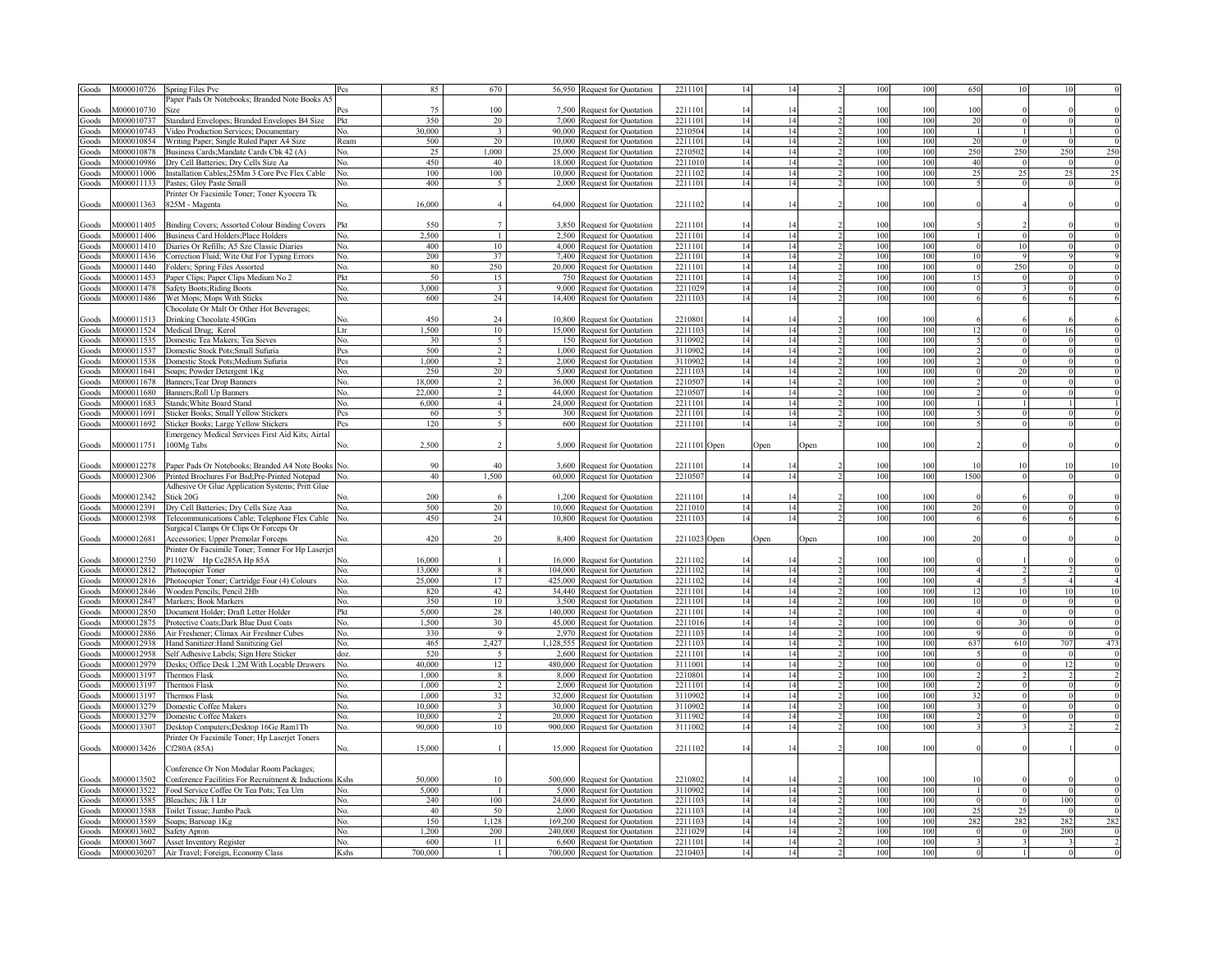| Goods  | M000030737 | Photocopier Toner; Ce 310A Black Toner          | No.            | 13.000  |                         |         | 26,000 Request for Quotation    | 221110  | 14 | 14  | 100 | 100 |                          |                |     |                 |
|--------|------------|-------------------------------------------------|----------------|---------|-------------------------|---------|---------------------------------|---------|----|-----|-----|-----|--------------------------|----------------|-----|-----------------|
| Goods  | M000030738 | Photocopier Toner; Ce 311A Cyan                 | No.            | 13.000  | $\mathbf{1}$            | 13.000  | Request for Quotation           | 2211102 | 14 | 14  | 100 | 100 |                          |                |     |                 |
| Goods  | M000030739 | Photocopier Toner; Ce 312A<br>Yellow            | No.            | 13,000  | $\mathbf{1}$            | 13,000  | Request for Quotation           | 2211102 | 14 | 14  | 100 | 100 |                          |                |     |                 |
| Goods  | M000030740 | Photocopier Toner; Ce 313A Magenta              | No.            | 13,000  | $\mathbf{1}$            | 13.000  | Request for Quotation           | 2211102 | 14 | 14  | 100 | 100 |                          |                |     |                 |
| Goods  | M000030898 | Conqueror Papers-Cream A4                       | Ream           | 4,000   | $\mathbf{1}$            | 4,000   | Request for Quotation           | 2211101 | 14 | 14  | 100 | 100 |                          | $\Omega$       |     |                 |
|        | M000090699 |                                                 |                | -80     | 500                     | 40,000  | Request for Quotation           | 2211101 | 14 | 14  | 100 | 100 | 200                      | 100            | 100 | 10 <sup>°</sup> |
| Goods  |            | Square File:Square Files                        | No.            | 3,000   | $10\,$                  |         |                                 | 3111002 | 14 | 14  | 100 | 100 |                          | $\overline{5}$ |     |                 |
| Goods  | M000090856 | Extension Cable 4 Way Powerlight                | No.            | 4,000   | $\overline{3}$          |         | 30,000 Request for Quotation    |         |    | 14  | 100 | 100 | $\Omega$                 | $\mathbf{3}$   |     |                 |
| Goods  | M000090963 | 32 Gb Micro Sd Camera Memory Cards              | No.            |         |                         |         | 12,000 Request for Quotation    | 221101  | 14 |     |     |     |                          |                |     |                 |
| Goods  | M000091240 | Laptop Battery - Sx9201305                      | No.            | 8.500   | $\overline{\mathbf{3}}$ |         | 25,500 Request for Quotation    | 221110  | 14 | 14  | 100 | 100 |                          | $\mathbf{0}$   |     |                 |
| Goods  | M000091279 | Catering                                        | Kshs           | 105,000 | 6                       |         | 630,000 Request for Quotation   | 221080  | 14 | 14  | 100 | 100 |                          |                |     |                 |
| Goods  | M000091489 | Flash Disks 8Gb                                 | No             | 2,000   | $\overline{4}$          |         | 8,000 Request for Quotation     | 2211101 | 14 | 14  | 100 | 100 |                          | $\overline{0}$ |     |                 |
| Goods  | M000091489 | Flash Disks 8Gb                                 | No             | 2,000   | $\overline{4}$          | 8.000   | Request for Quotation           | 2211102 | 14 | 14  | 100 | 100 |                          | $\overline{4}$ |     |                 |
| Goods  | M000091490 | Counter Record Books 4 Quire                    | No.            | 400     | $\overline{7}$          | 2,800   | Request for Quotation           | 221110  | 14 | 14  | 100 | 100 |                          | $\Omega$       |     |                 |
| Goods  | M000091499 | Toner Catridge For Hp Laserjet Printer #05A     | No.            | 12.500  | 28                      |         | 350,000 Request for Quotation   | 221110  | 14 | 14  | 100 | 100 |                          |                |     |                 |
| Goods  | M000092238 | Coffee 50ogms                                   | No             | 820     | 12                      |         | 9,840 Request for Quotation     | 221080  | 14 | 14  | 100 | 100 |                          |                |     |                 |
| Goods  | M000092242 | Super Brite Green Pack Of 12 Pcs                | No.            | 350     | $\overline{\mathbf{3}}$ |         | 1,050 Request for Quotation     | 221110  | 14 | 14  | 100 | 100 |                          |                |     |                 |
| Goods  | M000092244 | Steelwool 150Gms                                | No.            | 250     | 25                      |         | 6,250 Request for Quotation     | 221110  | 14 | 14  | 100 | 100 |                          | 10             |     |                 |
|        |            |                                                 |                |         |                         |         |                                 |         |    |     |     |     |                          |                |     |                 |
| Goods  | 4000092248 | Hand Sanitizer Pack Wet Wipes Bbox Of 12 Pieces | No             | 50      | 600                     |         | 30,000 Request for Quotation    | 221110  | 14 | 14  | 100 | 10  | 300                      |                | 300 |                 |
| doods  | M000092249 | Kitchen Towels Pieces Cotton                    | Nο             | 600     | 9                       |         | 5,400 Request for Quotation     | 221110  | 14 | 14  | 100 | 10  |                          | $\mathbf{1}$   |     |                 |
| ioods  | M000092358 | Metal Filing Cabinet 4 Drawer With Security Bar | No.            | 30,000  | 10                      | 300,000 | <b>Request for Quotation</b>    | 311100  | 14 | 14  | 100 | 10  | 10                       | $\theta$       |     |                 |
| Goods  | M000092434 | Kerol 1Ltr                                      | Ltr            | 100     | 125                     |         | 12,500 Request for Quotation    | 221110  | 14 | 14  | 100 | 10  | 12:                      | $\mathbf{0}$   |     |                 |
| Goods  | M000092441 | Marker Pen Permanent                            | No.            | 70      | 228                     |         | 15,960 Request for Quotation    | 221110  | 14 | 14  | 100 | 100 | 161                      | 24             |     |                 |
| doods  | M000092443 | Highlighter Pen Assorted                        | No.            | 150     | 6                       | 900     | Request for Quotation           | 2211101 | 14 | 14  | 100 | 10  |                          |                |     |                 |
| doods  | M000092504 | Embossed Paper(Blue)                            | Pkt            | 3,000   | $\mathbf{1}$            |         |                                 | 221110  | 14 | 14  | 100 | 100 |                          | $\overline{1}$ |     |                 |
|        |            |                                                 |                |         |                         |         | 3,000 Request for Quotation     |         |    |     |     |     |                          |                |     |                 |
| doods  | M000092568 | Anti Virus 250 Users                            | Nο             | 100,000 | $\mathbf{1}$            |         | 100,000 Request for Quotation   | 2211102 | 14 | 14  | 100 | 100 |                          | $\mathbf{0}$   |     |                 |
| Goods  | M000092602 | Tea Saucer Porcelain 6.25 Inch                  | No.            | 100     | 30 <sup>2</sup>         |         | 3,000 Request for Quotation     | 311090  | 14 | 14  | 100 | 100 | 3 <sup>0</sup>           | $\mathbf{0}$   |     |                 |
| doods  | M000092801 | Tonner 05A                                      | No.            | 12,500  | $\overline{2}$          |         | 25,000 Request for Quotation    | 2211102 | 14 | 14  | 100 | 100 |                          | $\theta$       |     |                 |
| aboof. | M000092958 | <b>Executive Desk Organiser</b>                 | Pcs            | 800     | 10                      |         | 8,000 Request for Quotation     | 2211101 | 14 | 14  | 100 | 100 | 10                       | $\theta$       |     |                 |
| Goods  | M000092964 | Office Self Inking Stamp                        | No.            | 1.000   | $\mathbf{1}$            |         | 1,000 Request for Quotation     | 2211101 | 14 | 14  | 100 | 100 |                          | $\theta$       |     |                 |
| aboof. | M000093090 | Photocopier Toner; Toner; 26A                   | No.            | 15,000  | 12                      |         | 180,000 Request for Quotation   | 2211102 | 14 | 14  | 100 | 100 |                          |                |     |                 |
| Goods  | M000093159 | Duct Tape; Insulation Tape                      | No.            | 260     | $\mathbf{1}$            |         | 260 Request for Quotation       | 221110  | 14 | 14  | 100 | 100 |                          |                |     |                 |
| Goods  | M000093167 | Door Mats                                       | $N_{\Omega}$   | 3,000   | 5                       | 15,000  | Request for Quotation           | 221110  | 14 | 14  | 100 | 100 |                          |                |     |                 |
| coods  | M000093449 | Calendars: Wall Calendars                       | No.            | 365     | 50                      | 18,250  | Request for Quotation           | 221050  | 14 | 14  | 100 | 100 | 50                       |                |     |                 |
| coods  | M000093457 | Highlighters; Highlighters Pens                 | No.            | 550     | 48                      | 26,400  | Request for Quotation           | 221110  | 14 | 14  | 100 | 100 | 12                       | 12             | 12  | 12              |
| Goods  | M000093458 | <b>Spring Files</b>                             | No.            | 80      | 304                     |         | 24,320 Request for Quotation    | 2211101 | 14 | 14  | 100 | 100 | 304                      | $\Omega$       |     | $\mathcal{L}$   |
| Goods  | M000093565 | Safari Boots Or Equivalent                      | No.            | 3,000   | 30                      |         | 90,000 Request for Quotation    | 2211016 | 14 | 14  | 100 | 100 |                          | 30             |     |                 |
|        |            | Printer Or Facsimile Toner; Toner Cartridge     |                |         |                         |         |                                 |         |    |     |     |     |                          |                |     |                 |
| Goods  | M000093723 | Tricolour Hp 650 Blac                           | No.            | 5,000   | $\overline{\mathbf{3}}$ |         | 15,000 Request for Quotation    | 2211102 | 14 | 14  | 100 | 100 |                          |                |     |                 |
|        |            | Printer Or Facsimile Toner; Toner Cartridge     |                |         |                         |         |                                 |         |    |     |     |     |                          |                |     |                 |
| Goods  | M000093724 | Tricolour Hp 650 Black                          | No.            | 5,000   | $\overline{2}$          |         | 10,000 Request for Quotation    | 2211102 | 14 | 14  | 100 | 100 |                          |                |     |                 |
|        |            | Hire Of Transport, Equipment, Plant And         |                |         |                         |         |                                 |         |    |     |     |     |                          |                |     |                 |
|        |            |                                                 |                | 490,000 | $\overline{1}$          |         |                                 | 2210604 |    | 14  |     |     |                          |                |     |                 |
| Goods  | M000093901 | Machinery                                       | Kshs           |         |                         |         | 490,000 Request for Quotation   |         | 14 |     | 100 | 100 |                          |                |     |                 |
|        |            | Hire Of Transport, Equipment, Plant And         |                |         |                         |         |                                 |         |    |     |     |     |                          |                |     |                 |
| Goods  | M000093901 | Machinery                                       | Kshs           | 83,333  | $\mathbf{R}$            |         | 250,000 Request for Quotation   | 2210606 | 14 | 14  | 100 | 100 |                          |                |     |                 |
| Goods  | M000093917 | <b>Hand Gloves</b>                              | Pcs            | 200     | 7                       |         | 1,400 Request for Quotation     | 221110  | 14 | -14 | 100 | 100 |                          | $\Omega$       |     | $\epsilon$      |
| Goods  | M000093926 | Rain Coats                                      | No.            | 3,000   | 30                      |         | 90,000 Request for Quotation    | 221102  | 14 | 14  | 100 | 100 |                          | 30             |     |                 |
| Goods  | M000093947 | T-Shirts                                        | No.            | 763     | $\overline{1}$          |         | 763 Request for Quotation       | 221101  | 14 | 14  | 100 | 100 |                          |                |     |                 |
| Goods  | M000093956 | Gumboots                                        | No             | 1.250   | 200                     |         | 250,000 Request for Quotation   | 221102  | 14 | 14  | 100 | 100 |                          | $\Omega$       | 200 |                 |
| Goods  | M000093956 | Gumboots                                        | No             | 1.250   | 293                     |         | 366,250 Request for Quotation   | 221110  | 14 | 14  | 100 | 100 | 82                       | 70             | 70  | 71              |
| Goods  | M000093986 | Diaries (Executive Branded)                     | No.            | 10,000  | 8                       |         | 80,000 Request for Quotation    | 2211101 | 14 | 14  | 100 | 100 |                          |                |     |                 |
| Goods  |            | M000093987 Diaries Branded                      | No.            | 1,200   | 52                      |         | 62,400 Request for Quotation    | 2211101 | 14 | 14  | 100 | 100 |                          |                | 50  |                 |
| Goods  | M000094000 | Kyocera Tk 6851 Toners                          | No.            | 13,000  | $\overline{4}$          |         | 52,000 Request for Quotation    | 2211102 | 14 | 14  | 100 | 100 |                          |                |     |                 |
| ioods  |            | M000094013 Medium Towels                        | No.            | 250     | 12                      |         | 3,000 Request for Quotation     | 221110  | 14 | 14  | 100 | 100 |                          | 12             |     |                 |
| coods  | M000094110 | Scissors                                        | No.            | 500     | $\mathcal{D}$           |         | 1,000 Request for Quotation     | 2211101 | 14 | 14  | 100 | 100 |                          |                |     |                 |
| Goods  | M000094158 | Antivirus Software                              | No.            | 3,000   | 14                      |         | 42,000 Request for Quotation    | 221110  | 14 | 14  | 100 | 100 |                          |                |     |                 |
| Goods  | M000094294 | Toner Tk 3130                                   | No.            | 13,000  | $\overline{4}$          |         | 52,000 Request for Quotation    | 221110  | 14 | 14  | 100 | 100 |                          |                |     |                 |
| Goods  | M000094377 | Magic Tape 1" Thick                             | No.            | 100     | 50                      |         | 5,000 Request for Quotation     | 221110  | 14 | 14  | 100 | 100 |                          | 20             |     |                 |
| Goods  | M000094382 | Publication, Printing And Binding Of Plans      | Kshs           | 67,410  | $\mathbf{1}$            |         | 67,410 Request for Quotation    | 221020  | 14 | 14  | 100 | 100 |                          |                |     |                 |
| Goods  | M000094382 | Publication, Printing And Binding Of Plans      | Kshs           | 207.000 | $\mathbf{1}$            |         | 207,000 Request for Quotation   | 221050  | 14 | 14  | 100 | 100 |                          |                |     |                 |
| Goods  | M000094500 | Stamp Pad Ink S-63(For Self Inking Pads)        | No.            | 250     | 10                      |         | 2,500 Request for Quotation     | 221110  | 14 | 14  | 100 | 100 |                          |                |     |                 |
|        |            |                                                 |                |         |                         |         |                                 |         |    |     |     |     |                          |                |     |                 |
| Goods  | M000094502 | Page Marker Stickers                            | No.            | 350     | 127                     |         | 44,450 Request for Quotation    | 221110  | 14 | 14  | 100 | 100 | 48                       | 28             |     |                 |
| Goods  | M000094547 | Work Ticket                                     | No.            | 600     | $\sim$                  |         | 3,000 Request for Quotation     | 221110  | 14 | 14  | 100 | 100 |                          |                |     |                 |
| Goods  | M000094549 | Detailed Order                                  | No.            | 55      | 20                      |         | 1,100 Request for Quotation     | 221110  | 14 | 14  | 100 | 100 |                          |                |     |                 |
| Goods  | M000094551 | <b>Branded Tot Bags</b>                         | N <sub>0</sub> | 3.000   | 20                      |         | 60,000 Request for Quotation    | 221050  | 14 | 14  | 100 | 100 |                          |                |     |                 |
| Goods  | M000095029 | Masking Tape                                    | No.            | 200     | 50                      |         | 10,000 Request for Quotation    | 221110  | 14 | 14  | 100 | 100 | $\overline{\mathcal{U}}$ | 10             |     |                 |
| Goods  | M000095152 | Rubbish Bin                                     | No.            | 250     | $\overline{3}$          |         | 750 Request for Quotation       | 221110  | 14 | 14  | 100 | 100 |                          | $\theta$       |     |                 |
| Goods  | M000095466 | 3 Ply Surgical Masks With Straps (20Cm) Pkts    | Pkt            | 4.500   | 318                     |         | 1,431,000 Request for Quotation | 221079  | 14 | 14  | 100 | 100 | 80                       | 80             | 80  | 78              |
| Goods  | M000095683 | Surbondinates Staff Uniforms                    | Kshs           | 380,500 | $\mathbf{1}$            | 380,500 | Request for Quotation           | 221101  | 14 | 14  | 100 | 100 |                          | $\theta$       |     |                 |
| ioods  | M000095819 | <b>Binding Embossed Covers</b>                  | Pcs            | 200     | 100                     | 20,000  | Request for Quotation           | 221110  | 14 | 14  | 100 | 100 | 100                      | $\overline{0}$ |     |                 |
| ioods  | M000095820 | <b>Binding Rings Plastic</b>                    | Pcs            | 100     | 100                     | 10,000  | Request for Quotation           | 221110  | 14 | 14  | 100 | 100 | 100                      | $\overline{0}$ |     |                 |
| Goods  | 4000095850 | 4G Modem                                        | No.            | 1.500   | $\overline{4}$          | 6.000   | Request for Quotation           | 311100  | 14 | 14  | 100 | 100 |                          | $\Omega$       |     |                 |
| Goods  | M000096078 | Stamp Pad Ink                                   | No.            | 350     | 38                      |         | 13,300 Request for Quotation    | 221110  | 14 | 14  | 100 | 100 | $\overline{14}$          | $\mathbf Q$    |     |                 |
| Goods  | M000096089 | Toner 647A                                      | No.            | 28,000  | $\overline{2}$          |         | 56,000 Request for Quotation    | 2211102 | 14 | 14  | 100 | 100 |                          |                |     |                 |
|        |            |                                                 |                |         |                         |         |                                 |         |    |     |     |     |                          |                |     |                 |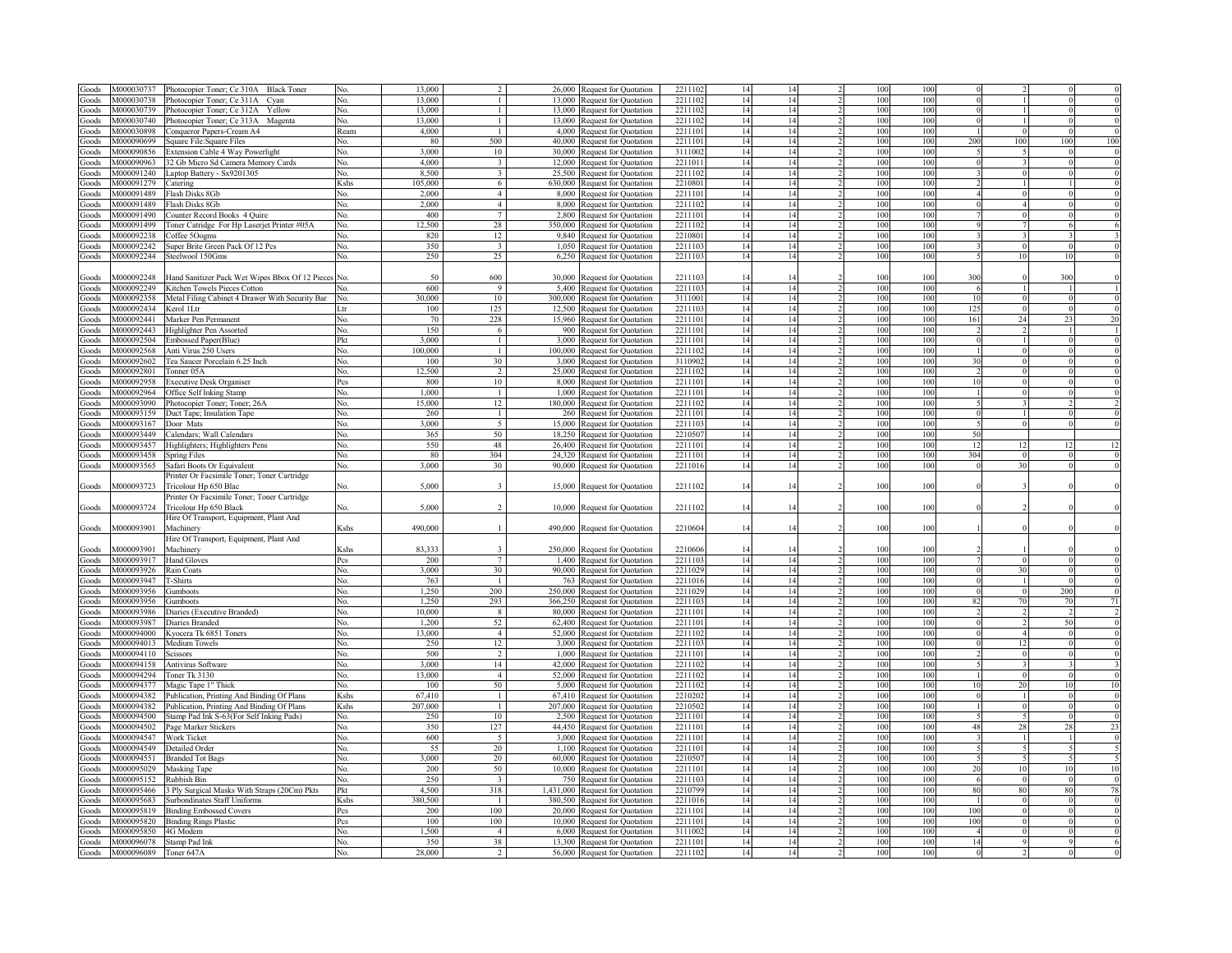| Goods          | M000096090          | Toner 87A                                         |                                                                                                                                                                                                                                          | 32,000      | 13                      | 416,000   | Request for Quotation           | 221110                  | 14   | 14   |                  | 100 | 100 |          |              |      |  |
|----------------|---------------------|---------------------------------------------------|------------------------------------------------------------------------------------------------------------------------------------------------------------------------------------------------------------------------------------------|-------------|-------------------------|-----------|---------------------------------|-------------------------|------|------|------------------|-----|-----|----------|--------------|------|--|
| ioods          | V1000096167         | <b>Branded Tea Cups</b>                           | No.                                                                                                                                                                                                                                      | 450         | 50                      | 22.500    | Request for Quotation           | 221050                  | 14   | 14   |                  | 100 | 100 | 5(       |              |      |  |
| ioods          | M000096177          | Sufurias 25Ltrs                                   | No.                                                                                                                                                                                                                                      | 4,000       | $\mathcal{D}$           | 8.000     | Request for Quotation           | 3110902                 | 14   | 14   |                  | 100 | 100 |          | $\Omega$     |      |  |
| Goods          | V1000096260         | Clear Pocket File                                 | Pcs                                                                                                                                                                                                                                      | 50          | 2.510                   | 125,500   | Request for Quotation           | 2211101                 | 14   | 14   |                  | 100 | 100 | 1255     | $\Omega$     | 1255 |  |
| Goods          | M000096374          | Disposables Gloves                                | Pkt                                                                                                                                                                                                                                      | 800         | 12                      | 9,600     | Request for Quotation           | 2211103                 | 14   | 14   |                  | 100 | 100 |          | $\mathbf{3}$ |      |  |
| Goods          | M000096387          | Internal Harddisk(Sata) Desktop 1Tb               | No.                                                                                                                                                                                                                                      | 11,000      | 2                       | 22,000    | <b>Request for Quotation</b>    | 2211102                 | 14   | 14   |                  | 100 | 100 |          |              |      |  |
| Goods          | M000096467          | Bleaches; Jik 5Ltrs                               | Gallons                                                                                                                                                                                                                                  | 1,200       | $\overline{3}$          |           | 3,600 Request for Quotation     | 2211103                 | 14   | 14   |                  | 100 | 100 |          |              |      |  |
| Goods          | M000096822          |                                                   | Ream                                                                                                                                                                                                                                     | 4,000       | 10                      |           |                                 | 2211101                 | 14   | 14   |                  | 100 | 100 |          | $\theta$     |      |  |
|                | M000097376          | Conqueror Paper(Reams)                            |                                                                                                                                                                                                                                          | 15,000      | $\overline{\mathbf{3}}$ |           | 40,000 Request for Quotation    | 2211102                 | 14   | 14   |                  | 100 | 100 | $\Omega$ | $\mathbf{0}$ |      |  |
| Goods          |                     | Toner 26A                                         | No.                                                                                                                                                                                                                                      |             | 20                      |           | 45,000 Request for Quotation    | 2211101                 |      |      |                  | 100 | 100 | 20       |              |      |  |
| Goods          | M000097887          | Paper Clips                                       | Pkt                                                                                                                                                                                                                                      | 180         | $\overline{Q}$          |           | 3,600 Request for Quotation     |                         | 14   | 14   |                  |     |     |          | $\mathbf{0}$ |      |  |
| Goods          | M000098592          | Ups 750Va                                         | No.                                                                                                                                                                                                                                      | 7,000       |                         |           | 63,000 Request for Quotation    | 2211102                 | 14   | 14   |                  | 100 | 100 | $\Omega$ | $\mathbf{0}$ |      |  |
| Goods          | M000098629          | Water Dispenser                                   | No.                                                                                                                                                                                                                                      | 10,000      | 15                      |           | 150,000 Request for Quotation   | 3110902                 | 14   | 14   |                  | 100 | 100 | 15       | $\mathbf{0}$ |      |  |
| Goods          | M0000988324         | Bar Soaps                                         | No.                                                                                                                                                                                                                                      | 180         | 12                      |           | 2,160 Request for Quotation     | 2211103                 | 14   | 14   |                  | 100 | 100 | 12       | $\theta$     |      |  |
| Goods          | M000098904          | Spiral Binders Small Size                         | doz.                                                                                                                                                                                                                                     | 300         | $\mathfrak{D}$          |           | 600 Request for Quotation       | 2211101                 | 14   | 14   |                  | 100 | 100 |          |              |      |  |
| Goods          | M000098905          | Spiral Binders Big Size                           | doz.                                                                                                                                                                                                                                     | 400         | $\mathcal{D}$           | 800       | <b>Request for Quotation</b>    | 221110                  | 14   | 14   |                  | 100 | 100 |          |              |      |  |
| Goods          | M000098923          | Pritt Glue Stick                                  | No.                                                                                                                                                                                                                                      | 200         | 5                       | 1,000     | <b>Request for Ouotation</b>    | 221110                  | 14   | 14   |                  | 100 | 100 |          |              |      |  |
| ioods          | M000099070          | <b>Sticky Notes</b>                               | Pcs                                                                                                                                                                                                                                      | 100         | 50                      | 5,000     | Request for Quotation           | 2211101                 | 14   | 14   |                  | 100 | 100 | 50       |              |      |  |
| ioods          | M000099082          | Executive Chairs - Ergonomic                      | No.                                                                                                                                                                                                                                      | 26,000      | 10                      | 260,000   | Request for Quotation           | 3111001                 | 14   | 14   |                  | 100 | 100 |          |              |      |  |
| ioods          | V100099026          | <b>Iousehold And Institutional Appliances</b>     | Nο.                                                                                                                                                                                                                                      | 1,500       | 106                     | 159,650   | Request for Quotation           | 311090                  | 14   | 14   |                  | 100 | 100 | 52       |              |      |  |
| ervice         | 000000010           | leaning Services:                                 | <shs< td=""><td>350,000</td><td></td><td>350.000</td><td><b>Request for Quotation</b></td><td>2211103</td><td>14</td><td>14</td><td></td><td>100</td><td>100</td><td></td><td></td><td></td><td></td></shs<>                             | 350,000     |                         | 350.000   | <b>Request for Quotation</b>    | 2211103                 | 14   | 14   |                  | 100 | 100 |          |              |      |  |
| service        | 000000022           | Commercial Airplane Travel; Domestic              | Kshs                                                                                                                                                                                                                                     | 89,650      | $\overline{4}$          | 358,600   | Request for Quotation           | 2210301                 | Open | Open | )pen             | 100 | 100 |          |              |      |  |
| ervice:        | 000000022           | 'ommercial Airplane Travel; Domestic              | ≤shs                                                                                                                                                                                                                                     | 70,000      | $\overline{4}$          | 280,000   | Request for Quotation           | 2210302                 | Open | )pen | ) <sub>pen</sub> | 100 | 100 |          |              |      |  |
| ervice:        | 000000022           | 'ommercial Airplane Travel; Domestic              | <shs< td=""><td>1,000,000</td><td></td><td>1.000.000</td><td>Request for Quotation</td><td>221039</td><td>Open</td><td>Open</td><td>Open</td><td>100</td><td>100</td><td></td><td></td><td></td><td></td></shs<>                         | 1,000,000   |                         | 1.000.000 | Request for Quotation           | 221039                  | Open | Open | Open             | 100 | 100 |          |              |      |  |
| Services       | 000000022           | Commercial Airplane Travel; Domestic              | Kshs                                                                                                                                                                                                                                     | 300,000     |                         |           | 600,000 Request for Quotation   | 2210401                 | Open | Open | Open             | 100 | 100 |          |              |      |  |
|                |                     | Commercial Airplane Travel; Foreign, Business     |                                                                                                                                                                                                                                          |             |                         |           |                                 |                         |      |      |                  |     |     |          |              |      |  |
| Services       | \$000000023         | `lass                                             | Kshs                                                                                                                                                                                                                                     | 100,000     |                         |           |                                 |                         |      |      |                  | 100 | 100 |          |              |      |  |
|                |                     |                                                   |                                                                                                                                                                                                                                          |             |                         |           | 100,000 Request for Quotation   | 2210301 Open            |      | Open | Open             |     |     |          |              |      |  |
|                |                     | Commercial Airplane Travel; Foreign, Business     |                                                                                                                                                                                                                                          |             |                         |           |                                 |                         |      |      |                  |     |     |          |              |      |  |
| Services       | \$000000023         | <b>Tlass</b>                                      | Kshs                                                                                                                                                                                                                                     | 1,000,000   | $\mathbf{1}$            |           | 1,000,000 Request for Quotation | 2210401 Open            |      | Open | Open             | 100 | 100 |          |              |      |  |
|                |                     | Renovation Of Buildings Or Landmarks Or           |                                                                                                                                                                                                                                          |             |                         |           |                                 |                         |      |      |                  |     |     |          |              |      |  |
| Services       | 6000000027          | Monuments: Maior                                  | <shs< td=""><td>500,000</td><td><math>\overline{4}</math></td><td></td><td>2,000,000 Request for Quotation</td><td>311039</td><td></td><td></td><td></td><td>100</td><td>100</td><td></td><td></td><td></td><td></td></shs<>             | 500,000     | $\overline{4}$          |           | 2,000,000 Request for Quotation | 311039                  |      |      |                  | 100 | 100 |          |              |      |  |
| Services       | \$000000030         | Hotel: Accomodation                               | Kshs                                                                                                                                                                                                                                     | 22,000      | 15                      |           | 330,000 Request for Quotation   | 2210802 Open            |      | )pen | <b>Open</b>      | 100 | 100 |          |              |      |  |
| Services       | S000000031          | Vocational Training Services; Per Person          | Kshs                                                                                                                                                                                                                                     | 450,333     | $\mathbf{1}$            |           | 450,333 Request for Quotation   | 2210799                 | Open | Open | Open             | 100 | 100 |          |              |      |  |
|                |                     |                                                   |                                                                                                                                                                                                                                          |             |                         |           |                                 |                         |      |      |                  |     |     |          |              |      |  |
| Services       | \$000000033         | Repair And Servicing Of Copiers Wakio Dp 3030     | <shs< td=""><td>15,000</td><td>22</td><td></td><td>330,000 Request for Quotation</td><td>222021</td><td>14</td><td></td><td></td><td>100</td><td>100</td><td></td><td></td><td></td><td></td></shs<>                                     | 15,000      | 22                      |           | 330,000 Request for Quotation   | 222021                  | 14   |      |                  | 100 | 100 |          |              |      |  |
| Services       | S000000037          | Information Technology Consultation Services      | Kshs                                                                                                                                                                                                                                     | 100,000     | -1                      |           | 100,000 Request for Quotation   | 2220212                 | 14   | 14   |                  | 100 | 100 |          |              |      |  |
| Services       | 3000000039          | Catering Services                                 | Kshs                                                                                                                                                                                                                                     | 3.159.790   | $\mathbf{1}$            |           | 3,159,790 Direct procurement    | 2210801                 | 14   | 14   |                  | 100 | 100 |          | $\theta$     |      |  |
| Services       | \$000000039         | Catering Services                                 | <b>K</b> shs                                                                                                                                                                                                                             | 225,750     | 12                      |           | 2,709,000 Request for Quotation | 2210801                 | 14   | 14   |                  | 100 | 100 |          |              |      |  |
|                |                     |                                                   |                                                                                                                                                                                                                                          |             |                         |           |                                 |                         |      |      |                  |     |     |          |              |      |  |
| Services       | S0000000492         | Medical Insurance                                 | <b>K</b> shs                                                                                                                                                                                                                             | 178,377,036 | $\mathbf{1}$            |           |                                 |                         |      | Open | Open             | 100 | 100 |          | $\theta$     |      |  |
| <b>Service</b> | \$000000066         |                                                   | <b>K</b> shs                                                                                                                                                                                                                             | 1.161.016   | $\mathbf{1}$            |           | 178,377,036 Open Tender         | 2210910 Open<br>2210802 |      |      |                  | 100 | 100 |          | $\theta$     |      |  |
|                |                     | Conference Facility; Full Board                   |                                                                                                                                                                                                                                          |             | $\mathbf{1}$            |           | 1,161,016 Request for Quotation |                         | Open | Open | Open             |     |     |          | $\theta$     |      |  |
| Service:       | \$000000068         | Newspaper Advertising 1/4 Black And White         | Kshs                                                                                                                                                                                                                                     | 200,000     | $\tilde{\mathcal{L}}$   |           | 200,000 Request for Quotation   | 2210502                 | Open | Open | Open             | 100 | 100 |          |              |      |  |
| Service:       | \$000000068         | Newspaper Advertising 1/4 Black And White         | Kshs                                                                                                                                                                                                                                     | 153,750     |                         |           | 768,750 Request for Quotation   | 2210504                 | Open | Open | Open             | 100 | 100 |          |              |      |  |
| Services       | S000000071          | Catering Services; Assorted Lunches And Drinks    | Kshs                                                                                                                                                                                                                                     | 1,050,000   | $\mathbf{1}$            |           | 1,050,000 Request for Quotation | 2210801                 | 14   | 14   |                  | 100 | 100 |          |              |      |  |
|                |                     | General Office Equipment Maintenance And          |                                                                                                                                                                                                                                          |             |                         |           |                                 |                         |      |      |                  |     |     |          |              |      |  |
| Services       | S000000077          | Servicing                                         | Kshs                                                                                                                                                                                                                                     | 383,750     | $\overline{1}$          |           | 383,750 Request for Quotation   | 2211101                 | 14   | 14   |                  | 100 | 100 |          |              |      |  |
|                |                     | General Office Equipment Maintenance And          |                                                                                                                                                                                                                                          |             |                         |           |                                 |                         |      |      |                  |     |     |          |              |      |  |
| Services       | S000000077          | Servicing                                         | Kshs                                                                                                                                                                                                                                     | 50,000      | $\overline{1}$          |           | 50,000 Request for Quotation    | 2220201                 | 14   | 14   |                  | 100 | 100 |          |              |      |  |
|                |                     | Motor Vehicles Parts Or Accessories               |                                                                                                                                                                                                                                          |             |                         |           |                                 |                         |      |      |                  |     |     |          |              |      |  |
| Service:       | 3000000099          | Manufacture/Supply Services                       | <shs< td=""><td>350,000</td><td><math>\overline{1}</math></td><td></td><td>350,000 Request for Quotation</td><td>2220101 Open</td><td></td><td>Open</td><td>Open</td><td>100</td><td>100</td><td></td><td></td><td></td><td></td></shs<> | 350,000     | $\overline{1}$          |           | 350,000 Request for Quotation   | 2220101 Open            |      | Open | Open             | 100 | 100 |          |              |      |  |
| Services       | S000000102          | Refurbishment Of Offices (External)               | Kshs                                                                                                                                                                                                                                     | 335,000     | $\mathbf{1}$            |           | 335,000 Request for Quotation   | 2220204                 | 14   | 14   |                  | 100 | 100 |          |              |      |  |
|                | Services S000000102 | Refurbishment Of Offices (External)               | Kshs                                                                                                                                                                                                                                     | 200,000     | $\mathbf{1}$            |           | 200,000 Request for Quotation   | 2220205                 | 14   | 14   |                  | 100 | 100 |          |              |      |  |
|                |                     | Internet Related Services; Stim 0134200 Corporate |                                                                                                                                                                                                                                          |             |                         |           |                                 |                         |      |      |                  |     |     |          |              |      |  |
|                | Services S000000112 | <b>Internet Services</b>                          | <shs< td=""><td>565,345</td><td><math>\mathbf{1}</math></td><td></td><td>565,345 Direct procurement</td><td>2210202</td><td>14</td><td>14</td><td></td><td>100</td><td>100</td><td></td><td></td><td></td><td></td></shs<>               | 565,345     | $\mathbf{1}$            |           | 565,345 Direct procurement      | 2210202                 | 14   | 14   |                  | 100 | 100 |          |              |      |  |
|                |                     | Internet Related Services; Stim 0134200 Corporate |                                                                                                                                                                                                                                          |             |                         |           |                                 |                         |      |      |                  |     |     |          |              |      |  |
| Services       | S000000112          | <b>Internet Services</b>                          | Kshs                                                                                                                                                                                                                                     | 111,667     | $\mathbf{3}$            |           | 335,000 Request for Quotation   | 2210202                 | 14   | 14   |                  | 100 | 100 |          |              |      |  |
|                |                     | Digital Printing; Service Charter Broad Based     |                                                                                                                                                                                                                                          |             |                         |           |                                 |                         |      |      |                  |     |     |          |              |      |  |
| Services       | \$000000114         | Banner                                            | Kshs                                                                                                                                                                                                                                     | 16.000      |                         |           |                                 | 2210504                 | 14   | 14   |                  | 100 | 100 |          |              |      |  |
|                |                     |                                                   |                                                                                                                                                                                                                                          |             | $\mathbf{1}$            |           | 16,000 Request for Quotation    |                         |      |      |                  |     | 100 |          |              |      |  |
| Services       | S000000125          | Hire Of Equipments For Events                     | Kshs                                                                                                                                                                                                                                     | 256,250     | $\mathbf{1}$            |           | 256,250 Request for Quotation   | 2210604                 | 14   | 14   |                  | 100 |     |          |              |      |  |
| Service:       | S000000125          | Hire Of Equipments For Events                     | Kshs                                                                                                                                                                                                                                     | 10,000      | $\mathbf{1}$            |           | 10,000 Request for Quotation    | 2210704                 | 14   | 14   |                  | 100 | 100 |          |              |      |  |
| Service:       | S000000125          | Hire Of Equipments For Events                     | Kshs                                                                                                                                                                                                                                     | 200.000     |                         |           | 200,000 Request for Quotation   | 221080:                 | 14   | 14   |                  | 100 | 100 |          |              |      |  |
| Service        | \$000000126         | Newspaper Advertising 1/8 Black And White         | Kshs                                                                                                                                                                                                                                     | 1.000.000   | $\mathbf{1}$            |           | 1,000,000 Request for Quotation | 2210504                 | 14   | 14   |                  | 100 | 100 |          |              |      |  |
| Service:       | \$000000127         | <b>Cleaning Services</b>                          | Kshs                                                                                                                                                                                                                                     | 45,000      | $\mathbf{1}$            |           | 45,000 Request for Quotation    | 221130                  | 14   | 14   |                  | 100 | 100 |          |              |      |  |
| Services       | S000000139          | Sanitary Waste Receptacles                        | Kshs                                                                                                                                                                                                                                     | 59,450      | $\mathcal{D}$           |           | 118,900 Request for Quotation   | 221110                  | 14   | 14   |                  | 100 | 100 |          |              |      |  |
|                |                     | Publication Printing And Binding 22X30Cm 68       |                                                                                                                                                                                                                                          |             |                         |           |                                 |                         |      |      |                  |     |     |          |              |      |  |
| Services       | S000000205          | Pages Books                                       | Kshs                                                                                                                                                                                                                                     | 255,000     |                         |           | 255,000 Request for Quotation   | 221070                  | 14   |      |                  | 100 | 100 |          |              |      |  |
|                |                     |                                                   |                                                                                                                                                                                                                                          |             |                         |           |                                 |                         |      |      |                  |     |     |          |              |      |  |
|                |                     | Digital Printing; Supply And Delivery Of Printing |                                                                                                                                                                                                                                          |             |                         |           |                                 |                         |      |      |                  |     |     |          |              |      |  |
| Services       | S000000206          | Transormation Documentsas Per Sample              | Kshs                                                                                                                                                                                                                                     | 125.000     |                         |           | 125,000 Request for Quotation   | 221050                  |      |      |                  | 100 |     |          |              |      |  |
| Services       | S000000294          | <b>Technical Support Contract Renewal</b>         | Kshs                                                                                                                                                                                                                                     | 180.000     | $\mathbf{1}$            |           | 180,000 Request for Quotation   | 221131                  | 14   | 14   |                  | 100 | 100 |          |              |      |  |
|                |                     |                                                   |                                                                                                                                                                                                                                          |             |                         |           |                                 |                         |      |      |                  |     |     |          |              |      |  |
| Services       | 000000316           | Computer Hardware Maintenance Support Service     | Kshs                                                                                                                                                                                                                                     | 716,667     |                         |           | 716,667 Request for Quotation   | 222021                  |      |      |                  | 100 | 100 |          |              |      |  |
| Services       | \$000000319         | <b>Training Facilitation Service</b>              | <b>K</b> shs                                                                                                                                                                                                                             | 320.000     |                         |           | 320,000 Request for Quotation   | 2210799 Open            |      | Open | Open             | 100 | 100 |          |              |      |  |
|                |                     |                                                   |                                                                                                                                                                                                                                          |             |                         |           |                                 |                         |      |      |                  |     |     |          |              |      |  |
| Services       | \$000000325         | Production And Broadcast Of Media Commercials     | Kshs                                                                                                                                                                                                                                     | 50.000      |                         |           | 50,000 Request for Quotation    | 221050                  |      |      |                  | 100 |     |          |              |      |  |
|                | Services S000000327 | Advertising, Aware- Ness & Publicity              | Kshs                                                                                                                                                                                                                                     | 150,400     | $\overline{2}$          |           | 300,800 Request for Quotation   | 221050                  |      | 14   |                  | 100 | 100 |          |              |      |  |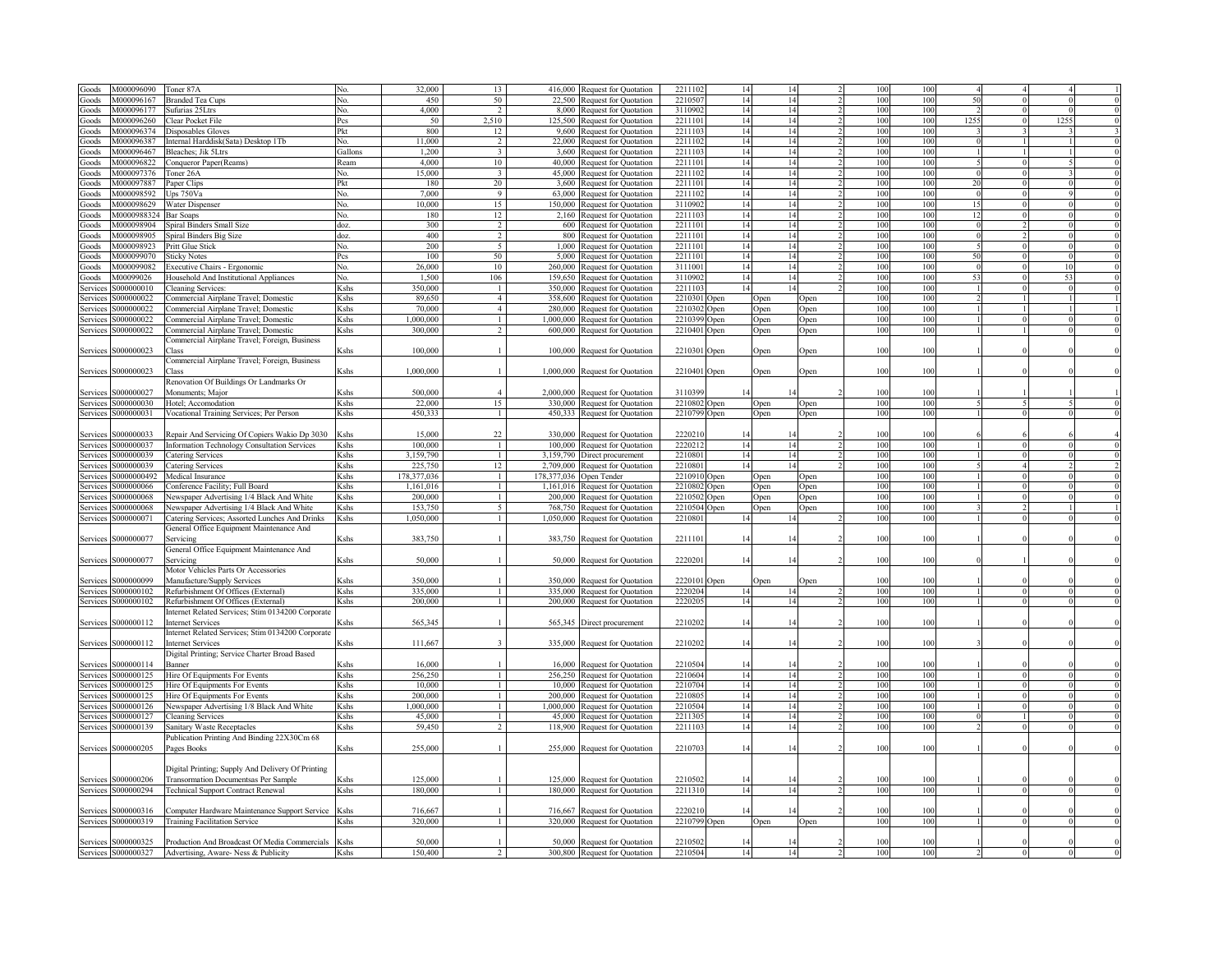|                                      | Felecommunication Equipment, Telephone, Telex,                                                 |                                                                                                                                                                                                                                                     |                  |                |           |                                 |                   |             |      |      |            |            |     |          |          |                |
|--------------------------------------|------------------------------------------------------------------------------------------------|-----------------------------------------------------------------------------------------------------------------------------------------------------------------------------------------------------------------------------------------------------|------------------|----------------|-----------|---------------------------------|-------------------|-------------|------|------|------------|------------|-----|----------|----------|----------------|
| \$000000334<br>Services              | Facsimile, Mobile Phone Services                                                               | Kshs                                                                                                                                                                                                                                                | 50,000           |                | 50.000    | Request for Quotation           | 222021            |             |      |      | 100        | 100        |     |          |          |                |
| \$000000338<br>Services              | <b>Felecommunication Equipment Maintainance</b>                                                | Kshs                                                                                                                                                                                                                                                | 100,000          | $\mathbf{1}$   | 100,000   | Request for Quotation           | 2220212           | 14          | 14   |      | 100        | 100        |     |          |          |                |
|                                      | Building Maintenance Service; Buiding                                                          |                                                                                                                                                                                                                                                     |                  |                |           |                                 |                   |             |      |      |            |            |     |          |          |                |
| \$000000352<br>Services              | Refurbishment                                                                                  | <shs< td=""><td>200,000</td><td></td><td>200,000</td><td>Request for Quotation</td><td>222020:</td><td>14</td><td></td><td></td><td>100</td><td>100</td><td></td><td></td><td></td><td></td></shs<>                                                 | 200,000          |                | 200,000   | Request for Quotation           | 222020:           | 14          |      |      | 100        | 100        |     |          |          |                |
| 3000000353<br>Services               | Plant, Machinery And Equipment Maintainance                                                    | Kshs                                                                                                                                                                                                                                                | 45,036           | $\mathbf{1}$   | 45.036    | <b>Request for Quotation</b>    | 2220201           | 14          | 14   |      | 100        | 100        |     |          |          |                |
|                                      | Renovation Of Buildings Or Landmarks Or                                                        |                                                                                                                                                                                                                                                     |                  |                |           |                                 |                   |             |      |      |            |            |     |          |          |                |
| \$000000354<br>Service               | Monuments; Minor Alterations                                                                   | <shs< td=""><td>100,000</td><td><math>\mathcal{L}</math></td><td>200,000</td><td>Request for Quotation</td><td>2220209</td><td>14</td><td>14</td><td></td><td>100</td><td>100</td><td></td><td></td><td></td><td></td></shs<>                       | 100,000          | $\mathcal{L}$  | 200,000   | Request for Quotation           | 2220209           | 14          | 14   |      | 100        | 100        |     |          |          |                |
| \$000000378<br>Services              | <b>Digital Printing Services</b>                                                               | Kshs                                                                                                                                                                                                                                                | 1,300,000        | $\mathbf{1}$   | 1,300,000 | Request for Quotation           | 2210502           | 14          | 14   |      | 100        | 100        |     |          |          |                |
| 3000000380<br>Service                | Motor Vehicle Maintainace                                                                      | Kshs                                                                                                                                                                                                                                                | 4,426,250        | $\overline{2}$ | 8,852,500 | Request for Quotation           | 2220101           | <b>Open</b> | Open | Open | 100        | 100        |     |          |          |                |
| 5000000380<br>Service                | Motor Vehicle Maintainace                                                                      | Kshs                                                                                                                                                                                                                                                | 700,000          | $\overline{1}$ | 700,000   | <b>Request for Quotation</b>    | 2220105           | )pen        | Open | Open | 100        | 100        |     |          |          |                |
| \$000000385<br>Services              | <b>Trade Shows And Exhibitions</b>                                                             | Kshs                                                                                                                                                                                                                                                | 310,300          | 5              | 1,551,500 | Request for Quotation           | 221050:           | 14          | 14   |      | 100        | 100        |     |          |          |                |
|                                      | General Office Equipment Maintenance;                                                          |                                                                                                                                                                                                                                                     |                  |                |           |                                 |                   |             |      |      |            |            |     |          |          |                |
| S000000404<br>Services               | Maintenance Of Printers                                                                        | Kshs                                                                                                                                                                                                                                                | 63,370           |                | 63,370    | Request for Quotation           | 221110            |             |      |      | 100        | 100        |     |          |          |                |
| S000000409<br>Services               | General Insurance                                                                              | Kshs                                                                                                                                                                                                                                                | 8,027,999        | $\mathbf{1}$   | 8,027,999 | Open Tender                     | 2210999           | <b>Open</b> | Open | Open | 100        | 100        |     |          |          |                |
|                                      | General Office Equipment Maintenance;                                                          |                                                                                                                                                                                                                                                     |                  |                |           |                                 |                   |             |      |      |            |            |     |          |          |                |
| Services S000000437                  | Repair/Servicing Of Computers                                                                  | Kshs                                                                                                                                                                                                                                                | 105,882          |                |           | 105,882 Request for Quotation   | 2220210           | 14          |      |      | 100        | 100        |     |          |          |                |
|                                      | General Office Equipment Maintenance;                                                          |                                                                                                                                                                                                                                                     |                  |                |           |                                 |                   |             |      |      |            |            |     |          |          |                |
| S000000444<br>Services               | Repair/Maintenance Of Office Furniture                                                         | Kshs                                                                                                                                                                                                                                                | 135,374          | $\overline{4}$ |           | 541,497 Request for Quotation   | 2220202           | 14          |      |      | 100        | 100        |     |          |          |                |
|                                      | General Office Equipment Maintenance;                                                          |                                                                                                                                                                                                                                                     |                  |                |           |                                 |                   |             |      |      |            |            |     |          |          |                |
| S000000444<br>Services               | Repair/Maintenance Of Office Furniture                                                         | Kshs                                                                                                                                                                                                                                                | 150,000          |                | 150,000   | Request for quotation/C         | 3111001           | 14          |      |      | 100        | 100        |     |          |          |                |
| S000000457<br>Services               | Consultance For Legal Assistance Services                                                      | Kshs                                                                                                                                                                                                                                                | 1,630,000        | $\mathbf{1}$   |           | 1,630,000 Request for Quotation | 2211308           | <b>Open</b> | Open | Open | 100        | 100        |     |          |          |                |
|                                      | Vational Postal Delivery Services: Courier And                                                 |                                                                                                                                                                                                                                                     |                  |                |           |                                 |                   |             |      |      |            |            |     |          |          |                |
| \$000000485<br>Services              | Postal Services                                                                                | <shs< td=""><td>52,853</td><td><math>\overline{4}</math></td><td>211,413</td><td><b>Request for Quotation</b></td><td>2210203</td><td><b>Dpen</b></td><td>Open</td><td>Open</td><td>100</td><td>100</td><td></td><td></td><td></td><td></td></shs<> | 52,853           | $\overline{4}$ | 211,413   | <b>Request for Quotation</b>    | 2210203           | <b>Dpen</b> | Open | Open | 100        | 100        |     |          |          |                |
| S000000487                           | Sanitary Services                                                                              | Kshs                                                                                                                                                                                                                                                | 74,000           | 24             | 1,776,000 | Request for Quotation           | 2211101           | 14          | 14   |      | 100        | 100        |     |          |          |                |
| Services<br>\$000000487              |                                                                                                |                                                                                                                                                                                                                                                     | 158,000          | $\overline{3}$ | 474,000   |                                 | 2211103           | 14          | 14   |      | 100        | 100        |     |          |          |                |
| Services                             | Sanitary Services                                                                              | Kshs                                                                                                                                                                                                                                                |                  |                |           | Request for Quotation           |                   |             | 14   |      |            |            |     |          |          |                |
| \$000000487<br>Services              | Sanitary Services                                                                              | <shs< td=""><td>195,750</td><td><math>\overline{2}</math></td><td>391,500</td><td>Request for Quotation</td><td>221130</td><td>14</td><td></td><td></td><td>100</td><td>100</td><td></td><td></td><td></td><td></td></shs<>                         | 195,750          | $\overline{2}$ | 391,500   | Request for Quotation           | 221130            | 14          |      |      | 100        | 100        |     |          |          |                |
| \$000000540<br>Services              | <b>Training Facilitation Service; Workshop</b>                                                 | <shs< td=""><td>482,500</td><td><math>\mathbf{1}</math></td><td>482,500</td><td>Request for Quotation</td><td>2210504</td><td>pen</td><td>Open</td><td>)pen</td><td>100</td><td>100</td><td></td><td></td><td></td><td></td></shs<>                 | 482,500          | $\mathbf{1}$   | 482,500   | Request for Quotation           | 2210504           | pen         | Open | )pen | 100        | 100        |     |          |          |                |
| S000000540<br>Services               | <b>Training Facilitation Service; Workshop</b>                                                 | <shs< td=""><td>650,000</td><td><math>\mathbf{1}</math></td><td></td><td>650,000 Request for Quotation</td><td>2210799</td><td>)pen</td><td>Open</td><td>Open</td><td>100</td><td>100</td><td></td><td></td><td></td><td></td></shs<>               | 650,000          | $\mathbf{1}$   |           | 650,000 Request for Quotation   | 2210799           | )pen        | Open | Open | 100        | 100        |     |          |          |                |
|                                      | General Office Equipment Maintenance; Repair Of                                                |                                                                                                                                                                                                                                                     |                  |                |           |                                 |                   |             |      |      |            |            |     |          |          |                |
| Services S000000617                  | <sup>2</sup> urniture                                                                          | Kshs                                                                                                                                                                                                                                                | 22,500           | $\mathcal{D}$  | 45,000    | Request for Quotation           | 2220202           | 14          |      |      | 100        | 100        |     |          |          |                |
|                                      | internet Or Intranet Client Application                                                        |                                                                                                                                                                                                                                                     |                  |                |           |                                 |                   |             |      |      |            |            |     |          |          |                |
|                                      | Development Services; Bandwidth Mpls Upgrade Of                                                |                                                                                                                                                                                                                                                     |                  |                |           |                                 |                   |             |      |      |            |            |     |          |          |                |
| Services S000000703                  | Equipment & Management                                                                         | Kshs                                                                                                                                                                                                                                                | 1,920,960        | $\overline{1}$ |           | 1,920,960 Request for Quotation | 2210202           | 14          |      |      | 100        | 100        |     |          |          |                |
|                                      |                                                                                                |                                                                                                                                                                                                                                                     |                  |                |           |                                 |                   |             |      |      |            |            |     |          |          |                |
| Services S000000742                  | Fraining Facilitation Service; Workshops - Seminars                                            | Kshs                                                                                                                                                                                                                                                | 500,000          | $\overline{1}$ |           | 500,000 Request for Quotation   | 2210802 Open      |             | Open | Open | 100        | 100        |     |          |          |                |
|                                      | Repair And Maintenance Of Computers And                                                        |                                                                                                                                                                                                                                                     |                  |                |           |                                 |                   |             |      |      |            |            |     |          |          |                |
| \$000000853<br>Services              | Software Support                                                                               | <shs< td=""><td>435,000</td><td>5</td><td>2,175,000</td><td>Request for Quotation</td><td>2220210</td><td>14</td><td></td><td></td><td>100</td><td>100</td><td></td><td></td><td></td><td></td></shs<>                                              | 435,000          | 5              | 2,175,000 | Request for Quotation           | 2220210           | 14          |      |      | 100        | 100        |     |          |          |                |
| \$000000897<br>Services              | Supply Of Fuel Oil                                                                             | Kshs                                                                                                                                                                                                                                                | 100,000          | $\mathbf{1}$   | 100,000   | Direct procurement              | 2211103           | <b>Open</b> | Open |      | 100        | 100        |     |          |          |                |
| S000000902<br>Services               | Library; Subscription To E Books/Libraries                                                     | Kshs                                                                                                                                                                                                                                                | 146,250          | -1             |           | 146,250 Request for quotation/O | 2211306           | 14          | 14   |      | 100        | 100        |     |          |          |                |
|                                      | Publication Printing; Development & Production Of                                              |                                                                                                                                                                                                                                                     |                  |                |           |                                 |                   |             |      |      |            |            |     |          |          |                |
| Services S0000009972                 | ec Materials                                                                                   | Kshs                                                                                                                                                                                                                                                | 250,000          |                |           | 250,000 Request for Quotation   | 2210502           | 14          |      |      | 100        | 100        |     |          |          |                |
|                                      | Publication Printing; Development & Production Of                                              |                                                                                                                                                                                                                                                     |                  |                |           |                                 |                   |             |      |      |            |            |     |          |          |                |
| Services S0000009972                 | Iec Materials                                                                                  | Kshs                                                                                                                                                                                                                                                | 15,000           |                |           | 15,000 Request for Quotation    | 2210703           | 14          | 14   |      | 100        | 100        |     |          |          |                |
|                                      | Service And Maintenance Of Computer To Plate                                                   |                                                                                                                                                                                                                                                     |                  |                |           |                                 |                   |             |      |      |            |            |     |          |          |                |
| \$000010051<br>Services              | Machine Model Model No. 14003                                                                  | Kshs                                                                                                                                                                                                                                                | 105,000          |                | 105 000   | Request for Quotation           | 2211102           | 14          | 14   |      | 100        | 100        |     |          |          |                |
| S000010056<br>Services               | <b>Security Services</b>                                                                       | Kshs                                                                                                                                                                                                                                                | 3.264,200        | -1             | 3,264,200 | <b>Request for Quotation</b>    | 2211305           | Open        | Open | Open | 100        | 100        |     |          |          | $\overline{0}$ |
| \$000010056<br>Services              | Security Services                                                                              | Kshs                                                                                                                                                                                                                                                | 150,000          | $\mathbf{1}$   | 150,000   | Request for Quotation           | 2211310 Open      |             | Open | Open | 100        | 100        |     |          |          | $\overline{0}$ |
| S000010077<br>Services               | Hire Of Projector                                                                              | Kshs                                                                                                                                                                                                                                                | 2,000            | 20             | 40.000    | Request for Quotation           | 2210704           | 14          |      |      | 100        | 100        |     |          |          |                |
| S000010078<br>Services               | Hall Hire                                                                                      | Kshs                                                                                                                                                                                                                                                | 323,500          | -1             | 323.500   | Request for Quotation           | 2210704           | <b>Open</b> | Open | Open | 100        | 100        |     |          |          | $\overline{0}$ |
| S000010105<br>Services               | <b>Contrated Guards</b>                                                                        | Kshs                                                                                                                                                                                                                                                | 357,500          | $\overline{2}$ |           | 715,000 Request for Quotation   | 2211305 Open      |             |      |      | 100        | 100        |     |          |          | $\overline{0}$ |
| S000010107<br>Services               | <b>Contracted Professional Services</b>                                                        | Kshs                                                                                                                                                                                                                                                | 325,200          | $\overline{2}$ |           | 650,400 Request for Quotation   | 2211310 Open      |             | Open | Open | 100        | 100        |     |          |          | $\overline{0}$ |
|                                      |                                                                                                |                                                                                                                                                                                                                                                     | 753,303          | $\overline{3}$ |           |                                 |                   |             | Open | Open | 100        | 100        |     |          |          |                |
| S000010273<br><b>Services</b>        | Boards, Committies, Conferences And Seminars<br>Data Center Servicesdata Center Allocation And | Kshs                                                                                                                                                                                                                                                |                  |                |           | 2,259,909 Request for Quotation | 2210802 Open      |             | Open | Open |            |            |     |          |          |                |
|                                      |                                                                                                |                                                                                                                                                                                                                                                     |                  |                |           |                                 |                   |             |      |      |            |            |     |          |          |                |
| S000010304<br>Services<br>S000010314 | <b>Hosting Services</b>                                                                        | Kshs<br>Kshs                                                                                                                                                                                                                                        | 100,000<br>5,000 | 10             | 500,000   | Request for Quotation           | 311111<br>2210504 | 14          | 14   |      | 100<br>100 | 100<br>100 |     |          |          |                |
| Services                             | Provision Of Tents And Related Acceessories                                                    |                                                                                                                                                                                                                                                     |                  |                |           | 50,000 Request for Quotation    |                   |             |      |      |            |            |     |          |          |                |
| S000010314<br>Services               | Provision Of Tents And Related Acceessories                                                    | Kshs                                                                                                                                                                                                                                                | 10,000           | 20             |           | 200,000 Request for Quotation   | 221070            | 14          | 14   |      | 100        | 100        |     |          |          |                |
|                                      | Supply, Delivery & Maintenance Of Computers,                                                   |                                                                                                                                                                                                                                                     |                  |                |           |                                 |                   |             |      |      |            |            |     |          |          |                |
| \$000010329<br>Services              | Laptops And Supply Accessories                                                                 | Kshs                                                                                                                                                                                                                                                | 257,667          |                | 515,333   | <b>Request for Quotation</b>    | 3111002           |             |      |      | 100        | 100        |     |          |          |                |
| S000010378<br>Services               | Maintenance Of Buildings And Stations -Non Re                                                  | Kshs                                                                                                                                                                                                                                                | 100,167          | 2              |           | 200,333 Request for Quotation   |                   | 14          | 14   |      | 100        | 100        |     |          |          |                |
| \$000010381<br>Service               | <b>National Celebrations</b>                                                                   | Kshs                                                                                                                                                                                                                                                | 1,000,000        |                |           | 1,000,000 Request for Quotation | 2210805           | <b>Onen</b> | Open | Open | 100        | 100        |     |          |          |                |
| \$000010430<br>Service               | Publishing & Printing Services                                                                 | Kshs                                                                                                                                                                                                                                                | 873.567          | $\sim$         |           | 4,367,835 Request for Quotation | 2210502           | 14          | 14   |      | 100        | 100        |     |          |          |                |
| \$000010446<br>Service               | Photography Services                                                                           | <shs< td=""><td>15,000</td><td></td><td>15.000</td><td><b>Request for Quotation</b></td><td>221050</td><td>14</td><td>14</td><td></td><td>100</td><td>100</td><td></td><td></td><td></td><td></td></shs<>                                           | 15,000           |                | 15.000    | <b>Request for Quotation</b>    | 221050            | 14          | 14   |      | 100        | 100        |     |          |          |                |
| \$000010485<br>Service               | <b>Technical And Managerial Services</b>                                                       | <shs< td=""><td>200.000</td><td></td><td>200.000</td><td><b>Request for Quotation</b></td><td>2211311</td><td>)pen</td><td>Open</td><td>Open</td><td>100</td><td>100</td><td></td><td></td><td></td><td></td></shs<>                                | 200.000          |                | 200.000   | <b>Request for Quotation</b>    | 2211311           | )pen        | Open | Open | 100        | 100        |     |          |          |                |
| \$000095793<br>Service               | <b>Internet Connection Services</b>                                                            | <shs< td=""><td>422.000</td><td></td><td>422.000</td><td><b>Request for Quotation</b></td><td>221020</td><td>14</td><td></td><td></td><td>100</td><td>100</td><td></td><td></td><td></td><td></td></shs<>                                           | 422.000          |                | 422.000   | <b>Request for Quotation</b>    | 221020            | 14          |      |      | 100        | 100        |     |          |          |                |
| M000011462<br>Goods                  | Pointers; Laser Pointer                                                                        | ÑΔ                                                                                                                                                                                                                                                  | 10,000           |                | 10,000    | Request for Quotation           | 311100            | 14          | 14   |      | 100        | 100        |     |          |          |                |
| M000002110<br>Goods                  | Surge Suppressers; Fridge Guard                                                                | Nο.                                                                                                                                                                                                                                                 | 3.500            | $\overline{3}$ | 10,500    | Request for Quotation           | 311101            | 14          | 14   |      | 100        | 100        |     |          |          |                |
| M000006810<br>Goods                  | Office Chairs Without Aim A                                                                    | Nο.                                                                                                                                                                                                                                                 | 6,000            | 13             | 78,000    | Request for Quotation           | 311100            | 14          | 14   |      | 100        | 100        |     | $\Omega$ | 13       | $\theta$       |
| M000012474<br>Goods                  | Fluorescent Lamps; Energy Saving Bulbs Bc                                                      | No.                                                                                                                                                                                                                                                 | 350              | 100            | 35,000    | <b>Request for Quotation</b>    | 311101            | 14          | 14   |      | 100        | 100        | 25  | 25       | 25       | 25             |
| M000090862<br>Goods                  | <b>Energy Saver Bulbs</b>                                                                      | Nο.                                                                                                                                                                                                                                                 | 250              | 200            | 50,000    | Request for Quotation           | 311101            | 14          | 14   |      | 100        | 100        | 50  | 50       | 50       | 50             |
| M000094734<br>Goods                  | Gem Travel Lab Kit                                                                             | Nο.                                                                                                                                                                                                                                                 | 5,000            | $\overline{2}$ | 10,000    | <b>Request for Quotation</b>    | 221100            | 14          | 14   |      | 100        | 100        |     |          | $\Omega$ | $\overline{0}$ |
| M000094818<br>Goods                  | <b>Electrical Materials</b>                                                                    | No.                                                                                                                                                                                                                                                 | 200              | 773            |           | 154,500 Request for Quotation   | 311101            | 14          | 14   |      | 100        | 100        | 193 | 193      | 194      | 193            |
|                                      | Agricultural Materials Supplies And Small                                                      |                                                                                                                                                                                                                                                     |                  |                |           |                                 |                   |             |      |      |            |            |     |          |          |                |
| M000094870<br>Goods                  | Equipment                                                                                      | Nο                                                                                                                                                                                                                                                  | 5.000            | 425            |           | 2,125,000 Request for Quotation | 2211007           | 14          |      |      | 100        | 100        | 125 | 100      | 100      | 100            |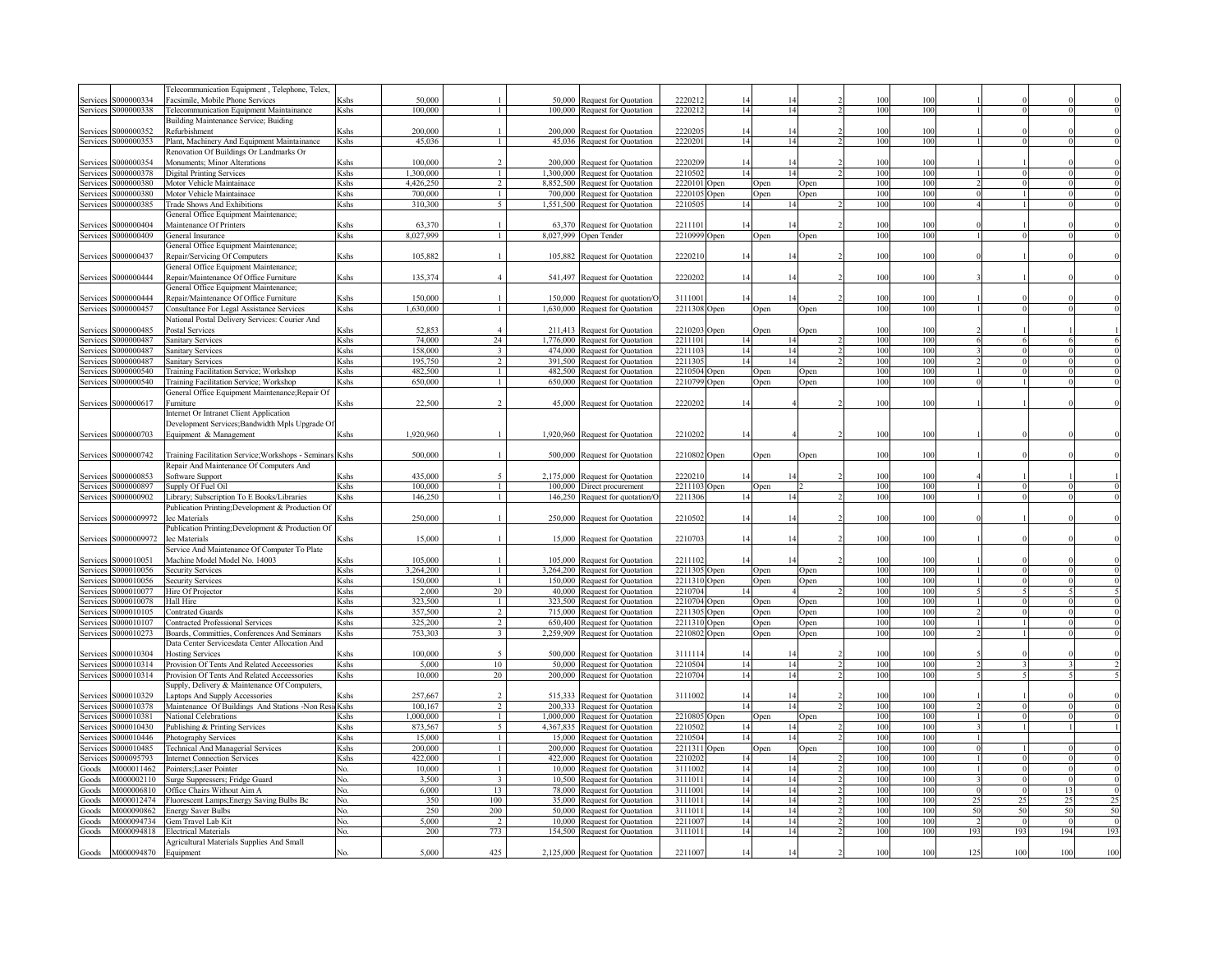| Goods          | M000097607  | <b>Extension Cables</b>                                                                              |              | 2,500         | 20                   | 50.000    | <b>Request for Quotation</b>                                | 311101                       |                  |              |                  | 10         | 10         |                 |                |       |                                                                      |
|----------------|-------------|------------------------------------------------------------------------------------------------------|--------------|---------------|----------------------|-----------|-------------------------------------------------------------|------------------------------|------------------|--------------|------------------|------------|------------|-----------------|----------------|-------|----------------------------------------------------------------------|
| Goods          | M000094158  | Antivirus Software                                                                                   | $N_{\Omega}$ | 3.000         | 13                   | 39.000    | Request for Quotation                                       | 221010                       |                  |              |                  | 100        | 100        |                 |                |       |                                                                      |
|                | M0000001070 | Multifuctional Printer Or Scanners                                                                   | No.          | 73,000        | $\overline{1}$       | 73.000    |                                                             | 3111002                      |                  |              |                  | 100        | 100        |                 |                |       |                                                                      |
| Goods          |             |                                                                                                      |              |               |                      |           | Request for Quotation                                       |                              | )pen             | Open         | Open             |            |            |                 |                |       |                                                                      |
| Goods          | M000000177  | Flash Memory Storage Devices; 8Gb                                                                    | No.          | 1.500         | 30                   |           | 45,000 Request for Quotation                                | 221110                       | Open             | Open         | Open             | 100        | 100        |                 | 10             |       |                                                                      |
| Goods          | M000000184  | Choke Inductor; Fluorescent, 20 Watts                                                                | No.          | 100           | 15                   |           | 1,500 Request for Quotation                                 | 221010                       | Open             | Open         | Open             | 100        | 100        |                 |                |       |                                                                      |
| Goods          | M000000188  | Lamp Starter; Fluorescent, 20 Wats                                                                   | No.          | 100           | 15                   |           | 1,500 Request for Quotation                                 | 2210101                      | <b>Open</b>      | Open         | Open             | 100        | 100        |                 |                |       |                                                                      |
| Goods          | M000000194  | Lamp Safety Fitting; Fluorescent, 6 Ft                                                               | No.          | 500           | 14                   |           | 7,000 Request for Quotation                                 | 2210101                      | Open             | Open         | Open             | 100        | 100        |                 |                |       |                                                                      |
| Goods          | M000000197  | Fluorescent Lamps; Tube, 6 Ft                                                                        | No.          | 500           | 20                   |           | 10,000 Request for Quotation                                | 2210101                      | Open             | Open         | Open             | 100        | 100        |                 |                |       |                                                                      |
|                |             | Domestic Refrigerators; Single Door, 7.5 Cubic                                                       |              |               |                      |           |                                                             |                              |                  |              |                  |            |            |                 |                |       |                                                                      |
| Goods          | M000000210  | Feet                                                                                                 |              | 30,000        |                      |           | 30,000 Request for Quotation                                | 2210801 Open                 |                  | Open         | Open             | 100        | 100        |                 |                |       |                                                                      |
|                |             |                                                                                                      |              |               |                      |           |                                                             |                              |                  |              |                  |            |            |                 |                |       |                                                                      |
|                |             |                                                                                                      |              |               |                      |           |                                                             |                              |                  |              |                  |            |            |                 |                |       |                                                                      |
| Goods          | M000000218  | Bottled Water Dispensers; Hot And Cold, 360X360 No.                                                  |              | 17,000        | $\overline{4}$       |           | 68,000 Request for Quotation                                | 2210102 Open                 |                  | Open         | Open             | 100        | 100        |                 |                |       |                                                                      |
|                |             |                                                                                                      |              |               |                      |           |                                                             |                              |                  |              |                  |            |            |                 |                |       |                                                                      |
| Goods          | M000000218  | Bottled Water Dispensers; Hot And Cold, 360X360 No                                                   |              | 17,000        |                      |           | 17,000 Request for Quotation                                | 2210801                      | Open             | Open         | <b>Dpen</b>      | 100        | 100        |                 |                |       |                                                                      |
| Goods          | M000000423  | Toilet Tissue; Packet Of 4                                                                           |              | 30            | 950                  |           | 28,500 Request for Quotation                                | 2211103 Open                 |                  | Open         | Open             | 100        | 100        | 950             |                |       |                                                                      |
| Goods          | M000000424  | Water; Bottled, 500Ml                                                                                | No.          | 1,200         | 800                  |           | 960,000 Request for Quotation                               | 2210102                      | Open             | Open         | Open             | 100        | 100        | 800             |                |       |                                                                      |
| Goods          | M000000442  | Rakes: 12 Teeth                                                                                      | No.          | 750           | 60                   |           | 45,000 Request for Quotation                                | 2211006                      |                  |              |                  | 100        | 100        | 60              |                |       |                                                                      |
|                |             |                                                                                                      |              |               |                      |           |                                                             |                              | Open             | Open         | <b>Open</b>      |            |            |                 |                |       |                                                                      |
| Goods          | M000000523  | Cettle, Electrical                                                                                   | No           | 5,000         | 6                    |           | 30,000 Request for Quotation                                | 221010                       | Open             | Open         | <b>Open</b>      | 100        | 100        |                 |                |       |                                                                      |
| Goods          | M000000531  | Wheelbarrow                                                                                          | No.          | 3,762         | 20                   | 75,240    | Request for Ouotation                                       | 2211006                      | Open             | Open         | <b>Open</b>      | 100        | 100        | 2(              |                |       |                                                                      |
| Goods          | M000000537  | Extensin Cord; With Power Surge Protector                                                            |              | 1,800         | 27                   |           | 48,600 Request for Quotation                                | 221010                       | Open             | Open         | ) <sub>pen</sub> | 100        | 100        |                 |                |       |                                                                      |
| Goods          | M000000558  | Cartridge, Toner: 05A                                                                                | No.          | 13,000        | 38                   |           | 494,000 Request for Quotation                               | 2211101                      | Open             | Open         | Open             | 100        | 100        | 35              |                |       |                                                                      |
|                |             | Mouse, Data Entry; Optical Wheel, With Scroll                                                        |              |               |                      |           |                                                             |                              |                  |              |                  |            |            |                 |                |       |                                                                      |
| Goods          | M000000610  | Wheel                                                                                                |              | 500           |                      |           | 1,000 Request for Quotation                                 | 3111002 Open                 |                  | Open         | ben              | 100        | 100        |                 |                |       |                                                                      |
| Goods          | M000000805  | Calculator; Large, Commercial                                                                        | No.          | 1,500         | $\overline{4}$       |           | 6,000 Request for Quotation                                 | 3111002                      | Open             | Open         | Open             | 100        | 100        |                 |                |       |                                                                      |
|                |             |                                                                                                      |              |               |                      |           |                                                             |                              |                  |              |                  |            |            |                 |                |       |                                                                      |
| Goods          | M000000827  | Kit:Kevboard Cleaning                                                                                | No.          | 5,000         |                      |           | 15,000 Request for Quotation                                | 3111002                      | Open             | Open         | <b>Open</b>      | 100        | 100        |                 |                |       |                                                                      |
| Goods          | M000000847  | Stamp;Self Inking                                                                                    | No.          | 350           |                      | 700 l     | <b>Request for Quotation</b>                                | 2211201                      | Open             | Open         | Open             | 100        | 100        |                 |                |       |                                                                      |
| Goods          | M000000876  | Stove, Fuel; Gas And Electric, 2                                                                     | No.          | 29,000        |                      | 58.000    | <b>Request for Quotation</b>                                | 311100                       | Open             | Open         | <b>Dpen</b>      | 100        | 100        |                 |                |       |                                                                      |
| Goods          | M000000878  | Camera, Digital                                                                                      | No.          | 65.000        |                      |           | 65,000 Request for Quotation                                | 3111003                      | Open             | Open         | <b>Dpen</b>      | 100        | 100        |                 |                |       |                                                                      |
| Goods          | V000000895  | Computer; Ipad 4                                                                                     | Nο.          | 150.000       |                      |           | 150,000 Request for Quotation                               | 3111003                      | ) <sub>pen</sub> | Open         | <b>Open</b>      | 100        | 100        |                 |                |       |                                                                      |
| Goods          | V000000899  | Chair; Secretary, Mid Back                                                                           | No.          | 2.000         | 450                  |           | 900,000 Request for Quotation                               | 2211103                      | ) <sub>pen</sub> | Open         | Open             | 100        | 100        | 450             | $\theta$       |       |                                                                      |
|                | M000000905  |                                                                                                      |              |               | 58                   |           |                                                             | 221100                       |                  |              |                  |            | 100        | 58              |                |       |                                                                      |
| Goods          |             | Cutter;Grass, Slasher                                                                                | No.          | 600           |                      |           | 34,800 Request for Quotation                                |                              | )pen             | Open         | Open             | 100        |            |                 | $\mathbf{0}$   |       |                                                                      |
| Goods          | M000000930  | Oven:Microwave                                                                                       | No.          | 15,000        | $\mathcal{D}$        |           | 30,000 Request for Quotation                                | 2210101                      | Open             | Open         | Open             | 100        | 100        |                 | $\mathbf{0}$   |       |                                                                      |
| Goods          | M000000976  | Computer Personal; Laptop                                                                            | No.          | 100,000       | 17                   | 1,700,000 | Request for Quotation                                       | 3111002                      | ) <sub>pen</sub> | Open         | Open             | 100        | 100        | 15              | $\mathfrak{D}$ |       |                                                                      |
| Goods          | M000001003  | Mobile Phones; Airtime, Airtel 500                                                                   | No.          | 500           | 60                   | 30,000    | <b>Request for Quotation</b>                                | 221020                       | Open             | Open         | Open             | 100        | 100        | 60              | $\mathbf{0}$   |       |                                                                      |
| Goods          | M000001004  | Mobile Phones; Airtime, Airtel 1000                                                                  | Nο.          | 1,000         | 50                   | 50.000    | <b>Request for Quotation</b>                                | 221020                       | Open             | Open         | Open             | 100        | 100        | 50              | $\mathbf{0}$   |       |                                                                      |
| Goods          | M000001005  | Mobile Phones; Airtime, Safaricom 100                                                                | No.          | 100           | 40                   |           | 4,000 Request for Quotation                                 | 221020                       | Open             | Open         | Open             | 100        | 100        | 4(              | $\theta$       |       |                                                                      |
| Goods          | M000001007  | Mobile Phones; Airtime, Safaricom 500                                                                | No.          | 500           | 2.192                |           | 1,096,000 Request for Quotation                             | 2210201 Open                 |                  | Open         | Open             | 100        | 100        | 1922            | 270            |       |                                                                      |
| Goods          | M000001008  | Mobile Phones; Airtime, Safaricom 1000                                                               | No.          | 1,000         | 4 1 9 2              |           | 4,192,000 Request for Quotation                             | 2210201 Open                 |                  |              |                  | 100        | 100        | 1762            | 1275           | 57    | 580                                                                  |
|                |             |                                                                                                      |              |               |                      |           |                                                             |                              |                  | Open         | Open             |            |            |                 |                |       |                                                                      |
| Goods          | M000001013  | Newspapers; Dailys                                                                                   | No.          | 60            | 2.423                |           | 145.380 Request for Ouotation                               | 2210503                      | Open             | Open         | Open             | 100        | 100        | 607             | 606            | 605   | 605                                                                  |
| <b>Goods</b>   | M000001019  | Gasoline Or Petrol; Unleaded, 1Ltr                                                                   | Ltrs         | 100           | 7.000                |           | 700,000 Request for Ouotation                               | 2211201 Open                 |                  | Open         | Open             | 100        | 100        |                 | 3000           | 4000  |                                                                      |
| <b>Goods</b>   | M000001020  | Diesel Fuel; Unleaded, 1Ltr                                                                          | Ltrs         | 100           | 42,500               |           | 4,250,000 Request for Quotation                             | 2211201                      | Open             | Open         | Open             | 100        | 100        | 15250           | 10750          | 8750  | 7750                                                                 |
| <b>Goods</b>   | M000001020  | Diesel Fuel; Unleaded, 1Ltr                                                                          | Ltrs         | 100           | 10,000               |           | 1,000,000 Request for Quotation                             | 3110599                      | Open             | Open         | Open             | 100        | 100        | 25000           | 25000          | 25000 | 25000                                                                |
| Goods          | M000001048  |                                                                                                      |              |               |                      |           |                                                             |                              |                  |              |                  |            |            |                 |                |       |                                                                      |
| Goods          |             |                                                                                                      | No.          |               | 16                   |           |                                                             |                              |                  |              |                  |            |            |                 |                |       |                                                                      |
|                |             | Cartridge, Toner; Tk 410                                                                             |              | 11.200        |                      |           | 179,200 Request for Quotation                               | 2211101                      | Open             | Open         | Open             | 100        | 100        | 16              |                |       |                                                                      |
|                | M000001058  | Gear Box; Differential, Automatic Transmission                                                       | No.          | 4.000         | -1                   |           | 4,000 Request for Quotation                                 | 2220201                      | Open             | Open         | Open             | 100        | 100        |                 |                |       |                                                                      |
| Goods          | M000001089  | Protective Gloves; Industrial, Safety                                                                | No.          | 800           | 462                  | 369.600   | Request for Quotation                                       | 2211016                      | Open             | Open         | Open             | 100        | 100        | 462             |                |       |                                                                      |
| <b>Goods</b>   | M000001096  | Protective Coats; Unisex, Dust Coats                                                                 | No.          | 1.500         | 10                   |           | 15,000 Request for Quotation                                | 2211016                      | Open             | Open         | Open             | 100        | 100        | 10              |                |       |                                                                      |
| Goods          | M000001107  | Name Plates Or Tags                                                                                  | No.          | 200           | 200                  | 40,000    | Request for Quotation                                       | 2210502                      | Open             | Open         | Open             | 100        | 100        | 200             |                |       |                                                                      |
| <b>Goods</b>   | M000001109  | Cartridge, Toner: Tk 170                                                                             | Nο.          | 11.200        | -8                   |           | 89,600 Request for Quotation                                | 2211101                      | Open             | Open         | Open             | 100        | 100        | - 8             | $\Omega$       |       |                                                                      |
| Goods          | M000001123  | Curtains; Per Sq Meter                                                                               | No.          | 1.500         | 18                   | 27,000    | <b>Request for Quotation</b>                                | 3111001                      | Open             | Open         | Open             | 100        | 100        | 18              |                |       |                                                                      |
|                | M000001136  |                                                                                                      | Nο           | 20,000        | 10                   | 200.000   |                                                             | 2210504                      |                  |              |                  | 100        | 100        | $\overline{10}$ |                |       |                                                                      |
| Goods          | M000001152  | Banners                                                                                              |              | 100           |                      | 600       | <b>Request for Quotation</b>                                |                              | Open             | Open         | Open             | 100        | 100        |                 |                |       |                                                                      |
| Goods          |             | Hexagonal Bolts; Size 3/4X12                                                                         | No.          |               | 6                    |           | Request for Quotation                                       | 2220201                      | Open             | Open         | Open             |            |            |                 |                |       |                                                                      |
| Goods          | M000001175  | Protective Coats; Rain Coat                                                                          | No.          | 2,700         | 146                  | 394,200   | Request for Quotation                                       | 2211016                      | Open             | Open         | Open             | 100        | 100        | 113             | 33             |       |                                                                      |
| Goods          | M000001179  | Fluorescent Lamps; Energy Saving Bulbs, 18W                                                          | No.          | 300           | 20                   | 6.000     | <b>Request for Quotation</b>                                | 2210101                      | Open             | Open         | Open             | 100        | 100        |                 |                |       |                                                                      |
| Goods          | M000001184  | Insecticides; Spray Can, 400Ml                                                                       | No.          | 470           | 19                   | 8.930     | <b>Request for Quotation</b>                                | 2211004                      | Open             | Open         | Open             | 100        | 100        | 19              |                |       |                                                                      |
| Goods          | M000001205  | Cutters; 153R Brush Cutter 3.0 Hp                                                                    | No.          | 10,000        | -1                   |           | 10,000 Request for Quotation                                | 2220201                      | Open             | Open         | Open             | 100        | 100        |                 |                |       |                                                                      |
| Goods          | M000001221  | Mens Overalls Or Coveralls; Standard                                                                 | No.          | 1.750         | 140                  |           | 245,000 Request for Quotation                               | 2211016                      | Open             | Open         | Open             | 100        | 100        | 110             | 30             |       |                                                                      |
|                | M000001295  |                                                                                                      |              | 90.000        | $\overline{1}$       |           |                                                             |                              |                  |              |                  | 100        | 100        |                 | $\Omega$       |       |                                                                      |
| Goods          |             | Mobile Phones; Smart Phone                                                                           | No.          |               | $\mathcal{L}$        |           | 90,000 Request for Quotation                                | 2210201 Open                 |                  | Open         | Open             | 100        | 100        | $^{\circ}$      | $\overline{1}$ |       |                                                                      |
| Goods          | M000001296  | Mobile Phones; Smart Phone, High End                                                                 | No.          | 75,000        |                      |           | 150,000 Request for Quotation                               | 2210201 Open                 |                  | Open         | Open             |            |            |                 |                |       |                                                                      |
| Goods          | M000001338  | Machetes; Panga                                                                                      | No.          | 750           | 32                   |           | 24,000 Request for Quotation                                | 2211006 Open                 |                  | Open         | Open             | 100        | 100        | 32              | $\Omega$       |       |                                                                      |
|                |             | Power Adapters Or Inverters; Laptop Power                                                            |              |               |                      |           |                                                             |                              |                  |              |                  |            |            |                 |                |       |                                                                      |
| Goods          | M000001404  | Adaptor                                                                                              | N٥           | 3,000         | $\Omega$             |           | 27,000 Request for Quotation                                | 2210101 Open                 |                  | Open         | Open             | 100        | 100        |                 |                |       |                                                                      |
| Goods          | M000001505  | Blankets; Cellular,                                                                                  | No.          | 2.000         | 1,000                |           | 2,000,000 Request for Quotation                             | 2210799 Open                 |                  | Open         | Open             | 100        | 100        | 250             | 250            | 250   |                                                                      |
| Goods          | M000001586  | Mattress Covers; Bed, Covers,                                                                        | No.          | 2.000         | 1.000                |           | 2,000,000 Request for Quotation                             | 2210799 Open                 |                  | Open         | Open             | 100        | 100        | 250             | 250            | 250   |                                                                      |
| Goods          | M000001649  | Volleyballs                                                                                          | No.          | 4.500         | 300                  |           | 1,350,000 Request for Quotation                             |                              |                  |              |                  | 100        | 100        | 300             |                |       |                                                                      |
|                |             |                                                                                                      |              | 4.000         | $\mathcal{D}$        |           |                                                             | 3111109 Open                 |                  | Open         | Open             | 100        | 100        |                 |                |       |                                                                      |
| Goods          | M000001679  | <b>Cutting Edges</b>                                                                                 | No.          |               |                      |           | 8,000 Request for Quotation                                 | 2220201 Open                 |                  | Open         | Open             |            |            |                 |                |       |                                                                      |
| Goods          | M000001682  | Graders                                                                                              | No.          | 6,000         |                      |           | 6,000 Request for Quotation                                 | 2220201 Open                 |                  | Open         | Open             | 100        | 100        |                 |                |       |                                                                      |
| Goods          | M000001688  | Floresent Tubes 4Ft                                                                                  | No.          | 500           | 18                   |           | 9,000 Request for Quotation                                 | 2210101 Open                 |                  | Open         | Open             | 100        | 100        |                 |                |       |                                                                      |
| Goods          | M000001823  | Fuel Oil; Motorvehicle Lubricats & Oil                                                               | No.          | 100           | 1,000                |           | 100,000 Request for Quotation                               | 2211203 Open                 |                  | Open         | Open             | 100        | 100        | 1000            |                |       |                                                                      |
|                |             | Electricity Kits; Electric Messenger And                                                             |              |               |                      |           |                                                             |                              |                  |              |                  |            |            |                 |                |       |                                                                      |
| Goods          | V000001890  | Accessories-Aps                                                                                      |              | 1.000         | 40                   |           | 40,000 Request for Quotation                                | 2210101 Open                 |                  | Open         | Open             | 100        | 100        |                 |                |       |                                                                      |
| Goods          |             |                                                                                                      | No.          | 10,000        | 302                  |           |                                                             |                              |                  |              |                  | 100        | 100        | 80              | 80             | -80   |                                                                      |
| Goods          | M000001912  | Mattresses; Hospital Mattresses-Aps                                                                  | No.          |               |                      |           | 3,020,000 Request for Quotation                             | 2210799 Open                 |                  | Open         | Open             | 100        | 100        |                 | 45             | 45    |                                                                      |
|                | M000002214  | Surgical Gown; Theatre Gown                                                                          |              | 1,900         | 178<br>$\mathcal{L}$ |           | 338,200 Request for Quotation                               | 2210799 Open                 |                  | Open         | Open             |            |            | 45              |                |       |                                                                      |
| Goods<br>Goods |             | M000002280 Separator Sheet; Element Water Separator<br>M000002366 Oil Filters; Element Cp Oil Filter | No.<br>No.   | 10,350<br>700 | $\mathcal{D}$        |           | 20,700 Request for Quotation<br>1,400 Request for Quotation | 2220201 Open<br>2220201 Open |                  | Open<br>Open | Open<br>Open     | 100<br>100 | 100<br>100 |                 |                |       | $\overline{c}$<br>$\epsilon$<br>$\epsilon$<br>250<br>250<br>62<br>43 |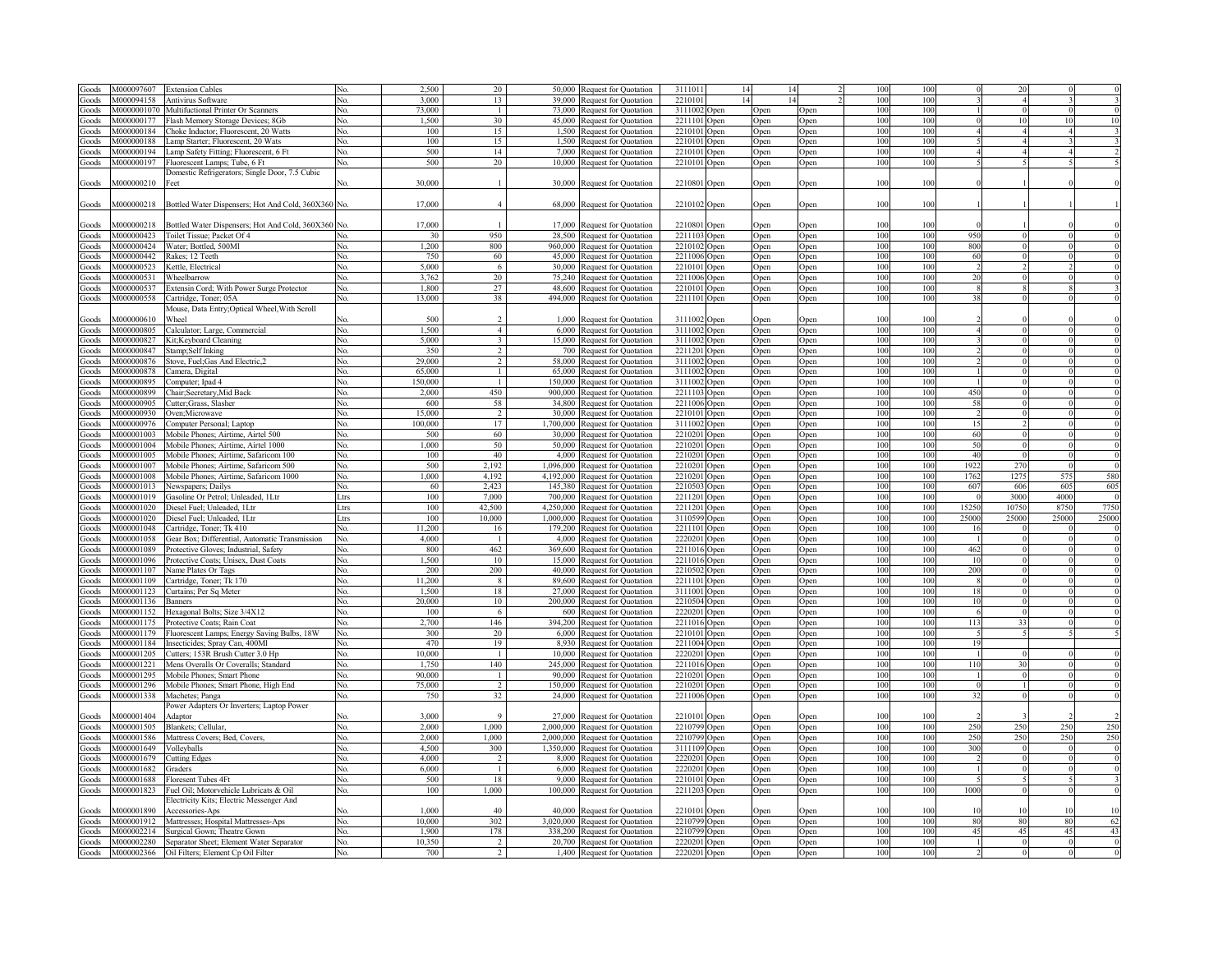| Goods        | M000002610 | Chlorine 70%; Kg                                 |              | 20        | 20,000                  |          | 400,000 Request for Quotation   | 2211031 Open |                  | Open | Open        | 100 | 100 | 20000                  |                       |          |            |
|--------------|------------|--------------------------------------------------|--------------|-----------|-------------------------|----------|---------------------------------|--------------|------------------|------|-------------|-----|-----|------------------------|-----------------------|----------|------------|
| Goods        | M000002619 | <b>Bed Sheets Aps</b>                            | No.          | 2.000     | 600                     |          | 1,200,000 Request for Quotation | 2210799 Open |                  | Open | Open        | 100 | 100 | 150                    | 150                   | 150      | 150        |
| Goods        | M000002621 | Pillow Cases Aps                                 | No.          | 300       | 1.500                   |          | 450,000 Request for Quotation   | 2210799 Open |                  | Open | Open        | 100 | 100 | 375                    | 375                   | 375      | 375        |
| Goods        | M000002680 | <b>Lubrication Equipment -Grease Pressure</b>    | No.          | 200       |                         |          | 200 Request for Quotation       | 2220201      |                  |      |             | 100 | 100 |                        |                       |          |            |
|              | M000002709 |                                                  |              | 40.000    | $\tilde{\mathcal{L}}$   |          |                                 | 2220101      | Open             | Open | Open        | 100 |     |                        |                       |          |            |
| Goods        |            | Automobile Wheels; Size 245/70R16                | No.          |           |                         |          | 200,000 Request for Quotation   |              | Open             | Open | Open        |     | 100 |                        |                       |          |            |
| Goods        | M000002709 | Automobile Wheels: Size 245/70R16                | No.          | 40,000    | $\mathcal{D}$           |          | 80,000 Request for Ouotation    | 2220201      | Open             | Open | Open        | 100 | 100 |                        |                       |          |            |
| Goods        | M000002769 | <b>Customs Uniforms</b>                          | No.          | 1,000     | 100                     |          | 100,000 Request for Ouotation   | 2211016      | )pen             | Open | Open        | 100 | 100 | 100                    |                       |          |            |
| Goods        | M000002769 | <b>Customs Uniforms</b>                          | No.          | 1,000     | 100                     |          | 100,000 Request for Quotation   | 2220101      | Open             | Open | Open        | 100 | 100 | 100                    | $\Omega$              |          |            |
| Goods        | M000002774 | Corporate Uniforms                               | No.          | 1,000     | 50                      |          | 50,000 Request for Quotation    | 2211016      | Open             | Open | Open        | 100 | 100 | 50                     | $\mathbf{0}$          |          |            |
| Goods        | M000002842 | Water; Mineral 300Ml                             | No.          | 50        | 200                     |          | 10,000 Request for Quotation    | 2210102      | Open             | Open | Open        | 100 | 100 | 50                     | 50                    | 50       |            |
| Goods        | M000003022 | Brake Oil: Brake Fluid                           | No.          | 100       | $\overline{1}$          |          | 100 Request for Ouotation       | 2220201      | Open             | Open | Open        | 100 | 100 |                        | $\overline{0}$        |          |            |
| Goods        | M000003028 | Drilling Oils; Gear Oil                          | No.          | 500       | $\mathbf{1}$            |          | 500 Request for Quotation       | 2220201      | )pen             | Open | <b>Dpen</b> | 100 | 100 |                        | $\Omega$              |          |            |
| Goods        | M000003081 | Coil Spring Clamp                                | No.          | 15,000    | $\mathbf{1}$            | 15.000   | <b>Request for Ouotation</b>    | 2220201      |                  | Open | <b>Dpen</b> | 100 | 100 |                        | $\Omega$              |          |            |
|              | M000003268 |                                                  | Nο.          | 1,000     | 6                       | 6.000    |                                 | 222020       | )pen             |      |             | 100 | 100 |                        |                       |          |            |
| Goods        |            | Oil Filters Long                                 |              |           |                         |          | <b>Request for Ouotation</b>    |              | )pen             | Open | <b>Dpen</b> |     |     |                        |                       |          |            |
| Goods        | M000003272 | Brake Lines; Brake Lining                        | N٥           | 4.000     |                         | 8.000    | Request for Quotation           | 222020       | )pen             | Open | Open        | 100 | 100 |                        |                       |          |            |
| Goods        | M000003273 | Drum Brake Shoes                                 | NΩ           | 10,000    |                         | 10.000   | Request for Quotation           | 222020       | ) <sub>pen</sub> | Open | Open        | 100 | 100 |                        |                       |          |            |
| Goods        | M000003286 | Axles; Front Axle                                | Nο           | 4.000     |                         | 4,000    | <b>Request for Ouotation</b>    | 222020       | ) <sub>pen</sub> | Open | Open        | 100 | 100 |                        | $\Omega$              |          |            |
| Goods        | M000003291 | Tie Rods; Tie Rod Ends                           | No.          | 4.000     |                         |          | 4,000 Request for Quotation     | 2220201      | ) <sub>pen</sub> | Open | Open        | 100 | 100 |                        | $\Omega$              |          |            |
| Goods        | M000003293 | <b>Ball Joint</b>                                | No.          | 6,000     | $\overline{2}$          |          | 12,000 Request for Quotation    | 2220201      | Open             | Open | Open        | 100 | 100 |                        | $\theta$              |          |            |
| Goods        | M000003298 | Front Shock Absorber                             | No.          | 20,000    | $\mathbf{3}$            |          | 60,000 Request for Quotation    | 2220201      | Open             | Open | Open        | 100 | 100 |                        | $\mathbf{0}$          |          |            |
| Goods        | M000003322 | Engine Oil Coolant                               | No.          | 100       | $\overline{1}$          |          | 100 Request for Quotation       | 2220201      | Open             | Open | Open        | 100 | 100 |                        | $\theta$              |          |            |
| Goods        | M000003325 | <b>Water Pumps</b>                               | No.          | 9.000     | $\overline{1}$          |          | 9,000 Request for Quotation     | 2220201      | Open             | Open | Open        | 100 | 100 |                        | $\theta$              |          |            |
|              | M000003327 |                                                  | No.          | 6,000     | $\tau$                  |          |                                 | 2220201      |                  |      |             | 100 | 100 |                        | $\mathbf{0}$          |          |            |
| Goods        |            | Pressure Plate                                   |              |           |                         |          | 42,000 Request for Quotation    |              | Open             | Open | Open        |     |     |                        |                       |          |            |
| Goods        | M000003328 | Clutch Plates                                    | No.          | 5,000     | 15                      |          | 75,000 Request for Quotation    | 2220201      | Open             | Open | Open        | 100 | 100 | 15                     | $\theta$              |          |            |
| Goods        | M000003354 | <b>Track Rods</b>                                | No.          | 7,000     | $\overline{1}$          |          | 7,000 Request for Quotation     | 2220201      | Open             | Open | Open        | 100 | 100 |                        | $\mathbf{0}$          |          |            |
| Goods        | M000003358 | Hand Grinder                                     | No.          | 10.000    | $\mathcal{D}$           |          | 20,000 Request for Quotation    | 2220201      | Open             | Open | Open        | 100 | 100 |                        | $\theta$              |          |            |
| Goods        | M000003794 | Tablet Computers; Ipad Air                       | No.          | 96,500    | $\overline{4}$          |          | 386,000 Request for Quotation   | 3111002      | ) <sub>pen</sub> | Open | Open        | 100 | 100 |                        |                       |          |            |
| Goods        | M000003885 | Engine Oil Petrol                                | Ltr          | 400       |                         |          | 800 Request for Quotation       | 2220201 Open |                  | Open | Open        | 100 | 100 |                        |                       |          |            |
| Goods        | M000003886 | Engine Oil Diesel                                | Ltr          | 400       |                         |          | 800 Request for Ouotation       | 2220201      | Open             | Open | <b>Open</b> | 100 | 100 |                        |                       |          |            |
| Goods        | M000003889 | Grease                                           |              | 200       |                         |          | 200 Request for Ouotation       | 2220201      | Open             | Open | <b>Open</b> | 100 | 100 |                        |                       |          |            |
| Goods        | M000003891 | Battery N70                                      | No.          | 12,000    | $\overline{\mathbf{3}}$ |          | 36,000 Request for Quotation    | 222020       | Open             | Open | Open        | 100 | 100 |                        |                       |          |            |
|              | M000003898 |                                                  | No.          | 700       |                         |          |                                 | 222020       |                  |      |             | 100 | 100 |                        |                       |          |            |
| Goods        |            | Fuel Filter Long                                 |              |           |                         |          | 1,400 Request for Quotation     |              | Open             | Open | Open        |     |     |                        |                       |          |            |
| Goods        | M000003900 | Rear Shock Absober                               | No.          | 10,000    | $\overline{4}$          | $40.000$ | Request for Quotation           | 222020       | Open             | Open | Open        | 100 | 100 |                        |                       |          |            |
| Goods        | M000003902 | <b>Tie Rod Ends</b>                              | No.          | 7.000     | 3                       | 21,000   | Request for Quotation           | 222020       | Open             | Open | Open        | 100 | 100 |                        |                       |          |            |
| Goods        | M000003913 | King Pin                                         | No.          | 60.000    |                         | 60.000   | <b>Request for Quotation</b>    | 222020       | Open             | Open | Open        | 100 | 100 |                        | $\theta$              |          |            |
| Goods        | M000004244 | Usb Ethernet Adapter                             | No.          | 3.000     | $\overline{4}$          | 12.000   | equest for Quotation            | 3111003      | Open             | Open | Open        | 100 | 100 |                        |                       |          |            |
| Goods        | M000004353 | Face Masks                                       | No.          | 50        | 1.000                   | 50.000   | <b>Request for Quotation</b>    | 221103       | Open             | Open | Open        | 100 | 100 | 1000                   |                       |          |            |
| Goods        | M000004586 | Wheel Lock 12X1.5Mm                              | No.          | 40.000    |                         |          | 40,000 Request for Quotation    | 2220201      | Open             | Open | Open        | 100 | 100 |                        | $\theta$              |          |            |
| Goods        | M000004594 | <b>Reflector Vest Orange</b>                     | No.          | 402       | 400                     |          | 160,800 Request for Quotation   | 2211016      | Open             | Open | Open        | 100 | 100 | 400                    | $\mathbf{0}$          |          |            |
| Goods        | M000004613 | Keyboards                                        | No.          | 800       | $\mathcal{D}$           |          | 1,600 Request for Quotation     | 3111002      | Open             | Open | Open        | 100 | 100 |                        | $\mathbf{0}$          |          |            |
| Goods        | M000004693 |                                                  | No.          | 8.500     | 6                       |          | 51,000 Request for Ouotation    | 3111002      |                  |      |             | 100 | 100 |                        | $\theta$              |          |            |
|              |            | Notebook Computer Power Charger                  |              |           |                         |          |                                 |              | Open             | Open | Open        |     |     |                        |                       |          |            |
| <b>Goods</b> | M000004694 | Laptop Bag                                       | No.          | 3.100     | 16                      |          | 49,600 Request for Quotation    | 2211102      | Open             | Open | Open        | 100 | 100 | 16                     | $\theta$              |          |            |
| Goods        | M000004777 | Toner 126                                        | No.          | 12,000    | $\overline{5}$          |          | 60,000 Request for Quotation    | 2211102 Open |                  | Open | Open        | 100 | 100 | $\epsilon$             | $\tilde{\mathcal{L}}$ |          |            |
| Goods        | M000004835 | Gas Welding Machine                              | No.          | 40,000    | $\overline{1}$          |          | 40,000 Request for Quotation    | 2220201 Open |                  | Open | Open        | 100 | 100 |                        | $\theta$              |          |            |
| Goods        | M000005096 | Food And Ratives                                 | No.          | 1,000     | 600                     |          | 600,000 Request for Quotation   | 2211015 Open |                  | Open | Open        | 100 | 100 | 600                    |                       |          |            |
| <b>Goods</b> | M000005104 | Coffin                                           | No.          | 5.000     | 60                      |          | 300,000 Request for Quotation   | 2210808      | Open             | Open | Open        | 100 | 100 | 60                     |                       |          |            |
| <b>Goods</b> | M000005293 | Disposable Face Masks (N95), Pcs                 | No.          | 100       | 1.000                   |          | 100,000 Request for Quotation   | 2210799      | Open             | Open | Open        | 100 | 100 | 250                    | 250                   | 250      | 250        |
| <b>Goods</b> | M000005384 | Air Receiver Tank; Air Filter                    | No.          | 7,000     | $\overline{4}$          |          | 28,000 Request for Quotation    | 2220201      | Open             | Open | Open        | 100 | 100 |                        |                       |          |            |
| Goods        | M000005659 | Air Pressure Pipe Sealey Ak 10R (Uk)             | No.          | 3,000     |                         |          | 3,000 Request for Quotation     | 2220201 Open |                  | Open | Open        | 100 | 100 |                        |                       |          |            |
|              |            |                                                  |              |           |                         |          |                                 |              |                  |      |             |     |     |                        |                       |          |            |
|              |            | Lubrigation And Servicing Trailer C/W            |              | 2.000     |                         | 2.000    |                                 |              |                  |      |             | 100 | 100 |                        |                       |          |            |
| Goods        | M000005661 | Compressor, Oil Barrels Grease Guns              | Nο.          |           |                         |          | Request for Quotation           | 2220201 Open |                  | Open | Open        |     |     |                        |                       |          |            |
| Goods        | M000005681 | Spades                                           | No.          | 1.000     | 40                      |          | 40,000 Request for Quotation    | 2211006      | Open             | Open | Open        | 100 | 100 | 40                     | $\Omega$              | $\Omega$ | $\epsilon$ |
| Goods        | M000005788 | Fungicides                                       | No.          | 4,250     | 11                      |          | 46,750 Request for Quotation    | 2211004      | Open             | Open | Open        | 100 | 100 | 20                     | $\theta$              | $\Omega$ | $\epsilon$ |
| Goods        | M000005938 | Data Bundles                                     | Kshs         | 250       | 800                     |          | 200,000 Request for Quotation   | 2210202 Open |                  | Open | Open        | 100 | 100 | 200                    | 200                   | 200      | 200        |
| Goods        |            | M000006102 Heavy Truck Tires; 9.5 X 17.5         | No.          | 70,000    | -1                      |          | 70,000 Request for Quotation    | 2220201 Open |                  | Open | Open        | 100 | 100 |                        |                       |          |            |
| Goods        | M000006103 | Heavy Truck Tires; 315/80 R22.5                  | No.          | 60,000    | $\overline{1}$          |          | 60,000 Request for Quotation    | 2220201 Open |                  | Open | Open        | 100 | 100 |                        |                       |          |            |
| Goods        | M000006107 | Rechargeable Batteries; Laptop Battery 4520S     | Pcs          | 5.000     | $\sim$                  |          | 25,000 Request for Quotation    | 3111002 Open |                  | Open | Open        | 100 | 100 |                        |                       |          |            |
| Goods        | M000006211 | Center Bolt                                      | No.          | 1,000     | $\mathcal{D}$           |          | 2,000 Request for Quotation     | 2220201 Open |                  | Open | Open        | 100 | 100 |                        |                       |          |            |
| Goods        | M000006325 | Garden Shredder; Shreader 3.2 Mtrs               | No.          | 4,000,000 | $\mathbf{1}$            |          | 4,000,000 Request for Quotation | 3111120 Open |                  | Open | Open        | 100 | 100 |                        |                       |          |            |
| Goods        | M000006353 | Sacks                                            | No.          | 7,500     | 20                      |          | 150,000 Request for Quotation   | 2211023 Open |                  |      |             | 100 | 100 | 10                     | 10                    |          |            |
|              | M000006546 |                                                  |              | 3.000     | $\sim$                  |          |                                 |              |                  | Open | Open        | 100 | 100 |                        |                       |          |            |
| Goods        |            | Wifi Modem                                       | No.          |           |                         |          | 15,000 Request for Quotation    | 3111002 Open |                  | Open | Open        |     |     |                        |                       |          |            |
| Goods        | M000006547 | Hard Disk Drives; 2Tb External                   | No.          | 9.000     | $\overline{4}$          |          | 36,000 Request for Quotation    | 3111002 Open |                  | Open | Open        | 100 | 100 | $\boldsymbol{\Lambda}$ | $\theta$              |          |            |
| Goods        | M000008126 | Charcoal                                         | ton.         | 5,000     | 10                      |          | 50,000 Request for Quotation    | 2211204 Open |                  | Open | Open        | 100 | 100 | 10                     |                       |          |            |
| Goods        | M000008142 | Drag Bit 12" And 14"                             | No.          | 2,000     |                         |          | 2,000 Request for Quotation     | 2220201 Open |                  | Open | Open        | 100 | 100 |                        |                       |          |            |
| Goods        | M000008168 | Hydraulic Pump                                   | No.          | 1,500     |                         |          | 1,500 Request for Quotation     | 2220201 Open |                  | Open | Open        | 100 | 100 |                        |                       |          |            |
| Goods        | M000008256 | Kenya Gazette Subscription                       | No.          | 420       | 12                      |          | 5,040 Request for Quotation     | 2210503 Open |                  | Open | Open        | 100 | 100 |                        | 12                    |          |            |
| Goods        | M000009648 | <b>Educational Or Vocational Textbooks</b>       | Set          | 500       | 5.000                   |          | 2,500,000 Request for Quotation | 3111109 Open |                  | Open | Open        | 100 | 100 | 5000                   |                       |          |            |
| Goods        | M000009695 | Receipts Or Receipt Books; Cash Paid Out Books   | Kshs         | 1.150.000 | $\overline{2}$          |          | 2,300,000 Request for Quotation | 2210502 Open |                  | Open | Open        | 100 | 100 |                        |                       |          |            |
| Goods        | M000009724 | Electrical Line Heaters; Electric Kettle Element | No.          | 10.000    | $\overline{4}$          |          | 40,000 Request for Quotation    | 2211101 Open |                  | Open | Open        | 100 | 100 |                        |                       |          |            |
| Goods        | M000009727 | Rollers; Roller Machine                          | N٥           | 20,000    |                         |          | 20,000 Request for Quotation    | 2220201 Open |                  |      |             | 100 | 100 |                        |                       |          |            |
|              |            |                                                  |              |           |                         |          |                                 |              |                  | Open | Open        |     |     |                        |                       |          |            |
|              |            | General Office Equipment Maintenance; Repair Of  |              |           |                         |          |                                 |              |                  |      |             |     |     |                        |                       |          |            |
| Goods        | 4000009752 | Boardroom Chair                                  | <b>K</b> shs | 100.000   |                         |          | 400,000 Request for Quotation   | 2220202 Open |                  | Open | Open        | 100 | 100 |                        |                       |          |            |
| Goods        | M000009847 | <b>Infrared Thermometer</b>                      | No.          | 10.500    | 100                     |          | 1,050,000 Request for Quotation | 2210799 Open |                  | Open | Open        | 100 | 100 |                        |                       |          |            |
| Goods        |            | M000011143 Solenoids; Solenoid                   | No.          | 15,000    |                         |          | 15,000 Request for Quotation    | 2220201 Open |                  | Open | Open        | 100 | 100 |                        |                       |          |            |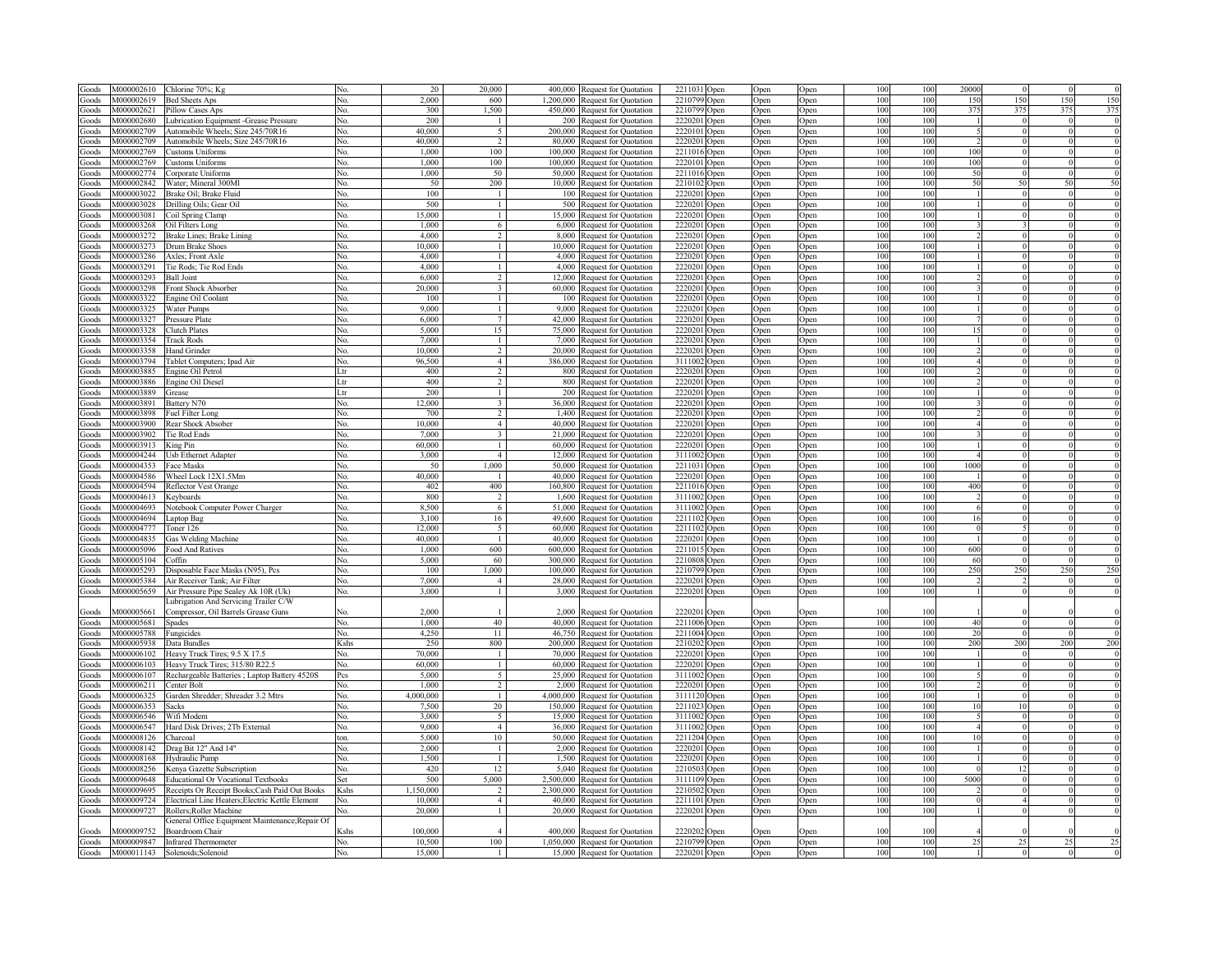|                |                          | Magnetic Valve; Membrane For Magentic Valve                                          |                                                                                                                                                                                                               |                  |                                |                 |                                                                 |                              |                            |              |              |            |            |          |                      |          |  |
|----------------|--------------------------|--------------------------------------------------------------------------------------|---------------------------------------------------------------------------------------------------------------------------------------------------------------------------------------------------------------|------------------|--------------------------------|-----------------|-----------------------------------------------------------------|------------------------------|----------------------------|--------------|--------------|------------|------------|----------|----------------------|----------|--|
| Goods          | M000011223               | For Kusters Machine                                                                  |                                                                                                                                                                                                               | 7,000            |                                |                 | 7,000 Request for Quotation                                     | 2220201 Open                 |                            | Open         | Open         | 100        | 100        |          |                      |          |  |
|                |                          | Medical Staff Aprons Or Bibs; Special White Apror                                    |                                                                                                                                                                                                               |                  |                                |                 |                                                                 |                              |                            |              |              |            |            |          |                      |          |  |
| Goods<br>Goods | M000011282<br>M000012651 | For Female Nurses<br>Dental Files Or Rasps                                           | Nο<br>Nο.                                                                                                                                                                                                     | 2.000<br>250     | 25<br>40                       |                 | 50,000 Request for Quotation<br>10,000 Request for Quotation    | 2211023 Open<br>2211006      | <b>Open</b>                | Open<br>Open | Open<br>Open | 100<br>100 | 100<br>100 | 25<br>40 |                      |          |  |
| Goods          | M000012938               | Hand Sanitizer: Hand Sanitizing Gel                                                  | No.                                                                                                                                                                                                           | 465              | 1,000                          |                 | 465,000 Request for Quotation                                   | 2211031                      | <b>Open</b>                | Open         | Open         | 100        | 100        | 1000     |                      |          |  |
|                |                          | Office Furniture Installation Service; Provision For                                 |                                                                                                                                                                                                               |                  |                                |                 |                                                                 |                              |                            |              |              |            |            |          |                      |          |  |
| Goods          | M000013123               | Obsolete Furniture                                                                   |                                                                                                                                                                                                               | 30,000           | 24                             |                 | 720,000 Request for Quotation                                   | 3111001                      | <b>Open</b>                | Open         | Open         | 100        | 100        |          |                      |          |  |
| Goods          | M000013209               | Corporate Uniforms; Branded Corporate Shirts                                         | No.                                                                                                                                                                                                           | 2,000            | 60                             |                 | 120,000 Request for Quotation                                   | 2211016                      | <b>Open</b>                | Open         | Open         | 100        | 100        | 15       | 15                   |          |  |
| Goods          | M000013280               | <b>Award Buttons; Medals</b>                                                         | Kshs                                                                                                                                                                                                          | 100,000          | $\overline{1}$                 |                 | 100,000 Request for Quotation                                   | 2210807                      | <b>Open</b>                | Open         | Open         | 100        | 100        |          | $\theta$             |          |  |
| Goods          | M000013463               | Certificates                                                                         | Kshs                                                                                                                                                                                                          | 100              | 200                            |                 | 20,000 Request for Quotation                                    | 2210502                      | )pen                       | Open         | Open         | 100        | 100        | 200      | $\overline{0}$       |          |  |
| Goods          | M000030128               | <b>Dil Content Analyser</b>                                                          | No.                                                                                                                                                                                                           | 1.000            | $\mathbf{1}$                   | 1,000           | Request for Quotation                                           | 2220201                      | ) <sub>pen</sub>           | Open         | Open         | 100        | 100        |          | $\Omega$<br>$\Omega$ |          |  |
| Goods          | M000030129<br>M000030177 | Ion Selective Meter                                                                  | No.<br>No.                                                                                                                                                                                                    | 2,000<br>350     | $\mathbf{1}$<br>$\mathbf{1}$   | 2,000<br>350    | Request for Quotation                                           | 2220201<br>2220201           | ) <sub>pen</sub>           | Open         | Open         | 100<br>100 | 100<br>100 |          | $\Omega$             |          |  |
| Goods<br>Goods | M000030200               | Hydraulic Oil Sae 37<br>Accelerator Cable                                            | No.                                                                                                                                                                                                           | 1,500            | $\mathbf{1}$                   |                 | Request for Quotation<br>1,500 Request for Quotation            | 2220201                      | <b>Open</b><br><b>Open</b> | Open<br>Open | Open<br>Open | 100        | 100        |          | $\Omega$             |          |  |
| Goods          | M000030352               | Clutch Part No Kw-43950                                                              | No.                                                                                                                                                                                                           | 15,000           | $\mathbf{1}$                   |                 | 15,000 Request for Quotation                                    | 2220201                      | <b>Open</b>                | Open         | Open         | 100        | 100        |          | $\theta$             |          |  |
| Goods          | M000030664               | Binding Screws 2.5"                                                                  | No.                                                                                                                                                                                                           | 400              | $\mathbf{1}$                   | 400             | Request for Quotation                                           | 2220201                      | <b>Open</b>                | Open         | Open         | 100        | 100        |          | $\theta$             |          |  |
| Goods          | M000030897               | <b>Suspension Bushes</b>                                                             | No.                                                                                                                                                                                                           | 2,400            | $\overline{7}$                 |                 | 16,800 Request for Quotation                                    | 2220201                      | <b>Open</b>                | Open         | Open         | 100        | 100        |          | $\theta$             |          |  |
| Goods          | M000030923               | Fuel Pipe                                                                            | No.                                                                                                                                                                                                           | 2,000            | $\overline{4}$                 |                 | 8,000 Request for Quotation                                     | 2220201                      | Open                       | Open         | Open         | 100        | 100        |          | $\theta$             |          |  |
| Goods          | M000030924               | Fuel Tank Separator                                                                  | No.                                                                                                                                                                                                           | 3,000            |                                |                 | 3,000 Request for Quotation                                     | 2220201                      | Open                       | Open         | Open         | 100        | 100        |          |                      |          |  |
| Goods          | M000030930               | Head Lamps                                                                           | No.                                                                                                                                                                                                           | 10,000           | $\mathfrak{D}$                 |                 | 20,000 Request for Quotation                                    | 2220201                      | Open                       | Open         | Open         | 100        | 100        |          |                      |          |  |
| Goods          | M000030944               | Main Bearing                                                                         | No.                                                                                                                                                                                                           | 5,000            | $\mathfrak{D}$                 |                 | 10,000 Request for Quotation                                    | 2220201                      | Open                       | Open         | Open         | 100        | 100        |          |                      |          |  |
| Goods          | M000031005               | J Bolts; Spring U Bolts Fitted                                                       | No.                                                                                                                                                                                                           | 500              | $\mathbf{1}$<br>$\mathbf{1}$   |                 | 500 Request for Quotation                                       | 2220201                      | <b>Open</b>                | Open         | Open         | 100        | 100<br>100 |          | $\theta$             |          |  |
| Goods          | M000090695<br>M000090718 | Ball Bearings: Damper And Bearing 6203<br>V Belts: Vee Belt No B 44/430Jx8/B1004 Aps | No.<br>No.                                                                                                                                                                                                    | 20,000<br>1,500  |                                |                 | 20,000 Request for Quotation<br>1,500 Request for Quotation     | 2220201<br>2220201 Open      | Open                       | Open         | Open         | 100<br>100 | 100        |          |                      |          |  |
| Goods          |                          |                                                                                      |                                                                                                                                                                                                               |                  |                                |                 |                                                                 |                              |                            | Open         | Open         |            |            |          |                      |          |  |
| Goods          | 4000090719               | Threading Dies: Threading Dies Assorted Sizes Aps                                    | No.                                                                                                                                                                                                           | 350              |                                | 350             | <b>Request for Quotation</b>                                    | 2220201                      | Open                       | Open         | )pen         | 100        | 100        |          |                      |          |  |
| Goods          | M000090729               | Oil Filters: Oil Filter/Fuel Filter Aps                                              | Nο.                                                                                                                                                                                                           | 500              | $\mathbf Q$                    |                 | 4,500 Request for Quotation                                     | 2220201                      | Open                       | Open         | Open         | 100        | 100        |          |                      |          |  |
| Goods          | M000090750               | <b>Brake Master Cylinder Assy</b>                                                    | No.                                                                                                                                                                                                           | 18,000           | $\mathbf{1}$                   |                 | 18,000 Request for Quotation                                    | 2220201                      | Open                       | Open         | Open         | 100        | 100        |          |                      |          |  |
| Goods          | M000090752               | Fuel Filter Short                                                                    | No.                                                                                                                                                                                                           | 400              | $\mathbf{1}$                   |                 | 400 Request for Quotation                                       | 2220201                      | Open                       | Open         | Open         | 100        | 100        |          |                      |          |  |
| Goods          | M000090754               | Oil Filter Long                                                                      | No.                                                                                                                                                                                                           | 6,000            | $\mathbf{1}$                   |                 | 6,000 Request for Quotation                                     | 2220201 Open                 |                            | Open         | Open         | 100        | 100        |          | $\theta$             |          |  |
| Goods          | M000090755               | <b>Side Mirror-Posts</b>                                                             | No.                                                                                                                                                                                                           | 5.000            | $\mathbf{1}$                   |                 | 5,000 Request for Quotation                                     | 2220201 Open                 |                            | Open         | Open         | 100        | 100        |          | $\mathbf{0}$         |          |  |
| Goods          | M000090780               | <b>Bolts Complete With Nuts Aps</b>                                                  | Nο.                                                                                                                                                                                                           | 1.000            | $\overline{4}$                 |                 | 4,000 Request for Quotation                                     | 2220201                      | Open                       | Open         | Open         | 100        | 100        |          | $\theta$             |          |  |
| Goods          | M000090808<br>M000090850 | <b>Ball Joint Lower</b>                                                              | No.                                                                                                                                                                                                           | 12.000<br>4.000  |                                | 12.000<br>8.000 | <b>Request for Quotation</b>                                    | 2220201                      | Open                       | Open         | Open         | 100<br>100 | 100<br>100 |          | $\mathbf{0}$         |          |  |
| Goods<br>Goods | M000090938               | <b>Brake Pads Front</b><br>Hub Oil Seal-Outer                                        | No.<br>No.                                                                                                                                                                                                    | 15.000           | 2<br>$\mathbf{1}$              | 15.000          | Request for Quotation<br>Request for Quotation                  | 2220201<br>2220201           | Open<br><b>Open</b>        | Open<br>Open | Open<br>Open | 100        | 100        |          | $\Omega$<br>$\theta$ |          |  |
| Goods          | M000090949               | Fan Belt                                                                             | No.                                                                                                                                                                                                           | 15.000           | $\mathbf{1}$                   | 15.000          | Request for Quotation                                           | 2220201                      | <b>Open</b>                | Open         | Open         | 100        | 100        |          | $\mathbf{0}$         |          |  |
| Goods          | M000091174               | <b>Hydraulic Filters</b> (Automobile Tippers)                                        | Nο.                                                                                                                                                                                                           | 2,000            | $\overline{\mathbf{3}}$        | 6.000           | Request for Quotation                                           | 2220201                      | <b>Open</b>                | Open         | Open         | 100        | 100        |          | $\Omega$             |          |  |
| Goods          | M000091175               | <b>Hydraulic Filters</b> (Automobile Machines)                                       | No.                                                                                                                                                                                                           | 50,000           | $\mathbf{1}$                   | 50,000          | Request for Quotation                                           | 2220201                      | <b>Open</b>                | Open         | Open         | 100        | 100        |          | $\mathbf{0}$         |          |  |
| Goods          | M000091530               | Gumboots (Heavy Duty) Size 6:20;                                                     | No.                                                                                                                                                                                                           | 1.200            | 462                            |                 | 554,400 Request for Quotation                                   | 2211016                      | <b>Open</b>                | Open         | Open         | 100        | 100        | 462      | $\Omega$             |          |  |
| Goods          | M000092224               | Tyres Size 22.5 12                                                                   | Nο.                                                                                                                                                                                                           | 60,000           | $\mathbf{1}$                   |                 | 60,000 Request for Quotation                                    | 2220201                      | <b>Open</b>                | Open         | Open         | 100        | 100        |          | $\theta$             |          |  |
| Goods          | M000092395               | Rear Lock Nut                                                                        | Nο.                                                                                                                                                                                                           | 1.600            | $\mathbf{1}$                   |                 | 1,600 Request for Quotation                                     | 2220201                      | Open                       | Open         | Open         | 100        | 100        |          | $\theta$             |          |  |
| Goods          | M000092396               | Radiator Cap                                                                         | No.                                                                                                                                                                                                           | 2,000            | $\overline{4}$                 |                 | 8,000 Request for Quotation                                     | 2220201                      | <b>Open</b>                | Open         | Open         | 100        | 100        |          |                      |          |  |
| Goods          | M000092445               | <b>Brake Caliper Front</b>                                                           | No.                                                                                                                                                                                                           | 12.000<br>12.000 | $\mathbf{1}$                   |                 | 12,000 Request for Quotation                                    | 2220201<br>2220201           | <b>Open</b>                | Open         | Open         | 100<br>100 | 100<br>100 |          |                      |          |  |
| Goods<br>Goods | M000092446<br>M000092459 | Brake Caliper Rear<br>Oil Separator                                                  | No.<br>No.                                                                                                                                                                                                    | 3,000            | $\mathbf{1}$<br>$\overline{2}$ | 6.000           | 12,000 Request for Quotation<br>Request for Quotation           | 2220201                      | <b>Open</b>                | Open         | Open         | 100        | 100        |          |                      |          |  |
| Goods          | M000092530               | Radiator Bottom Hose Pipe                                                            | No.                                                                                                                                                                                                           | 5,000            | 2                              | 10.000          | Request for Quotation                                           | 2220201                      | <b>Open</b><br><b>Open</b> | Open<br>Open | Open<br>Open | 100        | 100        |          | $\Omega$             |          |  |
| Goods          | M000092535               | Steering Universal Joint Upper                                                       | No.                                                                                                                                                                                                           | 5,000            | 1                              | 5000            | Request for Quotation                                           | 2220201                      | <b>Open</b>                | Open         | Open         | 100        | 100        |          | $\Omega$             |          |  |
| Goods          | M000092543               | <b>Brake Lining Front Fts</b>                                                        | No.                                                                                                                                                                                                           | 4.000            | $\overline{1}$                 |                 | 4,000 Request for Quotation                                     | 2220201                      | <b>Open</b>                | Open         | Open         | 100        | 100        |          |                      |          |  |
| Goods          | M000092544               | Brake Lining(Rear) Fts                                                               | No.                                                                                                                                                                                                           | 4,000            | $\mathbf{1}$                   |                 | 4,000 Request for Quotation                                     | 2220201                      | <b>Open</b>                | Open         | Open         | 100        | 100        |          | $\Omega$             |          |  |
| Goods          | M000092548               | Main Leaf Spring[Front]                                                              | No.                                                                                                                                                                                                           | 10,000           | 2                              |                 | 20,000 Request for Quotation                                    | 2220201                      | <b>Open</b>                | Open         | Open         | 100        | 100        |          | $\theta$             | $\Omega$ |  |
| Goods          | M000092567               | Vga Cables                                                                           | Pcs                                                                                                                                                                                                           | 450              | $\overline{4}$                 |                 | 1,800 Request for Quotation                                     | 3111002                      | <b>Open</b>                | Open         | Open         | 100        | 100        |          | $\mathbf{0}$         | $\Omega$ |  |
| Goods          | M000092802               | Tonner 51A                                                                           | No.                                                                                                                                                                                                           | 15,000           | $\overline{9}$                 |                 | 135,000 Request for Quotation                                   | 2211016                      | Open                       | Open         | Open         | 100        | 100        |          | $\theta$             |          |  |
| Goods          | M000092805               | Printer: Taskalfa 8000I                                                              | No.                                                                                                                                                                                                           | 60,000           | $\mathcal{L}$<br>10            |                 | 120,000 Request for Quotation                                   | 3111002                      | Open                       | Open         | Open         | 100        | 100        |          |                      |          |  |
| Goods<br>Goods | M000092929<br>M000092947 | 2Ft Double Flourescent Fittings<br>Space Heater; Office Heater                       | No.<br>No.                                                                                                                                                                                                    | 200<br>8,000     | $\overline{2}$                 |                 | 2,000 Request for Quotation<br>16,000 Request for Quotation     | 2210101 Open<br>2210101 Open |                            | Open         | Open         | 100<br>100 | 100<br>100 |          |                      |          |  |
| Goods          | M000093164               | Garden Forks; Forked Jembe                                                           | No.                                                                                                                                                                                                           | 1,200            | 20                             |                 | 24,000 Request for Quotation                                    | 2211006 Open                 |                            | Open<br>Open | Open<br>Open | 100        | 100        | 20       |                      |          |  |
| Goods          |                          | M000093272 Distilled Water                                                           | No.                                                                                                                                                                                                           | 100              | $\mathbf{1}$                   |                 | 100 Request for Quotation                                       | 2220201 Open                 |                            | Open         | Open         | 100        | 100        |          |                      |          |  |
|                |                          |                                                                                      |                                                                                                                                                                                                               |                  |                                |                 |                                                                 |                              |                            |              |              |            |            |          |                      |          |  |
| Goods          | M000093698               | Automobile Or Light Truck Tires; Tyre 245/70 R16                                     | No.                                                                                                                                                                                                           | 24,000           |                                |                 | 24,000 Request for Quotation                                    | 2220201 Open                 |                            | Open         | Open         | 100        | 100        |          |                      |          |  |
|                |                          | Hire Of Transport, Equipment, Plant And                                              |                                                                                                                                                                                                               |                  |                                |                 |                                                                 |                              |                            |              |              |            |            |          |                      |          |  |
| Goods          | M000093901               | Machinery                                                                            | <shs< td=""><td>50,000</td><td></td><td></td><td>50,000 Request for Quotation</td><td>2210604 Open</td><td></td><td>Open</td><td>Open</td><td>100</td><td>100</td><td></td><td></td><td></td><td></td></shs<> | 50,000           |                                |                 | 50,000 Request for Quotation                                    | 2210604 Open                 |                            | Open         | Open         | 100        | 100        |          |                      |          |  |
|                |                          | Iire Of Transport, Equipment, Plant And                                              |                                                                                                                                                                                                               |                  |                                |                 |                                                                 |                              |                            |              |              |            |            |          |                      |          |  |
| Goods          | M000093901               | Machinery                                                                            | Kshs                                                                                                                                                                                                          | 100,000          |                                |                 | 100,000 Request for Quotation                                   | 2210606 Open                 |                            | Open         | Open         | 100        | 100        |          |                      |          |  |
|                |                          | Iire Of Transport, Equipment, Plant And                                              |                                                                                                                                                                                                               |                  |                                |                 |                                                                 |                              |                            |              |              |            |            |          |                      |          |  |
| Goods<br>Goods | M000093901<br>M000093927 | Machinery<br>Dust Masks                                                              | Kshs<br>Pcs                                                                                                                                                                                                   | 4,000,000<br>125 | 608                            |                 | 4,000,000 Request for Quotation<br>76,000 Request for Quotation | 3110504 Open<br>2211016 Open |                            | Open         | Open         | 100<br>100 | 100<br>100 | 608      |                      |          |  |
| Goods          | M000094110               | scissors                                                                             | No.                                                                                                                                                                                                           | 500              | 18                             |                 | 9,000 Request for Quotation                                     | 2211023 Open                 |                            | Open<br>Open | Open<br>Open | 100        | 100        | 18       |                      |          |  |
| Goods          | M000094265               | lembes C/W Handle                                                                    | Nο.                                                                                                                                                                                                           | 1,800            | 20                             |                 | 36,000 Request for Quotation                                    | 2211006 Open                 |                            | Open         | Open         | 100        | 100        | 20       |                      |          |  |
| Goods          | M000094445               | 4 Ft Flourescent Tubes                                                               | N٥                                                                                                                                                                                                            | 200              | 10                             | 2.000           | <b>Request for Quotation</b>                                    | 2210101 Open                 |                            | Open         | Open         | 100        | 100        |          |                      |          |  |
| Goods          | M000094860               | Cutter Blade Ct06                                                                    | Nο.                                                                                                                                                                                                           | 50,000           | $\mathbf{1}$                   | 50.000          | <b>Request for Quotation</b>                                    | 2220201 Open                 |                            | Open         | Open         | 100        | 100        |          |                      |          |  |
| Goods          | M000094963               | Jewcastle Vaccine                                                                    | Nο.                                                                                                                                                                                                           | 350              | 520                            | 182.000         | <b>Request for Quotation</b>                                    | 2211026                      | Open                       | Open         | Open         | 100        | 100        | 300      | 220                  |          |  |
| Goods          | M000095003               | <b>Release Bearing</b>                                                               | Nο                                                                                                                                                                                                            | 3.000            |                                |                 | 21,000 Request for Quotation                                    | 2220201                      | Open                       | Open         | Open         | 100        | 100        |          |                      |          |  |
| Goods          | M000095021               | Rear Main Leaf Spring                                                                | Nο                                                                                                                                                                                                            | 200              |                                |                 | 200 Request for Quotation                                       | 2220201 Open                 |                            | Open         | Open         | 100        | 100        |          |                      |          |  |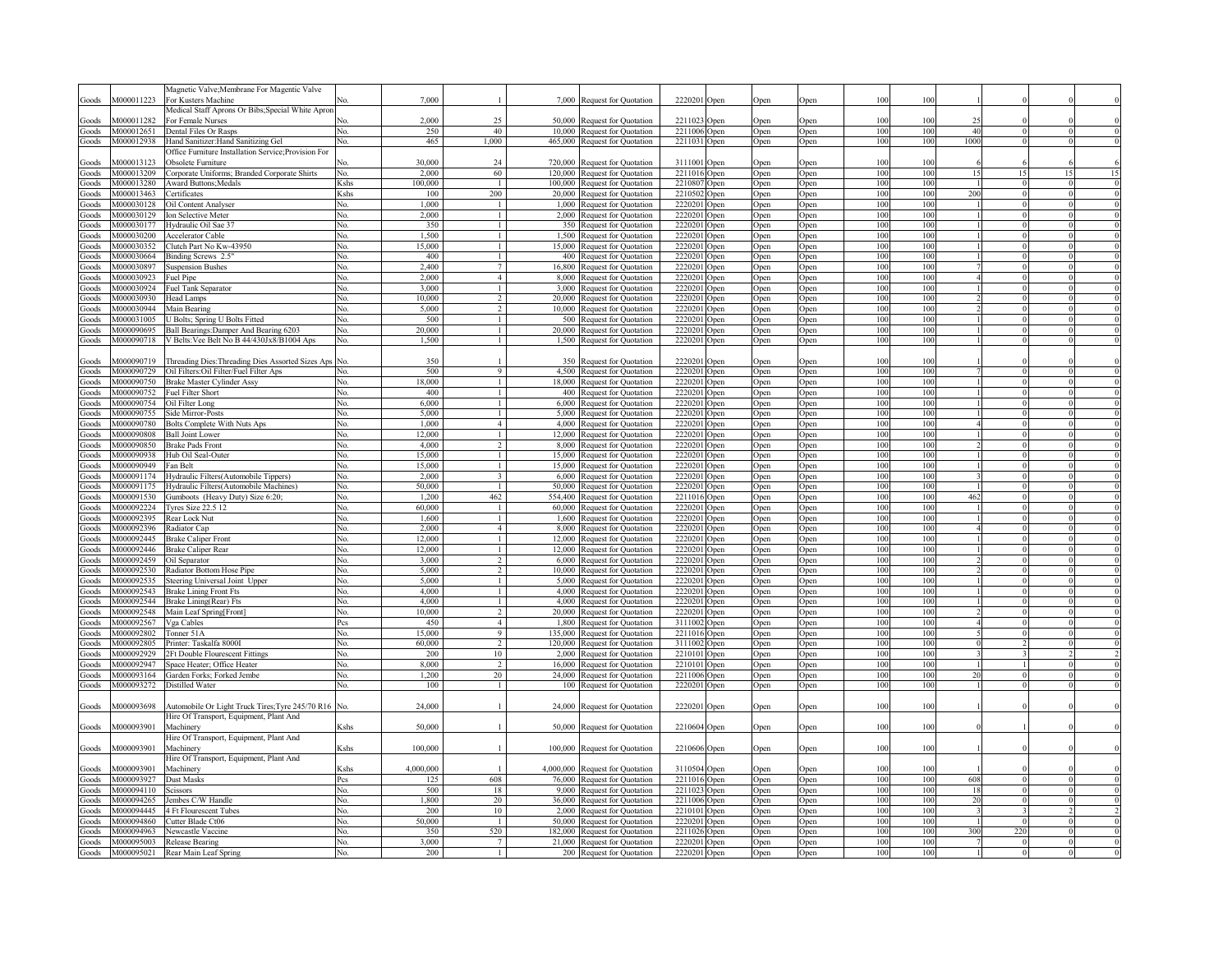| Goods    | M000095025          | Front Leaf Spring Assy                                                           |                                                                                                                                                                                                                | 3.000      |                        | 3.000     | Request for Quotation            | 2220201                 | Open             | Open | Open             | 100 | 10  |     |          |     |     |
|----------|---------------------|----------------------------------------------------------------------------------|----------------------------------------------------------------------------------------------------------------------------------------------------------------------------------------------------------------|------------|------------------------|-----------|----------------------------------|-------------------------|------------------|------|------------------|-----|-----|-----|----------|-----|-----|
| Goods    | M000095037          | <b>Assorted Bolt Nuts</b>                                                        | No.                                                                                                                                                                                                            | 300        |                        | 300       | Request for Quotation            | 2220201                 | Open             | Open | Open             | 100 | 100 |     |          |     |     |
|          | M000095054          | Car Battery N120                                                                 | No.                                                                                                                                                                                                            | 15,000     |                        | 15,000    |                                  | 2220201                 |                  |      |                  | 100 | 100 |     | $\Omega$ |     |     |
| Goods    |                     |                                                                                  |                                                                                                                                                                                                                |            |                        |           | Request for Quotation            |                         | Open             | Open | Open             |     |     |     |          |     |     |
| Goods    | M000095438          | iquid Cleaning Detergent                                                         | No.                                                                                                                                                                                                            | 2,000      | 20                     | 40,000    | Request for Quotation            | 2211103                 | )pen             | Open | Open             | 100 | 100 | 20  | $\Omega$ |     |     |
| Goods    | M000095466          | 3 Ply Surgical Masks With Straps (20Cm) Pkts                                     | Pkt                                                                                                                                                                                                            | 4,500      | 455                    | 2,047,500 | <b>Request for Quotation</b>     | 2210799                 | )pen             | Open | Open             | 100 | 100 | 120 | 120      | 120 | 105 |
| Goods    | M000095837          | Top Security Padlocks 70Mm 2Keys                                                 | No.                                                                                                                                                                                                            | 2,500      | $\overline{2}$         |           | 5,000 Request for Quotation      | 3111009                 | )pen             | Open | Open             | 100 | 100 |     |          |     |     |
| Goods    | M000096805          | Chlorine Solution(Water Guard 250Ml Bottle)                                      | No.                                                                                                                                                                                                            | 500        | 1,000                  |           | 500,000 Request for Quotation    | 2210799                 | )pen             | Open | Open             | 100 | 100 | 250 | 250      | 250 | 250 |
| Services | \$000000022         | Commercial Airplane Travel; Domestic                                             | Kshs                                                                                                                                                                                                           | 277,690    | 13                     |           | 3,609,970 Request for Quotation  | 2210301                 | Open             | Open | Open             | 100 | 100 | 10  |          |     |     |
|          |                     | Commercial Airplane Travel; Foreign, Business                                    |                                                                                                                                                                                                                |            |                        |           |                                  |                         |                  |      |                  |     |     |     |          |     |     |
| Services | S000000023          | Class                                                                            | Kshs                                                                                                                                                                                                           | 100,000    |                        |           | 100,000 Request for Quotation    | 2210301 Open            |                  | Open | Open             | 100 | 100 |     |          |     |     |
|          |                     |                                                                                  |                                                                                                                                                                                                                |            |                        |           |                                  |                         |                  |      |                  |     |     |     |          |     |     |
|          |                     | Commercial Airplane Travel; Foreign, Business                                    |                                                                                                                                                                                                                |            |                        |           |                                  |                         |                  |      |                  |     |     |     |          |     |     |
| Services | S000000023          | lass                                                                             | Kshs                                                                                                                                                                                                           | 160,000    | $\tilde{\mathcal{L}}$  |           | 800,000 Request for Quotation    | 2210499 Open            |                  | Open | Open             | 100 | 100 |     |          |     |     |
|          |                     | Renovation Of Buildings Or Landmarks Or                                          |                                                                                                                                                                                                                |            |                        |           |                                  |                         |                  |      |                  |     |     |     |          |     |     |
| Services | S000000027          | Monuments; Major                                                                 | Kshs                                                                                                                                                                                                           | 26,001     |                        |           | 52,002 Request for Quotation     | 2220209                 | Open             | Open | <b>Open</b>      | 100 | 100 |     |          |     |     |
| Services | S000000030          | Hotel; Accomodation                                                              | Kshs                                                                                                                                                                                                           | 500,000    | $\mathcal{D}$          |           | 1,000,000 Request for Quotation  | 2210302                 | Open             | Open | Open             | 100 | 100 |     |          |     |     |
| Services | S000000031          | Vocational Training Services; Per Person                                         | Kshs                                                                                                                                                                                                           | 180,000    | 19                     |           | 3,420,000 Request for Quotation  | 2210799                 | Open             | Open | Open             | 100 | 100 |     |          |     |     |
|          | S000000039          | Catering Services                                                                | Kshs                                                                                                                                                                                                           | 450,999    | $\overline{4}$         |           | 1,803,995 Request for Quotation  | 2210801                 |                  |      |                  | 100 | 100 |     |          |     |     |
| Services |                     |                                                                                  |                                                                                                                                                                                                                |            |                        |           |                                  |                         | Open             | Open | <b>Open</b>      |     |     |     |          |     |     |
| Services | S000000042          | Conference Centers                                                               | Kshs                                                                                                                                                                                                           | 500,000    | $\mathcal{D}$          |           | 1,000,000 Request for Quotation  | 2210802                 | )pen             | Open | <b>Open</b>      | 100 | 100 |     |          |     |     |
| Service  | \$000000068         | Newspaper Advertising 1/4 Black And White                                        | Kshs                                                                                                                                                                                                           | 125,000    | 15                     | 1,875,000 | equest for Quotation             | 221050                  | ) <sub>pen</sub> | Open | Open             | 100 | 100 |     |          |     |     |
| Service: | 3000000068          | Newspaper Advertising 1/4 Black And White                                        | Kshs                                                                                                                                                                                                           | 100,000    |                        |           | 100,000 Request for Quotation    | 221110                  | Open             | Open | ) <sub>pen</sub> | 100 | 100 |     |          |     |     |
| Services | S000000071          | latering Services; Assorted Lunches And Drinks                                   | Kshs                                                                                                                                                                                                           | 433,333    | $\ddot{\mathbf{3}}$    |           | 1,300,000 Request for Quotation  | 2210801                 | Open             | Open | Open             | 100 | 100 |     |          |     |     |
|          |                     | General Office Equipment Maintenance And                                         |                                                                                                                                                                                                                |            |                        |           |                                  |                         |                  |      |                  |     |     |     |          |     |     |
| Services | \$000000077         | Servicine                                                                        | Kshs                                                                                                                                                                                                           | 100,000    |                        |           | 100,000 Request for Quotation    | 2220201 Open            |                  | Open | Open             | 100 | 100 |     |          |     |     |
|          |                     | Motor Vehicles Parts Or Accessories                                              |                                                                                                                                                                                                                |            |                        |           |                                  |                         |                  |      |                  |     |     |     |          |     |     |
|          | \$000000099         |                                                                                  | shs)                                                                                                                                                                                                           | 429.971    | $\ddot{Q}$             |           |                                  | 2220101                 |                  |      |                  | 100 | 100 |     |          |     |     |
| Services |                     | Manufacture/Supply Services                                                      |                                                                                                                                                                                                                |            |                        |           | 3,805,243 Request for Quotation  |                         | Open             | Open | )pen             |     |     |     |          |     |     |
| Services | S000000102          | Refurbishment Of Offices (External)                                              | Kshs                                                                                                                                                                                                           | 100,000    |                        |           | 200,000 Request for Quotation    | 2220205 Open            |                  | Open | Open             | 100 | 100 |     |          |     |     |
|          |                     | internet Related Services; Stim 0134200 Corporate                                |                                                                                                                                                                                                                |            |                        |           |                                  |                         |                  |      |                  |     |     |     |          |     |     |
| Services | S000000112          | Internet Services                                                                | Kshs                                                                                                                                                                                                           | 115,000    | $\overline{2}$         |           | 230,000 Request for Quotation    | 2210202 Open            |                  | Open | Open             | 100 | 100 |     |          |     |     |
|          |                     | Written Translation Services; Service Charter                                    |                                                                                                                                                                                                                |            |                        |           |                                  |                         |                  |      |                  |     |     |     |          |     |     |
| Services | S000000115          | Translation                                                                      | <shs< td=""><td>5,000</td><td></td><td></td><td>25,000 Request for Quotation</td><td>2210502</td><td>Open</td><td>Open</td><td>Open</td><td>100</td><td>100</td><td></td><td></td><td></td><td></td></shs<>    | 5,000      |                        |           | 25,000 Request for Quotation     | 2210502                 | Open             | Open | Open             | 100 | 100 |     |          |     |     |
| Services | \$000000125         |                                                                                  | Kshs                                                                                                                                                                                                           | 69.120     |                        |           | 69.120 Request for Ouotation     | 2210504                 |                  |      |                  | 100 | 100 |     |          |     |     |
|          |                     | Hire Of Equipments For Events                                                    |                                                                                                                                                                                                                |            |                        |           |                                  |                         | Open             | Open | Open             |     |     |     |          |     |     |
| Services | \$000000125         | Hire Of Equipments For Events                                                    | <b>K</b> shs                                                                                                                                                                                                   | 100,000    | $\mathbf{1}$           |           | 100,000 Request for Ouotation    | 2210606                 | )pen             | Open | Open             | 100 | 100 |     |          |     |     |
| Services | S000000127          | <b>leaning Services</b>                                                          | <b>K</b> shs                                                                                                                                                                                                   | 100,000    | $\mathfrak{D}$         |           | 200,000 Request for Quotation    | 221130:                 | )pen             | Open | Open             | 100 | 100 |     |          |     |     |
| Services | S000000129          | Newspaper Advertising 1/2 Black And White                                        | Kshs                                                                                                                                                                                                           | 360,880    | 2                      |           | 721,760 Request for Quotation    | 2210504                 | Open             | Open | Open             | 100 | 100 |     |          |     |     |
| Services | S000000136          | Events Management; Events And Decorations                                        | Kshs                                                                                                                                                                                                           | 69,120     | 1                      |           | 69,120 Request for Quotation     | 2210504                 | Open             | Open | Open             | 100 | 100 |     |          |     |     |
|          |                     | Wireless Access Point; Corporate Internet Access                                 |                                                                                                                                                                                                                |            |                        |           |                                  |                         |                  |      |                  |     |     |     |          |     |     |
| Services | S000000144          | Services                                                                         | Kshs                                                                                                                                                                                                           | 200,000    |                        |           | 200,000 Request for Quotation    | 2210202 Open            |                  | Open | Open             | 100 | 100 |     |          |     |     |
|          |                     |                                                                                  |                                                                                                                                                                                                                |            |                        |           |                                  |                         |                  |      |                  |     |     |     |          |     |     |
|          |                     | Publication Printing And Binding 22X30Cm 68                                      |                                                                                                                                                                                                                |            |                        |           |                                  |                         |                  |      |                  |     |     |     |          |     |     |
| Services | \$000000205         | Pages Books                                                                      | <b>K</b> shs                                                                                                                                                                                                   | 124,500    | $\overline{A}$         |           | 498,000 Request for Quotation    | 2210502 Open            |                  | Open | Open             | 100 | 100 |     |          |     |     |
| Services | S000000299          | Consultancy Services                                                             | <b>K</b> shs                                                                                                                                                                                                   | 5,400,000  | -1                     |           | 5,400,000 Request for Quotation  | 2210799                 | Open             | Open | Open             | 100 | 100 |     |          |     |     |
| Services | S000000319          | <b>Training Facilitation Service</b>                                             | Kshs                                                                                                                                                                                                           | 1,975,000  | 12                     |           | 23,700,000 Request for Quotation | 2210799                 | Open             | Open | Open             | 100 | 100 |     |          |     |     |
| Service: | \$000000327         | Advertising, Aware- Ness & Publicity                                             | Kshs                                                                                                                                                                                                           | 190.223    | $\overline{a}$         | 760.890   | Request for Quotation            | 2210504                 | Open             | Open | Open             | 100 | 100 |     |          |     |     |
| Services | S000000327          | Advertising, Aware- Ness & Publicity                                             | Kshs                                                                                                                                                                                                           | 50,000     |                        |           | 50,000 Request for Quotation     | 3110704                 | Open             | Open | Open             | 100 | 100 |     |          |     |     |
| Services | S000000329          | Digital Printing; Periodicals                                                    | Kshs                                                                                                                                                                                                           | 500,000    |                        |           | 500,000 Request for Quotation    | 2210504                 | Open             | Open | Open             | 100 | 100 |     |          |     |     |
|          |                     |                                                                                  |                                                                                                                                                                                                                |            |                        |           |                                  |                         |                  |      |                  |     |     |     |          |     |     |
|          |                     | Felecommunication Equipment, Telephone, Telex,                                   |                                                                                                                                                                                                                |            |                        |           |                                  |                         |                  |      |                  |     |     |     |          |     |     |
| Services | S000000334          | Facsimile, Mobile Phone Services                                                 | Kshs                                                                                                                                                                                                           | 200,000    |                        |           | 200,000 Request for Quotation    | 2210201 Open            |                  | Open | Open             | 100 | 100 |     |          |     |     |
|          |                     | Building Maintenance Service; Buiding                                            |                                                                                                                                                                                                                |            |                        |           |                                  |                         |                  |      |                  |     |     |     |          |     |     |
| Services | \$000000352         | Refurbishment                                                                    | <shs< td=""><td></td><td></td><td></td><td></td><td></td><td></td><td></td><td></td><td></td><td></td><td></td><td></td><td></td><td></td></shs<>                                                              |            |                        |           |                                  |                         |                  |      |                  |     |     |     |          |     |     |
| Services | S000000378          | <b>Digital Printing Services</b>                                                 |                                                                                                                                                                                                                | 50,000     |                        | 50.000    | Request for Quotation            |                         |                  | Open | Open             | 100 | 100 |     |          |     |     |
| Services | S000000380          |                                                                                  |                                                                                                                                                                                                                | 150,000    | $\overline{1}$         |           |                                  | 2220205 Open<br>2210502 |                  |      |                  | 100 | 100 |     |          |     |     |
| Services |                     |                                                                                  | Kshs                                                                                                                                                                                                           | 600,000    | $\overline{1}$         |           | 150,000 Request for Quotation    | 2211103                 | Open             | Open | Open             |     |     |     | $\theta$ |     |     |
|          |                     | Motor Vehicle Maintainace                                                        | Kshs                                                                                                                                                                                                           |            |                        |           | 600,000 Request for Quotation    |                         | Open             | Open | Open             | 100 | 100 |     |          |     |     |
|          | \$000000380         | Motor Vehicle Maintainace                                                        | Kshs                                                                                                                                                                                                           | 447,015    | 6                      |           | 2,735,732 Request for Quotation  | 2220101                 | Open             | Open | Open             | 100 | 100 |     |          |     |     |
| Services | \$000000385         | <b>Trade Shows And Exhibitions</b>                                               | Kshs                                                                                                                                                                                                           | 350,000    | -1                     |           | 350,000 Request for Quotation    | 2210505                 | Open             | Open | Open             | 100 | 100 |     |          |     |     |
| Services | \$000000385         | <b>Trade Shows And Exhibitions</b>                                               | Kshs                                                                                                                                                                                                           | 50,000     | $\mathbf{1}$           |           | 50,000 Request for Quotation     | 2221081                 | Open             | Open | Open             | 100 | 100 |     |          |     |     |
| Services | \$000000390         | Newspaper Advertising; 1/4Page Coloured                                          | Kshs                                                                                                                                                                                                           | 180,000    | $\mathcal{D}$          |           | 360,000 Direct procurement       | 2210504                 | Open             | Open | Open             | 100 | 100 |     |          |     |     |
| Services | S000000409          | General Insurance                                                                | Kshs                                                                                                                                                                                                           | 20,200,000 |                        |           | 20,200,000 Open Tender           | 2210904 Open            |                  | Open | Open             | 100 | 100 |     |          |     |     |
|          |                     | General Office Equipment Maintenance;                                            |                                                                                                                                                                                                                |            |                        |           |                                  |                         |                  |      |                  |     |     |     |          |     |     |
|          |                     |                                                                                  |                                                                                                                                                                                                                |            |                        |           |                                  |                         |                  |      |                  |     |     |     |          |     |     |
| Services | S000000436          | Repair/Servicing Of Networks(Lan)                                                | Kshs                                                                                                                                                                                                           | 30,000     |                        |           | 60,000 Request for Quotation     | 2220210 Open            |                  | Open | Open             | 100 | 100 |     |          |     |     |
|          |                     | General Office Equipment Maintenance;                                            |                                                                                                                                                                                                                |            |                        |           |                                  |                         |                  |      |                  |     |     |     |          |     |     |
| Services | S000000437          | Repair/Servicing Of Computers                                                    | Kshs                                                                                                                                                                                                           | 115,000    |                        |           | 230,000 Request for Quotation    | 2220210 Open            |                  | Open | Open             | 100 | 100 |     |          |     |     |
|          |                     | General Office Equipment Maintenance;                                            |                                                                                                                                                                                                                |            |                        |           |                                  |                         |                  |      |                  |     |     |     |          |     |     |
|          | Services S000000444 | Repair/Maintenance Of Office Furniture                                           | Kshs                                                                                                                                                                                                           | 28,408     | 17                     |           | 482,928 Request for Quotation    | 2220202 Open            |                  | Open | Open             | 100 | 100 |     |          |     |     |
|          |                     | National Postal Delivery Services: Courier And                                   |                                                                                                                                                                                                                |            |                        |           |                                  |                         |                  |      |                  |     |     |     |          |     |     |
|          |                     | Postal Services                                                                  | Kshs                                                                                                                                                                                                           | 48,000     |                        |           |                                  | 2210202 Open            |                  | Open | Open             | 100 | 100 |     |          |     |     |
|          | Services S000000485 |                                                                                  |                                                                                                                                                                                                                |            |                        |           | 48,000 Direct procurement        |                         |                  |      |                  |     |     |     |          |     |     |
|          |                     | National Postal Delivery Services: Courier And                                   |                                                                                                                                                                                                                |            |                        |           |                                  |                         |                  |      |                  |     |     |     |          |     |     |
|          | Services S000000485 | Postal Services                                                                  | Kshs                                                                                                                                                                                                           | 20,000     |                        |           | 20,000 Direct procurement        | 2210203 Open            |                  | Open | Open             | 100 | 100 |     |          |     |     |
|          |                     | National Postal Delivery Services: Courier And                                   |                                                                                                                                                                                                                |            |                        |           |                                  |                         |                  |      |                  |     |     |     |          |     |     |
| Services | S000000485          | Postal Services                                                                  | <shs< td=""><td>50,000</td><td></td><td></td><td>100,000 Request for Quotation</td><td>2210203 Open</td><td></td><td>Open</td><td>Open</td><td>100</td><td>100</td><td></td><td></td><td></td><td></td></shs<> | 50,000     |                        |           | 100,000 Request for Quotation    | 2210203 Open            |                  | Open | Open             | 100 | 100 |     |          |     |     |
| Services | \$000000487         | <b>Sanitary Services</b>                                                         | Kshs                                                                                                                                                                                                           | 74,000     | 26                     |           | 1,924,000 Request for Quotation  | 2211103 Open            |                  | Open | Open             | 100 | 100 |     |          |     |     |
| Services | \$000000489         | <b>Bulk Sms Service</b>                                                          | Kshs                                                                                                                                                                                                           | 75.000     | $\boldsymbol{\Lambda}$ |           | 300,000 Request for Quotation    | 2210201 Open            |                  | Open | Open             | 100 | 100 |     |          |     |     |
| Services | S000000540          | Training Facilitation Service; Workshop                                          | Kshs                                                                                                                                                                                                           | 300.000    |                        |           | 600,000 Request for Quotation    | 2210799                 | Open             | Open |                  | 100 | 100 |     |          |     |     |
|          |                     | Computer Hardware Maintenance Support                                            |                                                                                                                                                                                                                |            |                        |           |                                  |                         |                  |      | Open             |     |     |     |          |     |     |
|          |                     |                                                                                  |                                                                                                                                                                                                                |            |                        |           |                                  |                         |                  |      |                  |     |     |     |          |     |     |
|          | Services S000000707 | Service; Repair Of Sucking Machine                                               | Kshs                                                                                                                                                                                                           | 100,000    |                        |           | 400,000 Request for Quotation    | 2220210 Open            |                  | Open | Open             | 100 | 100 |     |          |     |     |
|          | Services S000000708 | Computer Hardware Maintenance Support<br>Service; Repair Personnal Computer (Pc) | Kshs                                                                                                                                                                                                           | 50,000     |                        |           | 50,000 Request for Quotation     | 2220210 Open            |                  | Open | Open             | 100 | 100 |     |          |     |     |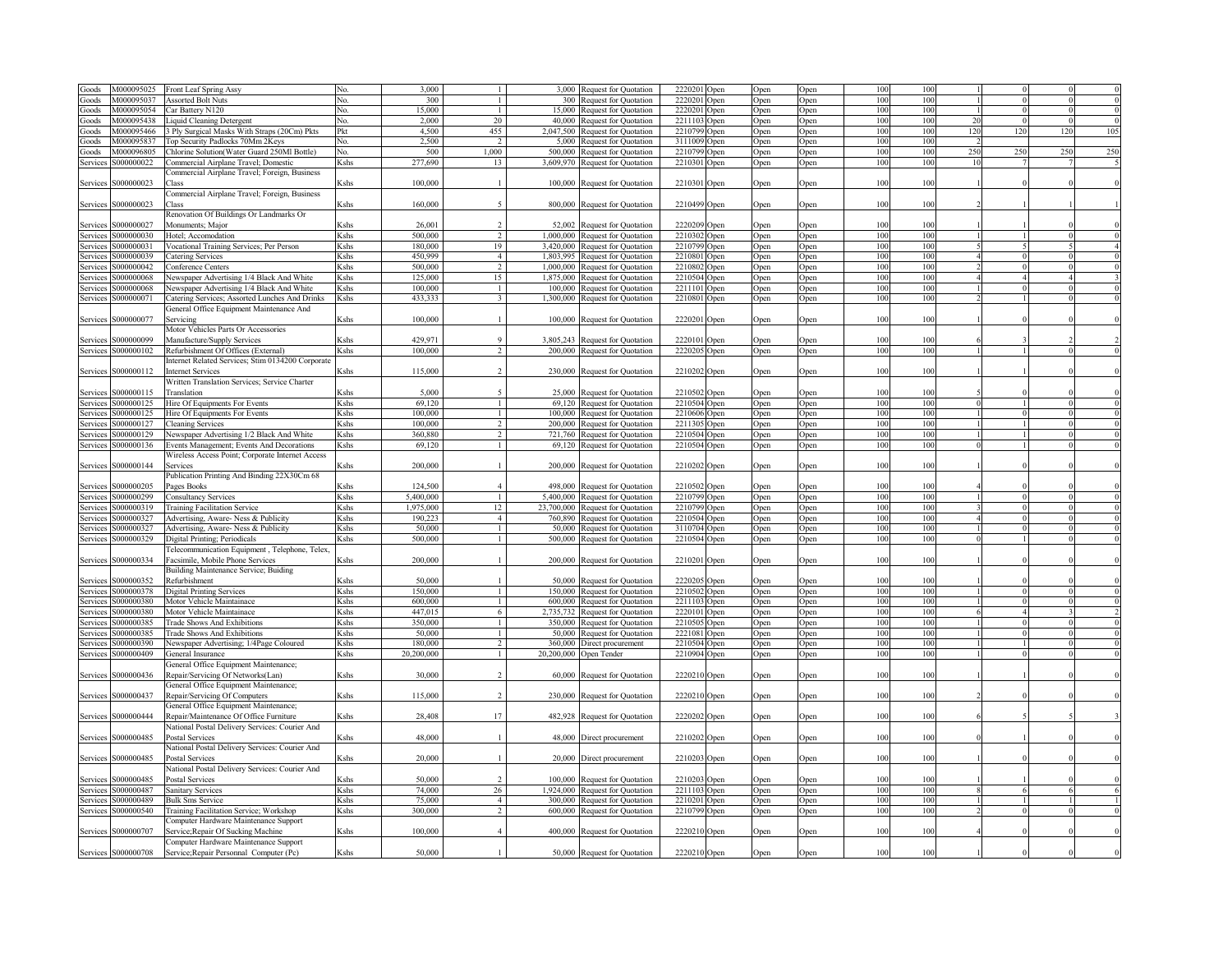| Services S000000729                    | <b>Advertising Space</b>                                          | Kshs                                                                                                                                                                                                                              | 275,000            | $2^{1}$                        |                      | 550,000 Request for Quotation                               | 2210504 Open                 | Open                       | Open         | 100        | 100        |            |                      |           |                                  |
|----------------------------------------|-------------------------------------------------------------------|-----------------------------------------------------------------------------------------------------------------------------------------------------------------------------------------------------------------------------------|--------------------|--------------------------------|----------------------|-------------------------------------------------------------|------------------------------|----------------------------|--------------|------------|------------|------------|----------------------|-----------|----------------------------------|
|                                        |                                                                   |                                                                                                                                                                                                                                   |                    |                                |                      |                                                             |                              |                            |              |            |            |            |                      |           |                                  |
| Services S000000742                    | Training Facilitation Service; Workshops - Seminars Kshs          |                                                                                                                                                                                                                                   | 618,172            | 16                             |                      | 9,890,750 Request for Quotation                             | 2210802 Open                 | Open                       | Open         | 100        | 100        |            |                      |           |                                  |
|                                        | Repair And Maintenance Of Computers And                           |                                                                                                                                                                                                                                   |                    |                                |                      |                                                             |                              |                            |              |            |            |            |                      |           |                                  |
| \$000000853<br><b>Services</b>         | Software Support                                                  | Kshs                                                                                                                                                                                                                              | 75,000             |                                |                      | 75,000 Request for Quotation                                | 2212021<br>Open              | <b>Dpen</b>                | Open         | 100        | 100        |            |                      |           |                                  |
| \$000000872<br>Services                | Regulatory Associations; Subscriptions                            | Kshs                                                                                                                                                                                                                              | 170,000            | $\mathbf{1}$                   |                      | 170,000 Direct procurement                                  | 2211306 Open                 | <b>Open</b>                | Open         | 100        | 100        |            |                      |           |                                  |
| \$000000897<br>Services                | Supply Of Fuel Oil                                                | Kshs                                                                                                                                                                                                                              | 100.000            | $\mathbf{1}$                   |                      | 100,000 Direct procurement                                  | 2211201 Open                 | <b>Dpen</b>                | Open         | 100        | 100        |            |                      |           |                                  |
| \$000000897<br>Services<br>\$000000897 | Supply Of Fuel Oil                                                | Kshs<br>Kshs                                                                                                                                                                                                                      | 380.000<br>415.000 | $\mathbf{1}$<br>$\overline{4}$ | 380.000<br>1.660.000 | Open Tender                                                 | 2211101 Open                 | <b>Jpen</b>                | Open         | 100<br>100 | 100<br>100 |            |                      |           |                                  |
| Services<br>Services<br>\$000000897    | Supply Of Fuel Oil<br>Supply Of Fuel Oil                          | Kshs                                                                                                                                                                                                                              | 775.000            | $\overline{4}$                 | 3.100.000            | equest for Quotation<br>lequest for Quotation               | 2211201 Open<br>2211203      | <b>Dpen</b>                | Open         | 100        | 100        |            |                      |           |                                  |
| \$00000100                             | as Refill                                                         | <b>K</b> shs                                                                                                                                                                                                                      | 25,000             | $\mathbf{1}$                   | 25.000               | Direct procurement                                          | Open<br>2211204 Open         | <b>Open</b><br><b>Dpen</b> | Open<br>Open | 100        | 100        |            |                      |           |                                  |
| Services<br>\$00000100<br>Services     | as Refill                                                         | Kshs                                                                                                                                                                                                                              | 49,500             | $\overline{4}$                 | 198.000              | equest for Quotation                                        | 2211204 Open                 | <b>Dpen</b>                | Open         | 100        | 100        | 31         | 42                   |           | 30                               |
| \$000001013<br>Services                | Conference Facility                                               | Kshs                                                                                                                                                                                                                              | 847.600            | 5                              | 4.238.000            | equest for Quotation                                        | 2210802<br>Open              | <b>Dpen</b>                | Open         | 100        | 100        |            |                      |           |                                  |
| \$000010056<br>Services                | Security Services                                                 | Kshs                                                                                                                                                                                                                              | 300,000            | $\mathbf{1}$                   | 300 000              | <b>Request for Quotation</b>                                | 2211305 Open                 | <b>Jpen</b>                | Open         | 100        | 100        |            |                      |           |                                  |
| 3000010105<br>Services                 | <b>Contrated Guards</b>                                           | Kshs                                                                                                                                                                                                                              | 350,000            | $\mathbf{1}$                   | 350,000              | Direct procurement                                          | 2211305<br>Open              | <b>Dpen</b>                | Open         | 100        | 100        |            |                      |           |                                  |
| \$000010107<br>Service                 | <b>Contracted Professional Services</b>                           | Kshs                                                                                                                                                                                                                              | 350,000            | $\mathbf{1}$                   | 350,000              | Direct procurement                                          | 2211103<br>Open              | )pen                       | Open         | 100        | 100        |            |                      |           |                                  |
| \$000010107<br>Service                 | <b>Contracted Professional Services</b>                           | Kshs                                                                                                                                                                                                                              | 20,200,000         | $\mathbf{1}$                   | 20,200,000           | ) pen Tender                                                | 2211311<br>Open              | )pen                       | Open         | 100        | 100        |            |                      |           |                                  |
| \$000010107<br>Service                 | Contracted Professional Services                                  | Kshs                                                                                                                                                                                                                              | 150,000            | $\mathbf{1}$                   | 150.000              | <b>Request for Quotation</b>                                | 2211310<br>Open              | )pen                       | Open         | 100        | 100        |            |                      |           |                                  |
| \$000010183<br>Service                 | <b>Internet Subscription</b>                                      | Kshs                                                                                                                                                                                                                              | 95,000             | $\overline{2}$                 | 190,000              | <b>Request for Quotation</b>                                | 2210202<br>)pen              | )pen                       | Open         | 100        | 100        |            |                      |           |                                  |
| \$000010273<br>Services                | Boards, Committies, Conferences And Seminars                      | Kshs                                                                                                                                                                                                                              | 146,250            | 40                             | 5,850,000            | Request for Quotation                                       | 2210802<br>)pen              | <b>Open</b>                | Open         | 100        | 100        | 14         |                      | 11        | 11                               |
|                                        | Maintenance Of Buildings And Stations -Non                        |                                                                                                                                                                                                                                   |                    |                                |                      |                                                             |                              |                            |              |            |            |            |                      |           |                                  |
| S000010378<br>Services                 | Residential                                                       | Kshs                                                                                                                                                                                                                              | 103,860            | 2                              |                      | 207,719 Request for Quotation                               | 2220205<br>Open              | Open                       | Open         | 100        | 100        |            |                      |           |                                  |
|                                        | Maintenance Of Buildings And Stations -Non                        |                                                                                                                                                                                                                                   |                    |                                |                      |                                                             |                              |                            |              |            |            |            |                      |           |                                  |
| \$000010378<br>Services                | Residential                                                       | <shs< td=""><td>250,000</td><td><math>\mathcal{D}</math></td><td>500,000</td><td>Request for Ouotation</td><td>2220299<br/>Open</td><td>)pen</td><td>Open</td><td>100</td><td>100</td><td></td><td></td><td></td><td></td></shs<> | 250,000            | $\mathcal{D}$                  | 500,000              | Request for Ouotation                                       | 2220299<br>Open              | )pen                       | Open         | 100        | 100        |            |                      |           |                                  |
| S000010409<br>Services                 | Group And Individual Trainings                                    | Kshs                                                                                                                                                                                                                              | 260,000            | $\mathbf{1}$                   | 260,000              | Direct procurement                                          | 2210711<br>Open              | ) <sub>pen</sub>           | Open         | 100        | 100        |            |                      |           |                                  |
| S000010430<br>Services                 | Publishing & Printing Services                                    | Kshs                                                                                                                                                                                                                              | 200.000            | 28                             |                      | 5,600,000 Request for Quotation                             | 2210502<br>Open              | <b>Dpen</b>                | Open         | 100        | 100        |            |                      |           |                                  |
| S000010489<br>Services                 | Courier Services                                                  | Kshs                                                                                                                                                                                                                              | 42,500             | 10                             |                      | 425,000 Request for Quotation                               | 2210203<br>Open              | <b>Dpen</b>                | Open         | 100        | 100        |            |                      |           |                                  |
| M000001003<br>Goods                    | Mobile Phones; Airtime, Airtel 500                                | No.                                                                                                                                                                                                                               | 500                | 100                            | 50.000               | <b>Request for Quotation</b>                                | 2210201<br>Open              | <b>Dpen</b>                | Open         | 100        | 100        | 25         | 25                   | 25        | 25                               |
| M000001004<br>Goods                    | Mobile Phones; Airtime, Airtel 1000                               | No.                                                                                                                                                                                                                               | 1,000              | 135                            | 135,000              | <b>Request for Quotation</b>                                | 2210201<br>Open              | <b>Dpen</b>                | Open         | 100        | 100        | 34         | 34                   | 34        | 33                               |
| M000001006<br>Goods                    | Mobile Phones; Airtime, Safaricom 250                             | No.                                                                                                                                                                                                                               | 250                | 400                            | 100,000              | <b>Request for Quotation</b>                                | 2210201<br>Open              | <b>D</b> pen               | Open         | 100        | 100        | 100        | 100                  | 100       | 100                              |
| M000001007<br>Goods                    | Mobile Phones: Airtime. Safaricom 500                             | No.                                                                                                                                                                                                                               | 500                | 1.330                          | 665,000              | Request for Quotation                                       | 2210201<br>Open              | <b>Dpen</b>                | Open         | 100        | 100        | 357.5      | 357.                 | 357.5     | 257.5                            |
| M000001008<br>Goods<br>M000001012      | Mobile Phones; Airtime, Safaricom 1000                            | No.<br>No.                                                                                                                                                                                                                        | 1,000<br>1,000     | 774<br>135                     | 774,000<br>135,000   | Request for Quotation                                       | 2210201<br>Open<br>2210201   | )pen                       | Open         | 100<br>100 | 100<br>100 | 181<br>34  | 230<br>$\mathcal{Z}$ | 183<br>34 | 180<br>33                        |
| Goods<br>M000001013<br>Goods           | Mobile Phones; Airtime, Orange 1000<br>Newspapers; Dailys         | No.                                                                                                                                                                                                                               | 60                 | 2,106                          | 126,360              | Request for Quotation<br><b>Request for Ouotation</b>       | ) <sub>pen</sub><br>)pen     | )pen<br>)pen               | Open<br>Open | 100        | 100        | 527        | 52'                  | 526       | 526                              |
| M000001020<br>Goods                    | Diesel Fuel; Unleaded, 1Ltr                                       | Ltrs                                                                                                                                                                                                                              | 100                | 74,835                         | 7,483,500            | Direct procurement                                          | 2211201<br>Open              | )pen                       | Open         | 100        | 100        | 18720      | 1872                 | 18720     | 18675                            |
| M000001020<br>Goods                    | Diesel Fuel; Unleaded, 1Ltr                                       | Ltrs                                                                                                                                                                                                                              | 100                | 45,009                         | 4,500,900            | Request for Quotation                                       | 2211201<br>Open              | )pen                       | Open         | 100        | 100        | 11252      | 1125                 | 1125      | 11253                            |
| M000001368<br>Goods                    | Vehicle Batteries: N70                                            | No.                                                                                                                                                                                                                               | 10,000             | 15                             | 150,000              | Request for Quotation                                       | 2220101<br>Open              | )pen                       | Open         | 100        | 100        |            |                      |           |                                  |
| Goods<br>M000001389                    | Laser Printers; Fs 1370Dh 170Tk                                   | Nο.                                                                                                                                                                                                                               | 185,000            | $\mathbf{1}$                   | 185,000              | equest for Quotation                                        | 3111002<br>) <sub>pen</sub>  | <b>Dpen</b>                | Open         | 100        | 100        |            |                      |           | $\overline{0}$                   |
| Goods<br>M000000871                    | Stove, Fuel;Gas,4                                                 | Nο.                                                                                                                                                                                                                               | 20.000             | $\mathbf{1}$                   | 20.000               | equest for Quotation                                        | 2211204<br><b>Open</b>       | <b>D</b> pen               | Open         | 100        | 100        |            |                      |           | $\overline{0}$                   |
| Goods<br>M000001422                    | <b>Emergency Medical Services First Aid Kits</b>                  | No.                                                                                                                                                                                                                               | 100.000            | $\overline{4}$                 | 400.000              | Request for Quotation                                       | 2211333<br>Open              | <b>Dpen</b>                | Open         | 100        | 100        |            |                      |           |                                  |
| Goods<br>M000001496                    | Food Supplements                                                  | No.                                                                                                                                                                                                                               | 2.500              | 807                            | 2.017.000            | Request for Quotation                                       | 2211031<br>Open              | <b>Jpen</b>                | Open         | 100        | 100        | 202        | 202                  | 202       | 201                              |
| 0921000001<br>Goods                    | Xravs Materials                                                   | No.                                                                                                                                                                                                                               | 20,000             | 540                            | 10,809,800           | Request for Quotation                                       | 2211028<br>Open              | Open                       | Open         | 100        | 100        | 135        | 135                  | 135       | 135                              |
| M000001846<br>Goods                    | General Purpose Lubricants; Vehicle Lubricant                     | No.                                                                                                                                                                                                                               | 100                | 6,000                          | 600,000              | Request for Quotation                                       | 2211201<br>Open              | Open                       | Open         | 100        | 100        | 1500       | 1500                 | 1500      | 1500                             |
| M000001949<br>Goods                    | Surgical Gloves; Examination Gloves; Pkt                          | No.                                                                                                                                                                                                                               | 500                | 16                             | 8.000                | <b>Request for Quotation</b>                                | 2211008<br>Open              | <b>Dpen</b>                | Open         | 100        | 100        |            |                      |           | $\overline{4}$                   |
| M000002229<br>Goods                    | Thermometer                                                       | No.                                                                                                                                                                                                                               | 900                | 20                             | 18,000               | Request for Quotation                                       | 2211023<br>Open              | <b>Dpen</b>                | Open         | 100        | 100        | 10         | 10                   |           | $\overline{0}$                   |
| Goods<br>M000002401                    | <b>Work Ticket Book</b>                                           | No.                                                                                                                                                                                                                               | 300                | 20                             | 6,000                | Request for Quotation                                       | 2210502<br>Open              | <b>Open</b>                | Open         | 100        | 100        | 10         |                      | 10        | $\overline{0}$                   |
| Goods<br>M000002852                    | Fresh Milk; Low Fat 1Ltr                                          | No.                                                                                                                                                                                                                               | 65                 | 3,750                          | 243,750              | <b>Request for Quotation</b>                                | 2210801<br>Open              | <b>Open</b>                | Open         | 100        | 100        | 937        | 938                  | 938       | 937                              |
| M000003008<br>Goods                    | Vehicle Batteries: N 90                                           | No.                                                                                                                                                                                                                               | 10,000             | 15                             | 150,000              | Request for Quotation                                       | 2220101<br>Open              | <b>Dpen</b>                | Open         | 100        | 100        |            |                      |           | $\overline{2}$                   |
| M000003640<br>Goods                    | Microscope Immersion Oil                                          | No.                                                                                                                                                                                                                               | 1.000              | $\mathbf{1}$                   | 1.000                | Request for Quotation                                       | 2211023<br>Open              | <b>Dpen</b>                | Open         | 100        | 100        |            |                      |           | $\overline{0}$                   |
| M000003757<br>Goods<br>M000003784      | <b>Medical Drugs</b>                                              | No.                                                                                                                                                                                                                               | 22.588<br>4,000    | 6,000                          | 135,528,623<br>4 000 | Request for Quotation                                       | 2211001<br>Open<br>2211023   | <b>Open</b>                | Open         | 100<br>100 | 100<br>100 | 1500       | 1500                 | 1500      | 1500                             |
| Goods<br>M000003945                    | Soxamethanium Inj 500Mg/Ml/Amp                                    | No.                                                                                                                                                                                                                               | 110,000            | $\mathbf{1}$<br>$\overline{1}$ | 110 000              | Request for Quotation                                       | Open<br>3111002              | )pen                       | Open         | 100        | 100        |            |                      |           | $\bf{0}$                         |
| Goods<br>M000004295<br>Goods           | Personal Computer Desktop Core I5<br><b>Observation Slides</b>    | No.<br>No.                                                                                                                                                                                                                        | 500                | 10                             | 5.000                | Request for Quotation<br>Request for Quotation              | Open<br>2211023<br>Open      | ) <sub>pen</sub><br>)pen   | Open<br>Open | 100        | 100        | 10         |                      |           | $\overline{0}$<br>$\overline{0}$ |
| M000004353<br>Goods                    | Face Masks                                                        | No.                                                                                                                                                                                                                               | 50                 | 6,232                          | 311.600              | Request for Quotation                                       | 2211029<br>Open              | <b>Dpen</b>                | Open         | 100        | 100        | $^{\circ}$ | $\Omega$             | 6232      | $\overline{0}$                   |
| M000004686<br>Goods                    | Fertilizer                                                        | No.                                                                                                                                                                                                                               | 3.500              | -1                             | 3.500                | Request for Quotation                                       | 2211023 Open                 | Open                       | Open         | 100        | 100        |            | $\Omega$             |           | $\overline{0}$                   |
| Goods<br>M000005151                    | Frosted Microscope Slides Of 72, Box                              | No.                                                                                                                                                                                                                               | 1.000              | 10                             | 10,000               | Request for Quotation                                       | 2211008 Open                 | Open                       | Open         | 100        | 100        | 10         | $\Omega$             |           | $\overline{0}$                   |
| Goods<br>M000005303                    | Giemsa Stain, Bottles                                             | <b>Bottles</b>                                                                                                                                                                                                                    | 2.000              | 9                              |                      | 18,000 Request for Quotation                                | 2211008 Open                 | Open                       | Open         | 100        | 100        |            |                      |           | $\overline{\phantom{a}}$         |
| M000005788<br>Goods                    | Fungicides                                                        | No.                                                                                                                                                                                                                               | 4,250              | $\mathbf{1}$                   |                      | 4,250 Request for Quotation                                 | 2211023 Open                 | Open                       | Open         | 100        | 100        |            |                      |           | $\theta$                         |
| Goods<br>M000005851                    | Insecticides; Deltamethrine 5/100 Litres                          | Ltr                                                                                                                                                                                                                               | 2,000              | $\mathbf{1}$                   | 2,000                | Request for Quotation                                       | 2211023 Open                 | Open                       | Open         | 100        | 100        |            |                      |           | $\overline{0}$                   |
| Goods<br>M000005853                    | Insecticides; Alphacypermethrine 10/100 Litres                    | Ltr                                                                                                                                                                                                                               | 2,000              | $\mathbf{1}$                   | 2.000                | Request for Quotation                                       | 2211023 Open                 | Open                       | Open         | 100        | 100        |            |                      |           | $\Omega$                         |
| M000006140<br>Goods                    | Automobile Tyres                                                  | No.                                                                                                                                                                                                                               | 25,000             | 60                             |                      | 1,500,000 Request for Quotation                             | 2220101 Open                 | Open                       | Open         | 100        | 100        | 15         | 15                   | 15        | 15                               |
| M000006366<br>Goods                    | Air Rifles Or Air Handguns; Humane Killer                         | No.                                                                                                                                                                                                                               | 50                 | 6                              |                      | 300 Request for Quotation                                   | 2211023 Open                 | Open                       | Open         | 100        | 100        | 6          | $\Omega$             |           | $\overline{0}$                   |
| M000006392<br>Goods                    | Receipts Or Receipt Books; Lpo Books                              | No.                                                                                                                                                                                                                               | 145                | 20                             |                      | 2,900 Request for Quotation                                 | 2210502 Open                 | Open                       | Open         | 100        | 100        | 10         | $\Omega$             | 10        | $\overline{0}$                   |
| M000006393<br>Goods                    | Receipts Or Receipt Books; Lso Books                              | No.                                                                                                                                                                                                                               | 145                | 10                             |                      | 1,450 Request for Quotation                                 | 2210502 Open                 | Open                       | Open         | 100        | 100        |            | 10                   |           | $\Omega$                         |
| M000006394<br>Goods                    | Receipts Or Receipt Books; S13 Books                              | No.                                                                                                                                                                                                                               | 145                | 100                            |                      | 14,500 Request for Quotation                                | 2210502 Open                 | Open                       | Open         | 100        | 100        | 25         | 25                   | 25        | 25                               |
| M000006395<br>Goods                    | Receipts Or Receipt Books; S11 Books                              | No.                                                                                                                                                                                                                               | 145                | 100                            | 14,500               | equest for Quotation                                        | 2210502 Open                 | <b>Dpen</b>                | Open         | 100        | 100        | 25         | 25                   | 25        | 25                               |
| Goods<br>M000006521                    | Non Pharmaceuticals                                               | No.                                                                                                                                                                                                                               | 30.105             | 1.000                          | 30.105.000           | equest for Quotation                                        | 2211002 Open                 | <b>Dpen</b>                | Open         | 100        | 100        | 250        | 250                  | 250       | 250                              |
| M000006526<br>Goods                    | Medical Oxygen                                                    | Nο.                                                                                                                                                                                                                               | 3.892              | 280                            | 1.089.760            | equest for Quotation                                        | 2211005 Open                 | <b>Dpen</b>                | Open         | 100        | 100        | 70         | 70                   |           | 70                               |
| M000007001<br>Goods                    | Polythene Gloves                                                  | Nο.                                                                                                                                                                                                                               | 20                 | 4.950                          | 99.000               | <b>Request for Quotation</b>                                | 2211023 Open                 | Open                       | Open         | 100        | 100        | 2475       | 2475                 |           |                                  |
| M000009892<br>Goods<br>M000010752      | Cash Registers                                                    | Nο                                                                                                                                                                                                                                | 150<br>3,200       | 30<br>$\mathbf{1}$             | 4.500                | lequest for Quotation                                       | 2210502 Open<br>2211023 Open | Open                       | Open         | 100<br>100 | 100<br>100 | 10         |                      |           |                                  |
| Goods<br>Goods<br>M000011068           | Weed Killer;24D Amine Weed Killer<br>Pig Food; Sow Meal 50 Kg Bag | bag                                                                                                                                                                                                                               | 3,000              | 10                             |                      | 3,200 Request for Quotation<br>30,000 Request for Quotation | 2211007 Open                 | Open<br>Open               | Open<br>Open | 100        | 100        |            |                      |           |                                  |
|                                        | Forceps-Hartmans; Surgical Clamps Or Clips Or                     |                                                                                                                                                                                                                                   |                    |                                |                      |                                                             |                              |                            |              |            |            |            |                      |           |                                  |
| Goods                                  | M000011764 Forceps Or Accessories                                 | Nο                                                                                                                                                                                                                                | 1,200              | 20                             |                      | 24,000 Request for Quotation                                | 2211023 Open                 | Open                       | Open         | 100        | 100        | 20         |                      |           |                                  |
|                                        |                                                                   |                                                                                                                                                                                                                                   |                    |                                |                      |                                                             |                              |                            |              |            |            |            |                      |           |                                  |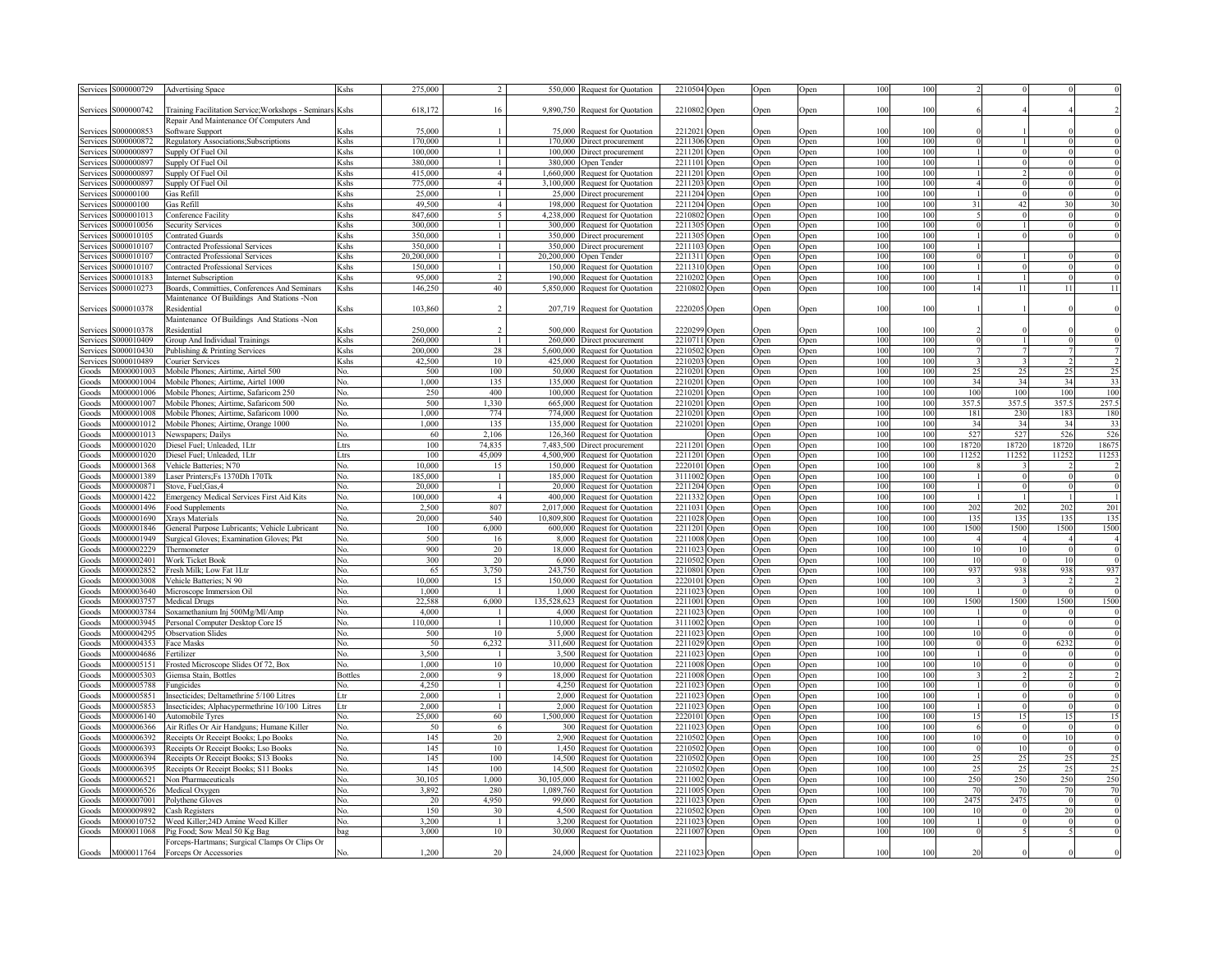| Goods    | M000013194               | Jniversal Plastic Socks For Frozen Semen              | N٥                                                                                                                                                                                                                                                            | 10             | 11 000                 | 110 000    | Request for Quotation            | 2211023          | Open             | Open     | Open | 100        | 100        | 5500       | 550  |      |                                                                                                                                                      |
|----------|--------------------------|-------------------------------------------------------|---------------------------------------------------------------------------------------------------------------------------------------------------------------------------------------------------------------------------------------------------------------|----------------|------------------------|------------|----------------------------------|------------------|------------------|----------|------|------------|------------|------------|------|------|------------------------------------------------------------------------------------------------------------------------------------------------------|
| Goods    | M000013196               | Jniversal Pistolet/A.I Gun                            | No.                                                                                                                                                                                                                                                           | 1.500          | 20                     | 30,000     | Request for Quotation            | 2211023          | <b>Open</b>      | Open     | Open | 100        | 100        | 10         |      |      |                                                                                                                                                      |
| Goods    | M000013199               | <b>Standard Goblets</b>                               | No.                                                                                                                                                                                                                                                           | 900            | 20                     | 18,000     | Request for Quotation            | 2211023          | <b>Open</b>      | Open     | Open | 100        | 100        | 20         |      |      |                                                                                                                                                      |
|          |                          |                                                       |                                                                                                                                                                                                                                                               |                |                        |            |                                  |                  |                  |          |      |            |            |            |      |      |                                                                                                                                                      |
|          |                          | General Office Equipment Maintenance; Repairs,        |                                                                                                                                                                                                                                                               |                |                        |            |                                  |                  |                  |          |      |            |            |            |      |      |                                                                                                                                                      |
| Goods    | M000013215               | Plumbing, Masonry, Electrical, Carpentry              |                                                                                                                                                                                                                                                               | 30,000         |                        | 30,000     | <b>Request for Quotation</b>     | 2220201          | <b>Dpen</b>      | Open     | Open | 100        | 100        |            |      |      |                                                                                                                                                      |
| Goods    | M000013280               | <b>Award Buttons; Medals</b>                          | Kshs                                                                                                                                                                                                                                                          | 100,000        | $\overline{1}$         |            | 100,000 Request for Quotation    | 2210807          | <b>Open</b>      | Open     | Open | 100        | 100        |            |      |      | $\Omega$                                                                                                                                             |
| Goods    | M000030205               | Air Travel; Domestic                                  | Kshs                                                                                                                                                                                                                                                          | 60,000         | 10                     |            | 600,000 Request for Quotation    | 2210301          | <b>Open</b>      | Open     | Open | 100        | 100        |            |      |      |                                                                                                                                                      |
| Goods    | M000030207               | Air Travel; Foreign, Economy Class                    | Kshs                                                                                                                                                                                                                                                          | 100.000        | $\overline{1}$         |            | 100,000 Request for Quotation    | 2210301          | <b>Open</b>      | Open     | Open | 100        | 100        | $^{\circ}$ |      |      | $\Omega$                                                                                                                                             |
| Goods    | M000030207               | Air Travel; Foreign, Economy Class                    | Kshs                                                                                                                                                                                                                                                          | 262.500        | $\overline{4}$         | 1,050,000  | Request for Quotation            | 2210401          | <b>Open</b>      | Open     | Open | 100        | 100        |            |      |      |                                                                                                                                                      |
| Goods    | M000091243               | Motorcycle Tires                                      | No.                                                                                                                                                                                                                                                           | 2,000          | 50                     | 100,000    | Request for Quotation            | 2220101          | <b>Open</b>      | Open     | Open | 100        | 100        | 12         |      |      | 12                                                                                                                                                   |
|          | M000093156               |                                                       |                                                                                                                                                                                                                                                               | 55             | 50                     | 2,750      |                                  | 2210502          |                  |          |      | 100        | 100        | 25         |      | 25   | $\Omega$                                                                                                                                             |
| Goods    |                          | Order Forms Or Order Books; Fuel Detail Order         | No.                                                                                                                                                                                                                                                           |                |                        |            | Request for Quotation            |                  | )pen             | Open     | Open |            |            | 1000       |      | 2000 | $\theta$                                                                                                                                             |
| Goods    | M000093334               | Syringe 5Ml + Needle 21G X 1.5"                       | No.                                                                                                                                                                                                                                                           | 10             | 11,800                 | 118,000    | Request for Quotation            | 2211023          | )pen             | Open     | Open | 100        | 100        |            | 3000 |      |                                                                                                                                                      |
| Goods    | M000093345               | Vaccines And Sera                                     | No.                                                                                                                                                                                                                                                           | 11,012         | 286                    | 3,149,432  | Request for Quotation            | 2211026          | <b>Open</b>      | Open     | Open | 100        | 100        | 72         |      |      | 72                                                                                                                                                   |
| Goods    | M000094685               | Methylene Blue Indicator (Ar) 25G                     | No.                                                                                                                                                                                                                                                           | 250            | 20                     |            | 5,000 Request for Quotation      | 2211008          | <b>Open</b>      | Open     | Open | 100        | 100        | 20         |      |      |                                                                                                                                                      |
|          |                          | aboratory Materials, Supplies And Small               |                                                                                                                                                                                                                                                               |                |                        |            |                                  |                  |                  |          |      |            |            |            |      |      |                                                                                                                                                      |
| Goods    | V1000094871              | duipment                                              |                                                                                                                                                                                                                                                               | 19,231         | 572                    |            | 11,000,000 Request for Quotation | 2211008          | <b>Dpen</b>      | Open     | Open | 100        | 100        | 143        | 14.  | 14.  | 143                                                                                                                                                  |
| Goods    | M000980276               | Therapeutic Suppliments (400G Tin)                    | No.                                                                                                                                                                                                                                                           | 3.500          | 571                    | 2,000,050  | Request for Quotation            | 3120102          | <b>Open</b>      | Open     | Open | 100        | 100        | 142        | 142  | 143  | 142                                                                                                                                                  |
| Goods    | M009098198               | Automobile Tire Tubes; Silicone Tubes                 | No.                                                                                                                                                                                                                                                           | 1.500          | 20                     | 30,000     | <b>Request for Quotation</b>     | 222010           | ) <sub>pen</sub> | Open     | Open | 100        | 100        |            |      |      |                                                                                                                                                      |
| Service: | \$000000039              | Catering Services                                     | Kshs                                                                                                                                                                                                                                                          | 437,466        | $\overline{4}$         | 1.749.863  | Request for Quotation            | 221080           | ) <sub>pen</sub> | Open     | Open | 100        | 100        |            |      |      |                                                                                                                                                      |
| Services | S0000000492              | Medical Insurance                                     | <shs< td=""><td>15,000,000</td><td><math>\mathbf{1}</math></td><td>15,000,000</td><td>Request for Quotation</td><td>2210910</td><td>)pen</td><td>Open</td><td>Open</td><td>100</td><td>100</td><td></td><td></td><td></td><td><math>\theta</math></td></shs<> | 15,000,000     | $\mathbf{1}$           | 15,000,000 | Request for Quotation            | 2210910          | )pen             | Open     | Open | 100        | 100        |            |      |      | $\theta$                                                                                                                                             |
| Services | S000000066               | Conference Facility; Full Board                       | Kshs                                                                                                                                                                                                                                                          | 355,478        | $\overline{4}$         | 1.421.910  | <b>Request for Quotation</b>     | 2210802          | )pen             | Open     | Open | 100        | 100        |            |      |      |                                                                                                                                                      |
| Services | \$000000068              | Newspaper Advertising 1/4 Black And White             | Kshs                                                                                                                                                                                                                                                          | 150,000        | 6                      |            | 900,000 Request for Quotation    | 2210504          | )pen             | Open     | Open | 100        | 100        |            |      |      |                                                                                                                                                      |
|          |                          | Motor Vehicles Parts Or Accessories                   |                                                                                                                                                                                                                                                               |                |                        |            |                                  |                  |                  |          |      |            |            |            |      |      |                                                                                                                                                      |
| Service: | 5000000099               | Manufacture/Supply Services                           | <shs< td=""><td>750,000</td><td></td><td>750.000</td><td>Request for Quotation</td><td>222010</td><td>)pen</td><td>Open</td><td>Open</td><td>100</td><td>100</td><td></td><td></td><td></td><td></td></shs<>                                                  | 750,000        |                        | 750.000    | Request for Quotation            | 222010           | )pen             | Open     | Open | 100        | 100        |            |      |      |                                                                                                                                                      |
| Services | \$000000125              | Hire Of Equipments For Events                         | Kshs                                                                                                                                                                                                                                                          | 240,000        | $\mathbf{1}$           | 240.000    | Direct procurement               | 221050:          | )pen             | Open     | Open | 100        | 100        |            |      |      | $\theta$                                                                                                                                             |
| Services | S000000126               | Newspaper Advertising 1/8 Black And White             | Kshs                                                                                                                                                                                                                                                          | 70,000         | $\overline{4}$         | 280.000    | Request for Quotation            | 2210504          | )pen             | Open     | Open | 100        | 100        |            |      |      | $\overline{0}$                                                                                                                                       |
| Services | S000000129               | Newspaper Advertising 1/2 Black And White             | Kshs                                                                                                                                                                                                                                                          | 300,000        | $\mathbf{1}$           | 300,000    | Request for Quotation            | 2210504          |                  |          | Open | 100        | 100        |            |      |      |                                                                                                                                                      |
|          |                          | Vocational Training Services; Training Expenses:      |                                                                                                                                                                                                                                                               |                |                        |            |                                  |                  | Open             | Open     |      |            |            |            |      |      |                                                                                                                                                      |
|          | S000000335               | <b>Travel Allowance</b>                               |                                                                                                                                                                                                                                                               | 660,000        |                        |            |                                  |                  |                  |          |      | 100        | 100        |            |      |      |                                                                                                                                                      |
| Services |                          |                                                       | Kshs                                                                                                                                                                                                                                                          |                |                        |            | 660,000 Direct procurement       | 2210711 Open     |                  | Open     | Open |            |            |            |      |      |                                                                                                                                                      |
|          |                          | Building Maintenance Service; Buiding                 |                                                                                                                                                                                                                                                               |                |                        |            |                                  |                  |                  |          |      |            |            |            |      |      |                                                                                                                                                      |
| Services | \$000000352              | Refurbishment                                         | <b>K</b> shs                                                                                                                                                                                                                                                  | 125,000        | $\overline{4}$         | 500,000    | Request for Quotation            | 2220205          | Open             | Open     | Open | 100        | 100        |            |      |      |                                                                                                                                                      |
| Services | S000000369               | Car Or Truck Insurance                                | Kshs                                                                                                                                                                                                                                                          | 270,000        | $\mathbf{1}$           | 270,000    | Request for Quotation            | 2210904          | <b>Open</b>      | Open     | Open | 100        | 100        |            |      |      | $\overline{0}$                                                                                                                                       |
| Services | S000000380               | Motor Vehicle Maintainace                             | <b>K</b> shs                                                                                                                                                                                                                                                  | 12,500         | 194                    | 2,430,000  | Request for Quotation            | 2220101          | <b>Open</b>      | )pen     | Open | 100        | 100        | 25         |      |      | 25                                                                                                                                                   |
| Services | S000000385               | <b>Trade Shows And Exhibitions</b>                    | Kshs                                                                                                                                                                                                                                                          | 60,000         | -1                     | 60,000     | Direct procurement               | 221050:          | <b>Open</b>      | Open     | Open | 100        | 100        |            |      |      | $\overline{0}$                                                                                                                                       |
|          |                          | Ethanol Or Methanol Or Derivatives Production         |                                                                                                                                                                                                                                                               |                |                        |            |                                  |                  |                  |          |      |            |            |            |      |      |                                                                                                                                                      |
| Service: | S000000798               | Services: Methanol Hplc Grade                         | K shs                                                                                                                                                                                                                                                         | 4,000          | $\mathcal{D}$          | 8,000      | Request for Quotation            | 2211008          | Open             |          | Open | 100        | 100        |            |      |      |                                                                                                                                                      |
|          |                          |                                                       |                                                                                                                                                                                                                                                               |                |                        |            |                                  |                  |                  | Open     |      |            |            |            |      |      |                                                                                                                                                      |
| Services | S00000100                | Gas Refill                                            | Kshs                                                                                                                                                                                                                                                          | 1,000          | 100                    | 100,000    | Request for Quotation            | 2210103          | <b>Open</b>      | Open     | Open | 100        | 100        | 25         |      |      |                                                                                                                                                      |
| Services | \$000010078              | Hall Hire                                             | Kshs                                                                                                                                                                                                                                                          | 5,000          | 20                     | 100 000    |                                  | 2210704          |                  |          |      | 100        | 100        |            |      |      |                                                                                                                                                      |
|          | \$000010105              |                                                       |                                                                                                                                                                                                                                                               | 1.104,000      | $\overline{1}$         | 1 104 000  | Request for Quotation            | 2211305          | <b>Open</b>      | Open     | Open | 100        | 100        |            |      |      |                                                                                                                                                      |
| Services | \$000010107              | Contrated Guards                                      | Kshs                                                                                                                                                                                                                                                          | 52,500         |                        | 105.000    | Request for Quotation            |                  | <b>Open</b>      | Open     | Open | 100        | 100        |            |      |      |                                                                                                                                                      |
| Services |                          | Contracted Professional Services                      | Kshs                                                                                                                                                                                                                                                          |                | 2<br>$\overline{4}$    |            | Request for Quotation            | 2211310          | <b>Open</b>      | Open     | Open | 100        |            |            |      |      |                                                                                                                                                      |
| Services | S000010183               | <b>Internet Subscription</b>                          | Kshs                                                                                                                                                                                                                                                          | 52,500         |                        | 210,000    | Request for Quotation            | 2210202          | Open             | Open     | Open |            | 100        |            |      |      |                                                                                                                                                      |
|          |                          | <b>Training Facilitation Service; Training And</b>    |                                                                                                                                                                                                                                                               |                |                        |            |                                  |                  |                  |          |      |            |            |            |      |      |                                                                                                                                                      |
| Services | \$000010204              | Capacity Building Expenses                            | Kshs                                                                                                                                                                                                                                                          | 500,000        |                        | 500,000    | Request for Quotation            | 2210716          | Open             | Open     | Open | 100        | 100        |            |      |      |                                                                                                                                                      |
| Services | S000010284               | Maintenance Of Civil Works                            | Kshs                                                                                                                                                                                                                                                          | 30,000         | $\overline{1}$         |            | 30,000 Request for Quotation     | 3110504 Open     |                  | Open     | Open | 100        | 100        |            |      |      |                                                                                                                                                      |
| Services | S000010489               | Courier Services                                      | Kshs                                                                                                                                                                                                                                                          | 26,250         | $\overline{4}$         |            | 105,000 Direct procurement       | 2210203 Open     |                  | Open     | Open | 100        | 100        |            |      |      |                                                                                                                                                      |
| Services | S000095909               | Motor Vehicle Maintenance                             | Kshs                                                                                                                                                                                                                                                          | 2,724,800      | $\overline{1}$         | 2,724,800  | Request for Quotation            | 2220101 Open     |                  | Open     | Open | 100        | 100        |            |      |      |                                                                                                                                                      |
| Goods    | M000000041               | Ball Point Pens; Fine Tipped, Blue                    | No.                                                                                                                                                                                                                                                           | 500            | 20                     |            | 10,000 Request For Quotation     | 2640599          | 14               |          |      | 100        | 100        | 20         |      |      |                                                                                                                                                      |
| Goods    | M000000518               | Virus Protection Software; 3 User, 1Year              | No.                                                                                                                                                                                                                                                           | 3.500          | 17                     | 59,500     | <b>Request For Quotation</b>     | 2640599          | 14               | 14       |      | 100        | 100        |            |      |      |                                                                                                                                                      |
| Goods    | M000000537               | Extensin Cord; With Power Surge Protector             | No.                                                                                                                                                                                                                                                           | 1.800          | $\mathbf{\mathcal{R}}$ |            | 14,400 Request For Quotation     | 2640599          | 14               | 14       |      | 100        | 100        |            |      |      |                                                                                                                                                      |
| Goods    | M000000900               | Computer, Personal, Desktop                           | Set                                                                                                                                                                                                                                                           | 200,000        |                        |            | 200,000 Request For Quotation    | 2640503          | 14               | 14       |      | 100        | 100        |            |      |      |                                                                                                                                                      |
| Goods    | M000000976               | Computer Personal; Laptop                             | No.                                                                                                                                                                                                                                                           | 100,000        |                        |            | 700,000 Request For Quotation    | 2640599          | 14               | 14       |      | 100        | 100        |            |      |      |                                                                                                                                                      |
| Goods    | M000001059               | Paper Pads Or Notebooks; Ruled, A5                    | No.                                                                                                                                                                                                                                                           | 75             | 533                    |            | 40,000 Request For Quotation     | 2640599          | 14               | 14       |      | 100        | 100        | 133        | 134  | 133  |                                                                                                                                                      |
| Goods    | M000001172               | Gps/Gnss Receiver                                     | No.                                                                                                                                                                                                                                                           | 1,000,000      |                        |            | 3,000,000 Request For Quotation  | 311111           | 14               | 14       |      | 100        | 100        |            |      |      |                                                                                                                                                      |
|          |                          |                                                       |                                                                                                                                                                                                                                                               |                |                        |            |                                  |                  |                  |          |      |            |            |            |      |      |                                                                                                                                                      |
| Goods    | 4000001183               | aundry Products; Detergent Liquid Soap, 20Ltrs        | No.                                                                                                                                                                                                                                                           | 1.800          | 488                    | 878,400    | <b>Request For Quotation</b>     | 2640599          |                  |          |      | 100        | 100        | 122        | 122  |      |                                                                                                                                                      |
| Goods    | M000001295               | Mobile Phones; Smart Phone                            | No.                                                                                                                                                                                                                                                           | 10,000         |                        |            | 10,000 Request For Quotation     | 2640599          | 14               | 14       |      | 100        | 100        |            |      |      |                                                                                                                                                      |
| Goods    | V000002110               | Surge Suppressers; Fridge Guard                       | No.                                                                                                                                                                                                                                                           | 3.500          |                        | 28.000     | <b>Request For Quotation</b>     | 264059           | 14               | 14       |      | 100        | 100        |            |      |      |                                                                                                                                                      |
|          | M000002191               |                                                       | Pcs                                                                                                                                                                                                                                                           |                |                        | 260,000    |                                  |                  | 14               | 14       |      | 100        | 100        | 250        |      |      |                                                                                                                                                      |
| Goods    | M000002542               | Patient Uniforms                                      | Pes                                                                                                                                                                                                                                                           | 1,040<br>1,500 | 250<br>70              | 105.000    | Request For Quotation            | 264059<br>311110 | 14               | 14       |      | 100        | 100        | 35         | 35   |      |                                                                                                                                                      |
| Goods    |                          | Wooden Tables                                         |                                                                                                                                                                                                                                                               |                |                        |            | <b>Request For Quotation</b>     |                  |                  |          |      |            |            |            |      |      |                                                                                                                                                      |
| Goods    | M000002674               | <b>Junior Chairs</b>                                  | No.                                                                                                                                                                                                                                                           | 2,000          | 40                     |            | 80,000 Request For Quotation     | 311110           | 14               |          |      | 100        | 100        | 20         |      |      | 25<br>$\theta$<br>$\overline{0}$<br>-1<br>$\overline{0}$<br>$\overline{0}$<br>$\theta$<br>$\overline{0}$<br>$\overline{0}$<br>$\theta$<br>133<br>122 |
|          |                          | Von Metallic Bins; Laboratory Pedal Operated          |                                                                                                                                                                                                                                                               |                |                        |            |                                  |                  |                  |          |      |            |            |            |      |      |                                                                                                                                                      |
| Goods    | 4000003136               | Dustbins Packets(Red)                                 | Nο                                                                                                                                                                                                                                                            | 4.000          | 20                     | 80.000     | <b>Request For Quotation</b>     | 264050           |                  |          |      | 100        | 100        | 20         |      |      |                                                                                                                                                      |
| Goods    | M000004493               | Fire Extinguishers Co2                                | No.                                                                                                                                                                                                                                                           | 15,000         | 10                     |            | 150,000 Request For Quotation    | 311100           | 14               | 14       |      | 100        | 100        |            |      |      |                                                                                                                                                      |
| Goods    | M000005788               | ungicides                                             | N٥                                                                                                                                                                                                                                                            | 100.000        |                        |            | 100,000 Request For Quotation    | 264050           | 14               | 14       |      | 100        | 100        |            |      |      |                                                                                                                                                      |
| Goods    | M000006488               | <b>Tanks: Water Tanks 10000 Ltrs</b>                  | N٥                                                                                                                                                                                                                                                            | 130,000        |                        |            | 780,000 Request For Quotation    | 264059           | 14               | 14       |      | 100        | 100        |            |      |      |                                                                                                                                                      |
|          |                          | Public Address Systems; Hire Of Public Address        |                                                                                                                                                                                                                                                               |                |                        |            |                                  |                  |                  |          |      |            |            |            |      |      |                                                                                                                                                      |
| Goods    | M000009945               | švstem                                                |                                                                                                                                                                                                                                                               | 7,000          |                        |            | 14,000 Request For Quotation     | 2640599          |                  |          |      | 100        | 100        |            |      |      |                                                                                                                                                      |
| Goods    | M000093839               | umigation Or Spraying Machine                         | Ltr                                                                                                                                                                                                                                                           | 100,000        |                        | 100,000    | <b>Request For Quotation</b>     | 264050           | 14               |          |      | 100        | 100        |            |      |      |                                                                                                                                                      |
| Goods    | M000093955               | Shoes(Crocs)                                          | pair                                                                                                                                                                                                                                                          | 1,000          | 600                    | 600,000    | <b>Request For Quotation</b>     | 2640503          | )pen             | Open     | Open | 100        | 100        | 600        |      |      |                                                                                                                                                      |
| Goods    | V1000093956              | iumboots                                              | nair                                                                                                                                                                                                                                                          | 1.700          | 15'                    | 266,900    | Request For Quotation            | 264059           | 14               |          |      | 100        | 100        | 157        |      |      |                                                                                                                                                      |
| Goods    | V000094196               | ood And Rations                                       | Nο.                                                                                                                                                                                                                                                           | 7,500          | 1800                   | 13,500,000 | <b>Request For Quotation</b>     | 264050           | 14               | 14       |      | 100        | 100        | 1800       |      |      |                                                                                                                                                      |
| Goods    | M000094656<br>M000094817 | <b>Hot Water Cisterns</b><br><b>Masonry Materials</b> | Pes                                                                                                                                                                                                                                                           | 5,000<br>1.200 | 15                     |            | 75,000 Request For Quotation     | 264059<br>221110 | 14<br>14         | 14<br>14 |      | 100<br>100 | 100<br>100 | 15         |      |      |                                                                                                                                                      |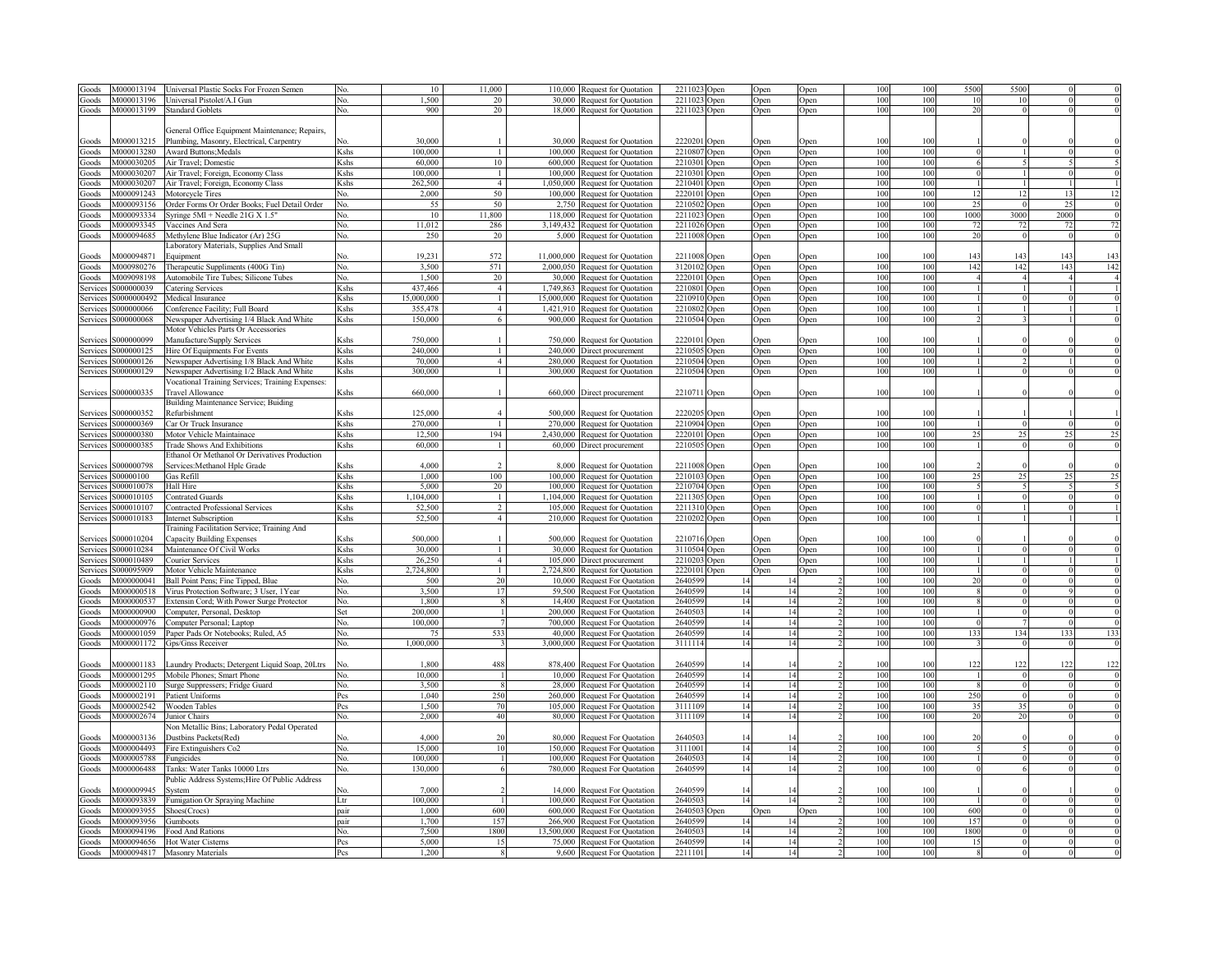| ioods        | 0000094818        | <b>Electrical Materials</b>                      |                                                                                                                                                                                                                  | 3.500              | 20           | 70,000      | <b>Request For Quotation</b>      | 221110<br>14    | 14   |      | 100 | 100 | $\gamma$                 |                |       |       |
|--------------|-------------------|--------------------------------------------------|------------------------------------------------------------------------------------------------------------------------------------------------------------------------------------------------------------------|--------------------|--------------|-------------|-----------------------------------|-----------------|------|------|-----|-----|--------------------------|----------------|-------|-------|
| ioods        | 0000094819        | Carpentry Materials                              | Pes                                                                                                                                                                                                              | 4.500              | 26           | 117,000     | <b>Request For Quotation</b>      | 2211101<br>14   | 14   |      | 100 | 100 | 26                       | $\Omega$       |       |       |
| ioods        | M000094820        | <b>Automobile Spare Parts</b>                    | Pcs                                                                                                                                                                                                              | 18,000             |              |             | 54,000 Request For Quotation      | 2211101<br>14   | 14   |      | 100 | 100 |                          | $\Omega$       |       |       |
|              |                   |                                                  |                                                                                                                                                                                                                  |                    |              |             |                                   |                 |      |      |     |     |                          |                |       |       |
| ioods        | M00009904         | <b>Room Heater</b>                               | No.                                                                                                                                                                                                              | 5.000              | 20           | 100,000     | <b>Request For Quotation</b>      | 264059<br>14    | 14   |      | 100 | 100 |                          | 20             |       |       |
| ioods        | 4000012243        | Manure Or Guano; Manure                          | tons                                                                                                                                                                                                             | 5,200              | 96           | 499,200     | Request For Quotation             | 311130<br>14    | 14   |      | 100 | 100 | $\overline{\mathcal{L}}$ | 46             |       |       |
| ioods        | V1000013286       | ish Hatcheries; Fish Fingerlings                 | Ñο.                                                                                                                                                                                                              | 20                 | 300000       | 6,000,000   | Open Tender                       | 311130<br>14    | 14   |      | 100 | 100 | 300000                   | $\Omega$       |       |       |
| Service      | 000000102         | Refurbishment Of Offices (External)              | Kshs                                                                                                                                                                                                             | 3.000.000          |              | 3,000,000   | Open Tender                       | 3110399<br>14   | 14   |      | 100 | 100 |                          | $\Omega$       |       |       |
| Services     | S000000102        | Refurbishment Of Offices (External)              | Kshs                                                                                                                                                                                                             | 300,000            |              |             | 300,000 Request For Quotation     | 2220204<br>14   | 14   |      | 100 | 100 |                          | $\Omega$       |       |       |
|              |                   | Building Construction Management; Architectural  |                                                                                                                                                                                                                  |                    |              |             |                                   |                 |      |      |     |     |                          |                |       |       |
| Services     | 6000000201        | Consultation Services                            | Kshs                                                                                                                                                                                                             | 9,750,000          |              |             | 9,750,000 Request For Quotation   | 3110302<br>14   | 14   |      | 100 | 100 |                          |                |       |       |
| Service:     | \$000000352       | <b>Buiding Refurbishment</b>                     | Kshs                                                                                                                                                                                                             | 5.500.000          |              |             | 22,000,000 Request For Quotation  | 14<br>3110302   | 14   |      | 100 | 100 |                          |                |       |       |
| Service:     | \$000000352       | <b>Buiding Refurbishment</b>                     | Kshs                                                                                                                                                                                                             | 1,400,000          |              |             | 7,000,000 Request For Quotation   | 14<br>3110399   | 14   |      | 100 | 100 |                          |                |       |       |
| Service:     | S000000352        | <b>Buiding Refurbishment</b>                     | Kshs                                                                                                                                                                                                             | 3,000,000          |              |             | 8,000,000 Request For Quotation   | 14<br>3110504   | 14   |      | 100 | 100 |                          | $\mathbf{3}$   |       |       |
| Service      | S000000353        | Specilized Plants And Machinery                  | Kshs                                                                                                                                                                                                             | 5,000,000          |              |             | 5,000,000 Request For Quotation   | 14<br>3111114   | 14   |      | 100 | 100 |                          | $\theta$       |       |       |
| Service      | \$000000385       | <b>Trade Shows And Exhibitions</b>               | Kshs                                                                                                                                                                                                             | 8,000,000          |              |             | 8,000,000 Request for quations    | 221050:<br>14   | 14   |      | 100 | 100 |                          | $\mathbf{1}$   |       |       |
| Service      | S000000392        | <b>Building Construction Management</b>          | Kshs                                                                                                                                                                                                             | 2,290,000          | 10           |             |                                   | 3110299<br>14   | 14   |      | 100 | 100 |                          | 10             |       |       |
|              |                   |                                                  |                                                                                                                                                                                                                  |                    |              |             | 22,900,000 Request For Quotation  | 3110499<br>14   | 14   |      | 100 | 100 |                          | $\theta$       |       |       |
| ervice:      | S000000445        | Road Construction Minor                          | Kshs                                                                                                                                                                                                             | 51,800,000         |              |             | 51,800,000 Request For Quotation  |                 |      |      |     |     |                          |                |       |       |
| Services     | S000000462        | Access Roads; Spot Improvement Services          | Kshs                                                                                                                                                                                                             | 256,650,000        |              |             | 256,650,000 Request For Quotation | 311040<br>14    | 14   |      | 100 | 100 |                          |                |       |       |
|              |                   |                                                  |                                                                                                                                                                                                                  |                    |              |             |                                   |                 |      |      |     |     |                          |                |       |       |
| Service      | 00000137          | Consultancy For Study And Development Of State   | <shs< td=""><td>5,500,000</td><td></td><td></td><td>5,500,000 Request For Quotation</td><td>311140<br/>14</td><td></td><td></td><td>100</td><td>100</td><td></td><td></td><td></td><td></td></shs<>              | 5,500,000          |              |             | 5,500,000 Request For Quotation   | 311140<br>14    |      |      | 100 | 100 |                          |                |       |       |
| Service:     | 300000141         | is Software                                      | <shs< td=""><td>1.000.000</td><td></td><td></td><td>1,000,000 Request For Quotation</td><td>3111114<br/>14</td><td>14</td><td></td><td>100</td><td>100</td><td></td><td></td><td></td><td></td></shs<>           | 1.000.000          |              |             | 1,000,000 Request For Quotation   | 3111114<br>14   | 14   |      | 100 | 100 |                          |                |       |       |
| Service:     | 000010107         | <b>Contracted Professional Services</b>          | <shs< td=""><td>45,000,000</td><td></td><td></td><td>45,000,000 Request For Quotation</td><td>3111499<br/>Open</td><td>Open</td><td>)pen</td><td>100</td><td>100</td><td></td><td></td><td></td><td></td></shs<> | 45,000,000         |              |             | 45,000,000 Request For Quotation  | 3111499<br>Open | Open | )pen | 100 | 100 |                          |                |       |       |
| ervice:      | 000010107         | <b>Contracted Proffessional Services</b>         | <shs< td=""><td>500,000</td><td></td><td></td><td>500,000 Request For Quotation</td><td>2211310<br/>Open</td><td>Open</td><td>Open</td><td>100</td><td>100</td><td></td><td></td><td></td><td></td></shs<>       | 500,000            |              |             | 500,000 Request For Quotation     | 2211310<br>Open | Open | Open | 100 | 100 |                          |                |       |       |
| ervice:      | 6000010145        | Pre Feasibility Study                            | <shs< td=""><td>30,000,000</td><td></td><td>30,000,000</td><td>Open Tender</td><td>3111401<br/>Open</td><td>Open</td><td>Open</td><td>100</td><td>100</td><td></td><td></td><td></td><td></td></shs<>            | 30,000,000         |              | 30,000,000  | Open Tender                       | 3111401<br>Open | Open | Open | 100 | 100 |                          |                |       |       |
| ervice:      | 000010284         | Maintenance Of Civil Works                       | <shs< td=""><td>151,875,577</td><td></td><td>151,875,577</td><td><b>Request For Quotation</b></td><td>222020<br/>14</td><td></td><td></td><td>100</td><td>100</td><td></td><td></td><td></td><td></td></shs<>    | 151,875,577        |              | 151,875,577 | <b>Request For Quotation</b>      | 222020<br>14    |      |      | 100 | 100 |                          |                |       |       |
| ervices      | 000010284         | Maintenance Of Civil Works                       | <shs< td=""><td>10.000.000</td><td></td><td></td><td>10,000,000 request for quotations</td><td>311059<br/>14</td><td>14</td><td></td><td>100</td><td>100</td><td></td><td></td><td></td><td></td></shs<>         | 10.000.000         |              |             | 10,000,000 request for quotations | 311059<br>14    | 14   |      | 100 | 100 |                          |                |       |       |
| Services     | 000010314         | Provision Of Tents And Related Acceessories      | No.                                                                                                                                                                                                              | 5.000              |              |             | 15,000 Request For Quotation      | 264059<br>14    | 14   |      | 100 | 100 |                          |                |       |       |
|              |                   |                                                  |                                                                                                                                                                                                                  |                    |              |             |                                   |                 |      |      |     |     |                          |                |       |       |
| Service      | 000010376         |                                                  | Kshs                                                                                                                                                                                                             | 3,000,000          |              |             | 3,000,000 Request For Quotation   | 311111<br>14    | 14   |      | 100 | 100 |                          |                |       |       |
|              |                   | Supply And Instalation Of Networking Equipment   |                                                                                                                                                                                                                  |                    |              |             |                                   |                 |      |      |     |     |                          |                |       |       |
| Services     | \$000010430       | Publishing & Printing Services                   | No.                                                                                                                                                                                                              | 2,000              | 1206         |             | 2,412,000 Request For Quotation   | 264059<br>14    | 14   |      | 100 | 100 | 301                      | 302            | 302   | 301   |
| Services     | \$000010531       | Refurbishment Of Building                        | No.                                                                                                                                                                                                              | 2.030.458          |              |             | 4,060,915 Request For Quotation   | 264059<br>14    | 14   |      | 100 | 100 |                          | $\theta$       |       |       |
| Service      | \$000010532       | Jpgrading And Installation Of Cctv Camera        | Kshs                                                                                                                                                                                                             | 3,000,000          |              |             | 3,000,000 Request For Quotation   | 3110604<br>14   | 14   |      | 100 | 100 |                          | $\theta$       |       |       |
| Works        | W000000009        | Construction Of Bridge                           | Kshs                                                                                                                                                                                                             | 48,000,000         |              |             | 48,000,000 Request For Quotation  | 311050<br>14    | 14   |      | 100 | 100 |                          |                |       |       |
| <b>Norks</b> | W000000009        | Construction Of Bridge                           | <b>Kshs</b>                                                                                                                                                                                                      | 1.000.000          |              |             | 1,000,000 Request For Quotation   | 311150<br>14    | 14   |      | 100 | 100 |                          |                |       |       |
| Vorks        | W000000048        | General Construction Works                       | <b>Kshs</b>                                                                                                                                                                                                      | 6,000,000          |              |             | 6,000,000 Request For Quotation   | 311059<br>14    | 14   |      | 100 | 100 |                          |                |       |       |
| Works        | W000000080        | <b>Bus Park Construction</b>                     | <b>K</b> shs                                                                                                                                                                                                     | 16,000,000         |              |             | 16,000,000 Request For Quotation  | 3110599<br>14   | 14   |      | 100 | 100 |                          |                |       |       |
|              |                   | aying And Commissioning Of Water Pipeline        |                                                                                                                                                                                                                  |                    |              |             |                                   |                 |      |      |     |     |                          |                |       |       |
| Works        | W000000089        | Including Pipes, Fittings And Design             | <shs< td=""><td>8,900,000</td><td></td><td></td><td>8,900,000 Open Tender</td><td>3110502<br/>14</td><td>14</td><td></td><td>100</td><td>100</td><td></td><td></td><td></td><td></td></shs<>                     | 8,900,000          |              |             | 8,900,000 Open Tender             | 3110502<br>14   | 14   |      | 100 | 100 |                          |                |       |       |
|              |                   | aying And Commissioning Of Water Pipeline        |                                                                                                                                                                                                                  |                    |              |             |                                   |                 |      |      |     |     |                          |                |       |       |
| Works        | W000000089        | Including Pipes, Fittings And Design             | Kshs                                                                                                                                                                                                             | 4,849,171          |              |             | 4,849,171 open tender/Quotation   | 3110504<br>14   | 14   |      | 100 | 100 |                          |                |       |       |
|              |                   | Building Construction Management; Architectural  |                                                                                                                                                                                                                  |                    |              |             |                                   |                 |      |      |     |     |                          |                |       |       |
|              | \$000000201       |                                                  |                                                                                                                                                                                                                  | 234,000,000        |              |             | 234,000,000 Request For Quotation | 3110504 Open    |      |      | 100 | 100 |                          |                |       |       |
| Service:     | W000001127        | Consultation Services                            | Kshs                                                                                                                                                                                                             | 190,900,000        |              |             |                                   | 3110499 Open    | Open | Open | 100 | 100 |                          |                |       |       |
| Works        |                   | Road Construction                                | Kshs                                                                                                                                                                                                             |                    |              |             | 190,900,000 Request For Quotation |                 | Open | Open |     |     |                          |                |       |       |
| Goods        | M000000357        | Laundry Type Washing Machines                    | No.                                                                                                                                                                                                              | 5,382,500          |              |             | 5,382,500 Request For Quotation   | 2640503 Open    | Open | Open | 100 | 100 |                          |                |       |       |
| Goods        | M000000386        | Autoclave; Large                                 | No.                                                                                                                                                                                                              | 90.000             |              |             | 180,000 Request For Quotation     | 2640503 Open    | Open | Open | 100 | 100 |                          | $\theta$       |       |       |
| Goods        | M000000389        | Pulse Oximeter Units                             | No.                                                                                                                                                                                                              | 31,200             | 20           |             | 624,000 Request For Quotation     | 2640503 Open    | Open | Open | 100 | 100 | 20                       |                |       |       |
| Goods        | M000000395        | Laryngoscopes Or Accessories                     | No.                                                                                                                                                                                                              | 60.000             |              |             | 360,000 Request For Quotation     | 2640503 Open    | Open | Open | 100 | 100 |                          |                |       |       |
| Goods        | <b>8020000013</b> | Laboratory Forceps; Artery, Assorted             | No.                                                                                                                                                                                                              | 200.000            |              |             | 800,000 Request For Quotation     | 2211023 Open    | Open | Open | 100 | 100 |                          |                |       |       |
| Goods        | M000000407        | Patient Care Beds; With Castors                  | No.                                                                                                                                                                                                              | 400,000            |              |             | 1,200,000 Request For Quotation   | 2640503 Open    | Open | Open | 100 | 100 |                          |                |       |       |
| Goods        | M000001008        | Mobile Phones; Airtime, Safaricom 1000           | No.                                                                                                                                                                                                              | 1.000              | 226          |             | 226,000 Direct Procurement        | 2640503 Open    | Open | Open | 100 | 100 | 226                      |                |       |       |
| ioods        | M000001008        | Mobile Phones; Airtime, Safaricom 1000           | No.                                                                                                                                                                                                              | 1,000              | 918          |             | 918,000 Direct Procuremnt         | 2640599 Open    | Open | Open | 100 | 100 | 230                      | 229            | 229   | 230   |
| ioods        | M000001020        | Diesel Fuel; Unleaded, 1Ltr                      | Ltr                                                                                                                                                                                                              | 100                | 60000        |             | 6,000,000 Open Tender             | 2211023 Open    | Open | Open | 100 | 100 | 15000                    | 15000          | 15000 | 15000 |
| ioods        | M000001505        | Blankets: Cellular.                              | No.                                                                                                                                                                                                              | 3,000              | 1000         |             | 3,000,000 Request For Quotation   | 2640503 Open    | Open | Open | 100 | 100 | 1000                     |                |       |       |
| ioods        | M000001586        | Mattress Covers; Bed, Covers,                    | No.                                                                                                                                                                                                              | 2.500              | 800          |             | 2,000,000 Request For Quotation   | 2640503 Open    | Open | Open | 100 | 100 | 800                      |                |       |       |
| ioods        | M000001857        | Beds; Hospital Beds-Aps                          | No.                                                                                                                                                                                                              | 35,000             | 13(          |             | 4,550,000 Request For Quotation   | 2640503 Open    | Open | Open | 100 | 100 | 130                      |                |       |       |
|              |                   | Iypodermic Injection Apparatus Or Accessories;   |                                                                                                                                                                                                                  |                    |              |             |                                   |                 |      |      |     |     |                          |                |       |       |
|              | V1000001901       |                                                  | N٥                                                                                                                                                                                                               | 6,000              | 30           |             |                                   |                 |      |      | 100 | 100 | 1 <sup>4</sup>           |                |       |       |
| Goods        |                   | <b>Iypodermic Syringes</b> ; Pcs                 |                                                                                                                                                                                                                  |                    |              |             | 180,000 Request For Quotation     | 2211023 Open    | Open | Open |     |     |                          |                |       |       |
|              |                   | Mattresses; Hospital Mattresses-Aps(Ripple       |                                                                                                                                                                                                                  |                    |              |             |                                   |                 |      |      |     |     |                          |                |       |       |
| Goods        | 4000001912        | Mattress)                                        |                                                                                                                                                                                                                  | 5.500              | 30           |             | 165,000 Request For Quotation     | 2640503 Open    | )pen | Open | 100 | 100 | 3(                       |                |       |       |
| Goods        | M000001913        | Medical Ultrasound Or Doppler Or Echo Probes     | No.                                                                                                                                                                                                              | 1,500,000          |              |             | 3,000,000 Request For Quotation   | 2640503 Open    | Open | Open | 100 | 100 |                          |                |       |       |
|              |                   | Surgical Blade Holders Or Breakers; Blade Holder |                                                                                                                                                                                                                  |                    |              |             |                                   |                 |      |      |     |     |                          |                |       |       |
| Goods        | 4000001945        |                                                  |                                                                                                                                                                                                                  | 500                | 10           |             | 5,000 Request For Quotation       | 2211008 Open    | Open | Open | 100 | 100 |                          |                |       |       |
| Goods        | M000001955        | Syringe Accessories; 2Cc                         | Nο                                                                                                                                                                                                               | 400                | 50           |             | 20,000 Request For Quotation      | 2211023 Open    | Open | Open | 100 | 100 | $\gamma$                 | 10             |       |       |
| Goods        | M000002214        | Surgical Gown; Theatre Gown                      | No.                                                                                                                                                                                                              | 1.900              | 325          |             | 617,500 Request For Quotation     | 2640599 Open    | Open | Open | 100 | 100 | 325                      | $\theta$       |       |       |
| Goods        | M000002399        | Medical Equipments                               | No.                                                                                                                                                                                                              | 5,041,667          | 401          |             | 40,000,000 Open Tender            | 3111101 Open    | Open | Open | 100 | 100 |                          | 400            |       |       |
| Goods        | M000002399        | Medical Equipments                               | No.                                                                                                                                                                                                              | 228,707            | 29           | 6,632,500   | Open Tender                       | 2640503 Open    | Open | Open | 100 | 100 | 29                       | $\theta$       |       |       |
| Goods        | V1000002399       | Medical Equipments                               | No.                                                                                                                                                                                                              | 2.000              | $30^{\circ}$ |             | 60,000 Request For Quotation      | 2640599 Open    | Open | Open | 100 | 100 |                          | 30             |       |       |
| Goods        | M000002412        | Acaricide (Almatix) Extomine                     | I tr                                                                                                                                                                                                             | 2,000              | 15           |             | 30,000 Request For Quotation      | 2211023 Open    | Open | Open | 100 | 100 |                          |                |       |       |
| Goods        | M000002518        | Hypodermic Needles; Needle 21G                   | No.                                                                                                                                                                                                              | $\mathbf{\hat{R}}$ | 6000         |             | 48,000 Request For Quotation      | 2211023 Open    | Open | Open | 100 | 100 | 3000                     | 3000           |       |       |
| Goods        | M000002519        | Hypodermic Needles; Needle 23G                   | No.                                                                                                                                                                                                              | 20                 | 9400         |             | 188,000 Request For Quotation     | 2211023 Open    | Open | Open | 100 | 100 | 2350                     | 2350           | 2350  | 2350  |
| Goods        | M000002619        | <b>Bed Sheets Aps</b>                            | No.                                                                                                                                                                                                              | 3.000              | 800          |             | 2,400,000 Request For Quotation   | 2640503 Open    | Open | Open | 100 | 100 | 800                      | $\mathbf{0}$   |       |       |
| Goods        | M000002619        | <b>Bed Sheets Aps</b>                            | No.                                                                                                                                                                                                              | 3,000              | 500          |             | 1,500,000 Request For Quotation   | 2640599 Open    | Open | Open | 100 | 100 | 500                      | $\overline{0}$ |       |       |
| Goods        |                   | M000002621 Pillow Cases Aps                      | No.                                                                                                                                                                                                              | 300                | 800          |             | 240,000 Request For Quotation     | 2640503 Open    | Open | Open | 100 | 100 | 800                      | $\overline{0}$ |       |       |
|              |                   |                                                  |                                                                                                                                                                                                                  | 2.200              | 100          |             |                                   |                 |      |      | 100 | 100 | 5(                       | 50             |       |       |
| Goods        |                   | M000003914 Anti Rabies Vaccine(Pvcr)             | dose                                                                                                                                                                                                             |                    |              |             | 220,000 Request For Quotation     | 2211026 Open    | Open | Open |     |     |                          |                |       |       |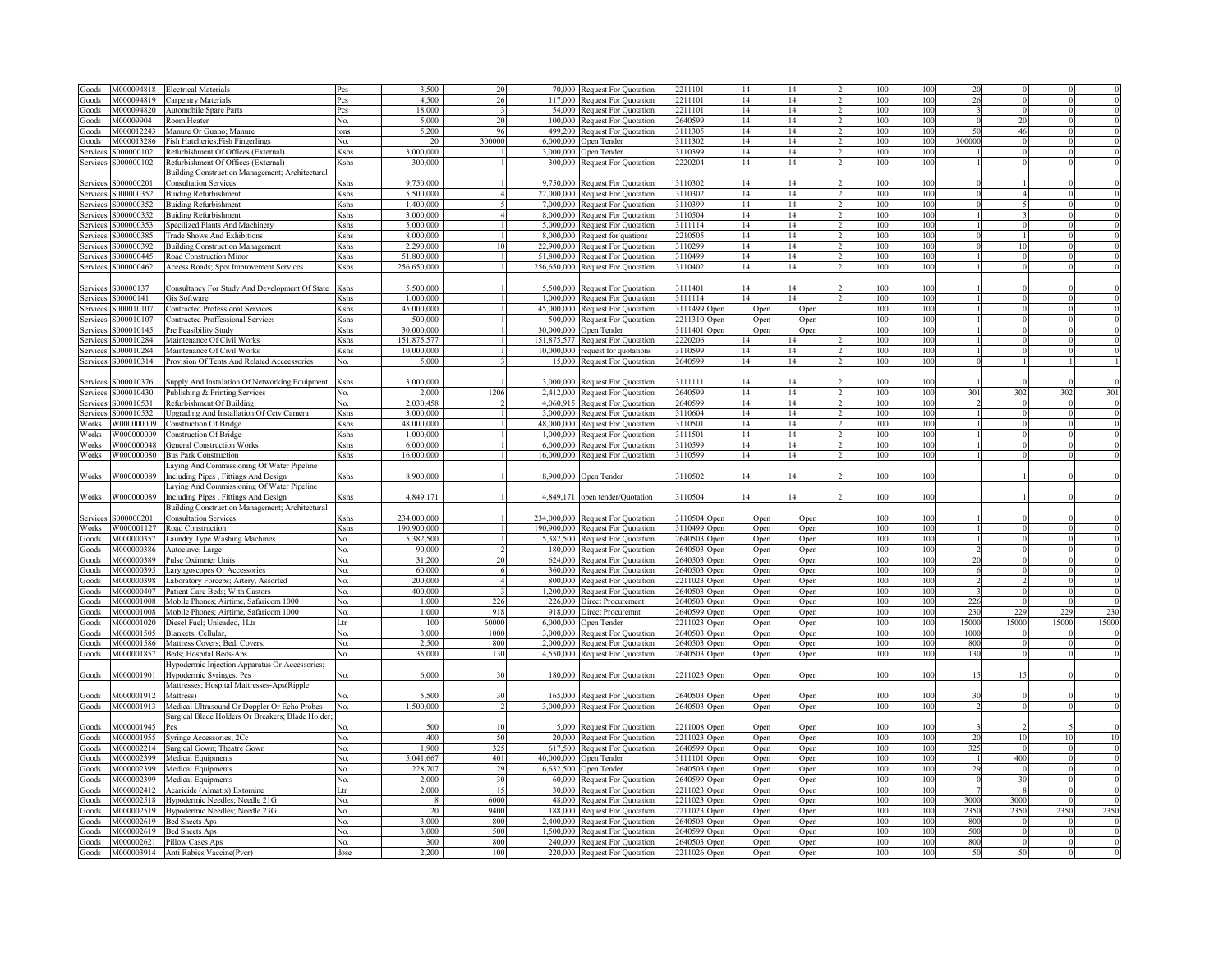|       |            | Veterinary Injection Or Suction Units Or           |                                                                                                                                                                                                                             |            |                |            |                                  |                             |             |      |     |     |       |          |      |                |
|-------|------------|----------------------------------------------------|-----------------------------------------------------------------------------------------------------------------------------------------------------------------------------------------------------------------------------|------------|----------------|------------|----------------------------------|-----------------------------|-------------|------|-----|-----|-------|----------|------|----------------|
| Goods | M000004256 |                                                    |                                                                                                                                                                                                                             | 290        | 12370          | 3 587 300  |                                  | 2211023                     |             |      | 100 | 100 | 3094  | 3092     | 3092 | 3092           |
|       | M000004353 | Accessories ; Artificial Insemination Kits         |                                                                                                                                                                                                                             | 40         | 36412          |            | <b>Request For Quotation</b>     | Open<br>2640599             | )pen        | Open | 100 |     | 36412 |          |      |                |
| Goods |            | Face Masks                                         | Pcs                                                                                                                                                                                                                         |            |                | 1,456,480  | Request For Quotation            | Open                        | <b>Open</b> | Open |     | 100 |       |          |      |                |
| Goods | M000004686 | Fertilizer                                         | bags                                                                                                                                                                                                                        | 4,000      | 3500           |            | 14,000,000 Open Tender           | 2211023<br>Open             | Open        | Open | 100 | 100 | 2000  | 1500     |      |                |
|       |            | Furniture Set(Furniture For Molecular Lab Covid-   |                                                                                                                                                                                                                             |            |                |            |                                  |                             |             |      |     |     |       |          |      |                |
| Goods | M000004781 |                                                    |                                                                                                                                                                                                                             | 200,000    |                |            | 200,000 Request For Quotation    | 2640503<br><b>Open</b>      | Open        | Open | 100 | 100 |       |          |      |                |
|       |            | Farm Inputs For Demonstation Of Seedlings, Seeds,  |                                                                                                                                                                                                                             |            |                |            |                                  |                             |             |      |     |     |       |          |      |                |
| Goods | M000005091 | Fertilizers And Chemicals                          | <shs< td=""><td>3,500,000</td><td></td><td>3,500,000</td><td><b>Request For Quotation</b></td><td>2211007<br/>Open</td><td><b>Dpen</b></td><td>Open</td><td>100</td><td>100</td><td></td><td></td><td></td><td></td></shs<> | 3,500,000  |                | 3,500,000  | <b>Request For Quotation</b>     | 2211007<br>Open             | <b>Dpen</b> | Open | 100 | 100 |       |          |      |                |
|       | M000005293 |                                                    |                                                                                                                                                                                                                             | 400        | 2800           |            |                                  |                             |             |      | 100 | 100 | 2800  |          |      | $\overline{0}$ |
| Goods |            | Disposable Face Masks (N95), Pcs                   | No.                                                                                                                                                                                                                         |            |                |            | 1,120,000 Request For Quotation  | 2640599 Open                | Open        | Open |     |     |       |          |      |                |
| Goods | M000006007 | Nebulizer Or Accessories                           | No.                                                                                                                                                                                                                         | 20,000     | 10             |            | 200,000 Request For Quotation    | 2640503 Open                | Open        | Open | 100 | 100 | 10    |          |      |                |
| Goods | M000006238 | <b>Agricultural Tractors</b>                       | No.                                                                                                                                                                                                                         | 2.800.000  | $\overline{1}$ |            | 2,800,000 Open Tender            | 3111103 Open                | Open        | Open | 100 | 100 |       |          |      |                |
| Goods | M000006239 | Harrows                                            | No.                                                                                                                                                                                                                         | 1.850.000  | $\mathbf{1}$   | 1,850,000  | open Tender                      | 3111103<br>Open             | <b>Dpen</b> | Open | 100 | 100 |       |          |      |                |
| Goods | M000006242 | Disc Ploughs                                       | No.                                                                                                                                                                                                                         | 550,000    |                | 550.000    | Request for quotation            | 3111103<br>Open             | <b>Dpen</b> | Open | 100 | 100 |       |          |      |                |
| Goods | M000006276 |                                                    | No.                                                                                                                                                                                                                         | 1.200.000  |                |            | 1,200,000 Open Tender            | 3111103                     |             |      | 100 | 100 |       |          |      |                |
|       |            | Trailer Body; 6 Ton Non-Tippping Trailer           |                                                                                                                                                                                                                             |            |                |            |                                  | Open                        | <b>Open</b> | Open |     |     |       |          |      |                |
| Goods | M000006513 | Goats; Dairy Does                                  | No.                                                                                                                                                                                                                         | 25,000     | 31             | 775,000    | <b>Request For Quotation</b>     | 3111302<br>)pen             | <b>Open</b> | Open | 100 | 100 | 31    |          |      |                |
| Goods | M000006514 | Goats: Dairy Bucks                                 | No.                                                                                                                                                                                                                         | 15,000     | 15             | 225,000    | <b>Request For Quotation</b>     | 3111302<br>)pen             | <b>Dpen</b> | Open | 100 | 100 | 15    |          |      |                |
| Goods | M000007002 | Face Shield                                        | Pcs                                                                                                                                                                                                                         | 2,000      | 500            |            | 1,000,000 Request For Quotation  | 2640599<br>)pen             | <b>Open</b> | Open | 100 | 100 | 500   |          |      |                |
|       |            | ntensive Care Unit Equipment(Full Set              |                                                                                                                                                                                                                             |            |                |            |                                  |                             |             |      |     |     |       |          |      |                |
| Goods | 4000008114 | Bed, Ventillator, Monitor, Sunction)               | N٥                                                                                                                                                                                                                          | 3,000,000  |                | 9,000,000  | Open Tender                      | 264050                      |             | Open | 100 | 100 |       |          |      |                |
|       |            |                                                    |                                                                                                                                                                                                                             |            |                |            |                                  | )pen                        | <b>Jpen</b> |      |     |     |       |          |      |                |
| Goods | M000009824 | Jnit Cooler: Cooler                                | No.                                                                                                                                                                                                                         | 9,000      | 16             |            | 144,000 Request For Quotation    | 2211023<br>) <sub>pen</sub> | <b>Dpen</b> | Open | 100 | 100 | 16    |          |      |                |
| Goods | M000009847 | <b>Infrared Thermometer</b>                        | No.                                                                                                                                                                                                                         | 8,000      | 50             |            | 400,000 Request For Quotation    | 2640599<br>)pen             | )pen        | Open | 100 | 100 | 50    |          |      |                |
| Goods | M000010748 | Live Chickens; Day Old Chicks                      | No.                                                                                                                                                                                                                         | 200        | 16300          |            | 3,260,000 Open Tender            | 311302<br>)pen              | )pen        | Open | 100 | 100 |       | 16300    |      |                |
| Goods | M000010925 | Swine; Sow (Breeding Stock)                        | No.                                                                                                                                                                                                                         | 40,000     |                | 240,000    | <b>Request For Quotation</b>     | 3111302<br>)pen             | )pen        | Open | 100 | 100 |       |          |      | $\theta$       |
| Goods | M000011286 | Veedle Trays Or Holders; Pin Trays 1233 Velos      | No.                                                                                                                                                                                                                         | 200        | 150            | 30,000     | <b>Request For Quotation</b>     | 2640599<br>)pen             | )pen        | Open | 100 | 100 |       |          | 150  |                |
|       | M000012938 |                                                    | Ñο                                                                                                                                                                                                                          | 200        | 5856           | 1.171.200  |                                  | 2640599                     | <b>Open</b> |      | 100 | 100 | 1464  | 1464     | 1464 | 1464           |
| Goods |            | Hand Sanitizer: Hand Sanitizing Gel                |                                                                                                                                                                                                                             |            |                |            | <b>Request For Quotation</b>     | )pen                        |             | Open |     |     |       |          |      |                |
| Goods | M000013564 | Rabies Vaccine; Rabisin                            | dose                                                                                                                                                                                                                        | 5.050      | 60             |            | 303,000 Request For Quotation    | 2211026<br><b>Jpen</b>      | <b>Open</b> | Open | 100 | 100 | 60    |          |      |                |
|       |            | Jumpy Skin Disease Vaccine Freeze Dried Live       |                                                                                                                                                                                                                             |            |                |            |                                  |                             |             |      |     |     |       |          |      |                |
| Goods | M000091297 | Attenuated Vaccine (2 Years Shelf Life)            | dose                                                                                                                                                                                                                        | 60         | 5000           | 300.000    | <b>Request For Quotation</b>     | 2211026<br>) pen            | ) pen       | Open | 100 | 100 | 5000  |          |      | $\Omega$       |
| Goods | M000094482 | Milk Pasteurizer                                   | No.                                                                                                                                                                                                                         | 4,000,000  |                |            | 4,000,000 Open Tender            | 3111103 Open                | Open        | Open | 100 | 100 |       |          |      | $\overline{0}$ |
|       |            | Agricultural Materials Supplies And Small          |                                                                                                                                                                                                                             |            |                |            |                                  |                             |             |      |     |     |       |          |      |                |
|       |            |                                                    |                                                                                                                                                                                                                             |            |                |            |                                  |                             |             |      |     |     |       |          |      |                |
| Goods | M000094870 | Equipment                                          |                                                                                                                                                                                                                             | 500,000    |                | 4,000,000  | <b>Request For Quotation</b>     | 2211023<br>Open             | <b>Open</b> | Open | 100 | 100 |       |          |      |                |
| Goods | M000095466 | B Ply Surgical Masks With Straps (20Cm) Pkts       | No.                                                                                                                                                                                                                         | 2.500      | 8020           | 20,050,000 | <b>Request For Quotation</b>     | 2640599<br>Open             | <b>Dpen</b> | Open | 100 | 100 | 8020  |          |      | $\overline{0}$ |
| Goods | M000095655 | <b>Gowns For Staffs</b>                            | No.                                                                                                                                                                                                                         | 1.900      | 700            | 1,330,000  | Request For Quotation            | 2640503<br>Open             | <b>Dpen</b> | Open | 100 | 100 | 700   |          |      | $\overline{0}$ |
| Goods | M000096501 | Avocado Seedlings, Haas, Fuerte,                   | No.                                                                                                                                                                                                                         | 120        | 25000          | 3.000.000  | Open Tender                      | 3111305<br>Open             | <b>Dpen</b> | Open | 100 | 100 | 12500 | 12500    |      | $\overline{0}$ |
| Goods | M000096505 | Ripper, Ox Drawn Complete With Bean                | No.                                                                                                                                                                                                                         | 600,000    |                | 600 000    | Request for quotation            | 3111103<br>Open             | <b>Open</b> | Open | 100 | 100 |       |          |      | $\overline{0}$ |
|       | M000096806 |                                                    |                                                                                                                                                                                                                             |            |                |            |                                  |                             |             |      |     |     |       |          |      |                |
| Goods |            | Chlorine Powder 70% In 45Kg Drum(Granules)         | Sachet                                                                                                                                                                                                                      |            | 11012          | 99,108     | <b>Request For Quotation</b>     | 2640599<br>Open             | <b>Open</b> | Open | 100 | 100 | 11012 |          |      | $\Omega$       |
| Goods | M000098303 | Purchase Of Motor Vehicles (Ambulance)             | No.                                                                                                                                                                                                                         | 10,000,000 |                | 10,000,000 | Open Tender                      | 3110707<br>Open             | <b>Dpen</b> | Open | 100 | 100 |       |          |      | $\Omega$       |
| Goods | M000099284 | Foot And Mouth Vaccine                             | dose                                                                                                                                                                                                                        | 105        | 19000          | 1,995,000  | <b>Request For Quotation</b>     | 2211026<br>Open             | <b>Dpen</b> | Open | 100 | 100 | 10000 | 9000     |      | $\Omega$       |
| Goods | M00097980  | Cooler Box                                         | Pcs                                                                                                                                                                                                                         | 2.500      | 20             | 50,000     | <b>Request For Quotation</b>     | 2640503<br>Open             | <b>Dpen</b> | Open | 100 | 100 | 20    |          |      | $\Omega$       |
| Goods | M000980272 | Cooking Gas Refill                                 | No.                                                                                                                                                                                                                         | 2.750      | 120            | 330,000    | <b>Request For Quotation</b>     | 2640599<br>Open             |             | Open | 100 | 100 | 30    | 30       |      | 30             |
|       | M000980293 |                                                    |                                                                                                                                                                                                                             | 250,000    | 15             | 3,750,000  |                                  | 2640503                     | <b>Open</b> |      | 100 | 100 |       |          |      |                |
| Goods |            | Sunction Machine(Electric)                         | No.                                                                                                                                                                                                                         |            |                |            | <b>Request For Quotation</b>     | Open                        | )pen        | Open |     |     | 15    |          |      | $\overline{0}$ |
| Goods | M000980447 | Vital Signs Monitor(Mobile Patient Monitor)        | No.                                                                                                                                                                                                                         | 386,000    | 20             |            | 7,720,000 Request For Quotation  | 2640503<br>Open             | <b>Open</b> | Open | 100 | 100 | 20    |          |      |                |
|       |            |                                                    |                                                                                                                                                                                                                             |            |                |            |                                  |                             |             |      |     |     |       |          |      |                |
| Goods | M000980448 | Digital Blood Pressure Machine, M 3 With Cord      | No.                                                                                                                                                                                                                         | 6,000      | 50             | 300,000    | <b>Request For Quotation</b>     | 2640503 Open                | <b>Dpen</b> | Open | 100 | 100 | 50    |          |      |                |
|       |            |                                                    |                                                                                                                                                                                                                             |            |                |            |                                  |                             |             |      |     |     |       |          |      |                |
|       | M000980448 | Digital Blood Pressure Machine, M 3 With Cord      | N٥                                                                                                                                                                                                                          | 6.000      | 24             | 144 000    |                                  | 2640599                     |             |      | 100 | 100 |       | 24       |      | $\Omega$       |
| Goods | M009098253 |                                                    |                                                                                                                                                                                                                             | 100        | 25000          |            | <b>Request For Quotation</b>     | Open<br>2640503             | )pen        | Open | 100 | 100 | 25000 |          |      | $\overline{0}$ |
| Goods |            | Fuel And Other Lubricants                          | Ltr                                                                                                                                                                                                                         |            |                |            | 2,500,000 Open Tender            | Open                        | Open        | Open |     |     |       |          |      |                |
| Goods | M009098253 | Fuel And Other Lubricants                          | Ltr                                                                                                                                                                                                                         | 100        | 35213          |            | 3,521,300 Open Tender            | 2640599<br>Open             | <b>Open</b> | Open | 100 | 100 | 8803  | 8803     | 8804 | 8803           |
| Goods | M000000383 | Workshop Tools                                     | Kshs                                                                                                                                                                                                                        | 9,500,000  |                |            | 9,500,000 Request For Quotation  | 2211006<br>Open             | )pen        | Open | 100 | 100 |       |          |      | $\overline{0}$ |
| Goods |            | M000001295 Mobile Phones; Smart Phone              | No.                                                                                                                                                                                                                         | 10.000     | 60             |            | 600,000 Request For Quotation    | 3110504<br>Open             | <b>Dpen</b> | Open | 100 | 100 | 60    | $\Omega$ |      | $\overline{0}$ |
|       | M000001455 |                                                    |                                                                                                                                                                                                                             | 7,000      | 200            |            | 1,400,000 Request For Quotation  | 3111109 Open                |             |      | 100 | 100 | 200   |          |      | $\overline{0}$ |
| Goods |            | Mens Suits; Track Suit                             | No.                                                                                                                                                                                                                         |            |                |            |                                  |                             | Open        | Open |     |     |       |          |      |                |
|       |            | Volleyball Storage For Balls Or Nets; Volleyball   |                                                                                                                                                                                                                             |            |                |            |                                  |                             |             |      |     |     |       |          |      |                |
| Goods | M000001969 | Net                                                |                                                                                                                                                                                                                             | 600        | 30             |            | 18,000 Request For Quotation     | 3111109 Open                | <b>Open</b> | Open | 100 | 100 | 30    |          |      |                |
| Goods | M000002761 | Waste Bin Big Pressed                              | Kshs                                                                                                                                                                                                                        | 6,000,000  | $\overline{1}$ |            | 6,000,000 open Tender            | 3111120 Open                | Open        | Open | 100 | 100 |       |          |      | $\theta$       |
| Goods | M000004708 | Purchase Of Land                                   | Kshs                                                                                                                                                                                                                        | 20.000.000 |                |            | 20,000,000 Open Tender           | 3130100 Open                | Open        | Open | 100 | 100 |       |          |      | $\Omega$       |
| Goods | M000005096 | Food And Ratives                                   | Κg                                                                                                                                                                                                                          | 100        | 672            |            | 67,200 Request For Quotation     | 2210799 Open                | Open        | Open | 100 | 100 | 672   |          |      |                |
| Goods | M000005680 | <b>Beauty Products</b>                             | Set                                                                                                                                                                                                                         | 4,500      | 26             |            | 117,000 Request For Quotation    | 3111109 Open                |             |      | 100 | 100 | 26    |          |      |                |
|       |            |                                                    |                                                                                                                                                                                                                             |            |                |            |                                  |                             | Open        | Open |     |     |       |          |      |                |
| Goods | M000005798 | Sport Uniform; Playing Kits                        | Set                                                                                                                                                                                                                         | 28,000     | 60             |            | 1,680,000 Request For Quotation  | 3111109 Open                | <b>Open</b> | Open | 100 | 100 | 60    |          |      |                |
| Goods | M000005799 | Soccer Balls                                       | No.                                                                                                                                                                                                                         | 4,200      | 300            |            | 1,260,000 Request For Quotation  | 3111109 Open                | <b>Open</b> | Open | 100 | 100 | 300   |          |      |                |
| Goods | M000005800 | Sport Goals; Goal Nets                             | No.                                                                                                                                                                                                                         | 6,500      | 32             |            | 208,000 Request For Quotation    | 3111109 Open                | <b>Open</b> | Open | 100 | 100 | 32    |          |      |                |
| Goods | M000005925 | Football Boots                                     | pair                                                                                                                                                                                                                        | 4.800      | 40             |            | 192,000 Request For Quotation    | 3111109 Open                | <b>Open</b> | Open | 100 | 100 | 40    |          |      |                |
| Goods | M000009870 | Thermal Tape Printers; Portable Thermal Printer    | No.                                                                                                                                                                                                                         | 20,000     | 30             |            | 600,000 Request For Quotation    | 3110504 Open                | Open        | Open | 100 | 100 | 30    |          |      |                |
|       | M000009986 |                                                    |                                                                                                                                                                                                                             |            |                |            |                                  |                             |             |      | 100 |     |       |          |      |                |
| Goods |            | <b>Tennis Racquets</b>                             | No.                                                                                                                                                                                                                         | 2,500      | 10             | 25,000     | <b>Request For Quotation</b>     | 3111109 Open                | Open        | Open |     | 100 | 10    |          |      |                |
| Goods | M000009987 | Squash Racquets; Squash Racket Grips               | No.                                                                                                                                                                                                                         | 8,000      | 10             | 80,000     | <b>Request For Quotation</b>     | 3111109<br>Open             | <b>Dpen</b> | Open | 100 | 100 | 10    |          |      |                |
| Goods | M000009992 | Darts; Dart Shaft                                  | Set                                                                                                                                                                                                                         | 2.500      | 15             |            | 37,500 Request For Quotation     | 3111109 Open                | <b>Dpen</b> | Open | 100 | 100 | 15    |          |      |                |
| Goods | M000009993 | Darts; Darts Boards                                | No.                                                                                                                                                                                                                         | 5.000      | 40             |            | 200,000 Request For Quotation    | 3111109 Open                | Open        | Open | 100 | 100 | 40    |          |      |                |
|       |            |                                                    |                                                                                                                                                                                                                             |            |                |            |                                  |                             |             |      |     |     |       |          |      |                |
| Goods | M000013626 | Parking Barrier Gate (Automated Buspark Gates) No. |                                                                                                                                                                                                                             | 8.000.000  |                |            | 8,000,000 Request For Quotation  | 3110504 Open                |             |      | 100 | 100 |       |          |      |                |
|       |            |                                                    |                                                                                                                                                                                                                             |            |                |            |                                  |                             | Open        | Open |     |     |       |          |      |                |
|       |            | Purchase Specialized Plant (Back Hoe) And          |                                                                                                                                                                                                                             |            |                |            |                                  |                             |             |      |     |     |       |          |      |                |
| Goods | M000093462 | Equipment For Solid Waste Management               | Item                                                                                                                                                                                                                        | 6.500.000  |                |            | 6.500,000 Open Tender            | 3111120 Open                | <b>Jpen</b> | Open | 100 | 100 |       |          |      |                |
| Goods | M000094755 | <b>Construction Of Building</b>                    | No.                                                                                                                                                                                                                         | 12,000,000 |                |            | 12,000,000 Request For Quotation | 3110399<br>Open             | Open        | Open | 100 | 100 |       |          |      |                |
| Goods | M000094816 | Plumbing Materials                                 | Pcs                                                                                                                                                                                                                         | 900        |                |            | 64,800 Request For Quotation     | 3111109<br>Open             | Open        | Open | 100 | 100 |       |          |      |                |
| Goods | M000094817 | <b>Masonry Materials</b>                           | Pcs                                                                                                                                                                                                                         | 1.200      |                |            | 24,000 Request For Quotation     | 3111109<br>Open             | <b>Open</b> | Open | 100 | 100 |       |          |      |                |
|       | M000094818 | <b>Electrical Materials</b>                        | Pcs                                                                                                                                                                                                                         | 3.500      | 20             |            | 70,000 Request For Quotation     | 3111109 Open                | Open        | Open | 100 | 100 | 20    |          |      |                |
| Goods |            |                                                    |                                                                                                                                                                                                                             |            |                |            |                                  |                             |             |      |     |     |       |          |      |                |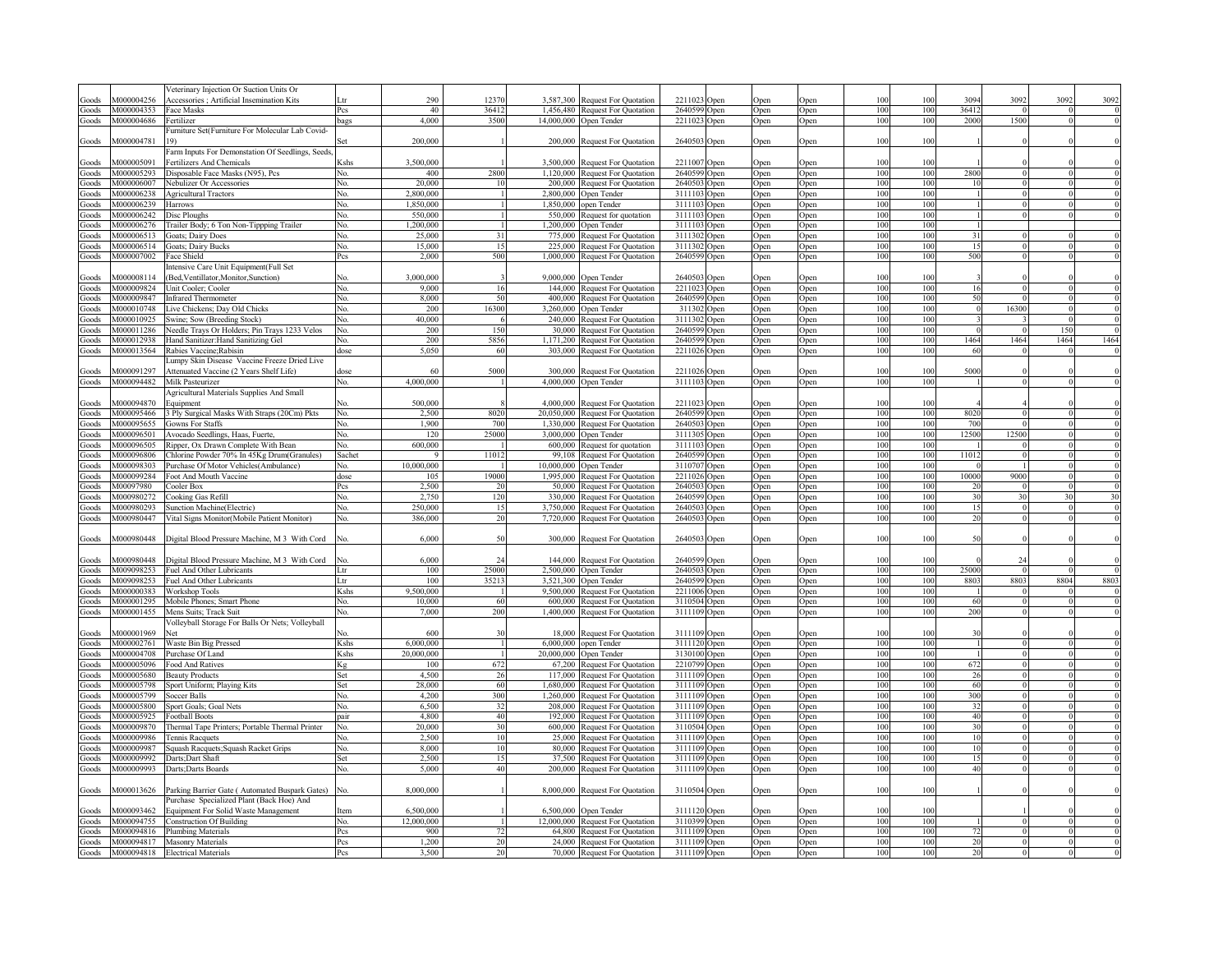| Goods           | M000094820          | <b>Automobile Spare Parts</b>                   | 2cs                                                                                                                                                                                                                    | 18,000     |                | 360.000    | <b>Request For Quotation</b>                                        | 3111109 Open                 | Open         | Open | 100             | 100 |                |      |     |                |
|-----------------|---------------------|-------------------------------------------------|------------------------------------------------------------------------------------------------------------------------------------------------------------------------------------------------------------------------|------------|----------------|------------|---------------------------------------------------------------------|------------------------------|--------------|------|-----------------|-----|----------------|------|-----|----------------|
|                 |                     | Automobiles Or Cars; Nissan Urvan 14Passangers  |                                                                                                                                                                                                                        |            |                |            |                                                                     |                              |              |      |                 |     |                |      |     |                |
| Goods           | M000003741          | Microbus                                        | N٥                                                                                                                                                                                                                     | 5,500,000  |                | 5,500,000  | Request for Quotation                                               | 3111120<br>Open              | <b>Dpen</b>  | Open | 100             | 100 |                |      |     |                |
| Goods           | M000000383          | Workshop Tools                                  | Kshs                                                                                                                                                                                                                   | 9500000    |                | 9,500,000  | Direct                                                              | 2211006<br>Open              | <b>Dpen</b>  | Open | 100             | 100 | 9500000        |      |     |                |
| Goods           | M000005949          | l'ents                                          | Kshs                                                                                                                                                                                                                   | 350000     | 10             | 3,500,000  | Request for                                                         | 3111109<br>Open              | <b>Open</b>  | Open | 100             | 100 | 1 <sup>1</sup> |      |     |                |
|                 |                     |                                                 |                                                                                                                                                                                                                        |            |                |            |                                                                     |                              |              |      |                 |     |                |      |     |                |
| Goods           | 4000094815          | Tools And Equipments For Youth Empowerment      | Kshs                                                                                                                                                                                                                   | 51000      |                | 5,100,000  |                                                                     | 3111109                      |              |      | 100             | 100 |                |      |     |                |
|                 | \$000010379         | Civil Works                                     | Kshs                                                                                                                                                                                                                   | 1000000    |                |            | Request for                                                         | Open<br>31110504             | <b>P</b> en  | Open | 100             | 100 | 10000000       |      |     |                |
| Service         | \$000010379         |                                                 |                                                                                                                                                                                                                        | 15000000   |                |            | 10,000,000 Request for Quotation                                    | <b>Open</b><br>3110509       | <b>Open</b>  | Open |                 |     | 15000000       |      |     |                |
| Service         |                     | Civil Works                                     | Kshs                                                                                                                                                                                                                   |            |                |            | 15,000,000 Request for Quotation                                    | ) <sub>pen</sub>             | <b>Open</b>  | Open | 100             | 100 |                |      |     |                |
| Services        | \$000000030         | Hotel; Accomodation                             | No.                                                                                                                                                                                                                    | 105,000    | 180            |            | 18,900,000 Request For Quotation                                    | 2640503<br><b>Open</b>       | <b>Dpen</b>  | Open | 100             | 100 | 180            |      |     |                |
| Services        | \$000000030         | Hotel; Accomodation                             | No.                                                                                                                                                                                                                    | 60,180     | 55             |            | 3,309,900 Request For Quotation                                     | 2640599<br><b>Open</b>       | Open         | Open | 100             | 100 | 55             |      |     |                |
| Services        | \$000000039         | Catering Services                               | Kshs                                                                                                                                                                                                                   | 250        | 960            |            | 240,000 Request For Quotation                                       | 2640599<br><b>Open</b>       | Open         | Open | 100             | 100 | 240            | 240  | 240 | 240            |
| Services        | \$000000069         | Conference Centers; Day Facility                | Kshs                                                                                                                                                                                                                   | 1,500      | 1000           |            | 1,500,000 Request For Quotation                                     | 2640503<br>Open              | Open         | Open | 100             | 100 |                | 1000 |     |                |
| Services        | \$000000363         | Dam Construction And Rehabilitation Service     | Kshs                                                                                                                                                                                                                   | 73,300,000 |                |            | 73,300,000 Open National Tender                                     | 2640503<br>Open              | Open         | Open | 100             | 100 |                |      |     |                |
| Services        | 5000000380          | Motor Vehicle Maintainace                       | Kshs                                                                                                                                                                                                                   | 200,000    | 11             | 2,200,000  | Request For Quotation                                               | 2640599<br><b>Open</b>       | <b>Dpen</b>  | Open | 100             | 100 |                |      |     |                |
| Services        | 5000000392          | <b>Building Construction Management</b>         | Kshs                                                                                                                                                                                                                   | 17,500,000 | $\mathcal{L}$  | 35,000,000 | Open Tender                                                         | 3110299<br><b>Open</b>       | <b>Dpen</b>  | Open | 100             | 100 |                |      |     |                |
| Services        | 3000000392          | <b>Building Construction Management</b>         | Kshs                                                                                                                                                                                                                   | 15,000,000 | $\overline{1}$ | 15,000,000 | Request For Quotation                                               | 3110299<br><b>Open</b>       | <b>Open</b>  | Open | 100             | 100 |                | 0.25 |     |                |
| Services        | \$000001013         | Conference Facility                             | Kshs                                                                                                                                                                                                                   | 2.250      | 144            |            | 324,000 Request For Quotation                                       | 2640599<br><b>Open</b>       | Open         | Open | 100             | 100 | 36             | 36   | 36  | 36             |
| Services        | \$000010078         | Hall Hire                                       | Kshs                                                                                                                                                                                                                   | 5,000      | 32             |            | 160,000 Request For Quotation                                       | 2640599<br><b>Open</b>       | )pen         | Open | 100             | 100 |                |      |     |                |
| Services        | \$000010284         | Maintenance Of Civil Works                      | Kshs                                                                                                                                                                                                                   | 1,000,000  |                |            | 7,000,000 Request For Quotation                                     | 3110504<br><b>Open</b>       | <b>Dpen</b>  | Open | 100             | 100 |                |      |     |                |
|                 |                     | Rap And Environmental And Social Impact         |                                                                                                                                                                                                                        |            |                |            |                                                                     |                              |              |      |                 |     |                |      |     |                |
| services        | 6000010320          | <b>Assessment</b>                               |                                                                                                                                                                                                                        | 1,000,000  |                | 1,000,000  | <b>Request For Quotation</b>                                        | 3111401<br><b>Dpen</b>       | )pen         | Open | 100             | 100 |                |      |     |                |
| Services        | \$000010531         | Refurbishment Of Building                       | Nο.                                                                                                                                                                                                                    | 1,000,000  |                | 1,000,000  | <b>Request For Quotation</b>                                        | 2640503<br>Open              | <b>D</b> pen | Open | 100             | 100 |                |      |     |                |
| services        | 3000010531          | Refurbishment Of Building                       | Nο.                                                                                                                                                                                                                    | 22,129,026 |                | 22,129,026 | <b>Request For Quotation</b>                                        | 3110399<br><b>Open</b>       | <b>D</b> pen | Open | 100             | 100 |                |      |     |                |
|                 | 6000095962          | 'ontrol Panel Installation, Spares And Welding  |                                                                                                                                                                                                                        | 10,000     |                |            | 40,000 Request For Quotation                                        | 2640599                      |              |      | 100             | 100 |                |      |     |                |
| Services        |                     | Motor Vehicles Parts Or Accessories             | No.                                                                                                                                                                                                                    |            |                |            |                                                                     | ) <sub>pen</sub>             | <b>Open</b>  | Open |                 |     |                |      |     |                |
|                 |                     |                                                 |                                                                                                                                                                                                                        |            |                |            |                                                                     |                              |              |      |                 |     |                |      |     |                |
| services        | 6000000099          | Manufacture/Supply Services                     | .<br>shs                                                                                                                                                                                                               | 600,000    |                | 600,000    | <b>Request For Quotation</b>                                        | 2210101<br>)pen              | <b>Dpen</b>  | Open | 100             | 100 |                |      |     |                |
| Services        | 6000000102          | Refurbishment Of Offices (External)             | <b>Zshs</b>                                                                                                                                                                                                            | 4,000,000  |                |            | 4,000,000 Request for quations                                      | 3110399<br><b>Open</b>       | <b>D</b> pen | Open | 100             | 100 |                |      |     |                |
| Services        | 3000000125          | Hire Of Equipments                              | Kshs                                                                                                                                                                                                                   | 250,000    |                |            | 250,000 Request For Quotation                                       | 2210604<br>) <sub>pen</sub>  | Open         | Open | 100             | 100 |                |      |     |                |
|                 |                     | Building Construction Management; Architectural |                                                                                                                                                                                                                        |            |                |            |                                                                     |                              |              |      |                 |     |                |      |     |                |
| Services        | S000000201          | <b>Consultation Services</b>                    | <b>Zshs</b>                                                                                                                                                                                                            | 25,000,000 |                |            | 25,000,000 Open Tender                                              | 3110299<br>Open              | Open         | Open | 100             | 100 |                |      |     |                |
|                 |                     | Building Construction Management; Architectural |                                                                                                                                                                                                                        |            |                |            |                                                                     |                              |              |      |                 |     |                |      |     |                |
| Services        | S000000201          | <b>Consultation Services</b>                    | Kshs                                                                                                                                                                                                                   | 6,000,000  |                |            | 6,000,000 Request For Quotation                                     | 3110599<br>Open              | Open         | Open | 100             | 100 |                |      |     |                |
|                 |                     | Building Construction Management; Architectural |                                                                                                                                                                                                                        |            |                |            |                                                                     |                              |              |      |                 |     |                |      |     |                |
| Services        | 6000000201          | <b>Consultation Services</b>                    | <shs< td=""><td>18,400,000</td><td></td><td>18,400,000</td><td>Request For Quotation</td><td>3110504<br/>Open</td><td><b>Dpen</b></td><td>Open</td><td>100</td><td>100</td><td></td><td></td><td></td><td></td></shs<> | 18,400,000 |                | 18,400,000 | Request For Quotation                                               | 3110504<br>Open              | <b>Dpen</b>  | Open | 100             | 100 |                |      |     |                |
| Services        | \$000000237         | Supply And Instalation Of Sounder               | Kshs                                                                                                                                                                                                                   | 67,850,000 |                |            | 67,850,000 Request For Quotation                                    | 3110504<br>Open              | <b>Dpen</b>  | Open | 100             | 100 |                |      |     | $\mathbf 0$    |
| Services        | S000000352          | <b>Buiding Refurbishment</b>                    | <b>K</b> shs                                                                                                                                                                                                           | 6,050,000  |                |            | 12,100,000 Request For Quotation                                    | 3110399<br>Open              | <b>Open</b>  | Open | 100             | 100 |                |      |     | $\mathbf 0$    |
| Services        | 6000000352          | <b>Buiding Refurbishment</b>                    | Kshs                                                                                                                                                                                                                   | 11,200,000 |                | 11,200,000 | Request For Quotation                                               | 3110599<br>Open              | )pen         | Open | 100             | 100 |                |      |     | $\overline{0}$ |
| Services        | 6000000352          | <b>Buiding Refurbishment</b>                    | Kshs                                                                                                                                                                                                                   | 500,000    |                | 500,000    | <b>Request For Quotation</b>                                        | 3110504<br>Open              | <b>Open</b>  | Open | 100             | 100 |                |      |     | $\overline{0}$ |
| Services        | S000000352          | <b>Buiding Refurbishment</b>                    | Kshs                                                                                                                                                                                                                   | 5,000,000  |                | 5,000,000  | <b>Request For Quotation</b>                                        | 3110399<br>Open              | <b>Dpen</b>  | Open | 100             | 100 |                |      |     | $\theta$       |
| Services        | \$000000353         | Plant, Machinery And Equipment Maintainance     | Kshs                                                                                                                                                                                                                   | 2,000,000  |                |            | 2,000,000 Direct Procurement                                        | 3110599<br>Open              | <b>Open</b>  | Open | 100             | 100 |                |      |     |                |
|                 |                     | Renovation Of Buildings Or Landmarks Or         |                                                                                                                                                                                                                        |            |                |            |                                                                     |                              |              |      |                 |     |                |      |     |                |
|                 | S000000354          | Monuments; Minor Alterations                    | Kshs                                                                                                                                                                                                                   | 23,000     |                | 46,000     | Request For Quotation                                               | 2220209                      |              |      | 100             | 100 |                |      |     |                |
| Services        |                     |                                                 |                                                                                                                                                                                                                        |            |                |            |                                                                     | Open                         | Open         | Open |                 |     |                |      |     |                |
|                 | \$000000370         | <b>Billboard Advertising - Street Parking</b>   |                                                                                                                                                                                                                        | 300,000    |                | 300 000    |                                                                     |                              |              |      |                 |     |                |      |     |                |
| Services        |                     | Advertisements                                  | Kshs                                                                                                                                                                                                                   | 3.000.000  |                |            | Request For Quotation                                               | 3110504<br>Open<br>3110599   | <b>Dpen</b>  | Open | 100             | 100 |                |      |     |                |
| Services        | S000000386          | Automobiles Or Cars Maintenance Or Repair       | Kshs                                                                                                                                                                                                                   |            |                |            | 3,000,000 Request For Quotation                                     | Open                         | <b>Open</b>  | Open | 100             | 100 |                |      |     | $\mathbf 0$    |
| Services        | \$000000392         | <b>Building Construction Management</b>         | Kshs                                                                                                                                                                                                                   | 1.000.000  |                |            | 1,000,000 Request For Quotation                                     | 3110202<br>Open              | <b>Dpen</b>  | Open | 100             | 100 |                |      |     | $\mathbf 0$    |
| Services        | S000000392          | <b>Building Construction Management</b>         | Kshs                                                                                                                                                                                                                   | 17,700,000 |                |            | 17,700,000 Request For Quotation                                    | 3110299<br>Open              | Open         | Open | 100             | 100 |                |      |     | $\theta$       |
| <b>Services</b> | S000000392          | <b>Building Construction Management</b>         | Kshs                                                                                                                                                                                                                   | 5.000.000  |                |            | 5,000,000 Request For Quotation                                     | 3110599<br>Open              | Open         | Open | 100             | 100 |                |      |     |                |
|                 |                     | Electrical Accessories Or Supplies Manufacture  |                                                                                                                                                                                                                        |            |                |            |                                                                     |                              |              |      |                 |     |                |      |     |                |
| Services        | S000000802          | Services                                        | Kshs                                                                                                                                                                                                                   | 10,000,000 |                |            | 10,000,000 Request For Quotation                                    | 3110699<br>Open              | Open         | Open | 100             | 100 |                |      |     |                |
|                 |                     | Supply And Installation Of Cctv Management      |                                                                                                                                                                                                                        |            |                |            |                                                                     |                              |              |      |                 |     |                |      |     |                |
| Services        | S000001027          | Software And Hardware                           | Kshs                                                                                                                                                                                                                   | 10.000.000 |                | 10,000,000 | <b>Request For Quotation</b>                                        | 3110504<br>Open              | <b>Dpen</b>  | Open | 100             | 100 |                |      |     |                |
| Services        | S000010145          | Pre Feasibility Study                           | Kshs                                                                                                                                                                                                                   | 6.000.000  |                |            | 6,000,000 Request for quations                                      | 3111401 Open                 | Open         | Open | 100             | 100 |                |      |     | $\sqrt{ }$     |
| Services        | S000010284          | Maintenance Of Civil Works                      | Kshs                                                                                                                                                                                                                   | 14,750,000 |                |            | 29,500,000 Request For Quotation                                    | 3110504<br>Open              | Open         | Open | 100             | 100 |                |      |     | $\theta$       |
| Services        | S000010284          | Maintenance Of Civil Works                      | Kshs                                                                                                                                                                                                                   | 18,865,681 |                |            | 94,328,403 Request For Quotation                                    | 3110599<br>Open              | Open         | Open | 100             | 100 |                |      |     |                |
|                 |                     | Purchase And Installation Of Street Lights And  |                                                                                                                                                                                                                        |            |                |            |                                                                     |                              |              |      |                 |     |                |      |     |                |
|                 | Services S000010420 | High Mast                                       | Kshs                                                                                                                                                                                                                   | 20,040,974 |                |            | 20,040,974 Request For Quotation                                    | 3110504 Open                 | Open         | Open | 100             | 100 |                |      |     |                |
|                 |                     | Operationalization Of Titie And Naro Moru       |                                                                                                                                                                                                                        |            |                |            |                                                                     |                              |              |      |                 |     |                |      |     |                |
| Services        | S000010487          | Treatment Works Through Power Supply            | Item                                                                                                                                                                                                                   | 7,000,000  |                |            | 7,000,000 Direct Procurement                                        | 3110599 Open                 | Open         | Open | 100             | 100 |                |      |     |                |
|                 |                     |                                                 |                                                                                                                                                                                                                        |            |                |            |                                                                     |                              |              |      |                 |     |                |      |     |                |
| Services        | \$000095852         | Maintenance Of Plant Machinery And Equipment    | <b>K</b> shs                                                                                                                                                                                                           | 20,000,000 |                | 20.000.000 | <b>Request For Quotation</b>                                        | 3110504 Open                 | <b>D</b> pen | Open | 100             | 100 |                |      |     |                |
| Services        | S000000392          | <b>Construction Of Building</b>                 | Kshs                                                                                                                                                                                                                   | 3500000    |                |            | 3,500,000 Request for Quotation                                     | 3110299 Open                 | Open         | Open | 100             | 100 | 2000000        |      |     |                |
|                 | W000000028          |                                                 |                                                                                                                                                                                                                        | 15,000,000 |                |            |                                                                     | 2640503                      |              |      | 10 <sup>c</sup> | 100 |                |      |     |                |
| Works<br>Works  | W000000048          | <b>Building Repairs And Maintenance</b>         | Kshs<br><b>K</b> shs                                                                                                                                                                                                   | 2,500,000  |                |            | 15,000,000 Request For Quotation<br>2,500,000 Request For Quotation | Open<br>3110599              | <b>Dpen</b>  | Open | 100             | 100 |                |      |     |                |
|                 |                     | <b>General Construction Works</b>               |                                                                                                                                                                                                                        |            |                |            |                                                                     | <b>Dpen</b>                  | <b>Dpen</b>  | Open |                 |     |                |      |     |                |
| Works           | W000001193          | Oxygen Plant                                    | <b>K</b> shs                                                                                                                                                                                                           | 8,000,000  |                |            | 16,000,000 Open Tender                                              | 2640503<br>Open              | Open         | Open | 100             | 100 |                |      |     |                |
|                 |                     |                                                 |                                                                                                                                                                                                                        |            |                |            |                                                                     |                              |              |      |                 |     |                |      |     |                |
|                 |                     | Commercial And Office Building New Construction |                                                                                                                                                                                                                        |            |                |            |                                                                     |                              |              |      |                 |     |                |      |     |                |
| Works           | W000000006          | Service;Construction Of Guard House             | <b>K</b> shs                                                                                                                                                                                                           | 20.000.000 |                |            | 20,000,000 Open Tender                                              | 3110299 Open                 | Open         | Open | 100             | 100 |                |      |     |                |
| Works           |                     | W000000043 Drilling And Equipping Of Borehole   | Kshs                                                                                                                                                                                                                   | 8.900.000  |                |            | 8,900,000 open tender/Quotation                                     | 3110504 Open                 | Open         | Open | 100             | 100 |                |      |     |                |
| Works           |                     | <b>General Construction Works</b>               | Kshs                                                                                                                                                                                                                   | 6,500,000  |                |            | 6,500,000 Request For Quotation                                     | 3110504 Open                 | Open         | Open |                 | 100 |                |      |     |                |
|                 | W000000048          |                                                 |                                                                                                                                                                                                                        |            |                |            |                                                                     |                              |              |      |                 |     |                |      |     |                |
|                 |                     | Laying And Commissioning Of Water Pipeline      |                                                                                                                                                                                                                        |            |                |            |                                                                     |                              |              |      |                 |     |                |      |     |                |
| Works           | W000000089          | Including Pipes, Fittings And Design            | <b>K</b> shs                                                                                                                                                                                                           | 2,000,000  |                |            | 2,000,000 open tender/Quotation                                     | 3110599 Open<br>3110604 Open | Open         | Open | 10 <sub>0</sub> | 100 |                |      |     |                |